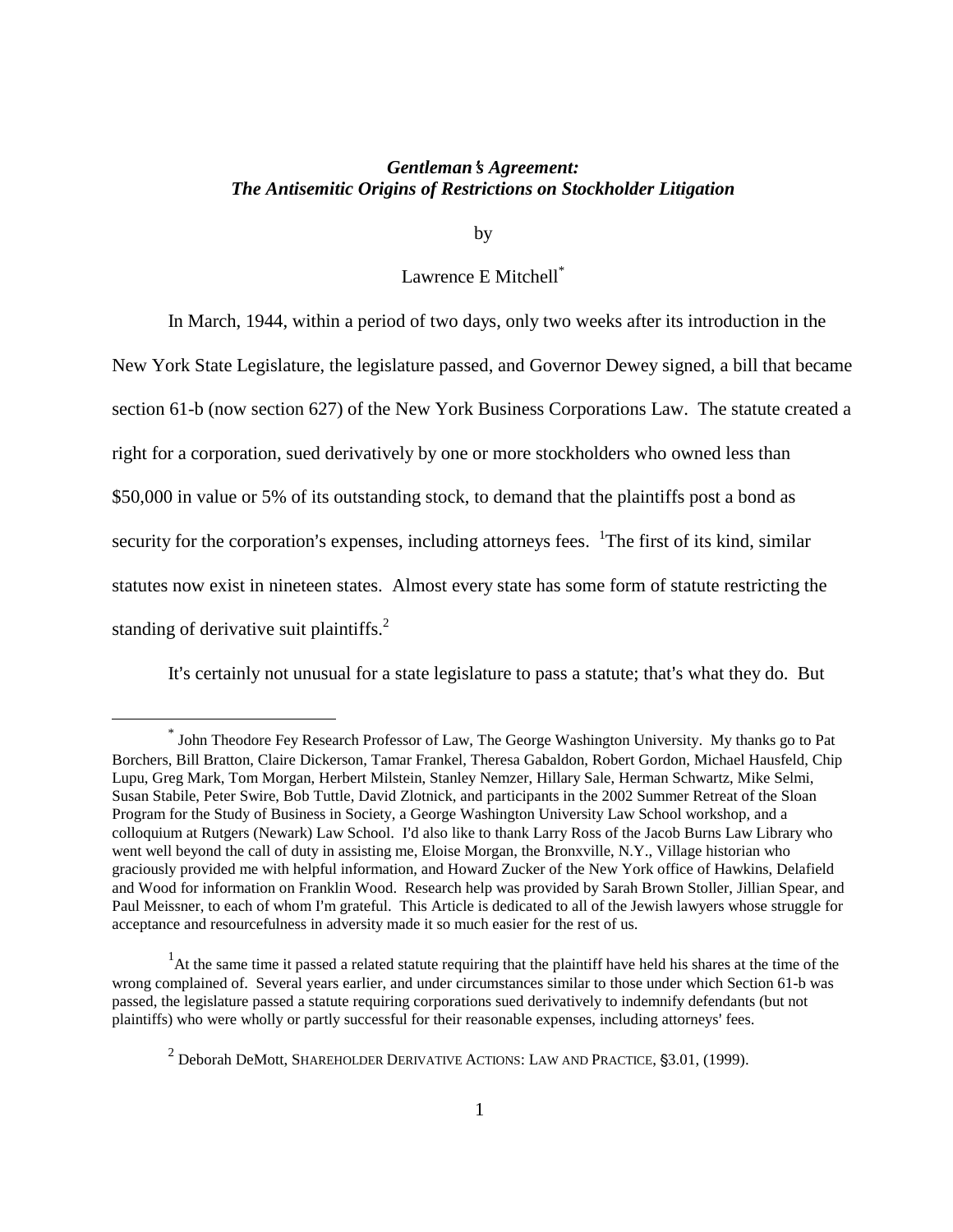Section 61-b had a highly unusual birth. Most New York legislation originated either within the legislature, the New York Law Revision Commission, or the Judicial Council of the State of New York. In this case, none of these were even involved, and none of them were asked for their opinions.<sup>3</sup> Moreover, the statute seems to have been opposed by all of the major bar organizations of New York City, including "the Committee on State Legislation of the New York County Lawyers' Association, the Federal Bar Association of New York, New Jersey and Connecticut, and the Law Reform Committee of the New York City Chapter of the National Lawyers' Guild."<sup>4</sup> No hearings were held, and debate was minimal. Lawyers and judges at the time pretty much universally recognized, for reasons that shall become clear, that the statute effectively eliminated derivative suits by making them far too expensive for a plaintiff to maintain.<sup>5</sup>

Where did Section 61-b come from? It was the gift of the New York Chamber of Commerce, an organization of businessmen which had no governmental authority. Quoting from *Forbes Magazine*, Zlinkoff reports that "The New York State Chamber of Commerce . . . is not in fact a state chamber at all and is indeed entirely different from most chambers of commerce. It is

<sup>3</sup> Sergei S. Zlinkoff, *The American Investor and the Constitutionality of Section 61-B of the New York General Corporate Law,* 54 Yale L. J. 352, 359 (1945).

<sup>&</sup>lt;sup>4</sup> See George Hornstein, *The Death Knell of Stockholders' Derivative Suits in New York,* 32 Cal. L. Rev. 123 (1944). The New York County Lawyers' Association was dominated by the small firm and sole practitioner Jewish bar, and the Association of the Bar of the City of New York was dominated by the large, Protestant "White Shoe" firms. Although ABCNY opposition is noted by George Hornstein, Victor House, another contemporaneous writer, notes that while the ABCNY "appears" to have opposed the legislation there was no formal record of such opposition. Victor House, *Stockholders*= *Suits and the Coudert-Mitchell Laws*, 20 NYU L. Q. Rev. 377 (1945). Moreoever, Zlinkoff, in his very careful article, doesn't mention the ABCNY at all. The lack of formal record is significant because the Association of the Bar was dominated by the very big firm WASP lawyers who play the villain in this piece and would have no reason to oppose the legislation. Thus the lack of formal record calls into question the strength and intensity (and indeed the sincerity) of their opposition.

 $<sup>5</sup>$  Zlinkoff, *supra* note  $<sub>—</sub>$  at 355; Hornstein, *supra* note  $<sub>—</sub>$  at 125. It is worth noting that at this time direct</sup></sub></sub> actions by stockholders against directors were rare, *see e.g.*, Gordon v. Elliman, 119 NE 2d 331 (N.Y. 1954)(broadly holding that derivative suits were the norm) and the stockholders' class action was a thing of the future.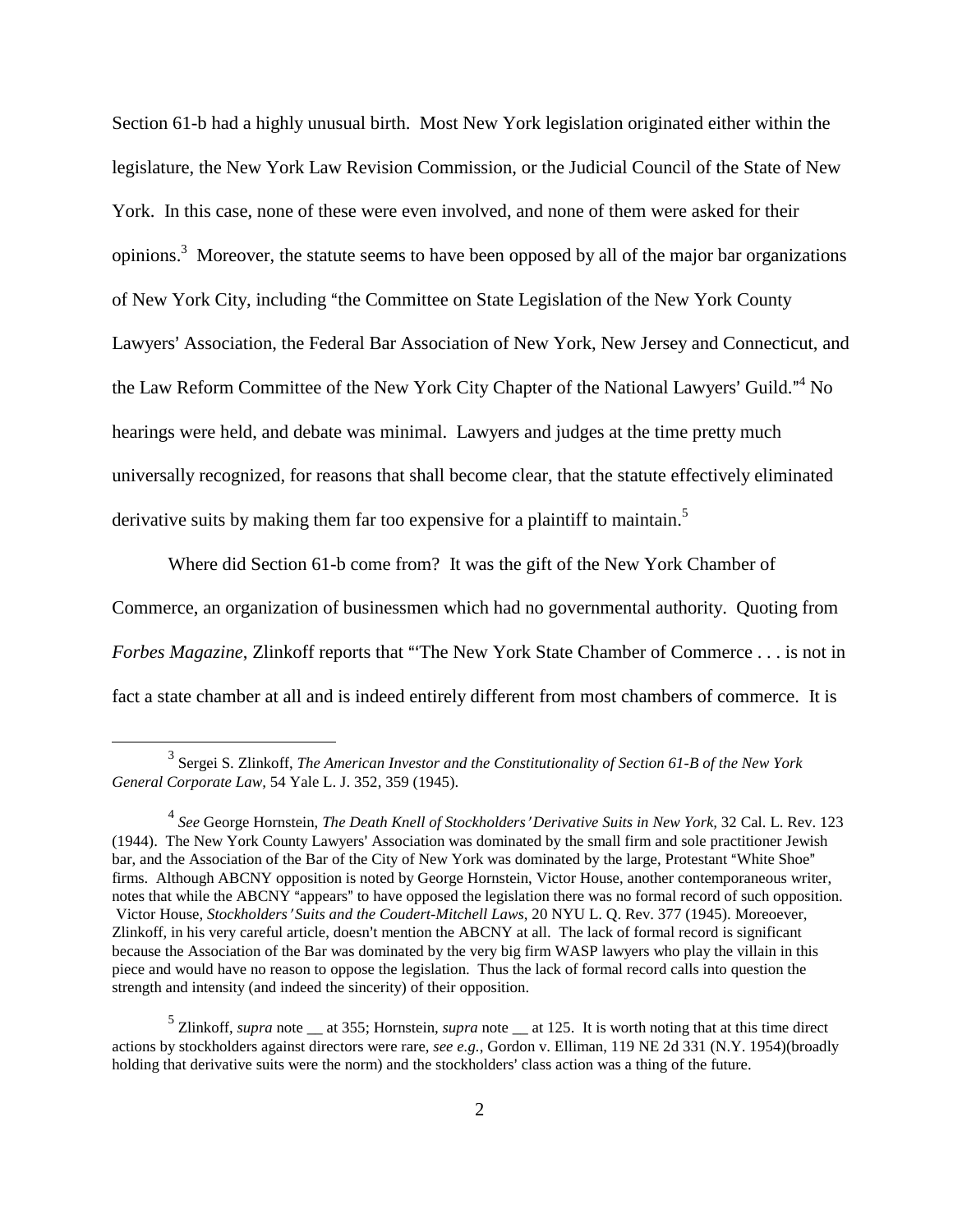strictly a New York organization composed very largely of extremely conservative corporation and financial interests of that City."<sup>6</sup> One year prior to the bill's introduction in the legislature, the Chamber of Commerce had commissioned a report that purported to study the abuses of derivative actions and to recommend reform. The report was only released simultaneously with that introduction.

One might applaud a policy that restricted stockholder litigation to those stockholders who demonstrably had a significant financial interest in the corporation. It is, after all, a way of deterring unworthy suits. One might also take the same attitude towards Justice Rehnquist's only securities law opinion in his thirty years on the Supreme Court, the 1975 *Blue Chip Stamps v. Manor Drug Stores<sup>7</sup>*, which in a different way imposed important limitations on the ability of plaintiffs to sue corporations for securities fraud and began three decades of Supreme Court jurisprudence that imposed increasingly tight restrictions on plaintiffs. And one might even approach with a similar perspective the so-called *Pivate Securities Litigation Reform Act of 1995*<sup>8</sup>, which grew out of the ill-conceived Contract with America and which has created the embarrassing situation for an irate Congress that it may well make it difficult for Enron stockholders to recover their losses.

One might approach these restrictions with this attitude. One might see them as a legitimate attempt to protect an otherwise helpless corporate America from the pernicious threat of greedy plaintiffs' lawyers who promiscuously file lawsuits and in so doing damage stockholder

<sup>6</sup> Sergei Zlinkoff, *supra* note \_\_ at 360, n. 34.

 $^7$  421 U.S. 723 (1975).

<sup>&</sup>lt;sup>8</sup> P.L. 104-67 (1995).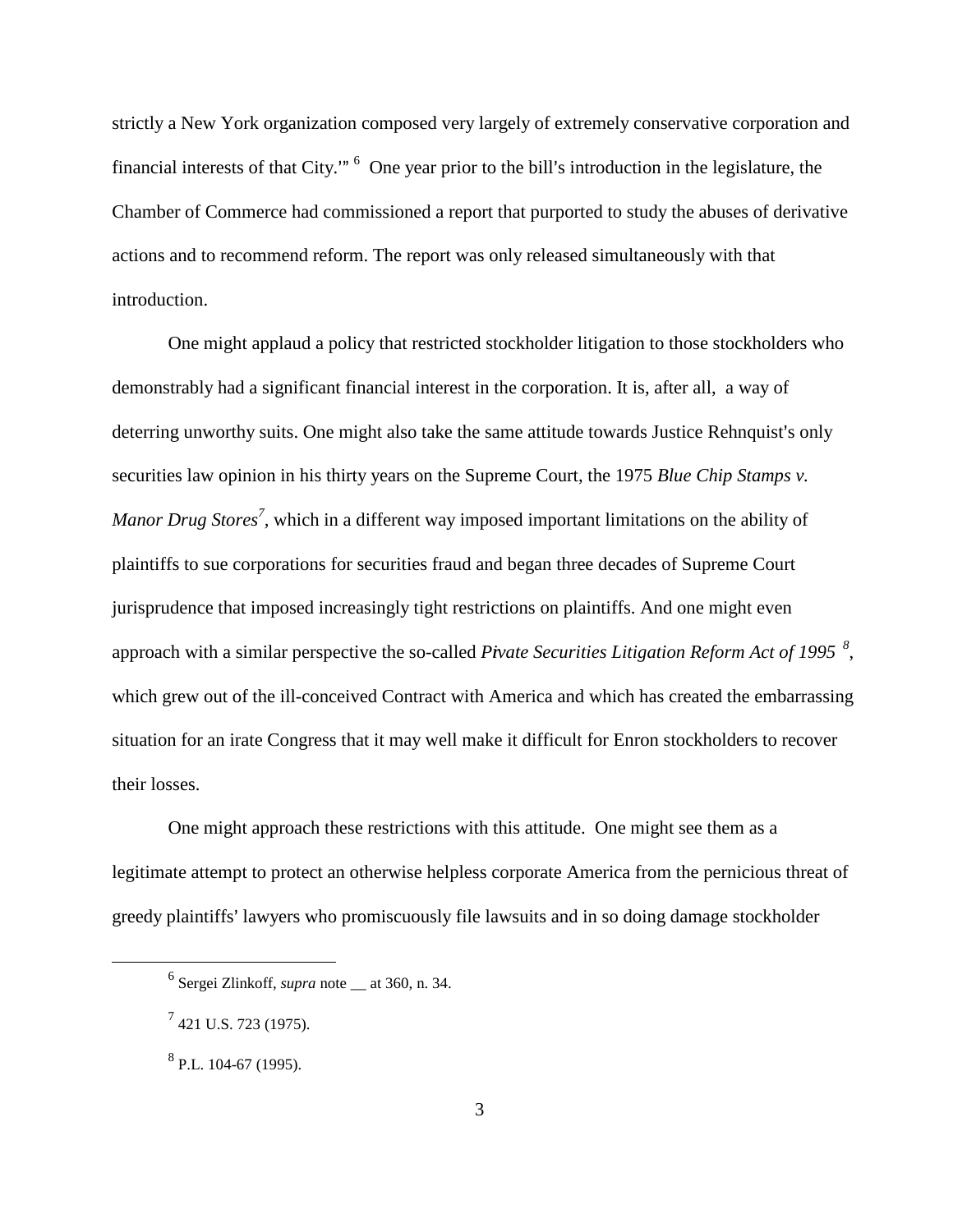interests, interfere with corporate efficiency, and embarrass and discourage innocent directors and officers. And in an age in which a small handful of very wealthy plaintiffs' firms seem to form a litigation cartel, one might have a point. $9$ 

But there's a different perspective from which one could approach these doctrinal developments, and it doesn't take a lot of evidence to demonstrate its potency. The 1944 Act was, I shall argue, adopted as a proximate (but almost certainly not the sole proximate) result of deeply ingrained antisemitism in the New York bar and corporate world, antisemitism which not only colored their approach to these issues but created the very structural conditions which made the argument supporting the statute seem persuasive.<sup>10</sup> While hardly a monocausal explanation for the statute or the attitude towards stockholder suits that motivated it (strike suits do, after all, occur), it is at a minimum the template upon which these restrictions were built. It is a particularly urban and eastern form of antisemitism whose attitude and structural consequences demonstrably persisted well into the 1960s. There even are hints that it lurked behind Rehnquist's rhetoric in *Blue Chip Stamps* (rhetoric found nowhere in the briefs)*.* And that ingrained, if no longer easily visible, antisemitism, animates our contemporary attitude toward stockholder suits and plaintiff's lawyers, an attitude that motivated the passage of the 1995 Act. It continues to poison the way we think about stockholder suits today.

One doesn't have to look far for the evidence. In fact the very genesis of this Article is the

<sup>9</sup> Although *The Wall Street Journal* recently noted that litigation has become a far more profitable enterprise for stockholders. Michael Orey, *Cashing in on Stockholder Suits*, *The Wall Street Journal*, April 25, 2002, D.1.

 $10$  An interesting discussion of the possibilities available to Jewish lawyers in the 1940s is provided in JEWISH LAW PROFESSORS TALK, published by B'nai B'rith in a series counseling Jewish students contemplating professional careers. LAW PROFESSORS TALK: A STUDY OF DISCRIMINATION IN THE EMPLOYMENT OF JEWISH GRADUATES OF LAW SCHOOLS (B'nai Brith Vocational Service Bureau, 1949). That the law professors were too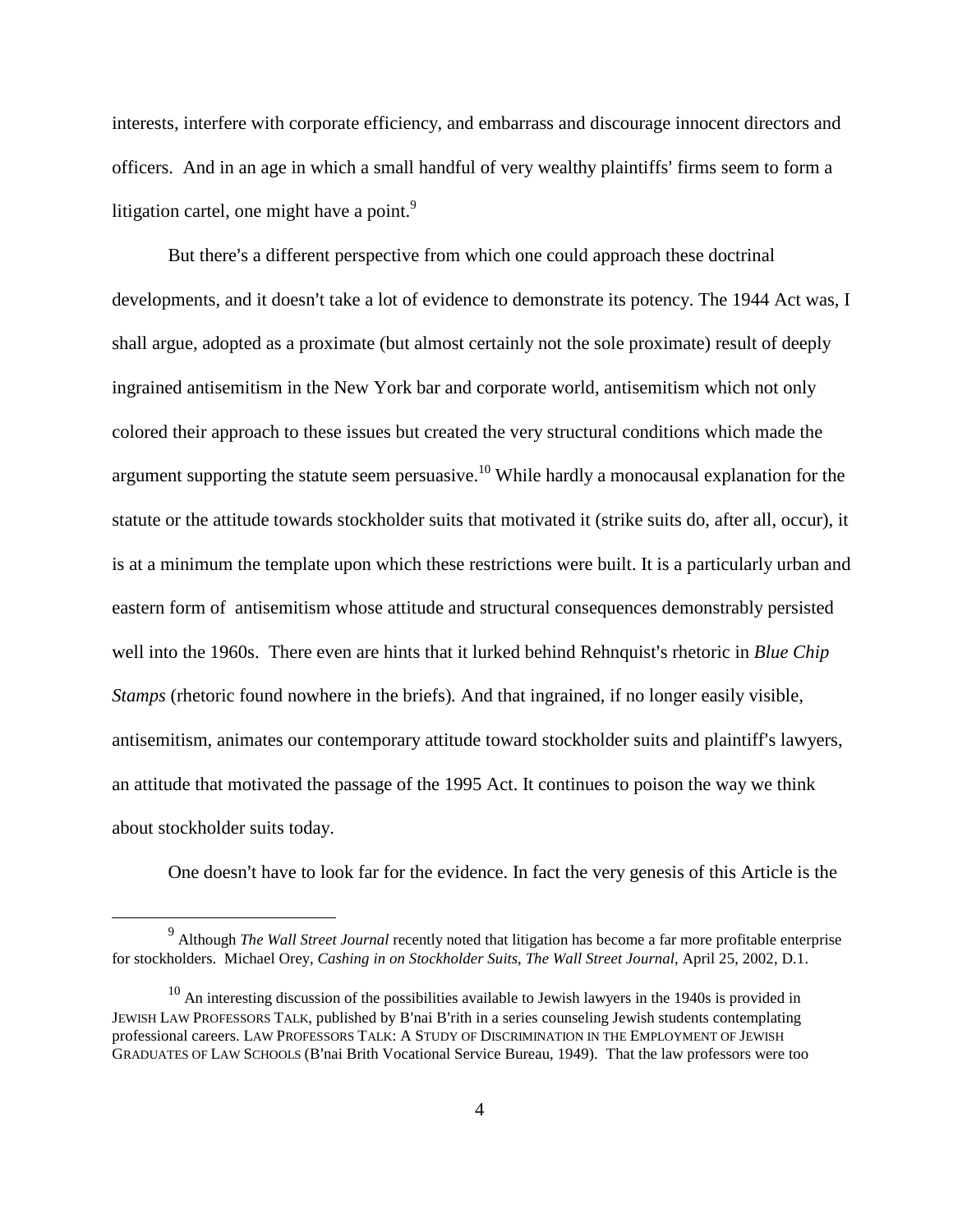tone of judicial opinions that have applied the security-for -expense statute, as well as the tone of opinions like *Blue Chip Stamps*. It's a troubling tone that has led me to examine the substantial empirical data that exist with respect to the New York bar in the middle of the twentieth century. It is the tone of the critical (and deeply methodologically flawed) New York Chamber of Commerce Report (the "Wood Report")<sup>11</sup> that served as the argument in favor of the legislation. It is a tone of contempt and suspicion. And while it is impossible for me to prove causation directly, since there is no smoking gun that reveals antisemitism as a driving cause of the statute, the circumstantial evidence demonstrates that this in fact is the case.

Interesting as an historical matter, you might say, and not surprising either. But we're past that now. Antisemitism in the bar, while to some extent still extant, is mostly ancient history. We can evaluate these and other restrictions on stockholder suits purely on a policy basis. You might say that. But you'd be wrong, because we don't. The pervasive negative attitude towards stockholder suits, whether derivative or class action, continues irrationally to poison our attitudes towards plaintiffs' lawyers and their role in our corporate system. To read the legislative history of a statute like the 1995 Act is to see that its passage was a function of attitude and lobbying - no significant empirical data is cited to support its conclusions.<sup>12</sup> And its burden fell unequally, almost exclusively on eastern, urban Jewish lawyers.

As recent events from Enron to WorldCom continue to show, the trust in corporate

optimistic, even in their pessimism, is borne out by the statistics discussed in Part II.

<sup>&</sup>lt;sup>11</sup> The Wood Report and its failings are discussed *infra* at  $\sim$ .

 $^{12}$  Hearings Before the Subcommittee on Securities of the Committee on Banking, Housing, and URBAN AFFAIRS, United States Senate, S. Hrg. 104-157, March 2, 22, and April 6, 1995. (the legislative history of the 1995 Act is rather long on rhetoric and virtually devoid of any empirical evidence with respect to the actual costs of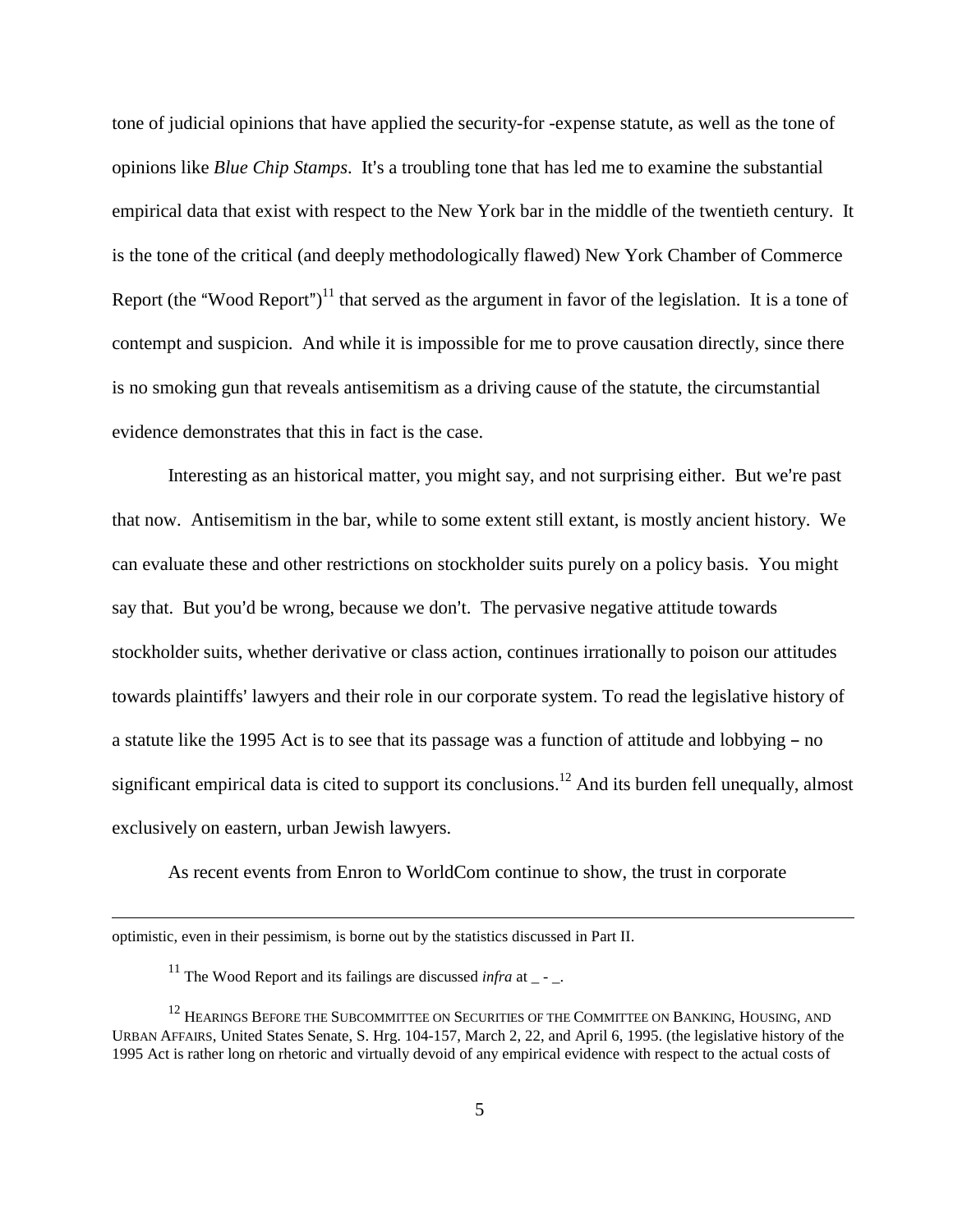America and the concomitant distrust of the corporate plaintiffs' bar that are implicit in the rules are unjustifiable. These attitudes and the laws they engender are the relics of antisemitism, and they are attitudes which have increasingly led courts and legislatures to let corporate managers off the hook. Even modern finance theory, upon which I'll briefly touch in Part I, illogically and inconsistently fails to treat stockholder suits in the same manner as other nonsystematic risks. Recognizing this should lead us to rethink our attitudes toward stockholder litigation and the laws and policies with which we regulate it. It should make us more attentive to the benefits of this litigation, as well as the recognized costs it imposes, and lead to empirical work evaluating the actual effect that stockholder litigation has on our corporate wealth. Most of all, it should make us stop to examine our attitudes and test them against the world as we know it, not against a world tainted with racism and bigotry.

In Part I, I will take a few pages to show how portfolio theory logically ought to make us relatively unconcerned with stockholder suits, a concern that is so great that it amounted to a virtual witch-hunt (including a congressional override of President Clinton's veto) in Congress' passage of the 1995 Act. In Part II, I will describe the structure of the New York bar from the 1930s through the 1960s, drawing on the rich empirical and sociological evidence available. Part III will examine the law restricting stockholder suits and analyze and criticize its contemporaneous justification. In so doing, I will connect this law to the data in Part II in order to demonstrate circumstantially (which is the only way one can demonstrate such things) the original and persistent antisemitic roots of the doctrine. I will conclude by linking this history to the 1995 Act.

I want to be clear that at no point in this article will I analyze the wisdom of the restrictive

stockholder suits  $-$  it certainly doesn't examine the benefits.)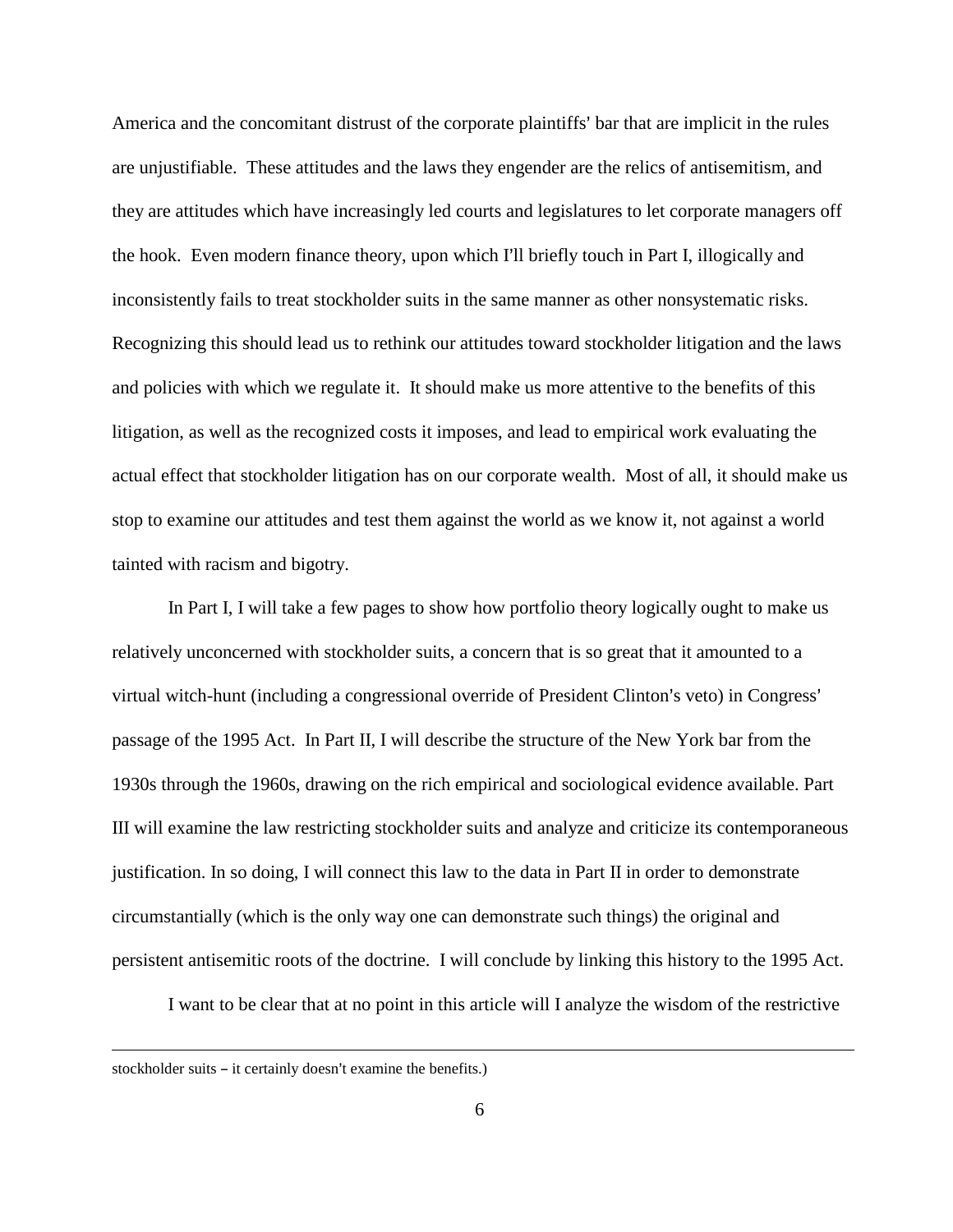policies themselves – that has been amply done by others. My argument is more narrow, and at the same time more broad. It is, in short, that whenever we confront issues regarding stockholder litigation, as Congress did in 1995, we must do so aware of the fact that our overwhelmingly negative attitude towards such lawsuits is rooted in an ugly legacy of antisemitism, an understanding that should make us more cautious in restricting stockholder litigation and more attentive to hard, empirical data.

# **I.** *Finance Theory Supports Stockholder Litigation For the Same Reasons it Supports Diversified Portfolios*

I said I wasn't going to debate the merits of restrictions on stockholder suits, and I'm not. But I do want to start by using modern finance theory to demonstrate the irrationality of the opposition (or at least to demonstrate the purely ideological nature of the opposition) to stockholder litigation, an irrationality (or ideology) that lurks in that most rational of disciplines. Modern finance theory tells us (as Enron pensioners evidently learned the hard way) that the best investment strategy for any investor, and the best way for an investor to protect herself, is to diversify her portfolio. Holding different baskets of securities instead of putting your eggs all in one means that if one of your portfolio corporations does poorly, it will likely be offset by superior performance by another. Or, to shift metaphors, if you bet the farm and lose, you lose the farm. So instead of betting the farm, you bet a larger number of truck gardens.

So powerful is this theory that it actually has served as the basis for relaxing managerial fiduciary duties. Why should we protect investors (and in the process perhaps stifle valuable risktaking) when investors can protect themselves, or so the argument goes? Of course courts recognize that their laxity not only allows for greater risk-taking but provides greater latitude for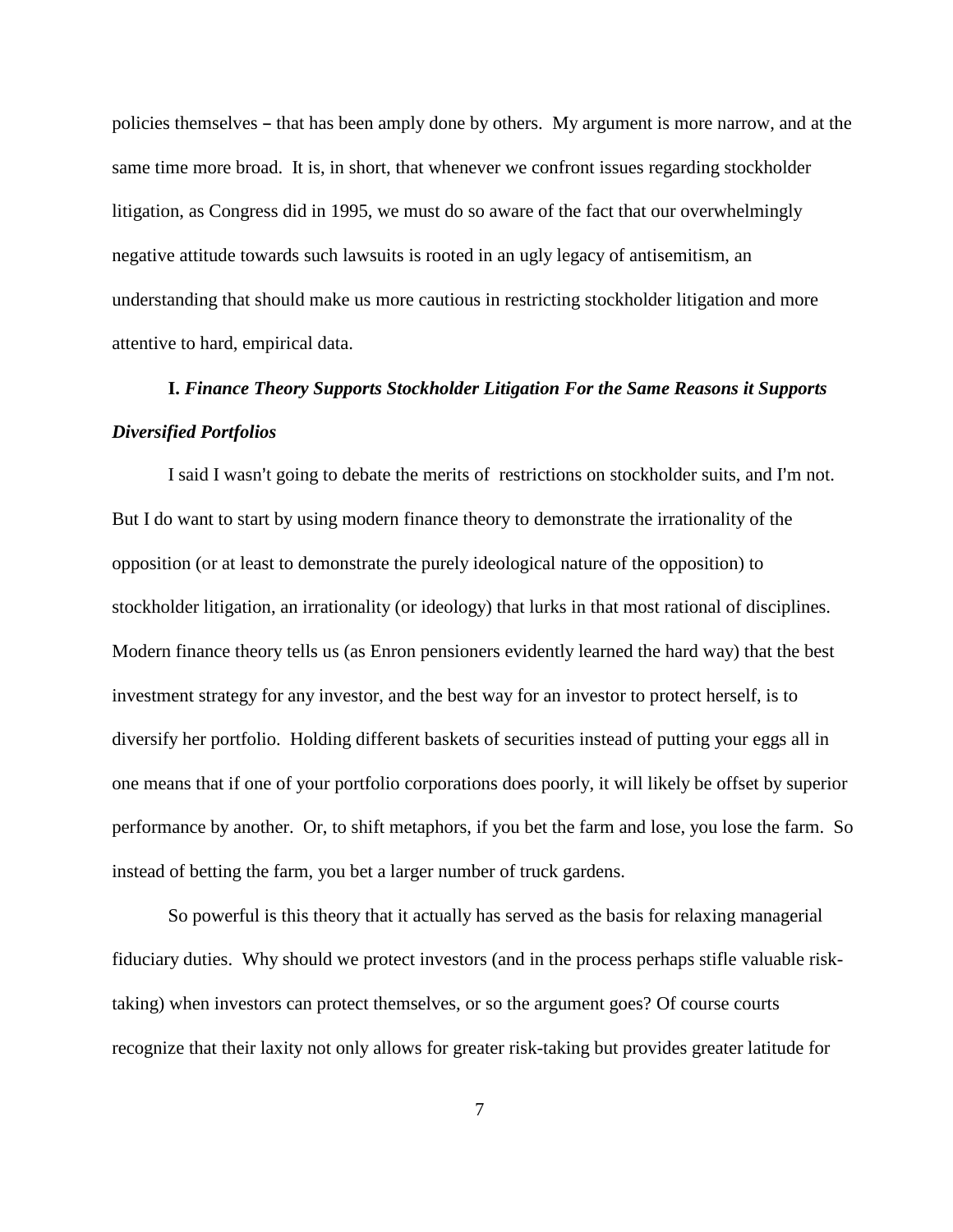misconduct, but as long as misconduct isn't the order of the day, a little unredressed misconduct won't hurt the investor with a well-diversified portfolio.<sup>13</sup>

There is something to commend this approach. In my view, there is more to criticize. But that's beside the point. The relevance of the point to my argument becomes clear when you look at the arguments of those who advocate diluting managerial duties and restricting stockholder suits.

Their argument is that meretricious stockholder suits (which on this view is the vast majority of them) interfere with business and sometimes cost the stockholders large sums of money in settlement payments and legal fees just to get rid of vexatious litigation.<sup>14</sup> (Of course the assumption that most stockholder suits are meretricious is based on the very prejudice we'll be tracing throughout this article.) Let's assume that at least some substantial number of these suits are without real merit, or of trivial value. If there is any value to stockholder litigation, and there clearly is, as the sole legal means of enforcing internal corporate governance and as a valuable supplement to limited federal resources in enforcing the securities laws, then the fact that some individual corporations may be unfairly harmed is just the other side of portfolio theory, at least from a utilitarian standpoint. That is to say, it is well recognized that stockholder plaintiffs and their lawyers supplement the very limited enforcement resources of the Securities and Exchange Commission in the role of a kind of private attorney general. And this does have real benefit because, left to the Commission alone, much wrongdoing would go unredressed, and the very knowledge that the Commission was the only enforcement authority would create an atmosphere in

<sup>13</sup> *Joy v. North*, 692 F. 2d 880 (2d Cir. 1982)

 $14$  Derivative litigation, on which this section focuses, has, due to various statutory and judicial restrictions, virtually faded out of existence. Roberta Romano, *The Shareholder Suit: Litigation Without Evolution?*, in THE FOUNDATION OF CORPORATE LAW, Roberta Romano, ed. (1993) 170, 172 (shareholder suits are rare).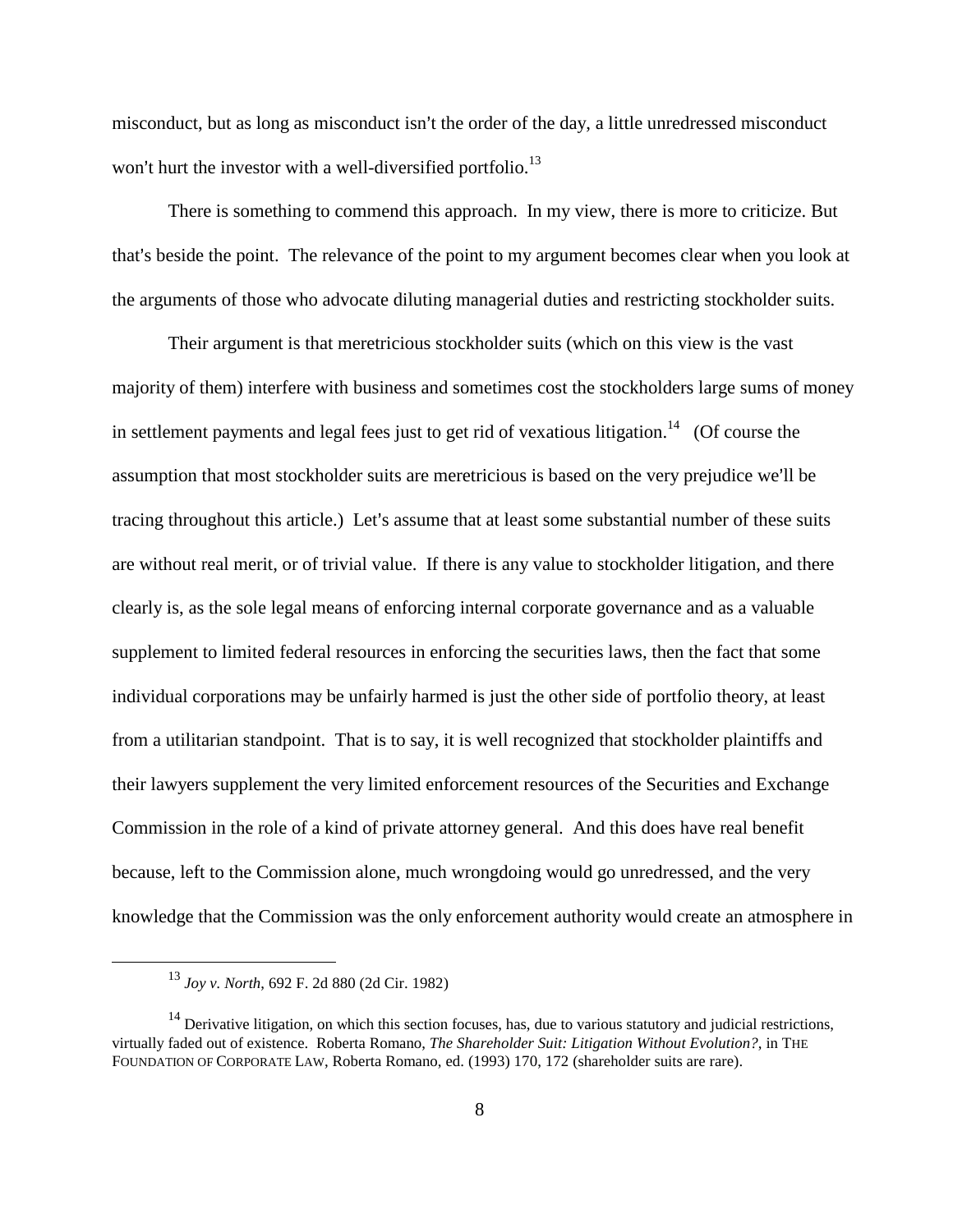which potential wrongdoers could make cost -benefit decisions based upon the (unlikely) probability of getting caught.<sup>15</sup> Vigorous stockholder litigation helps to keep corporate managers, and our entire corporate capitalist system, honest.

If this is true (and I think pretty much everyone would accept it as true on some level), then the losses incurred by the wrongly- sued corporation (including money paid both in legitimate settlements and pay-offs) are made up for by the diminution in fraud and bad conduct caused by a more potent enforcement regime in which stockholder suits are more easily brought. In other words, an individual corporation (like an individual' s investment in a particular corporation) might suffer, but overall social welfare is higher because corporate conduct is kept at a higher level. It also stands to reason that if corporate conduct overall were lowered, stock prices would generally be lower to discount for the greater likelihood that corporate managers would misbehave, and thus produce a deadweight loss.<sup>16</sup> So, despite the fact that it has been used only to restrict managerial duties and stockholder litigation, portfolio theory actually justifies a vigorous private enforcement regime with the same power it does the relaxation of managerial duties

Portfolio theory, applied directly, ought to be dismissive of the losses that corporate stockholders suffer due to groundless litigation, at least until those losses exceed the value of enforcement. In light of the fact that Enron alone, in the space of a couple of months, lost approximately \$60 billion in market capitalization (shareholder value)<sup>17</sup>, and in light of the further

<sup>&</sup>lt;sup>15</sup> One only has to look at recent news to see the truth of this remark.

<sup>&</sup>lt;sup>16</sup> Anyone who doubts this need only look at the stock performance of corporations that have not been the subject of scandal over the last six months. The market's huge "dishonesty discount" seems to prove the point.

 $17$  While the loss is dramatic, I should of course note that were Enron's financials accurate in the first place, that level of market valuation would never have been attained.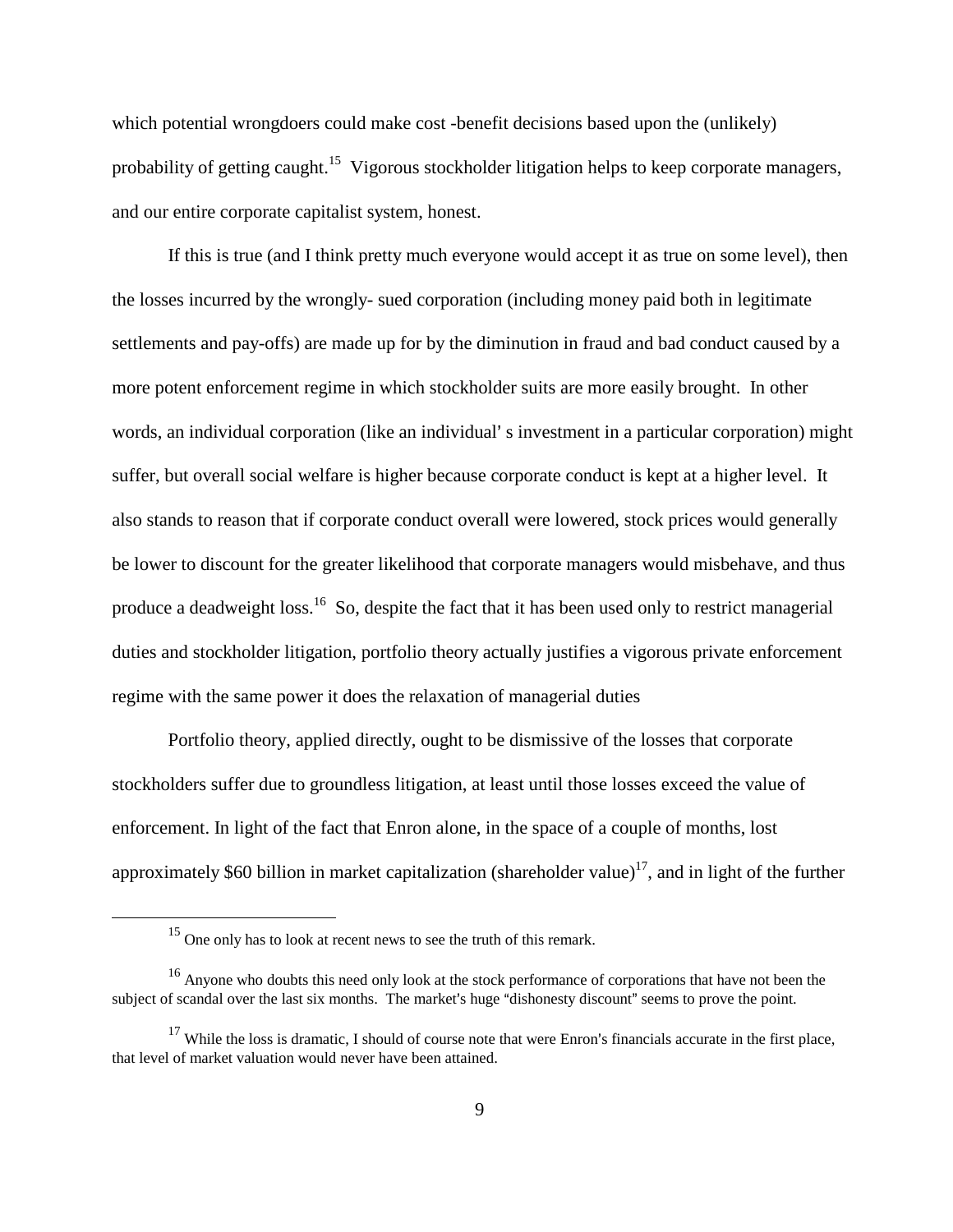dramatic stock price drops occurring through July 2002 (the time of this writing) due to corporations revisiting their financial statements (which is another way of saying that they are correcting their frauds or at least their overreaching), it does seem that there would have to be an extraordinarily large number of meretricious stockholder suits with very large settlements (usually not the case) in order to lead to the conclusion that stockholder suits ought, as an objective matter, to be severely limited. And if this is the case, then portfolio theory tells us that a well-diversified stockholder should suffer no greater harm from a portfolio company's settlement of an unjustified suit than she should from managerial mismanagement and theft.<sup>18</sup> The argument seems so obvious as to be almost not worth making. But nobody has made it.

Why not? Why wasn't this as obvious to the scholars applying portfolio theory to argue in favor of deregulation as were the virtues of a diversified portfolio? Among a number of possible reasons is that we remain blinded by the prejudice against stockholder plaintiffs and their lawyers sown in the 1930s and '40s and embedded in the earlier restrictions on stockholder litigation and its reasoning. We don't see it because we have internalized an ideology arising from bigotry and prejudice.19 Once we recognize this, we can perhaps more objectively balance the value of stockholder litigation with the desire to discourage meretricious lawsuits.

Having seen, as a theoretical matter, the obvious financial merit of stockholder litigation to a vigorous market, I will now turn to the central point of this Article, the very reason why we fail to

<sup>&</sup>lt;sup>18</sup> The argument assumes, as I stated earlier, that the benefits of stockholder suits exceed the costs, including the costs of frivolous or strike suits. To my knowledge, nobody has ever designed a method for testing this proposition (nor one to the contrary I might add).

<sup>&</sup>lt;sup>19</sup> In support of this observation I will have occasion, *infra*, to discuss the very interesting distinction between prejudice and embedded stereotypes explored by Jody Armour, *Stereotypical Prejudice: Helping Legal Decisionmakers Breach the Prejudice Habit*, 83 Cal. L. Rev. 733 (1995).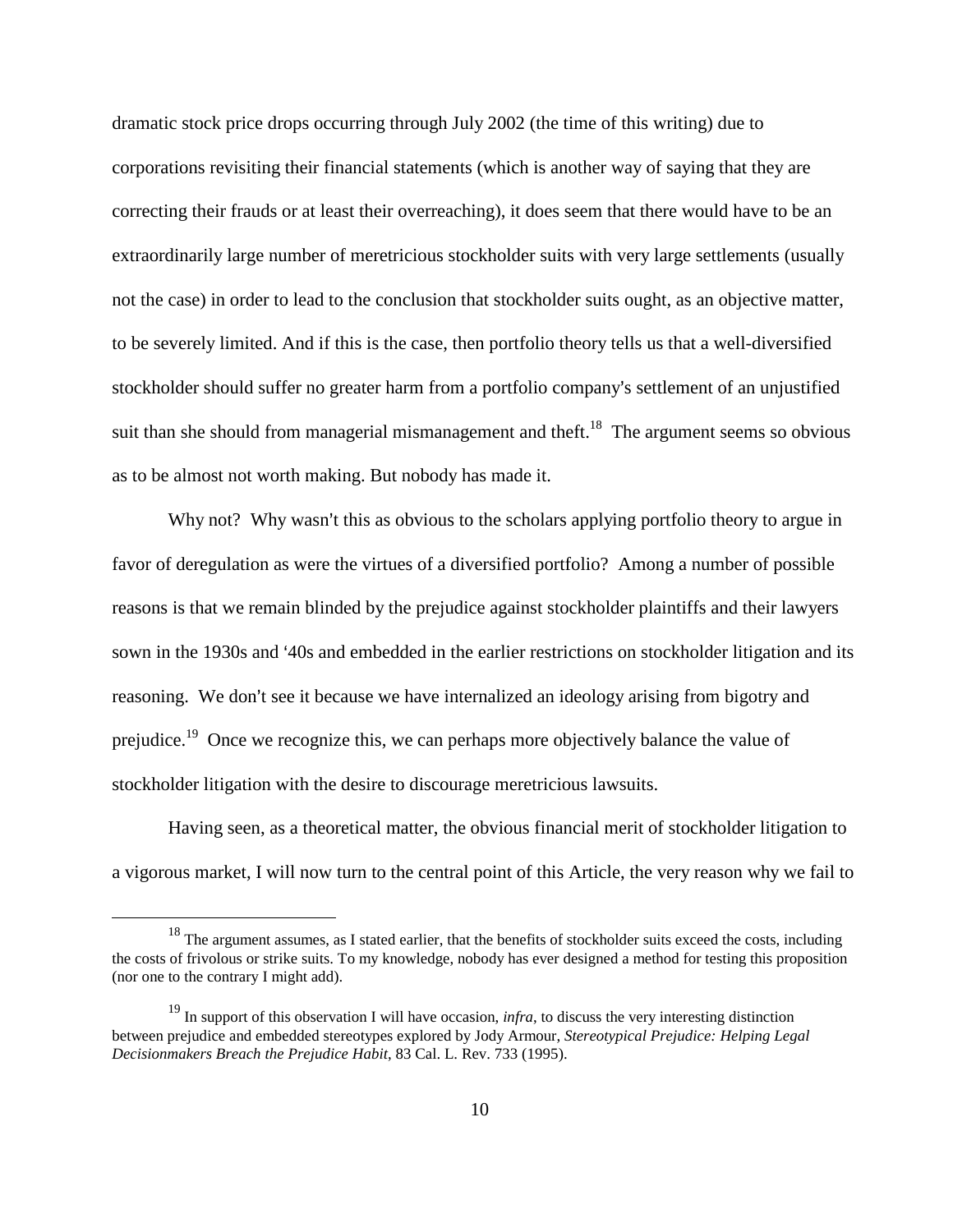see the merit of stockholder suits.

### **II.** Jews Without Money<sup>20</sup>

In 2002 it might be hard to imagine a time in America not only when antisemitism was widespread and virulent but, given the singular success of Jews in America, it may be even harder to imagine a time when the vast majority of American Jews lived in dire, grinding poverty, when substantial numbers of children were orphaned or had only one parent, when children not yet teenagers worked twelve hour days or more in horrible sweatshop conditions, when overcrowded and dangerous tenements and the unbearable stench of the Lower East Side of New York made it difficult for parents to imagine that their children or grandchildren would inhabit executive suites, Wall Street law firms, or Park Avenue medical offices; that they would acquire high political position, and so many other fruits of the American dream. But this was the condition of the average American Jew in the period of highest immigration from central and eastern Europe, 1880 to 1920, and for some time after. $^{21}$ 

At the same time, there was a Jewish elite in America that had begun to establish itself in the 1840s and was firmly ensconced in the highest reaches of business and banking, and even politics, by the beginning of the flood of eastern migration.<sup>22</sup> This group, with names that still adorn our financial and cultural institutions like Lehman, Lewisohn, Schiff, Goldman,

 $20$  The heading is the title of Michael Gold's 1929 autobiographical novel, which depicts the extreme poverty and difficult living and social conditions of Jews on the Lower East Side of New York in the first half of the twentieth century. *See also* Henry Roth, CALL IT SLEEP (1924). A classic historical and sociological work is Irving Howe, WORLD OF OUR FATHERS (1976). *See also* Howard Sacher, A HISTORY OF THE JEWS IN AMERICA.

 $^{21}$ Howe, *supra* note \_\_.

<sup>22</sup>Stephen Birmingham, OUR CROWD: THE GREAT JEWISH FAMILIES OF NEW YORK (1967); Howe, *supra* note \_\_. Birmingham actually places this migration as beginning in 1837 with the arrival in the United States of Joseph Seligman.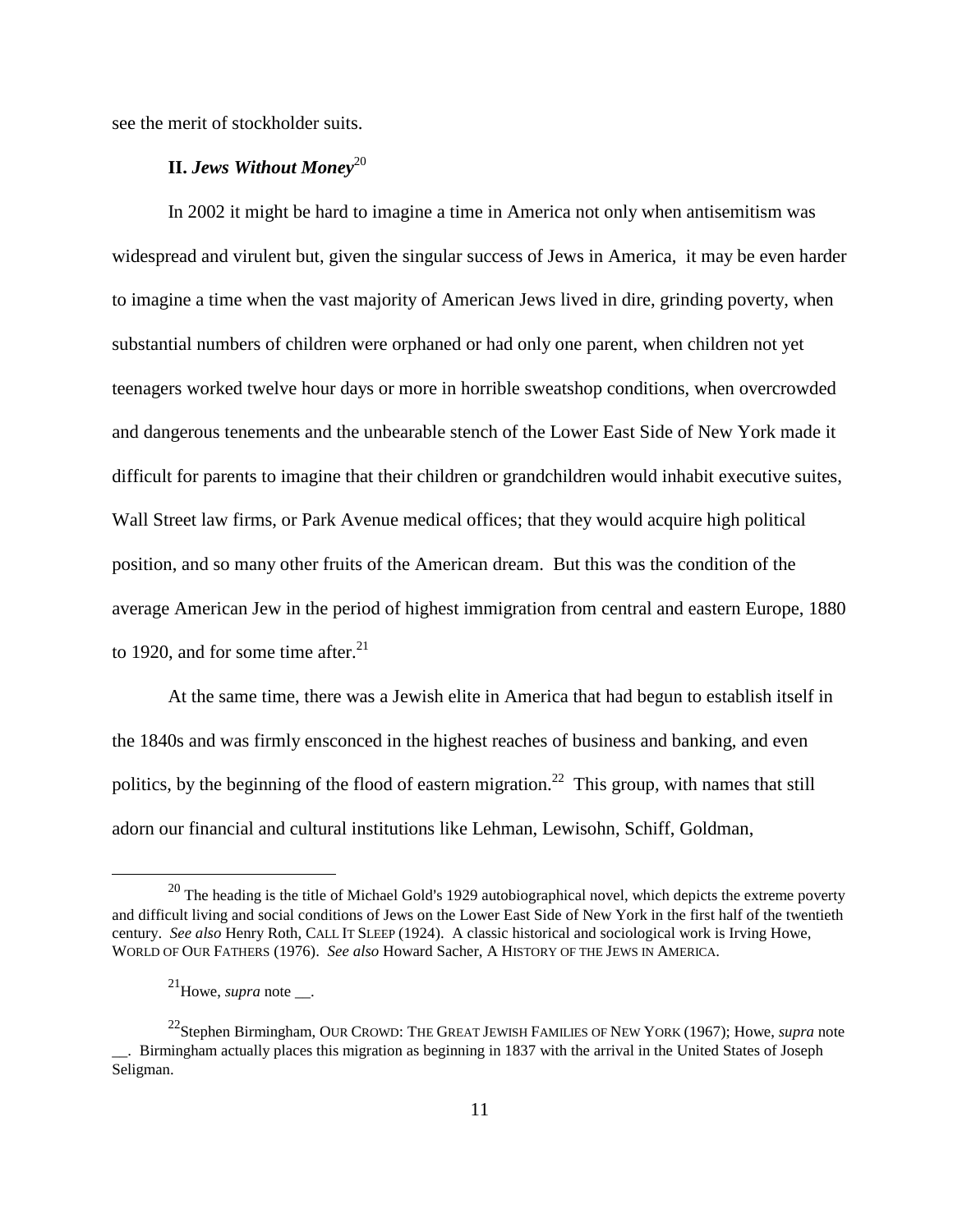Guggenheim, Sachs, Kuhn, Loeb, Warburg, Seligman, and many other lesser-known yet still prominent families, were largely accepted into non-Jewish circles, both professionally and  $-$  within limits  $-$  socially.<sup>23</sup> Their origin was Germany, where the Haskalah, or Jewish enlightenment, led by philosophers such as Moses Mendelssohn, encouraged Jews to throw off the trappings of orthodoxy and assimilate into Protestant German society on the debatable grounds of modernity. (Mendelssohn's own son converted to Lutheranism, though his grandson, the famous composer Felix, maintained a Jewish cultural identity.) The elite of this group had little trouble assimilating into Protestant American society, for the cultural norms and practices which separated them were few, and their socio-economic status became quite similar.24 Many even intermarried within the Protestant elite, and some even converted.<sup>25</sup> Most were Republican, at least until the late 1920s.<sup>26</sup> It is undeniably true that even this elite class of relatively assimilated Jews were still subjected to some suspicion and hostility, as Edith Wharton novels<sup>27</sup>, the antisemitic ravings of the otherwise

<sup>23</sup> Birmingham describes the social limits rather vividly. Birmingham *supra* note \_\_.

<sup>&</sup>lt;sup>24</sup> Birmingham details the origins of many of these families. In a large number of cases, the first generation left the orthodoxy of their parents immediately upon boarding ships for America, although most maintained some (although rapidly diminishing ) degree of Jewish observance upon reaching the United States and achieving their early successes. Birmingham, *supra* note \_\_\_. My argument is not, therefore, that these early immigrants were children of the Haskalah (in fact many lived in restricted *Judengasse* and had only limited contact with broader German society, *see* Robert A. Caro, POWER BROKER (1975), but merely that the environment in which they lived in Germany, including closer contact with the non-Jewish population than in the case of their Eastern coreligionists, were such as to prepare them for rapid assimilation in America. For other studies of this migration and assimilation *see* Leonard Dinnerstein, ANTISEMITISM IN AMERICA (1994); Howe, *supra* note \_\_.

<sup>25</sup> Birmingham, *supra* note \_\_.

<sup>&</sup>lt;sup>26</sup> Howe, *supra* note <sub>—</sub> at 361-2. Howe points out that the majority tended to vote Democrat on the local level, but that German Jews tended to remain Republican whereas Eastern Jews overwhelmingly voted Democrat, although not consistently so. *Id.* at 368.

<sup>27</sup> *See esp.* THE HOUSE OF MIRTH (1905)*.*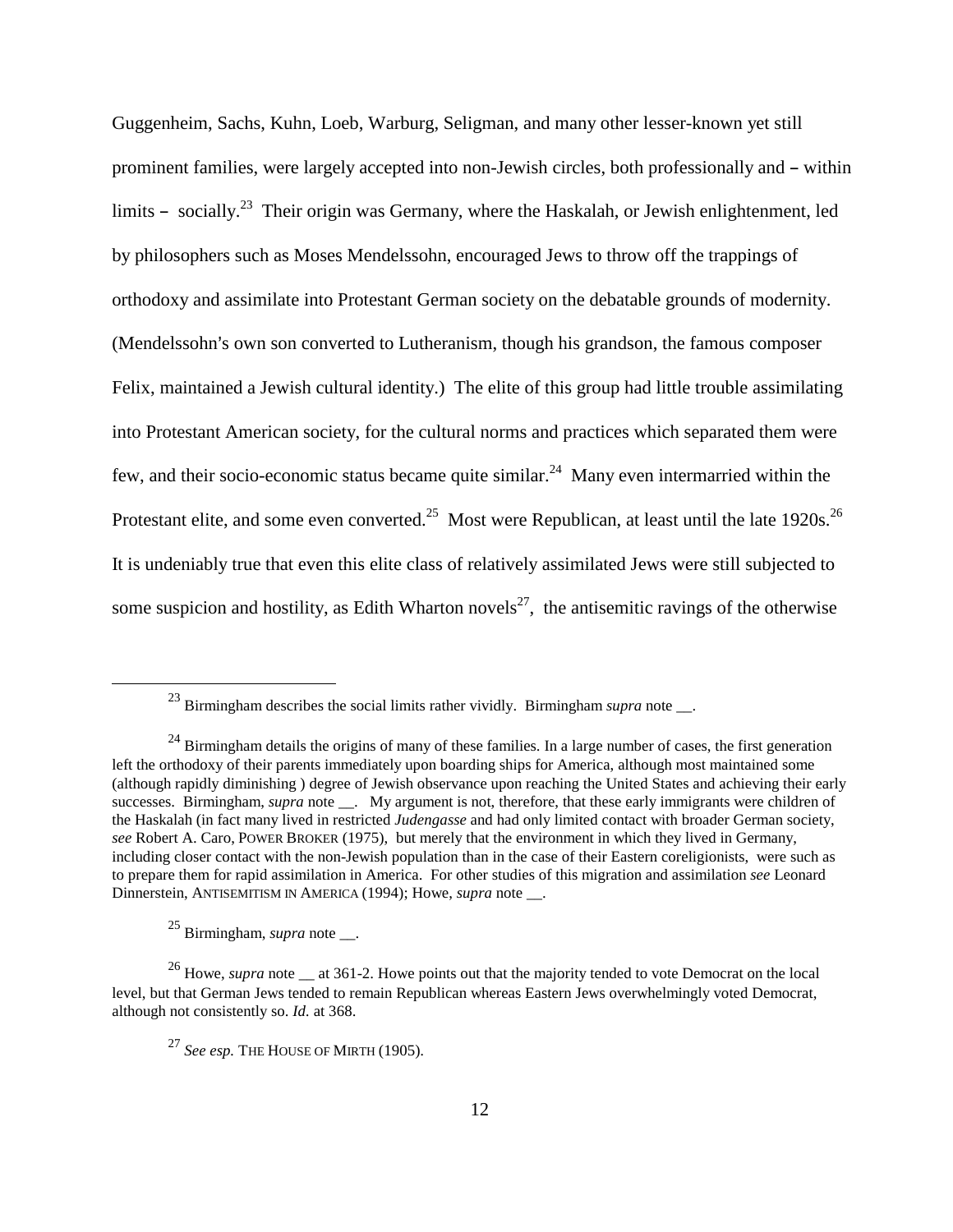brilliant Henry Adams<sup>28</sup>, and the numerous stories of slights told by as accepted a Jew as Bernard Baruch illustrate.<sup>29</sup> But most were sufficiently accepted to be willing to put the occasional slight aside. $30$ 

It wasn't until the mass migration of eastern Jews, following the death in 1881 of the relatively liberal Czar Alexander II and the ascension of his son, accompanied by horrific pogroms and the release of pent-up antisemitism among both the Russian elite and the liberated serfs, that American antisemitism on a widescale basis began to manifest itself. Even then, it was largely directed at the new, stranger, immigrants from the east, who had retained their orthodoxy and had been consigned in the Pale of Settlement to dire poverty, immigrants who arrived poor, dirty, bearing the physical trappings of their religion, and speaking the odd patois of Yiddish. Again the story is well known that while their Americanized German brethren eventually provided charity and other forms of help, they too were somewhat repelled by their distant cousins and, in the timeworn tradition of immigrant Jews everywhere, were concerned that these new, impoverished, unassimilated immigrants would embarrass them by association.<sup>31</sup> "Native" Americans viewed these immigrants with even more suspicion and outright hostility, and even other immigrant groups

<sup>28</sup> *See, e.g.,* VI THE LETTERS OF HENRY ADAMS (J.C. Levenson, Ernest Samuels, Charles Vandersee, Viola Hopkins Winner, eds., 1988), 301, 369, 390.

<sup>&</sup>lt;sup>29</sup> Howe, *supra* note \_\_\_. The most notorious slight of the era was the refusal of the Grand Union Hotel in Saratoga Springs to admit Joseph Seligman in 1877, by which point he was considered a banker of reputation only below that of J. P. Morgan and was an intimate of and advisor to President Grant. Birmingham, *supra* note \_\_ at 160- 65.

 $30$  Indeed when they did not, their resistance could cause enormous social upheaval both within the German Jewish community and the larger elite American society, as Joseph Seligman's reaction to his exclusion from the Grand Union Hotel in Saratoga Springs illustrates. Birmingham, *supra* note \_\_.

<sup>31</sup> Howe, *supra* note \_.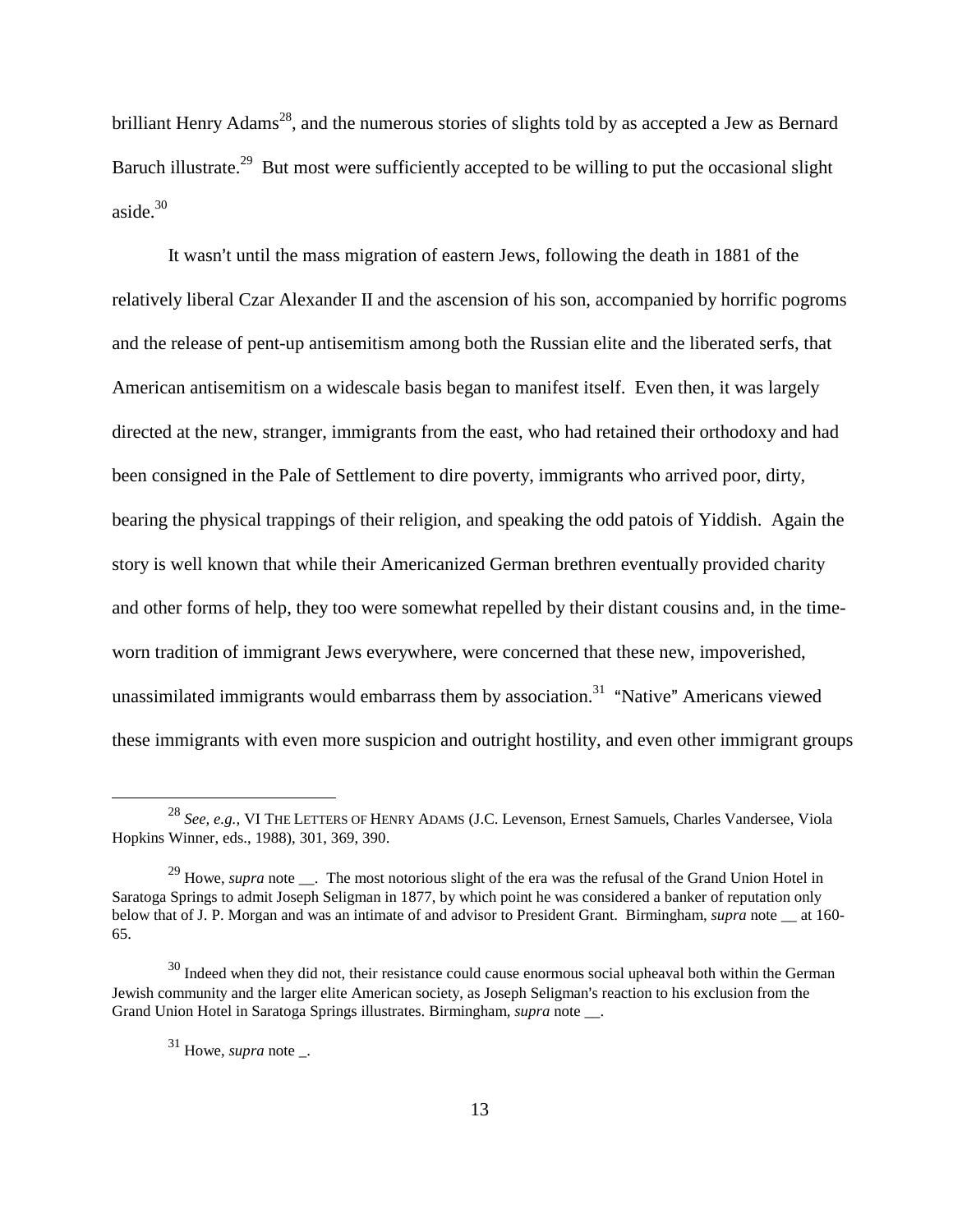like Italians and Irish - subjected to prejudice themselves - were concerned that these Jews, who would work for virtually anything, would take their jobs, which led to violence (particularly among Irish immigrants and their descendants) toward Jews.<sup>32</sup>

This is the situation that persisted largely up to the 1920s and grew with increasing fervor until its peak – oddly enough – during World War II, a period to which Leonard Dinnerstein refers as the "high tide" of antisemitism in America. $33$  This of course was the period during which section 61-b was conceived and enacted. It was a time when the America First Committee, formed to keep the United States out of the war, attracted as its leaders Henry Ford and Father Coughlin, men who previously had established famously antisemitic reputations. Leaders of this committee insisted that the Roosevelts and "90 percent of the New Dealers" were Jewish, that Jews were in control of the federal government, and that Hollywood producers (who were of course Jewish) were making movies designed to lead America into war (and which accusation led to a Senate investigation into Hollywood). It was a time when Charles Lindbergh, fresh from receiving a medal from his hero, Hitler, spoke against the Jews who controlled the press, the media, Hollywood, and the federal government. While Lindbergh was so heavily criticized that the America First Committee virtually disappeared, antisemitism during this period continued to

<sup>&</sup>lt;sup>32</sup> See e.g. Dinnerstein, *supra* note \_ at 121 (describing Irish American support for the violent and violently antisemitic Christian Front in 1939).

<sup>&</sup>lt;sup>33</sup> Dinnerstein, *supra* note \_ at 128. It is worth noting that while statistics show a peak of antisemitism during this period, there was enormous antisemitism in earlier decades. This earlier antisemitism seems more violent and more populist in nature, led by demagogues like Father Coughlin and Henry Ford's *Dearborn Independent*. The class of WASP about which I am speaking would never have engaged in this crude, largely lower and middle class, form of antisemitism. For an interesting story of the deep racial antisemitism that ran through the American military in the years after World War I see Joseph W. Bendersky, THE "JEWISH THREAT": ANTI-SEMITIC POLITICS OF THE U.S. ARMY (2000).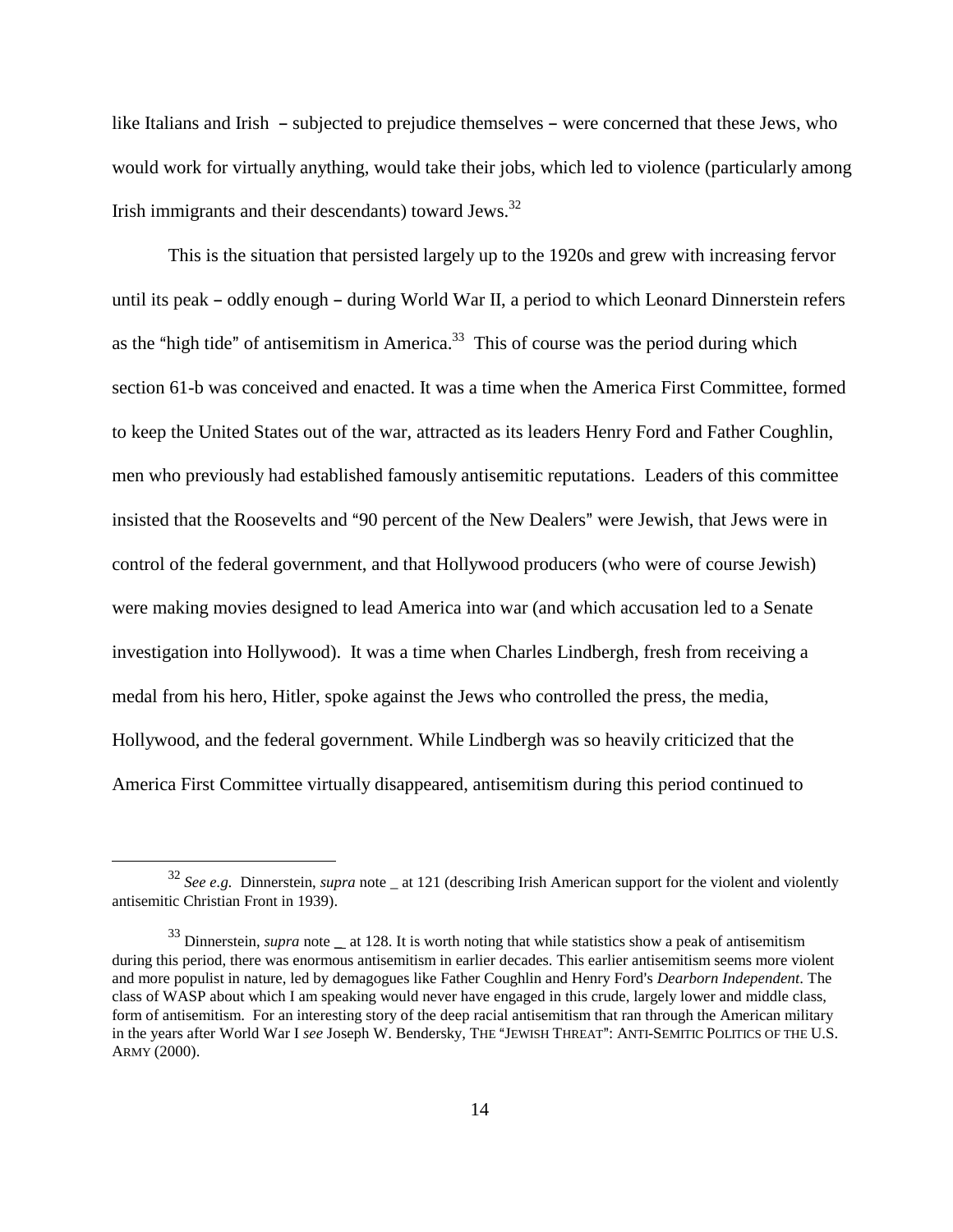increase.<sup>34</sup> Dinnerstein quotes Jewish actor Kirk Douglas, who easily "passed", as saying during this period: "the things that in their nightmares Jews speculate non-Jews say  $\dots$  I found out they  $do." <sup>35</sup>$ 

Regularly kept polling data demonstrate increasing antisemitism during this period.<sup>36</sup> In May 1938, 36 percent of respondents agreed that Jews had too much power in America; by 1945 (when Hitler had essentially annihilated European Jewry and the Jewish migration to America had long been stemmed by the federal government) that number had risen to 58 percent.<sup>37</sup> When Charles Lindbergh made his famous Des Moines speech in 1941 on behalf of the America First Committee, he named three groups he believed were drawing America into the war; Jews, the Roosevelt administration, and pro-British groups. In a survey conducted later that year, 40% remembered the accusation against Jews compared with 31% as to the Roosevelt administration and 21% as to pro-British groups.<sup>38</sup> This leaves the distinct impression that antisemitism had by then become a significant part of the American consciousness. And despite this fairly widespread belief that Jews were agitating to involve America in the war, once the war had begun at least onethird of the American population believed that Jews were less willing to serve in the armed forces

 $^{35}$  *Id.* at 131.

<sup>&</sup>lt;sup>34</sup> Dinnerstein, *supra* note at 129.

<sup>36</sup> *See* the rich empirical data contained in JEWS IN THE MIND OF AMERICA (Charles Herbert Stember, et. Al, eds. 1966), *esp.* Chapter 5 (dealing with the World War II era).

<sup>37</sup> *Id. See also* Stember, *supra* note \_- at 121-2.

<sup>&</sup>lt;sup>38</sup> Stember, *supra* note at 114.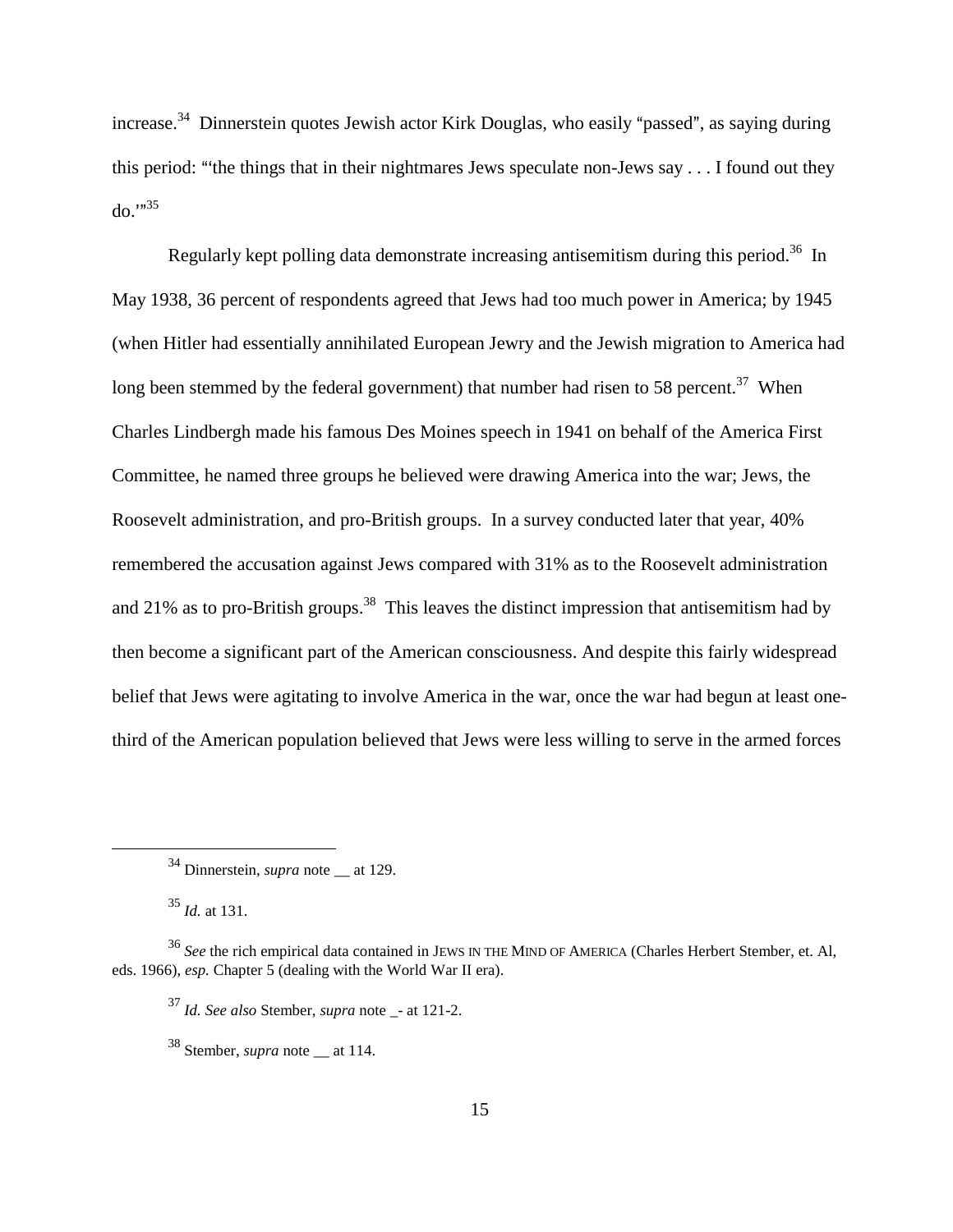and less patriotic than even German and Japanese Americans.<sup>39</sup> In June 1944, 24 percent of survey respondents identified Jews as the greatest menace to Americans, with only 9 percent identifying Japanese and 6 percent identifying Germans — and this almost a full year before the European war had ended and during a time when Jewry had virtually been wiped out in Europe.<sup>40</sup>

Antisemitism simply was pervasive throughout America during this era, the era of the Wood Report. Dinnerstein notes a 1942 poll asking high school students who would be their last choice as roommates. The only double-digit negatives were, unsurprisingly, African -Americans at 78%, and Jews at 45%. A similar report by *Fortune* contemporaneously with this study asked factory workers who they would least like to have move into their neighborhoods and this time African-Americans and Jews were joined by the Chinese (who interestingly scored only 9% on the student survey) with 72%, 42% and 28%, respectively. <sup>41</sup> Finally, a poll asking the respondent whether he or she had heard any negative comments of Jews during the preceding six months led to 46 percent affirmative and 52 percent negative responses in 1940, growing steadily to 64 percent affirmative and 34 percent negative in 1946, a year after the war ended and the reality of the Holocaust had been widely reported.<sup>42</sup>

<sup>41</sup> *Id.*

 $^{42}$  *Id.* at 132. The horror stories of antisemitism during this era, from citizens' groups organized to criticize Jews to Coughlinites to the deep antisemitism embedded in textbooks as well as in the military, from ordinary soldiers threatening their Jewish colleagues to government training manuals, are sufficient to fill volumes. It seems adequate to establish the environment in which the Wood Report was drafted to provide the evidence in the text and refer the

<sup>39</sup> *Id.* At 116-7.

 $^{40}$  *Id.* Two years earlier, the results were almost inverse in direction, if not in magnitude, with 24% identifying Japanese, 18% identifying Germans, and a still significant 15% identifying Jews. *Id.* It's worth noting that since all of this polling data explores peoples' self-professed attitudes, there might be an underreporting bias in antisemitic attitudes. Given the general public acceptance of antisemitism during this period it is hard to imagine that there is an overreporting bias.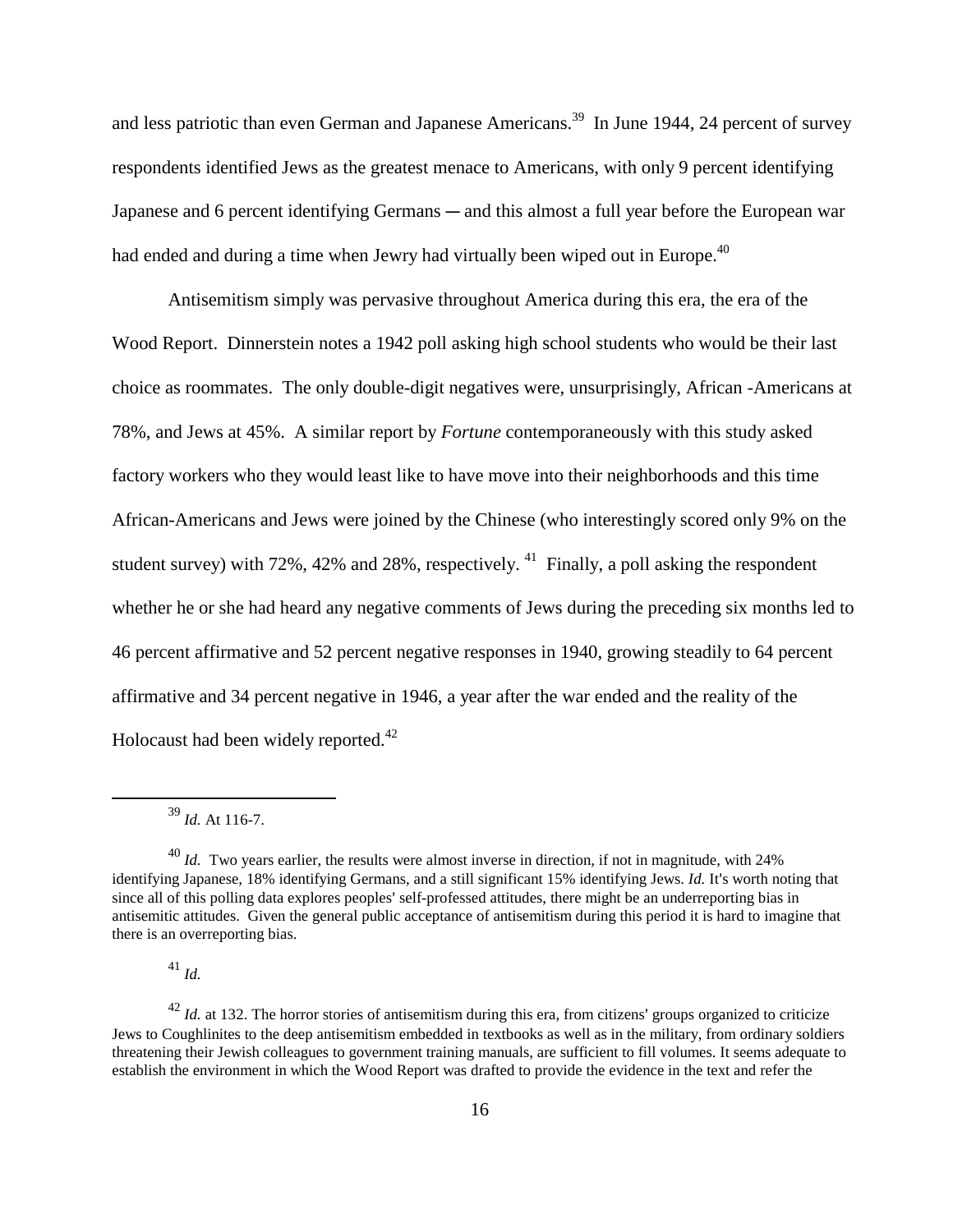Nativism and general anti-immigrant sentiment, as well as class and economic conflict, added to the cruder and more virulent forms of antisemitism. But despite its popular peak in the 1940s, it had already become deeply embedded in the consciousness of the eastern, urban, Protestant elite, that very group that had accepted the German Jews into their numbers. As Digby Baltzell so convincingly reports, it was the relatively quick transformation of mass Jewish poverty into Jewish economic success that led antisemitic attitudes within the Protestant elite to become more ingrained.<sup>43</sup> From their hegemony in the 1920s, referred to by Baltzell as "The Anglo-Saxon" Decade", by the 1940s WASPS had already begun to withdraw significantly from the public arena, defeated by the liberalism of the New Deal, their loss of their power in Washington, and the booming economic success of immigrant groups.<sup>44</sup> What had principally been for them a matter of class (although I don't mean for a moment to dismiss their latent - and sometimes blatant - racial antisemitism)45, now became a matter of caste, as their increasing loss of power to Jews led to their

interested reader to other sources. *See e.g.,* Steven Alan Carr, HOLLYWOOD AND ANTISEMITISM: A CULTURAL HISTORY UP TO WORLD WAR II (2001), ANTISEMITISM IN AMERICA TODAY: OUTSPOKEN EXPERTS EXPLODE THE MYTHS (Jerome A. Chanes, ed., 1995), Roberts S. Wistrich, ANTISEMITISM: THE LONGEST HATRED (1991).

<sup>&</sup>lt;sup>43</sup> E. Digby Baltzell, The Protestant Establishment: Aristocracy and Caste in America (1964). This book, in which Baltzell, who is credited (evidently wrongly) with coining the acronym "WASP", spends more time on antisemitism than any other social attitude of the WASP elite, arguing that antisemitism largely defined the WASP caste. *See* Eric Pace, *E. Digby Baltzell Dies at 80; Studied WASPs*; The New York Times, August 20, 1996, Sec. B, p. 6 (in which Baltzell's widow is quoted as saying that he was wrongly credited with coining the term).

<sup>&</sup>lt;sup>44</sup> Such withdrawal in the face of adversity characterized the predecessors of the WASP caste in the Gilded Age, as so wonderfully detailed in the whinings of Henry Adams. *See* THE EDUCATION OF HENRY ADAMS (Ernest Samuels, ed.).; Baltzell, *supra* note at 112-13.

 $45$  One might be tempted to think that the story I tell is one based on class rather than antisemitism. I shall do my best to demonstrate otherwise *infra* note . As to the racist aspects of antisemitism, it does appear that the easier social acceptance of German Jews in contrast to Eastern European Jews supports antisemitism as a hybrid form of racism. For an argument suggesting the grounding of at least some strain of American antisemitism in racism, see Jack Wartheimer, *Antisemitism in the United States: A Historical Perspective*, in ANTISEMITISM IN AMERICA TODAY, *supra* note \_\_ at 33, 46. Bendersky, *supra* note \_\_, comes down clearly on the side of biology and race in explaining military antisemitism, with frightening echoes of Nazi ideology.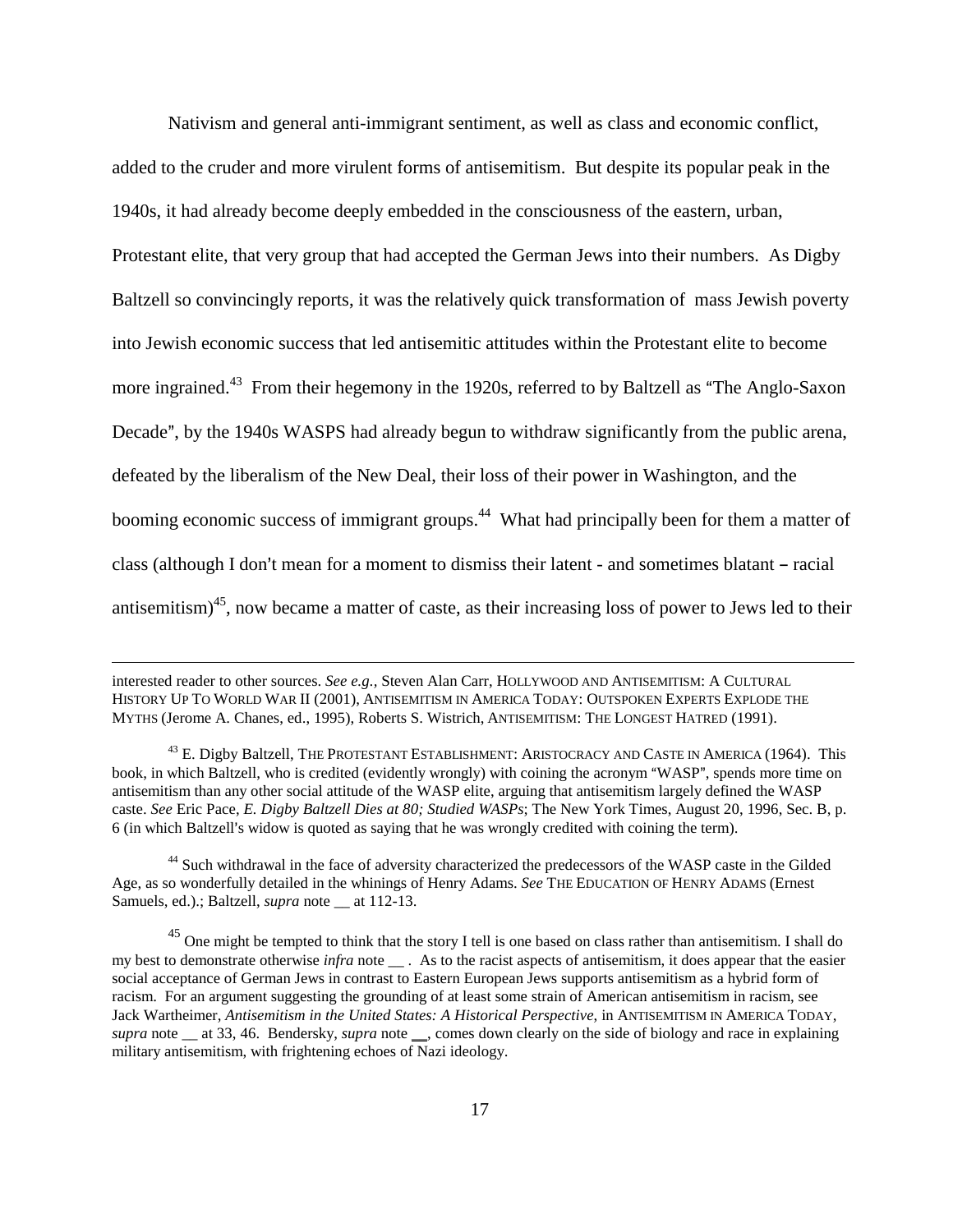retreat into private and exclusive clubs, resorts, suburban enclaves like Bronxville and Tuxedo Park, and the closed urban society of the Upper East Side. In so doing, they ultimately relinquished the role of ruling aristocracy for the more comfortable and less challenging role of social elite. As they saw their power wane, they - the heirs of the colleagues of nineteenth century German Jewish financiers – fully internalized the antisemitic stance that had become pervasive throughout America.<sup>46</sup> Clubs and exclusive neighborhoods, not to mention exclusive social circles, provided safety and affirmation. As in the face of the Progressive onslaught during the Gilded Age, the "decent people", as Baltzell quotes Edith Wharton as saying, "fell back on sport and culture. $1^{m47}$ 

Yet the new class of immigrant Jews was improving its lot through hard work and education. In fact this was precisely why antisemitism among the Protestant elite became so pervasive. Certain kinds of businesses remained relatively open,<sup>48</sup> perhaps because commercial transactions didn't require the sustained contact that other kinds of businesses requiring more social interaction did. But the professions were different, and the state of the bar, especially in New York, is illustrative of the severe limitations on Jewish advancement within the elite ranks of the legal profession, limitations which persisted at least through the 1960s. Jews were excluded from much

<sup>46</sup> Baltzell, *supra* note \_\_; Dinnerstein, *supra* note \_\_ at Chapter 7.

It's interesting to note some of the parallels between the behavior of the WASP aristocracy and nonslaveholding Southern whites in the ante-bellum period. In each case, the existence of a lower class facilitated the maintenance of caste, regardless of personal or individual economic achievement.

<sup>&</sup>lt;sup>47</sup> Baltzell, *supra* note at 113.

<sup>&</sup>lt;sup>48</sup> Principally in the soft-goods and retail trades, and of course entertainment. Heavy manufacturing, commercial banking, finance, transportation, and insurance were still the province of the WASP elite. Baltzell, *supra*  note \_\_ at 207-8.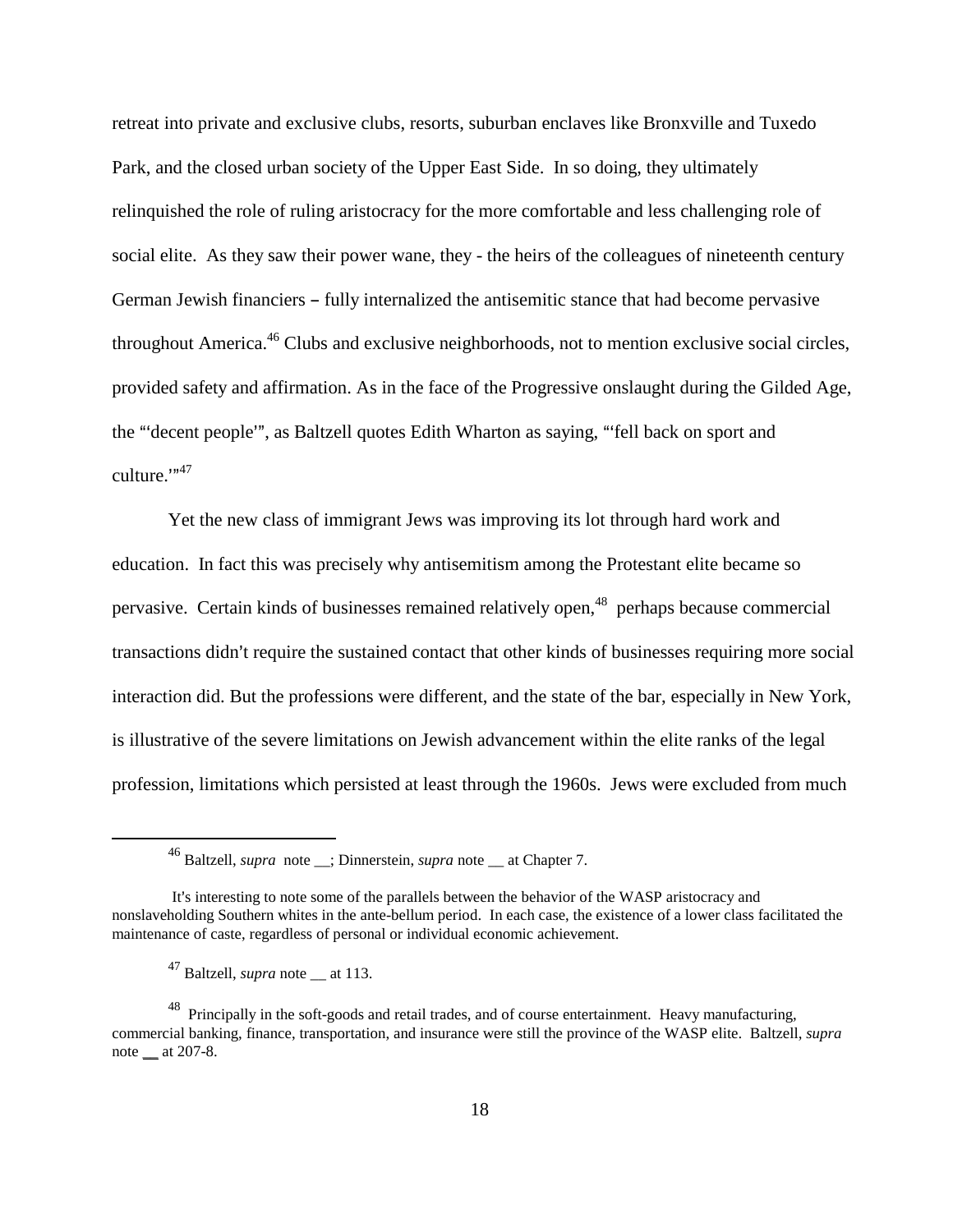of industry, engineering and, for the most part, medicine, and while not from law, certainly from the elite corporate bar. Instead, they turned to other forms of legal practice, including challenging those corporations through derivative litigation, in order to make a living. In so doing, they refused quietly to accept their second class status and strived for economic success in the only ways available to them. In so doing, they hit the Protestant elite, which controlled American industry and the corporate bar, exactly where it lived.

In presenting the evidence, I will rely as nearly as possible on the extant statistical data. Although there is a plethora of narrative description (on which I must and will rely to some extent), it is far too easy in a study like this to rely upon horror stories and rhetorical flourishes to make the point. Thus, while I might be dry, I shall try to rely on available data rather than normative rhetoric.

One last point. Discrimination between elite (read Protestant) and other lawyers hardly was something new. In fact the Association of the Bar of the City of New York, founded in 1870, was itself an attempt to stratify the bar, and every president of the ABCNY from 1870 to 1920 was listed in the New York Social Register.<sup>49</sup> Its Grievance Committee spent disproportionate amounts of time investigating ethnic lawyers who typically were sole practitioners rather than corporate lawyers who were members of firms. The American Bar Association was little better. J. Clay Smith, Jr., in his study of Black lawyers, quotes one "influential" ABA member in the 1920's as noting that "the legal profession was a means by which Jews, immigrants, and city-dwellers might undermine the American way of life."<sup>50</sup> Thus, the ABA attempted to shut down law schools

<sup>49</sup> Lawrence Fleischer, *Association of the Bar of the City of New York: 125 Years 1870-1995; The City Bar: Then and Now,* New York Law Journal, September 11, 1995, p. S1.

<sup>&</sup>lt;sup>50</sup> J. Clay Smith, Jr., EMANCIPATION: THE MAKING OF THE BLACK LAWYER, 1844-1944 (1993); Robert Stevens, LAW SCHOOL: LEGAL EDUCATION IN AMERICA FROM THE 1850S TO THE 1980S (1983) 100-01; 184;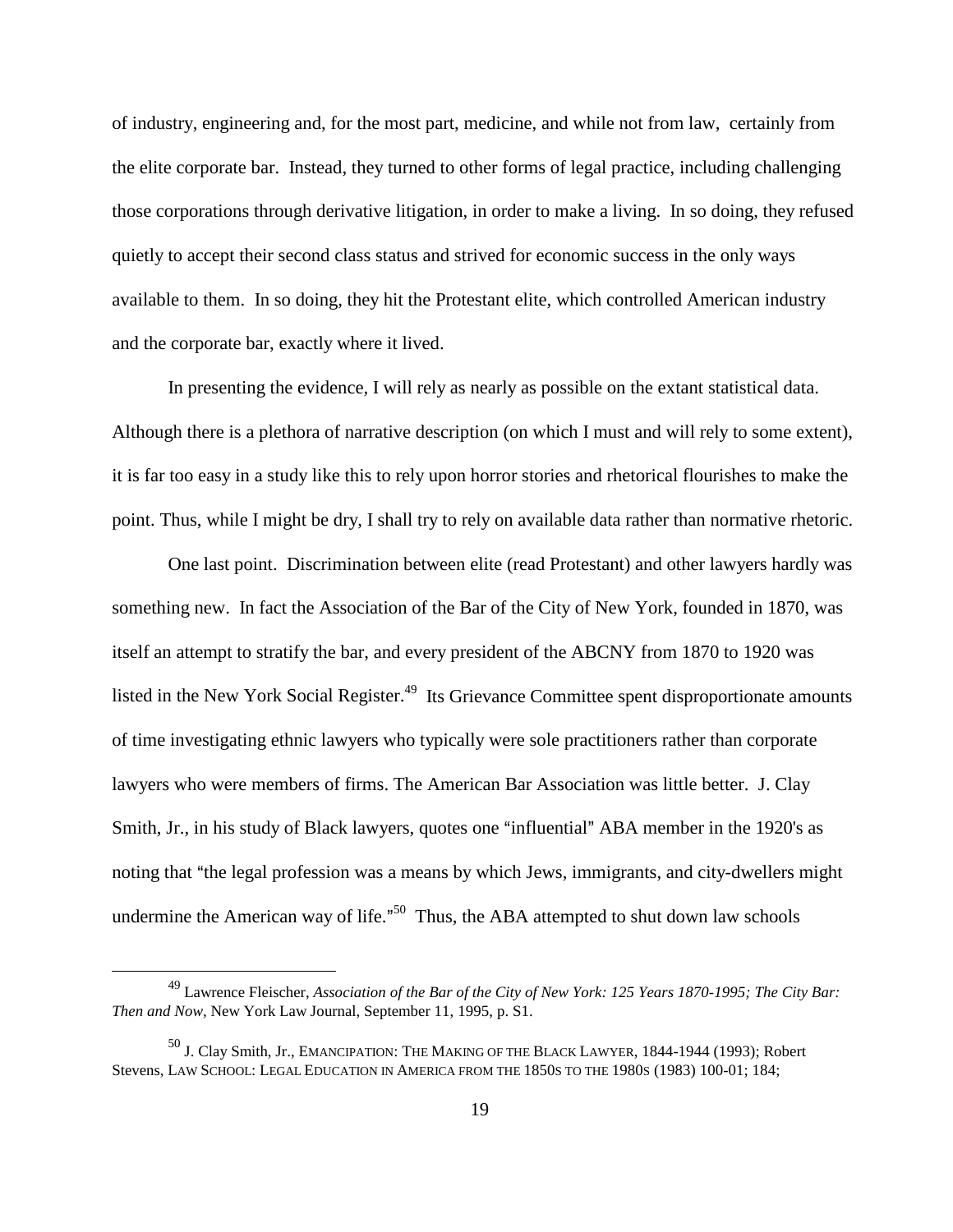catering to these three groups whom, as we will see, in New York were all one and the same: Jews. And while in the very early years, the "dregs" of the bar consisted of a more varied group of minorities (some Irish lawyers as well as Jews, who were centered at least in part around the Tammany Hall machine), by 1944 the demographics of the bar, but not the attitude of the elites, significantly had changed.

Concrete evidence of antisemitism appears in a report (the "Report") based on a study of the Conference on Jewish Relations, led by Simon Rifkind. (Rifkind was later to become a name partner of one of New York's premier law firms, a firm that included, among others, Lloyd Garrison, dean of the University of Wisconsin Law School and grandson of the great abolitionist William Lloyd Garrison, and adopted principles of racial and ethnic equality as well as public service.)<sup>51</sup> The Report describes in excruciating empirical detail the plight of Jewish lawyers in New York in the 1930s.<sup>52</sup> It begins by quoting one New York Jewish lawyer as describing the practice of law as "a dignified road to starvation."<sup>53</sup> And based on the data revealed in the Report, this was far more the rule for Jewish lawyers than the exception. But my interest is not in disparate income. It is in the evidence of discrimination that led to that disparity.

Auerbach, *supra* note .

51 Melvin M. Fagen, THE STATUS OF JEWISH LAWYERS IN NEW YORK CITY*,* 1 Jewish Soc. Stud. 73 (1939)

 Paul Weiss traces its roots to 1875 but took its modern form in 1946. Rifkind joined the firm in 1950. In the interest of full disclosure, I spent several happy years as an associate at the firm, Paul Weiss Rifkind Wharton and Garrison.

52 Fagen, *supra* note \_\_ . Further evidence of bar stratification and its antisemitic basis is provided in Richard L. Abel, AMERICAN LAWYERS (1989) at 85-87, and Edward A. Purcell, Jr., LITIGATION AND INEQUALITY: FEDERAL DIVERSITY JURISDICTION IN INDUSTRIAL AMERICA, 1870-1958 (1992), at 150-154 (discussing the somewhat different but sociologically related development of the plaintiffs' personal injury bar).

<sup>53</sup> Fagen, *supra* note \_\_ at 74.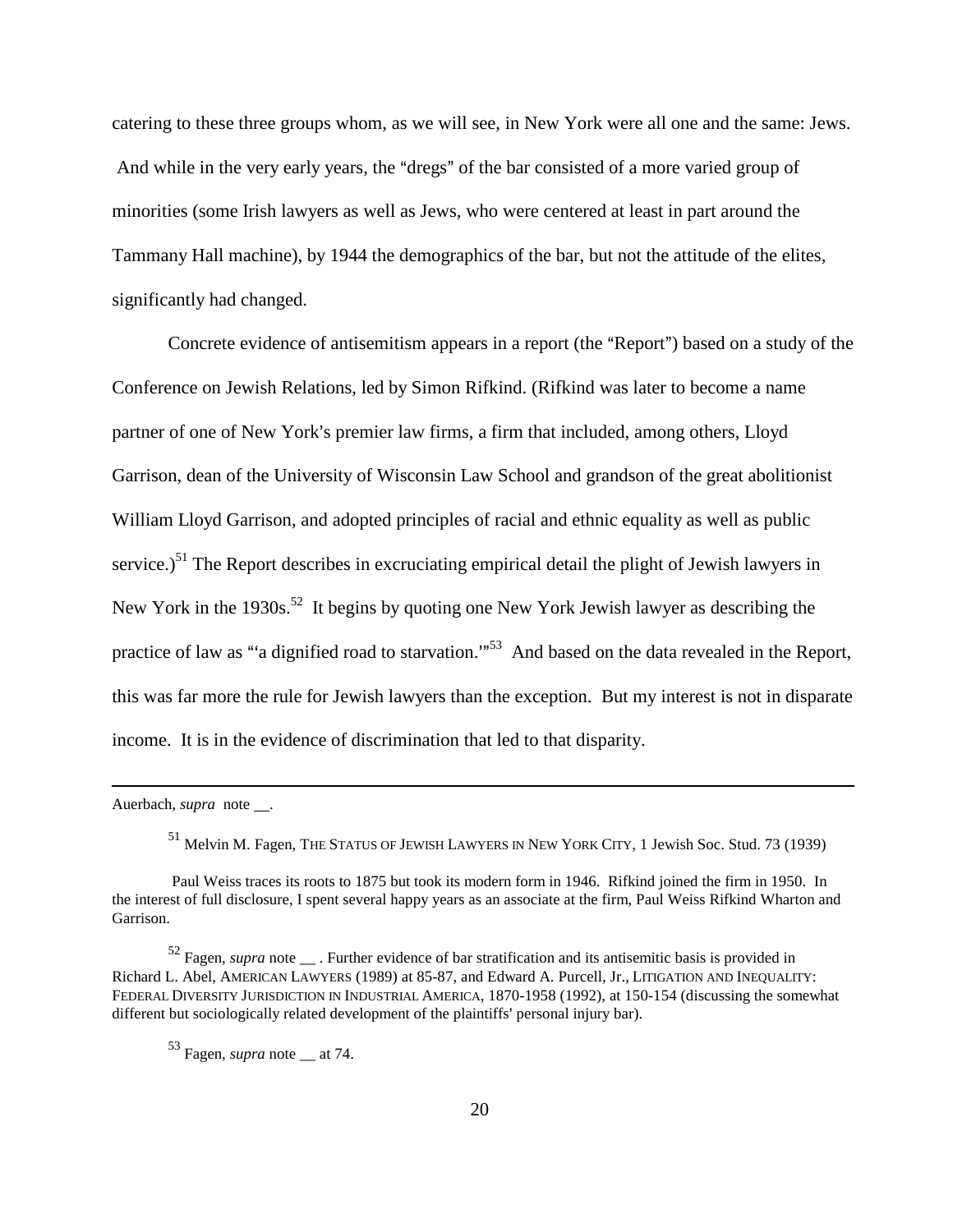Let's begin with the demographics of the bar. The Report estimated that approximately 22,000 lawyers were practicing in all five boroughs in 1937, of whom 11,400 were Jewish. Of the 11,400, 9,467 practiced in Manhattan.<sup>54</sup> At that time, Jews constituted roughly 28% of the population of New York City.55 Clearly the proportion of Jewish lawyers was grossly disproportionate to the number of Jews in the population.<sup>56</sup>

The first interesting question is where these lawyers were educated, since the Report convincingly concludes that an important determinant of income and status within the bar was the law school attended.<sup>57</sup> Fully 66.8% of Jewish lawyers who had attended law school graduated either from Brooklyn (25.8%), New York University (22.7%, and which was at least 45 to 50 years away from joining the ranks of the elite), New York Law School (12.1%), St. John's Law School (10.7%), and Fordham (6.2%), none of which even remotely numbered among the elite law schools in the nation. The only elite school attended by New York Jewish lawyers in any

<sup>&</sup>lt;sup>54</sup> The identification of lawyers in New York was based upon United States census data. The identification of Jewish lawyers was done by including those lawyers who listed themselves as belonging to Jewish organizations or contributing to Jewish charities, as well as by a search through Martindale-Hubbell for lawyers with "obviously" Jewish names. Those lawyers with "obviously" non-Jewish names were excluded, and an ambiguous group consisting of about 3,000 lawyers was further reduced as much as possible by discussion with lawyers familiar with those in question. Fagen concedes the imprecision of this methodology, *supra* note at 75, and I, whose decidedly non-Jewish name was bestowed unwillingly upon my family by an insistent customs official, am particularly sensitive to this flaw. Nonetheless, based on its methodology, the survey seems more likely to have underestimated the number of Jewish lawyers than overestimated them.

<sup>&</sup>lt;sup>55</sup>The population of New York City in 1940 was 7,454,995. www.census.gov/population/documentation/twps0027/tab17.txt.

<sup>&</sup>lt;sup>56</sup> For an explanation of the sources of population data, see Appendix A. I have no effective means of counting commuting lawyers and their ethnicity living in suburbs like Bronxville, Greenwich, and Scarsdale. It is well-known, however, that Jews had not significantly migrated to the suburbs at this time and that suburbs like those mentioned did not welcome Jews. In the case of Bronxville, it positively excluded them. For evidence that Jewish migration to the suburbs significantly began at the end of World War II *see* William E. Nelson, THE LEGALIST REFORMATION: LAW, POLITICS, AND IDEOLOGY IN NEW YORK, 1920-1980 (2001).

<sup>&</sup>lt;sup>57</sup> Fagen, *supra* note at 80. All data contained in the text are also presented in tabular form as appendices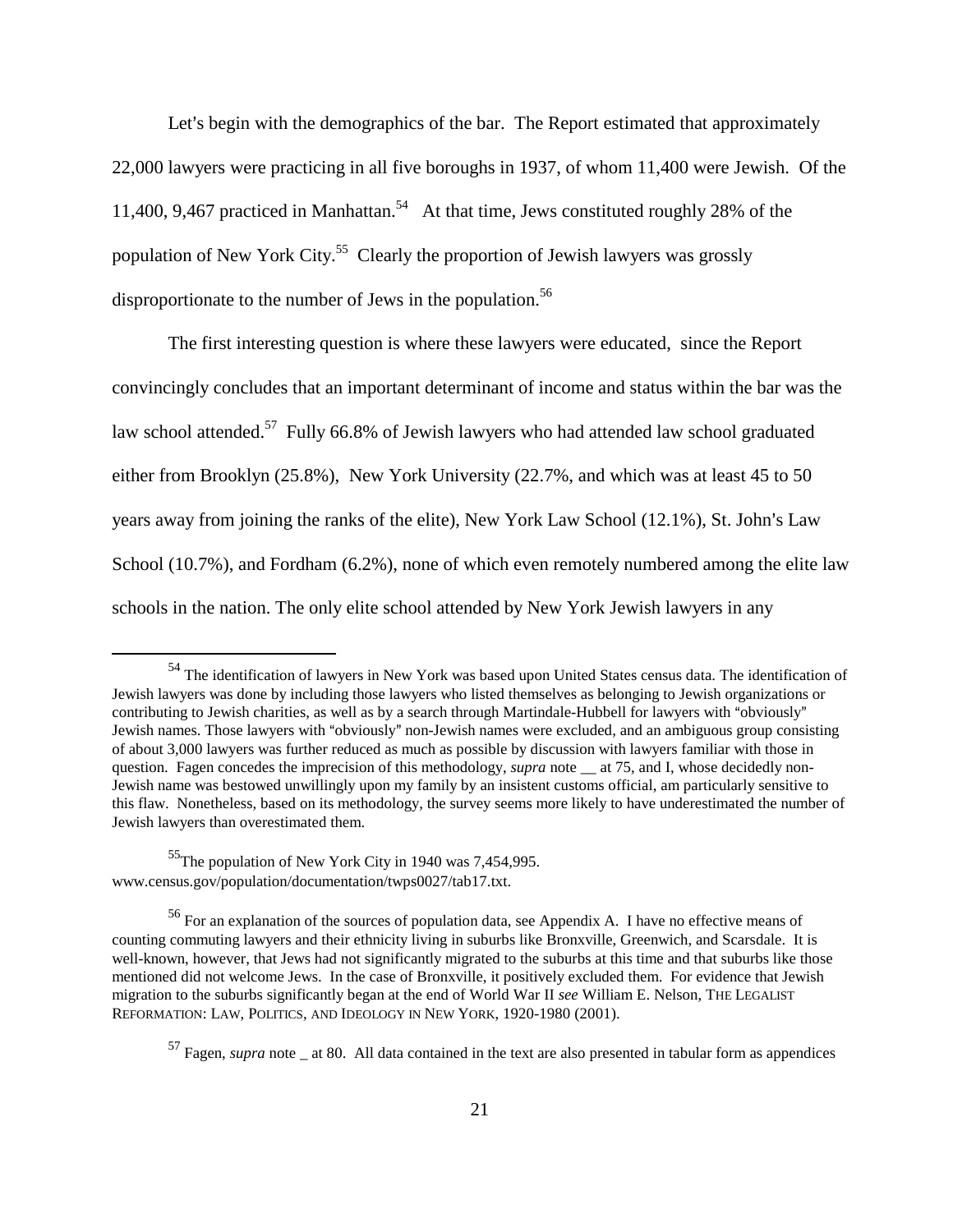meaningful numbers was Columbia  $(11\%)$ , somewhat of an oddity in light of that university's own antisemitic tradition.<sup>58</sup>

The Report identifies the principal reason for Jewish attendance at lower-level law schools in the fact that they had night programs and tuition was cheaper<sup>59</sup>, two factors highly important to students from relatively poor families. It never mentions antisemitism as a factor at all. Auerbach, Howe, and Baltzell, however, all clearly identify antisemitism as a major factor limiting Jewish attendance at elite universities.<sup>60</sup>

Let's see how this educational disadvantage led to a bar structure highly disadvantageous to Jews. In 1937, few Jewish lawyers were corporate practitioners, by far the most lucrative practice area. Only 11% of Jewish lawyers reported having a corporate practice, with a large plurality dependent upon small merchants  $(35.28%)$ , and "general" practice  $(22.15%)$ . Sixty percent of Jewish lawyers reported being sole practitioners, the lowest income level group with a 1937 median of \$1,874 (\$24,105).<sup>61</sup> Only 6% reported being the head of a firm (with a median

to this article.

59 Fagen, *supra* note \_\_ at 81.

60 Jerold Auerbach, UNEQUAL JUSTICE*,* 126-7 (1975)*;* Baltzell, *supra* note \_\_ at 129-35; 209-12; Howe, *supra* note at 411-12. Auerbach, Baltzell, and Howe all were writing after the fact. It may be that part of the reason for the reticence of the Report to identify overt antisemitism as a cause is a tradition of Jewish-American fear of stirring even more antisemitism by claiming the existence of antisemitism. *See generally* Alan Dershowitz, CHUTZPAH (1991)*.*

<sup>58</sup> Fagen, *supra* note \_\_ at 82. Columbia was the first elite university to restrict Jewish admissions. John Higham, *Social Discrimination Against Jews in America, 1830-1930*, in V THE JEWISH EXPERIENCE IN AMERICA: AT HOME IN AMERICA (Abraham J. Karp, ed. 1969) 349, 369; Marcia Graham Synnott, *Anti-Semitism and American Universities: Did Quotas Follow the Jews?*, in 6 AMERICAN JEWISH HISTORY (Jeffrey Gurock, ed., 1998), 473, 479- 80, 499; William E. Nelson, THE LEGALIST REFORMATION: LAW, POLITICS, AND IDEOLOGY IN NEW YORK, 1920-1980 152 (2001).

<sup>&</sup>lt;sup>61</sup>The numbers following each mean in parenthesis gives the immediately preceding amount in 2002 dollars based on the U.S. Department of Labor on-line inflation adjuster. http://www.bls.gov/cpi/home.htm#data. I have used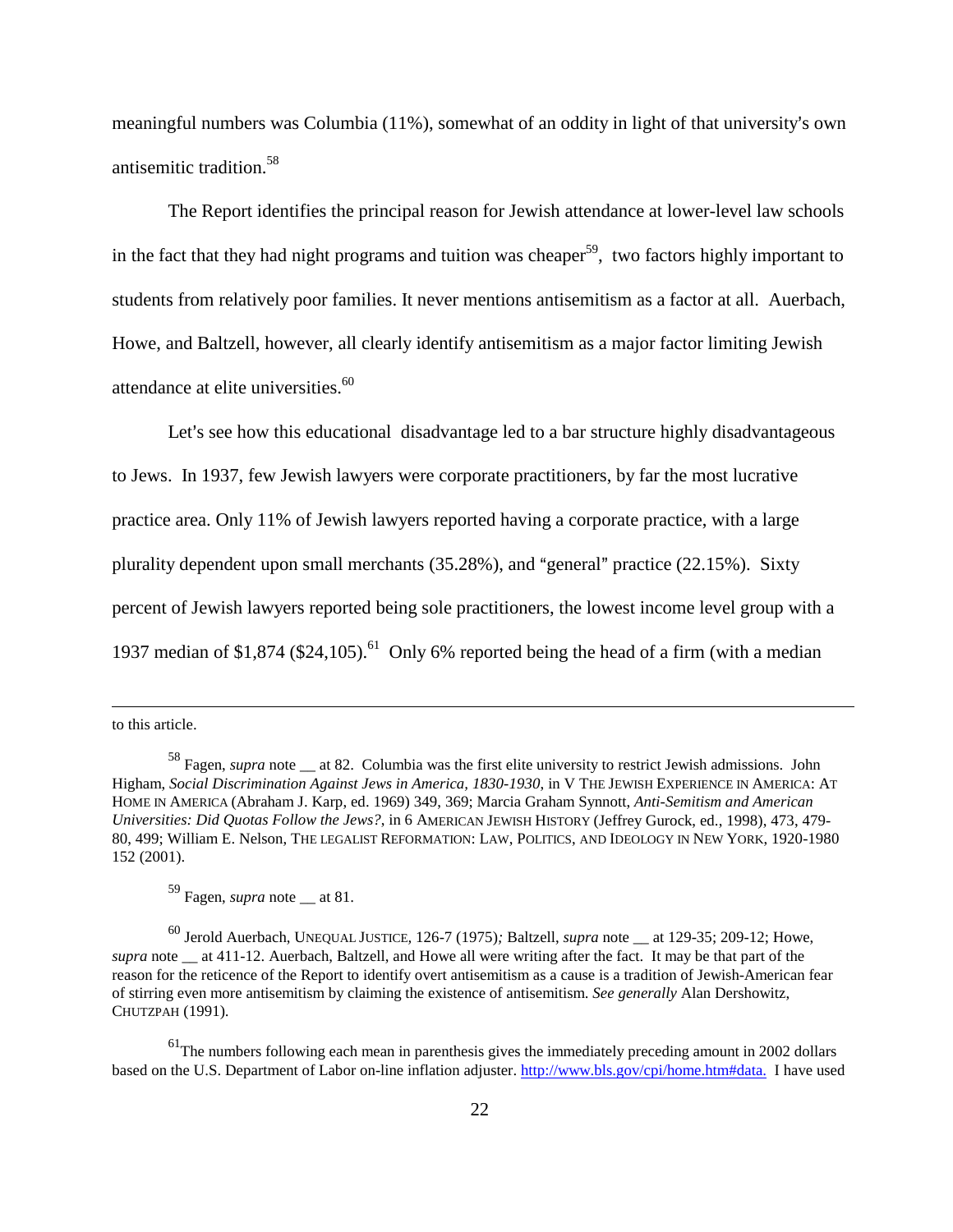income of \$8,879 (\$114, 213)), 15% reported being a member of a firm (with a median income of \$ 4,137 (\$53, 215)) and 14% reported working as an employee of a firm (with a median income of \$4,137 (\$53,215)). The median income for Jewish lawyers as a group was \$2,426 (\$31,206), compared with \$2,990 (\$38, 461) for all New York lawyers. Throughout their careers, New York lawyers as a group ranged from 21% as firm members (with five to 10 years experience), to 35.34% as firm members (with 17-23 years of experience), and with comparable proportions (in the mid-30% range) for lawyers throughout their careers. As heads of offices, the most lucrative practice situation, lawyers in the general New York population ranged from 14.38% for 5-10 years of experience up to a high of 33.38% for 24-34 years of experience. In their early years of practice, New York lawyers as a whole were employed overwhelmingly more than Jews in firms, 39.27% to 9.74% from 4 years or less, diminishing to 22.16% versus 11.82%, 11.27% to 19.93%, and reaching a situational reversal of 3.02% to 29.16% for 35 years of practice and more.<sup>62</sup> Looking at the numbers, the clear explanation for the increase of Jewish firm employees and the decrease of employee-lawyers in the general population can be found in the substantial increase in the general population of lawyers who became members of the firms by which they were employed, or headed their own firms, numbers which remained relatively insignificant for Jewish lawyers. The vast majority of Jewish lawyers did not have firm jobs early in their careers, which of course is the time when the track to partnership is established, and this most likely accounts for their small proportion of membership in firms. While they may have been more accepted as firm employees when they became more experienced lawyers, they were clearly not accepted as firm members.

the same source of conversion throughout this article.

<sup>62</sup>Fagen, *supra* at note \_\_ at 86-92, 101-103.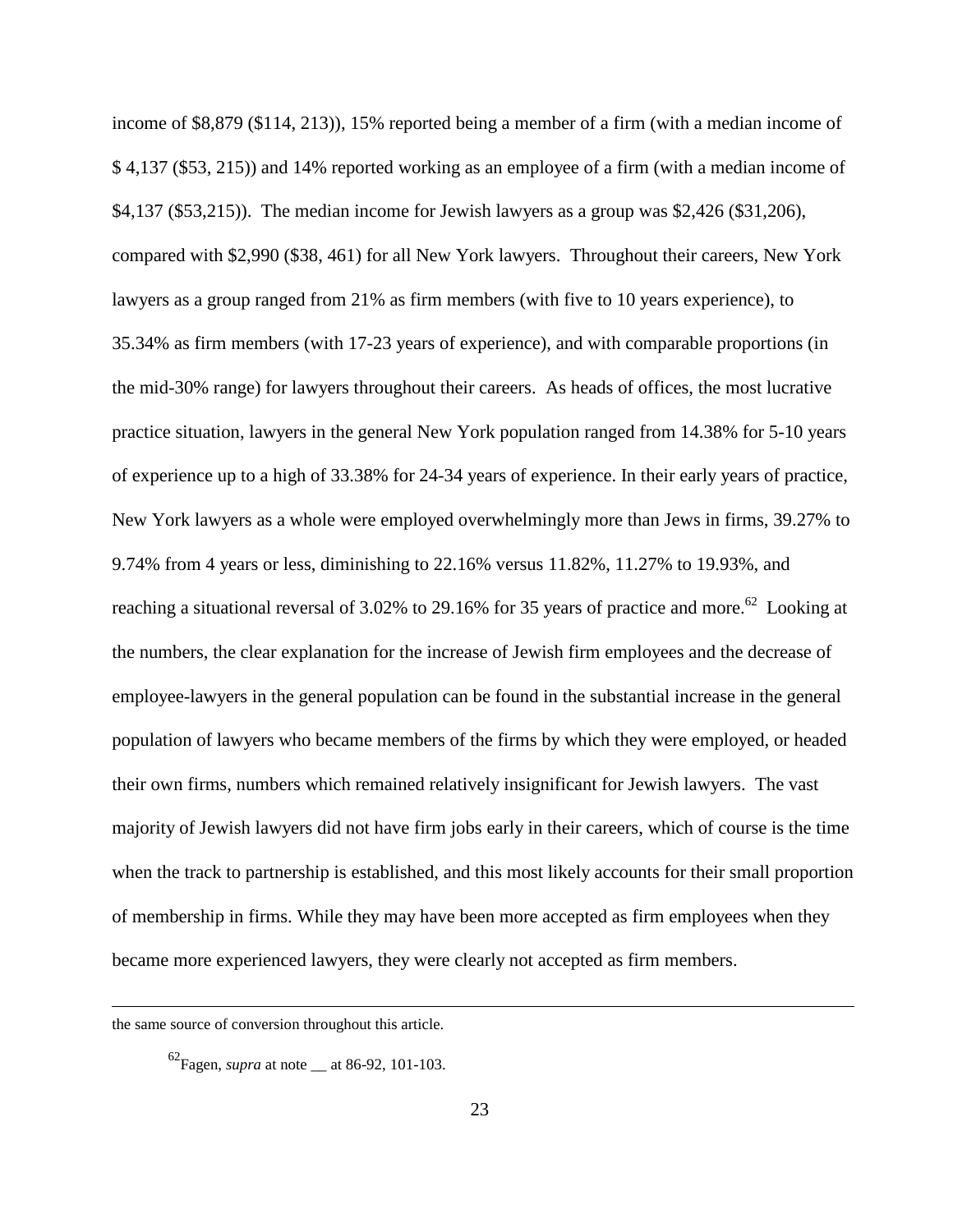The conclusion that the vast majority of Jewish lawyers were marginalized in the New York bar only seven years before the adoption of Section 61-b is inescapable.<sup>63</sup> Nor had the situation changed in any meaningful way by 1960, the next year for which significant data are available and a period not long before the Supreme Court began to impose substantial restrictions on securities litigation. The data come from a report drafted by Columbia sociologist Jerome Carlin (the "Carlin Report"), examining the "social conditions of moral integrity in the legal profession." <sup>64</sup> The Carlin Report, despite its broad ambition, limited its inquiry to the New York bar as the nation's most significant. Carlin's conclusions that ethical behavior is a function of status within the bar and the determining nature of one's practice are important, and will become relevant later in this section. For now, I want simply to concentrate on the data that more or less parallel Fagen's 1939 study.

In 1960 (the focal year of Carlin's data), there were approximately  $26,000$  lawyers in Manhattan and the Bronx, of whom 17,000 were active private practitioners. Seventy percent of these lawyers reported receiving at least 50% of their income from business practice, but the vast majority of these represented small businessmen and closely held corporations. Only 20% reported that most of their work involved representing large corporations.<sup>65</sup> In describing the hierarchical structure of the New York bar, Carlin notes that "the firm is the significant unit for the system of

<sup>&</sup>lt;sup>63</sup> Stevens, *supra* note <sub>\_\_</sub> at 146. ("In the 1930s to the 1940s, Jewish students were heavily channeled into government service, teaching, and the non-elite or predominantly Jewish law firms. There was still a hint of antisemitism among the large firms in the 1960's.") Indeed, it persisted into at least the early 1980s and may well persist today. *See infra* notes and .

 $64$  Jerome E. Carlin, LAWYERS' ETHICS; A SURVEY OF THE NEW YORK CITY BAR (1966)(quote at xxviii).

 $65$  Carlin, *supra* note - at 11-13.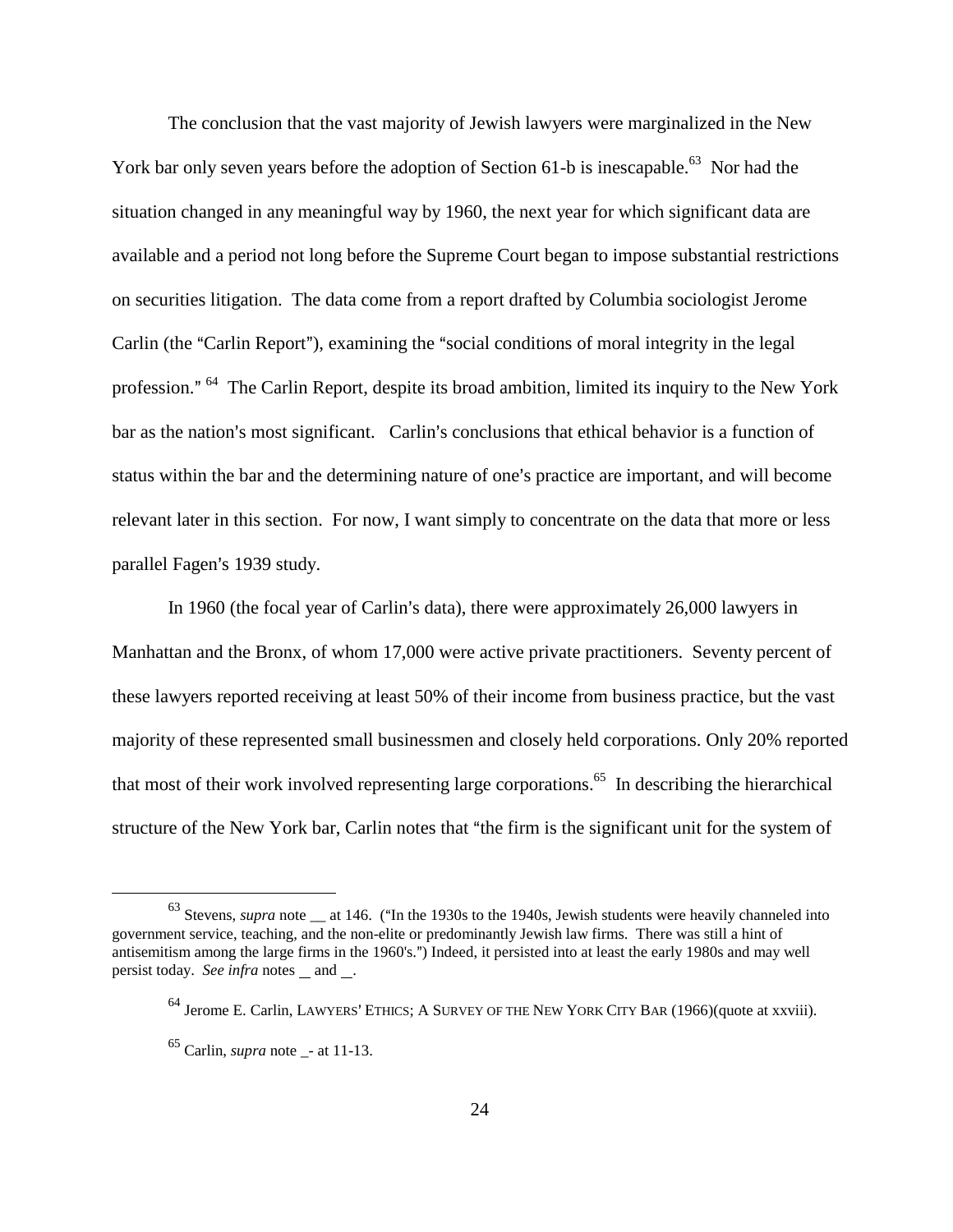social stratification of the bar."<sup>66</sup> While 4,300 law offices with from one to 100 lawyers were counted in Manhattan and the Bronx, and more than 50% of lawyers reported working in firms, only 21% reported working in firms of 15 or more, a fact which has a great deal of significance for bar hierarchy.<sup>67</sup>

Before linking firm size and the nature of practice with ethnicity, I shall take a brief look at the ethnic composition of the bar in 1960. One interesting change from the 1937 data, which reported that only 68.6% of Jewish lawyers were native born in contrast to 80.8% of the bar overall,<sup>68</sup> is that the Carlin report shows that "almost all" members of the New York bar were native born. More than sixty percent of these were Jewish, in contrast to 18% Catholic and 18% Protestant.<sup>69</sup> Fully 70% of Jewish lawyers were of eastern European descent (recall the earlier class distinction and difference in social acceptability between German and eastern European Jews).<sup>70</sup> Thirty-six percent of all lawyers graduated from what Carlin describes as "high quality" university law schools."

Where a nascent lawyer attended law school was of critical importance to bar status. In

<sup>66</sup> Carlin, *supra* note \_ at 18.

<sup>67</sup>*Id.*

<sup>68</sup> Fagen, *supra* note \_ at 79.

 $69$  Carlin, *supra* nte \_ at 18 -19.

 $^{70}$  Carlin's data refers to all practicing lawyers, regardless of date of admission to the bar. Breaking down the data further, he notes that the proportion of Catholic lawyers remained constant, the proportion of Jewish lawyers since the Fagen report had declined to 50% in the mid '30s to mid '40s, then rising and stabilizing at 65%, and the proportion of Protestant lawyers declined from 25% in the 1920s to stabilize at 10% by 1955. He explains the entry into the bar of significant numbers of Jewish lawyers as caused by the rapid expansion of "mixed law schools," by which he evidently means law schools of lesser quality and characterized at least in part by their offering of night programs. Carlin, *supra* note \_ at 20-21.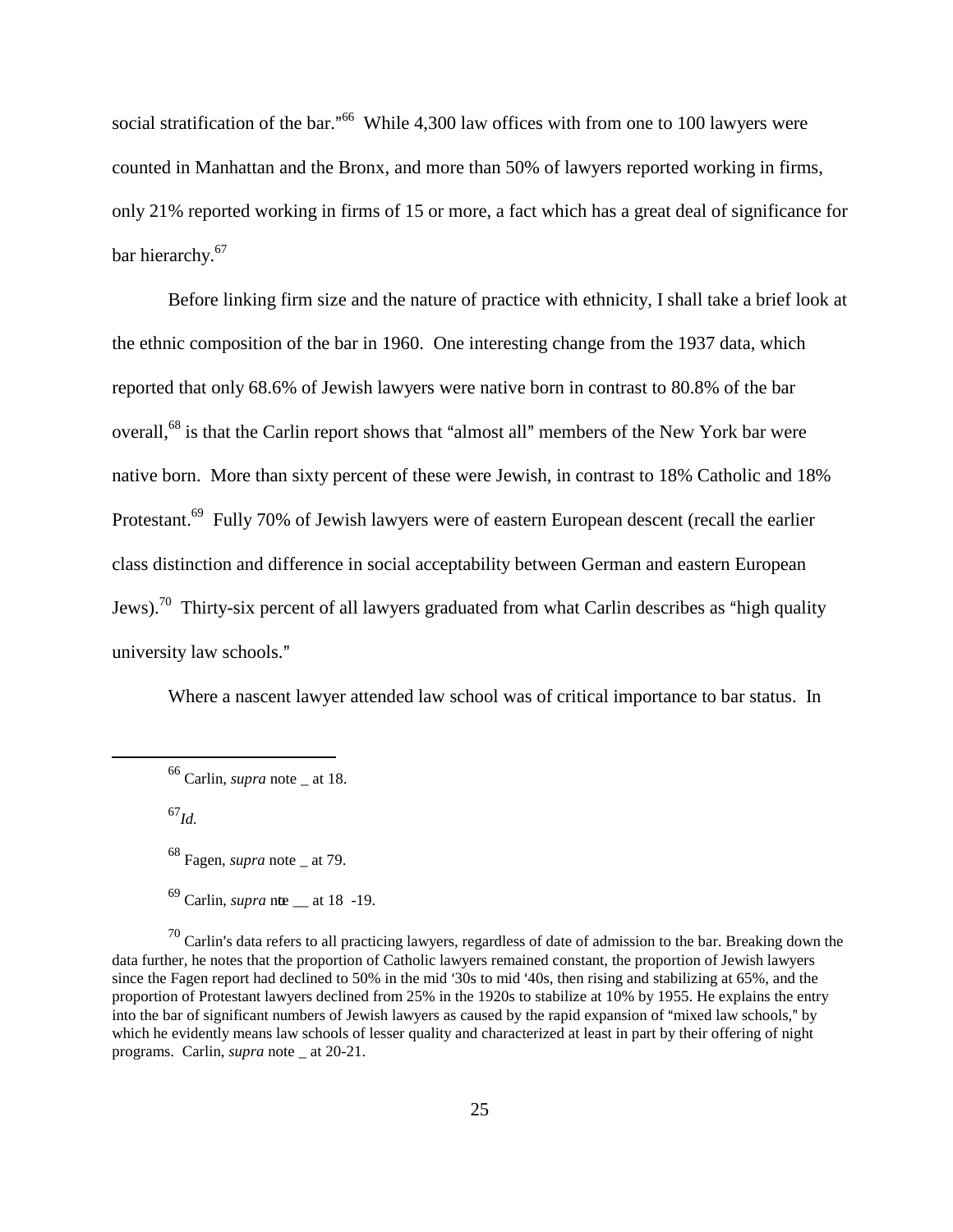fact, Carlin notes that the social status of lawyers really was fixed upon their matriculation into college, beginning a circular trap in which the status of undergraduate institution was dependent upon religion and parental socio-economic status, and the likelihood of admission to elite law school was dependant upon the status of undergraduate institution, with the result that Jewish lawyers whose parents had relatively low socioeconomic status had little chance of attaining elite status in the bar. $71$ 

The 1960 data bear this out, but they also tell a more troubling story. It seems almost too obvious to state that there was significant discrimination among Jews at the elite colleges and law schools. As to college, 70% of Protestants of high socio-economic status, 42% of middle socioeconomic status, and 28% of low socio-economic status attended Ivy League or similar quality colleges.<sup>72</sup> By contrast, 34% of Jews of high socio-economic status, 17% of middle socioeconomic status, and 9% of low socio-economic status, attended similar colleges. At the top schools, the relationship between high socio-economic Protestants and Jews is almost inverse. A high socio-economic status Jew was only 6% more likely to attend a top college than a low socioeconomic Protestant (where the difference was 42 percentage points among Protestants).<sup>73</sup> To put it differently, a low status Protestant had an almost three in one chance of attending an Ivy League school. For the low status Jew the chances were slightly less than one in ten.

 $^{71}$  Carlin, *supra* note  $\_\$ at 22, 28-32.

 $72$  Carlin uses the term "top quality colleges" and provides a category of "other top quality colleges" in his data. He does not define these, but one suspects he means Williams, Amherst, Swarthmore, Haverford, Stanford and the like. As any academic knows, the quality and reputation of colleges is fluid. Rankings didn't exist at the time, at least not in a form I was able to find. *See, e.g.*, Clarence E. Lovejoy, LOVEJOY'S COLLEGE GUIDE (1961-62).

<sup>73</sup> Carlin, *supra* note \_ at 29. Catholics fared even worse with respect to high-status college admissions, but their presence in the bar was dramatically lower than that of Jews. However, Carlin notes that, adjusting for college and law school attended, Catholics had about the same chance of being in a large firm as Protestant lawyers.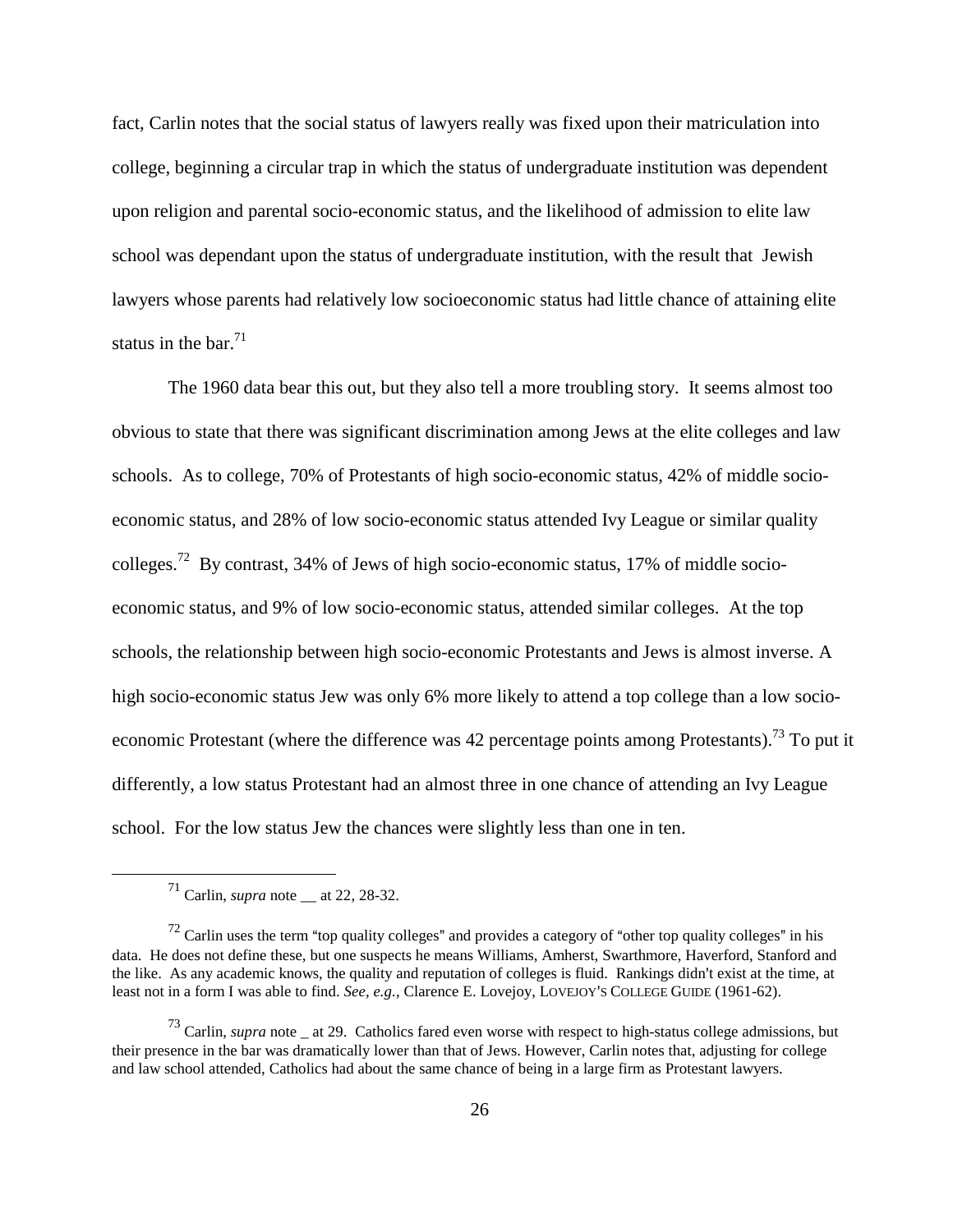Seventy-seven percent of large firm lawyers attended Ivy League law schools in contrast to only 20% of small-firm lawyers and sole practitioners. While the disparity between Protestants and Jews attending top law schools diminishes dramatically (though it remains significant) among nascent lawyers attending top quality colleges, the initial disparity in college attendance considerably magnifies the difference.<sup>74</sup>

But it's not just about law school and college. Race played a seemingly independent role in bar status. Only 19% of Jews with a top education were members of large firms compared with 45% of Protestants. As Carlin notes, " a Jewish lawyer who achieved high academic standing (that is, was selected for the staff of law review) in an Ivy League school has no better chance of being in a large firm than a Protestant lawyer who did not 'make law review' and who attended a non-Ivy League law school.<sup>75 $m$ </sup>

Finally, for our purposes, Carlin demonstrates that there was substantial immobility between strata of the bar throughout a lawyer's career, and that race played an important role in this as well. It should not be surprising by this point to realize that Jewish lawyers had significantly less upward mobility and more downward mobility than Protestant lawyers. One of the important practical results of all of this, which I will discuss further in Part II, is that lawyers at different levels of the bar had very little contact with one another and very little shared professional experience. As one piece of evidence, it's worth noting that the prestigious Association of the Bar

<sup>74</sup> Carlin, *supra* note \_\_ at 30.

 $75$  Of course there was substantial self-selection, but this was due to the common knowledge among law faculties and Jewish law students that their chances of jobs at big firms were *de minimus*. My own father (St. John's Law School 1956, law review editor,#2 in his class) reports that he and other Jewish students were carefully directed by the dean to those firms that might consider hiring Jewish applicants. *See also* LAW PROFESSORS TALK*, supra* note  $\overline{\phantom{a}}$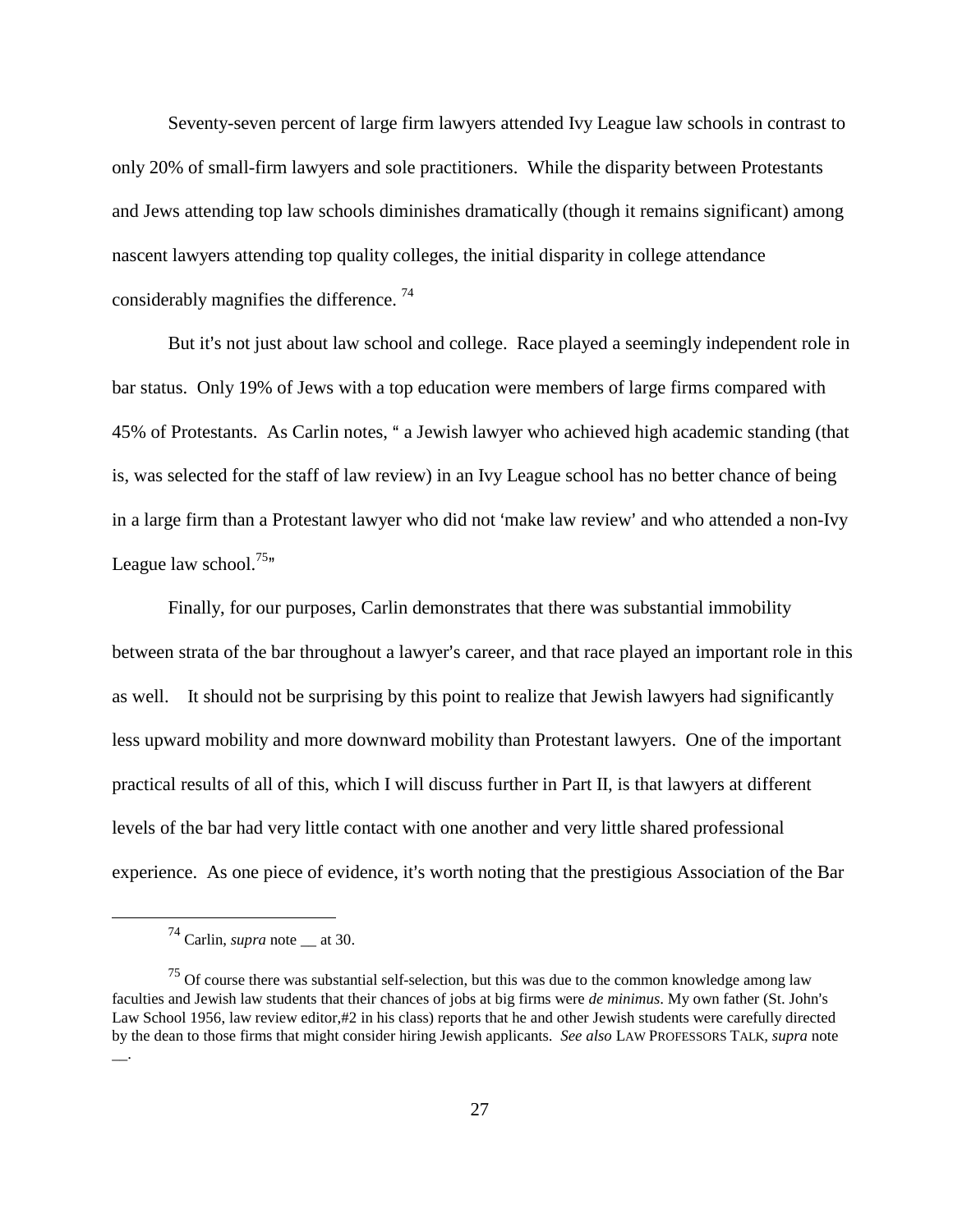of the City of New York was dominated by Protestant, large-firm lawyers, while the more plebeian New York County Lawyers' Association was populated principally by small firm lawyers and sole practitioners (and hence, Jews). $^{76}$ 

Needless to say, antisemitic discrimination in the bar at least mirrored the problem of antisemitism and racial exclusion in the larger society.<sup>77</sup> The marginalization of Jews at the lowest levels of the bar (and at the correspondingly lowest income levels), as well as their social exclusion from the circles traveled by large-firm elite Protestant lawyers, sets the stage for the suspicion and hostility that led to the restrictions on stockholder litigation and our attitude towards the corporate plaintiffs' bar.<sup>78</sup> Let me now turn to describe those restrictions and their historical development.

### **III.** *The Development of Restrictions on Stockholder Litigation*

The restrictions on stockholder litigation in which I'm interested cover two principal areas: Derivative litigation against corporate officers and directors, and securities fraud litigation, typically brought in the form of class action suits against corporations and their officers and directors. Class actions, which really only developed in the 1960s, are far more technically

76 Carlin, *supra* note \_ at 36.

<sup>77</sup> Baltzell, *supra* note \_\_.

<sup>78</sup> I point out, as an aside, that such subtle exclusion continues in some Protestant circles today. In 1998 I had occasion to look through the internal directory of one of New York's largest, historically "white shoe", law firms, a firm that prides itself on its international scope. Using the same, admittedly flawed, methodology as Fagan, and giving the benefit of the doubt to names that could either have been Jewish or German (as well as including more innocuous names like Brown and Green which often are Jewish -unless of course the person's first name was clearly non-Jewish like, for example, Winthrop), I found that approximately ten percent of the partners and associates were Jewish. One would expect random hiring for a top New York firm to produce at least 40 percent Jewish lawyers. Seymour Martin Lipset and Earl Raab note that "during the last three decades, Jews [in the United States] have made up. . . 40 percent of partners in the leading law firms in New York and Washington. Seymour Martin Lipset and Earl Raab, JEWS AND THE NEW AMERICAN SCENE (1995), 26-7. (Presumably the number should be higher since not every associate becomes a partner.) Even discounting for the firm's tendency to hire principally from elite law schools, this suggests that there is some discrimination, no matter how subtle, still going on at this firm, or perhaps – to use the mid-century WASP phrase of discouragement - Jews "just wouldn't be comfortable there."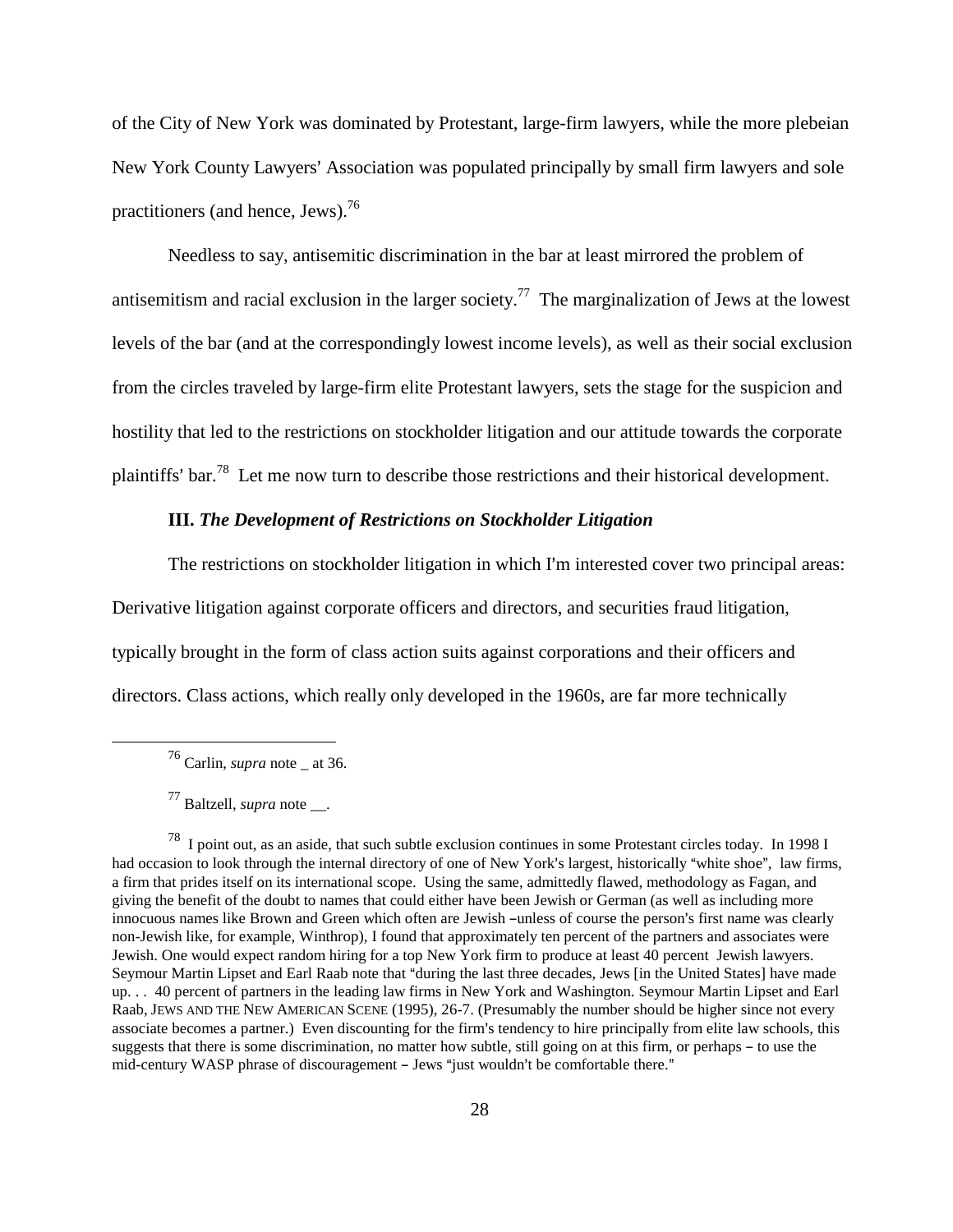complex and have much broader application than derivative actions. As a consequence, my main focus is on derivative litigation, although the attitudes towards plaintiffs' lawyers formed in that context transferred to the securities class action context when that became the dominant mode of challenging corporate misbehavior. I've already mentioned one of the earliest forms of restriction on derivative litigation, section 61-b of the New York Business Corporations Law. Before explaining how the restrictions contained in the statute affect plaintiffs, a brief primer on derivative litigation is in order.

The locus of (almost) absolute power in the corporation is the board of directors, a statutorily created body with the function of overseeing the affairs of the corporation. Over time, the board's role has evolved from a more managerial to a more monitoring role (including the very important function of hiring and firing the CEO). In light of the fact that the board's powers are virtually absolute, the law has imposed on directors (and on corporate officers and other employees as well), fiduciary duties to the corporation designed to ensure that those powers are exercised in the corporation's best interest and not for the benefit of corporate insiders or anybody else. In a post-Enron world, it doesn't require much proof to establish (if it ever did) that directors and officers sometimes violate these fiduciary obligations, either by shirking their responsibilities (governed by a doctrine known as the duty of care) or by enriching themselves at the corporation's expense (governed by a doctrine known as the duty of loyalty). It is undisputed that the board is the ultimate voice of the corporation. Hence a dilemma. If the board speaks for the corporation, how likely is it that it will sue itself (or members of the board or corporate officers) in cases in which they violate their fiduciary duties? The answer should be obvious.

29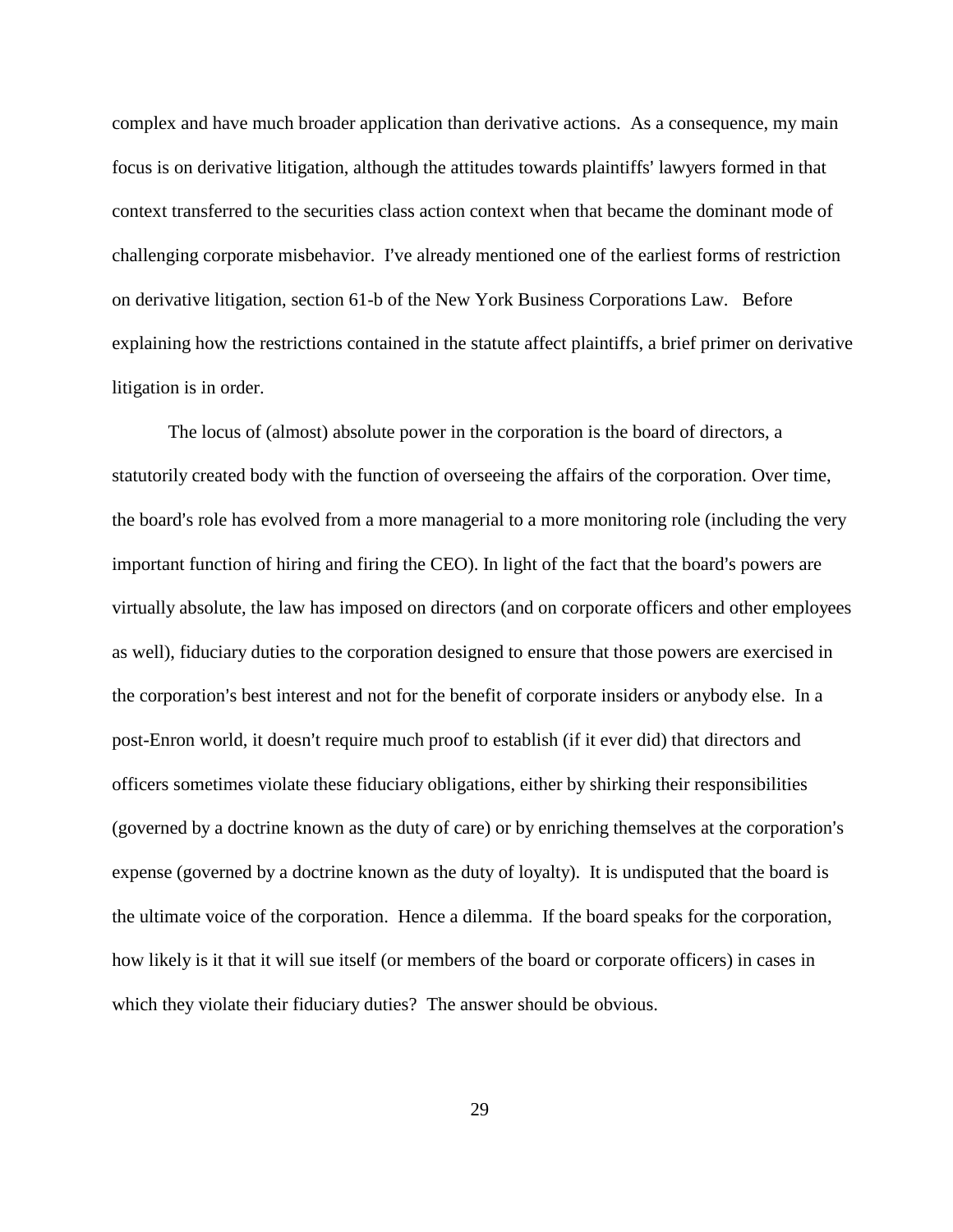Equity rode to the rescue.<sup>79</sup> In order to permit meaningful enforcement of these duties, courts created the device of the derivative suit. Put simply, derivative suits permit a stockholder (after making a demand on the board to rectify the situation and having that demand rejected) to bring a suit against the offenders in the name of the corporation. Technically the derivative suit is a two-part action, the first being the stockholder's suit against the corporation to bring action, and the second the corporation's suit (through the stockholder as nominal plaintiff) against the offending officers and directors.

Contemporary law has developed the procedural prerequisites of derivative litigation to the point where it's extremely difficult for a plaintiff ever to get to the merits of the case. But derivative litigation did seem to present a problem. You see, unless a stockholder owned very substantial amounts of stock (and few did), no one stockholder had much of an incentive to sue the directors or officers. Recovery per share was likely to be minimal except in the very rare case of massive wrongdoing, and such amounts as were recovered went to the corporation as the real party in interest. Thus even if a stockholder were to recover, that recovery would be indirect, in the form (theoretically at least) of an increase in share value.

So somebody needed an incentive to sue if the duties were to be enforced at all (since it is a pretty ironclad rule of corporate law that only shareholders have standing to sue to enforce these duties in the first place). The solution was to permit the successful plaintiff's lawyer to recover attorney's fees. Because these cases were taken on a contingent basis (for obvious reasons), the

 $79$  For a history of the development of derivative litigation, from its very primitive roots in the 1810 English case of Adley v. The Whitstable Co., 17 Ves. Jun. 315, 34 Eng. Rep. 122 (Ch. 1810) through the 1950s *see* the classic, Bert S. Prunty, Jr., *The Shareholders' Derivative Suit: Notes on its Derivation*, 32 NYU L. Rev. 980 (1957). *See also* DeMott, *supra* note \_\_.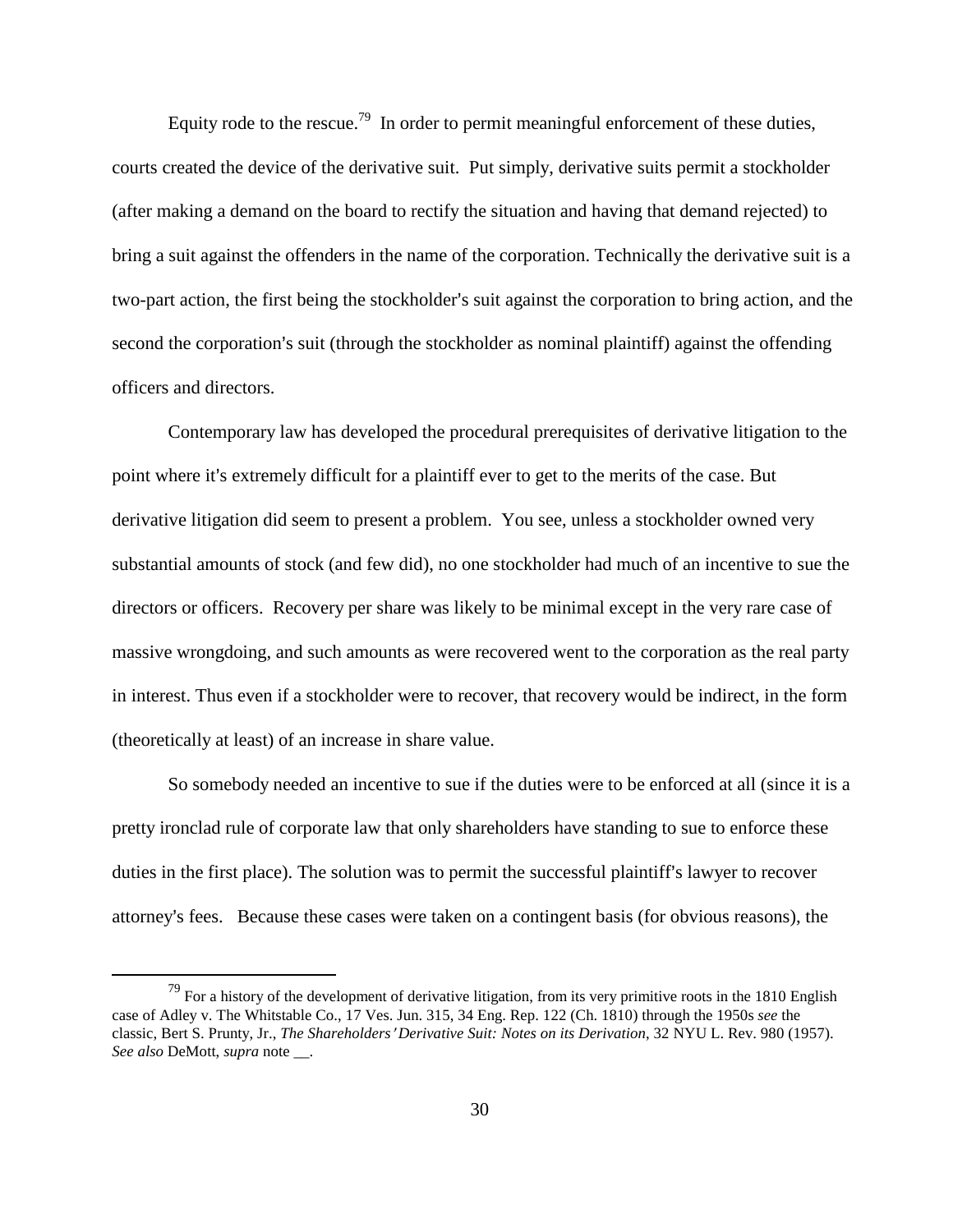component of recovery reflecting attorney's fees could be quite substantial, thereby giving lawyers an incentive to take the risk of representing a small stockholder in enforcing fiduciary duties and thus assuring them of having some meaning. $80$ 

But there, of course, is the rub. For once lawyers had a financial incentive to sue corporations, corporations and their lawyers panicked at the prospect of meretricious litigation, brought solely for the purpose of forcing settlements and enriching lawyers. And, based on our understanding of the demographics of the New York bar (where of course so many of these suits were brought), who do you think the plaintiffs' lawyers in these suits were? Jewish lawyers of course. But that part of our story is for later.

In any event, the prospect of litigation run amok led to the demand for mechanisms to sort out the legitimate lawsuits from the "strike suits." Thus was enacted New York section 61-b.<sup>81</sup> The reasoning is obvious. If the problem was excessive litigation instigated by people who had no financial interest in the corporation (the lawyers and their shareholding clients) and therefore could not be expected to protect its best interests (quite the contrary), discouraging suit by all but the most significant stockholders ensured that only stockholders who had the interests of the corporation in mind would sue. Thus, you will recall, New York 61-b required stockholders who owned less than \$50,000 in value (\$ 507,950 in 2002 dollars) or 5% of the stock to post security

 $80$  It is unusual for a winning party to collect attorneys' fees in American jurisprudence. The origin of the rule is in  $19<sup>th</sup>$  century trust law, where beneficiaries of a common fund were held to be responsible for the fees of lawyers whose work benefitted the fund. By 1939, the rule was universal as to derivative suits. Hornstein, *Counsel Fees*, *supra* note \_\_ at \_\_.

 $81$  In light of the general thrust of this article and with no more appropriate place to put this information, it is worth noting that the New York legislature that passed that statute consisted of 51 senators, of whom only 5 had clearly Jewish surnames, and 150 assemblyman, of whom 11 had clearly Jewish surnames. This was an era in which Jews generally did not seek elective office. Howe, *supra* note \_\_ at \_\_.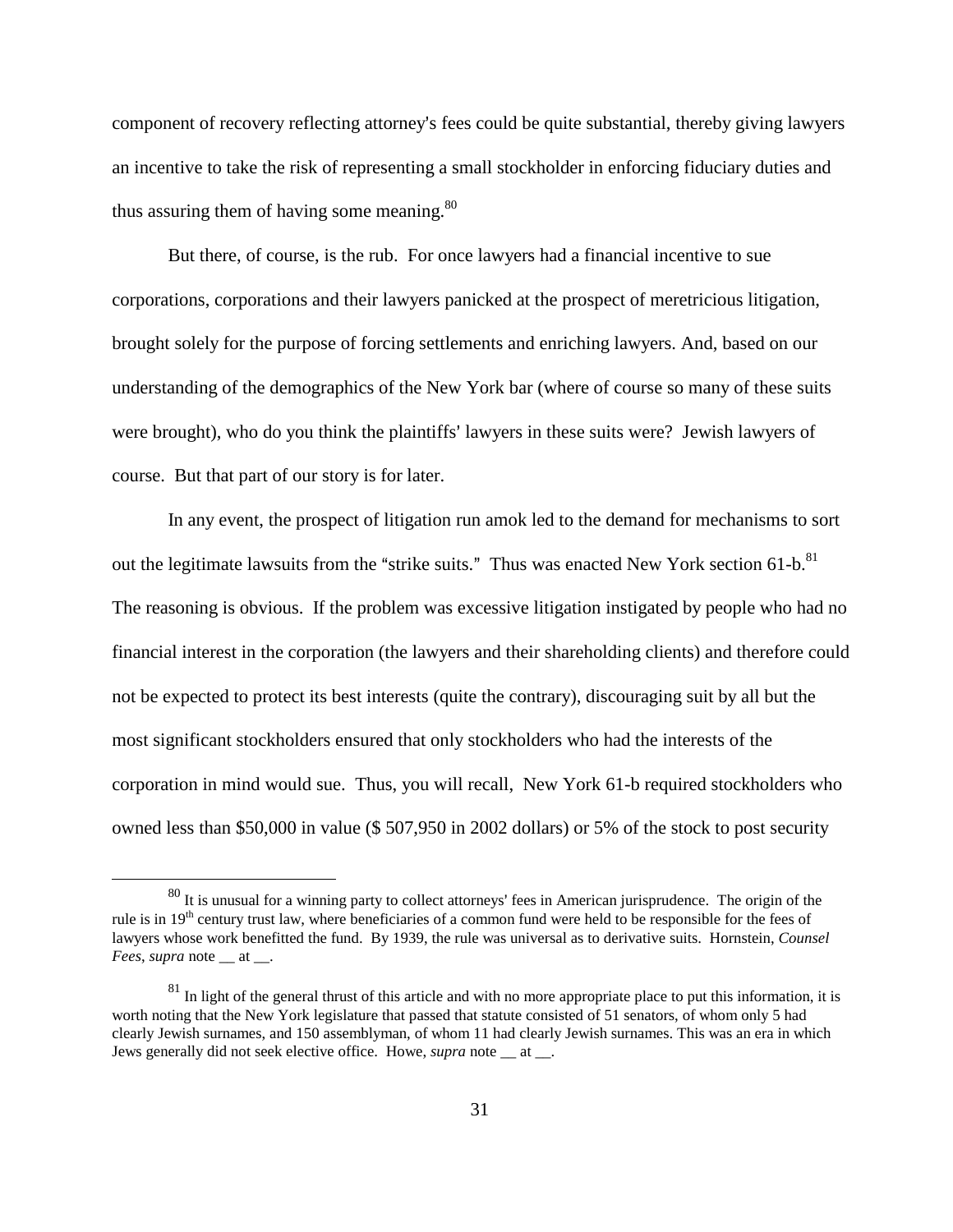for expenses, a costly undertaking in the first place but even more so when one considers that the losing plaintiff would forfeit the bond and be liable for defendant's expenses. Thus the rule virtually ensured that small stockholders would practically be precluded from bringing suit.

Now if you think about it, the rule makes no sense if the purpose is to limit stockholder litigation only to those suits having merit. In the first place, as I already noted, recovery in a derivative action goes to the corporation, not the stockholder. Consequently, a large stockholder would have invested his time and effort in litigation for the purpose of restoring the corporation's value (and only partly and indirectly his individual wealth), thus posing a classic free-rider problem. Why should a large stockholder bother to sue when so much of the benefit would go (indirectly) to the other stockholders anyway?<sup>82</sup> And why, indeed, when a stockholder with such a large block ought to be in a position to negotiate for a side deal with management on his own? So the ultimate effect of this restriction is to prevent litigation altogether, in the absence of a small stockholder or law firm capable of bearing the financial risk of the litigation.<sup>83</sup> And that, indeed, should be the end of our story. But it isn't quite the end.

First, although I've described the perceived problem of derivative litigation as being the greed of plaintiffs' lawyers leading them to vex and irritate perfectly innocent (and socially

 $82$  The personal benefits to the large stockholder might outweigh the cost of bringing suit. More likely, even if the stockholder had a large, illiquid position which might otherwise make suit worthwhile, he could use the power that accompanies the position to pressure management (unless he held a large minority block in a close corporation).

<sup>83</sup> The New York Court of Appeals provided relief to plaintiffs in 1950 in *Baker v. McFadden Publications, Inc.*, 300 N.Y. 325, 90 N.E. 2d 876 (1950), in which it held that plaintiffs as to whom the statute was invoked and upon whom an order to post security for expenses levied could vacate the order if they were able to solicit sufficient additional stockholders to meet the statute's threshold and act as plaintiffs. According to Stanley Nemzer, a prominent New York plaintiffs' lawyer at the time, this pretty much ended defendants' practice of invoking the statute in order to avoid plaintiffs' circulating serious allegations of wrongdoing about the corporation or its managers among its stockholders. *Interview with Stanley Nemzer at the Offices of Wolf Popper, New York City*, Friday, April 12, 2002.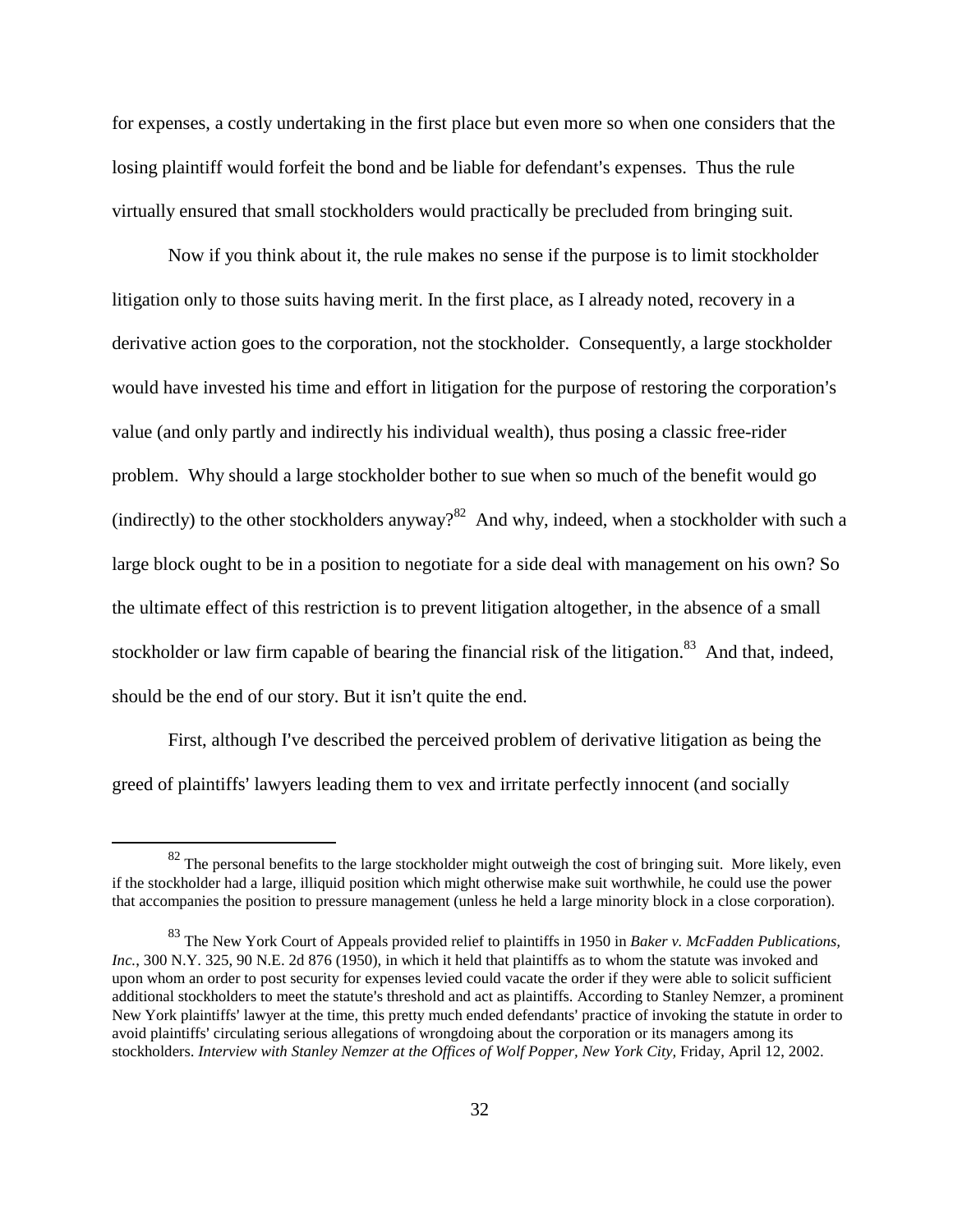superior) corporate executives with meretricious suits, how big a problem really was derivative litigation? The answer is that it was a not a major problem at all. The Wood Report, my analysis of which follows, would make it seem like a problem of great significance. But a survey of the law review literature from 1900 through 1944 revealed only 44 law review articles, almost all of them student notes, in which derivative litigation even was mentioned. Most of these were focused on the substantive analysis of managerial duties and insider trading, and virtually all of them called for strengthening managerial duties and loosening existing restrictions on derivative litigation. It is worth noting, as an aside, that half of these articles were written after 1929, suggesting that the 1929 Crash and subsequent Depression provoked greater interest in managers' duties. This hardly indicates that derivative litigation was a problem of widespread concern and attention, at least among academics and law students.<sup>84</sup>

Why the concern then, and how was the statute justified? While not a problem of academic interest, perhaps it was a practical problem. Professor Hornstein's tale of a last-minute attack by the release of a secret weapon by the New York Chamber of Commerce is born out by the evidence and appears in the form of the innocently titled: *Survey and Report Regarding Stockholders' Derivative Suits*, authored by Franklin S. Wood on behalf of the Special Committee on Corporate Litigation of the Chamber of Commerce of the State of New York. The Report covers 117 pages

<sup>&</sup>lt;sup>84</sup> For a few examples *see* George T. Washington, *Stockholders' Derivative Suits: The Company's Role, and A Suggestion,* 25 Cornell L. Q. 361 (1940) (one of the few articles suggesting reform while expressing the importance of shareholder litigation), Note, *Rights of Individual Shareholders against Directors Who Secretly Secure Better Terms for Themselves than for Others in Sale of the Shares of all Members*, 20 Cornell L. Q. 101 (1935), Note, *The Liability of Directors and Officers for Misrepresentation in the Sale of Securities,* 34 column. L. Rev. 1090 (1934); Note, *The Statute of Limitations in Stockholders*= *Derivative Suits Against Directors*, 34 Column. L. Rev. 842 (1939); George D. Hornstein, *The Counsel Fee in Stockholders' Derivative Suits*, 34 Column. L. Rev. 784 (1939)(noting, interestingly and relevant to my discussion of the Wood Report, that most derivative litigation involved common law and early federal securities law insider trading), *id.* at 797; Note, *The Director of a Corporation as a Fiduciary,* 20 Iowa L. Rev. 808 (1935).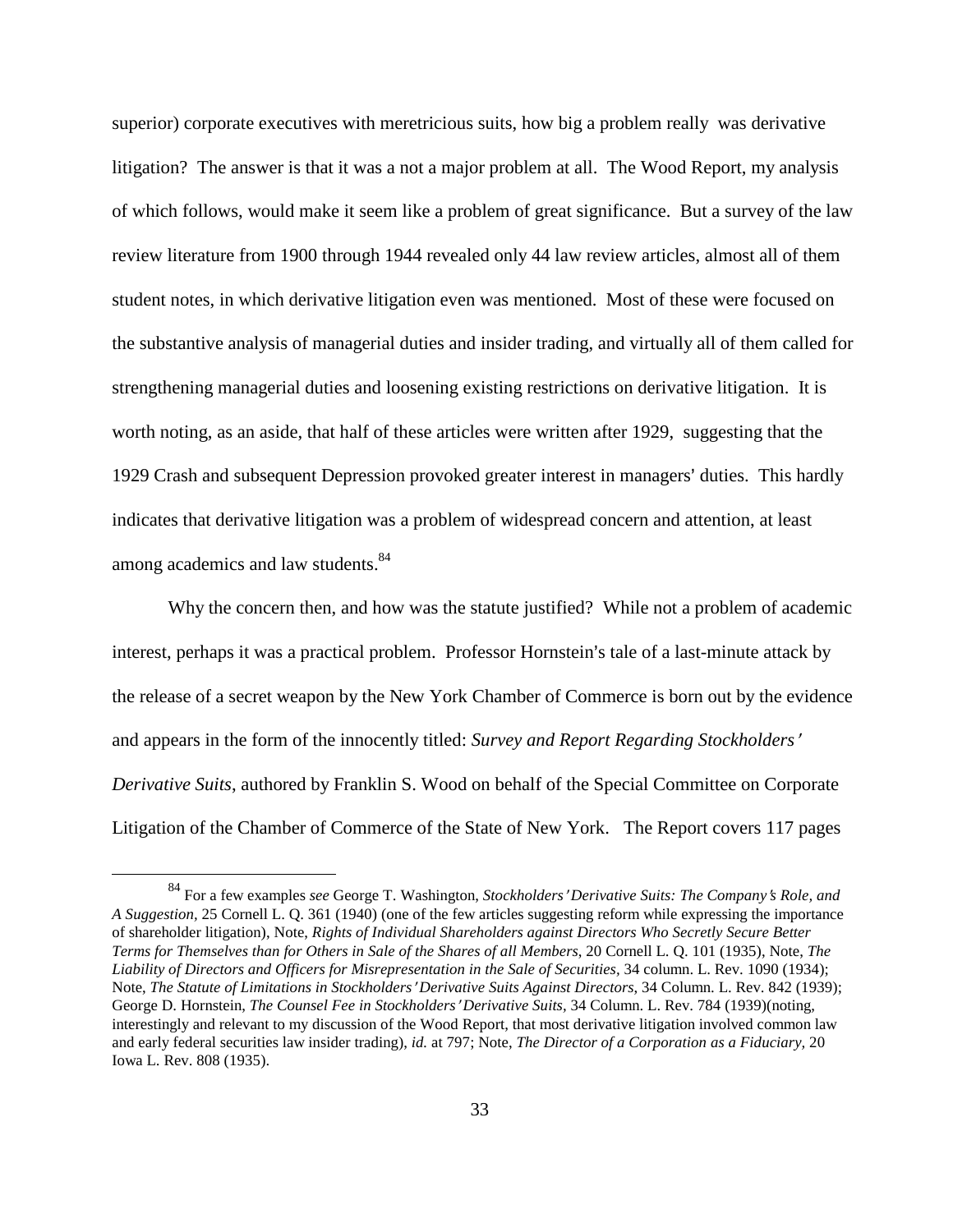of text, along with four substantial appendices, the last of which consists of 18 elaborate charts purportedly detailing every derivative action in New York's First Department (Manhattan and the Bronx), Second Department (Brooklyn, Rockland and Westchester counties), and the United States District Court for the Southern District of New York. It is particularly interesting that the author engaged in such detailed examination of the files, yet limited his report to derivative litigation without any comparative data on litigation in general. It is particularly odd in light of the fact that in 1934 (two years after the beginning of the ten year period examined by the Wood Report), the Judicial Council of the State of New York had begun to compile highly detailed records on all litigation occurring in New York State trial courts, records ignored by Wood.<sup>85</sup> Although contemporaneous critiques of the Wood Report exist, I have analyzed the report independently.<sup>86</sup>

But first a word about the Committee that supported Wood. The Committee consisted of three members besides Wood; Richard Lawrence, Thomas Parkinson, and Arthur Reis. Wood himself was a prominent New York lawyer who, after graduating from Cornell and Cornell Law School, spent several years practicing in Honolulu before returning to New York where he began his own practice until joining what became Hawkins, Delafield & Wood in 1945. Perhaps the most interesting aspect of Mr. Wood's life for our purposes is not his professional life but the fact that he lived in Bronxville, a town known for its exclusion of Jews, and was a member of the Bronxville Board of Zoning Appeal from 1948 to 1958. Not only as a resident, then, but as a public official, he was undoubtedly quite conscious, and presumably supportive of, the

<sup>85 21</sup> ANNUAL REPORT OF THE JUDICIAL COUNCIL OF THE STATE OF NEW YORK (1935-44).

<sup>&</sup>lt;sup>86</sup> Zlinkoff's, *supra* note <sub>\_\_</sub>, is the most thorough and thoughtful, and I shall draw upon his critique for one set of data not otherwise readily available.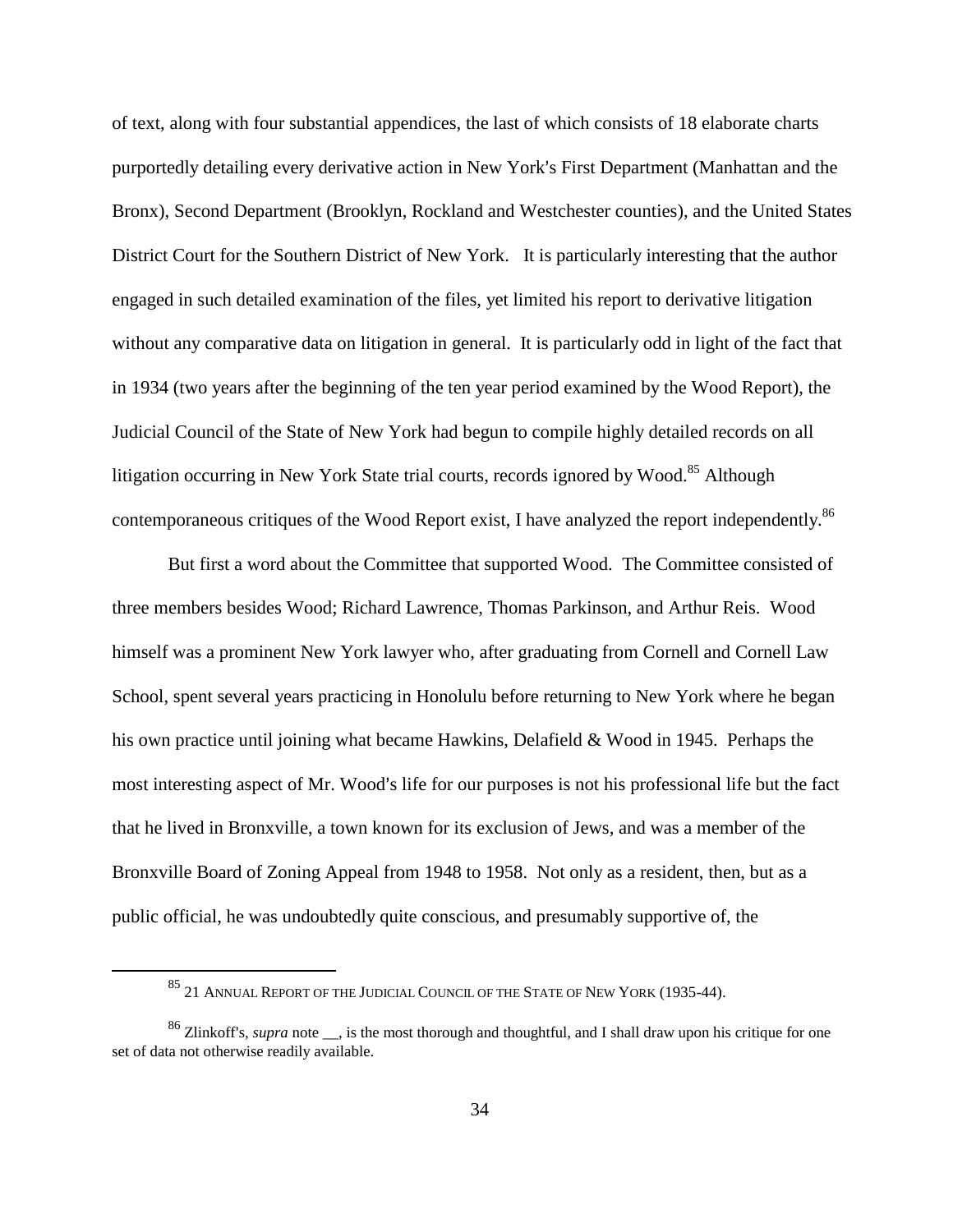"Gentlemen's Agreement" to exclude Jews that existed in Bronxville.<sup>87</sup> Wood was a member of the University Club (described by Birmingham as "for years, the most steadfastly anti-Jewish club in New York") $88$  as well as several other clubs. $89$ 

To locate the other committee members within the WASP caste, Lawrence was a member of the Union League of New York and Parkinson a member of the Century Association, both clubs identified by Baltzell as high in the ranks of the WASP aristocracy.<sup>90</sup> Parkinson was also a member of the Washington, D.C. Cosmos Club, itself highly exclusive (and co-founded by Henry Adams).

Arthur Reis was a Jew, an unsurprising fact given the long historical presence of the token (or "Court") Jew in most non-Jewish establishment organizations, a Jew whose American role it was to lend validity to the decisions of the powerful from "the" Jewish perspective.<sup>91</sup> Nor is it

 $87$  Bronxville's discriminatory history is well-known in the New York area. Like the antisemitism implicit in 61-b itself, it is only circumstantially demonstrable (evidently Bronxville builders were not so crude as to include restrictive covenants in their deeds), but those circumstances are rather powerful. *See e.g.*, Harry Gersh, *Gentlemen's Agreement in Bronxville,* Commentary, February 1959, p.109, Marilynn Wood Hill, *Bronxville: From Country Hamlet to Suburb,* in BUILDING A SUBURBAN VILLAGE: BRONXVILLE, NEW YORK, 1898-1998 (Eloise L. Morgan, ed. 1998), pp. 17-19.

While the situation undoubtedly has improved, it is worth noting that one Bronxville resident to whom I spoke said that things were better, telling me that one of the town board members even was "married to a Jew." This kind of remark, no matter how well-meaning, is of course precisely the kind of subconscious racism so well described by Charles Lawrence. Charles R. Lawrence, III, *The Id, The Ego, and Equal Protection : Reckoning with Unconscious Racism,* 39 Stan. L. Rev. 317 (1987). I confess that I was waiting for my interlocutor to tell me that some of her "best friends were Jewish."

<sup>88</sup> Birmingham, *supra* note 261.

 $89$  Like antisemitism itself, Wood evidently was a complex man. He served as plaintiffs' counsel in at least one derivative suit in 1934, and was defense counsel in two others. As plaintiff's counsel, he worked with a Jewish firm. I don't quite know what to make of this other than the assertion I already made; Wood, like antisemitism, was complex.

<sup>90</sup> Baltzell, *supra* note \_ at 368-71.

 $91$  The Court Jew actually is a figure who has existed throughout history. The term comes from the German,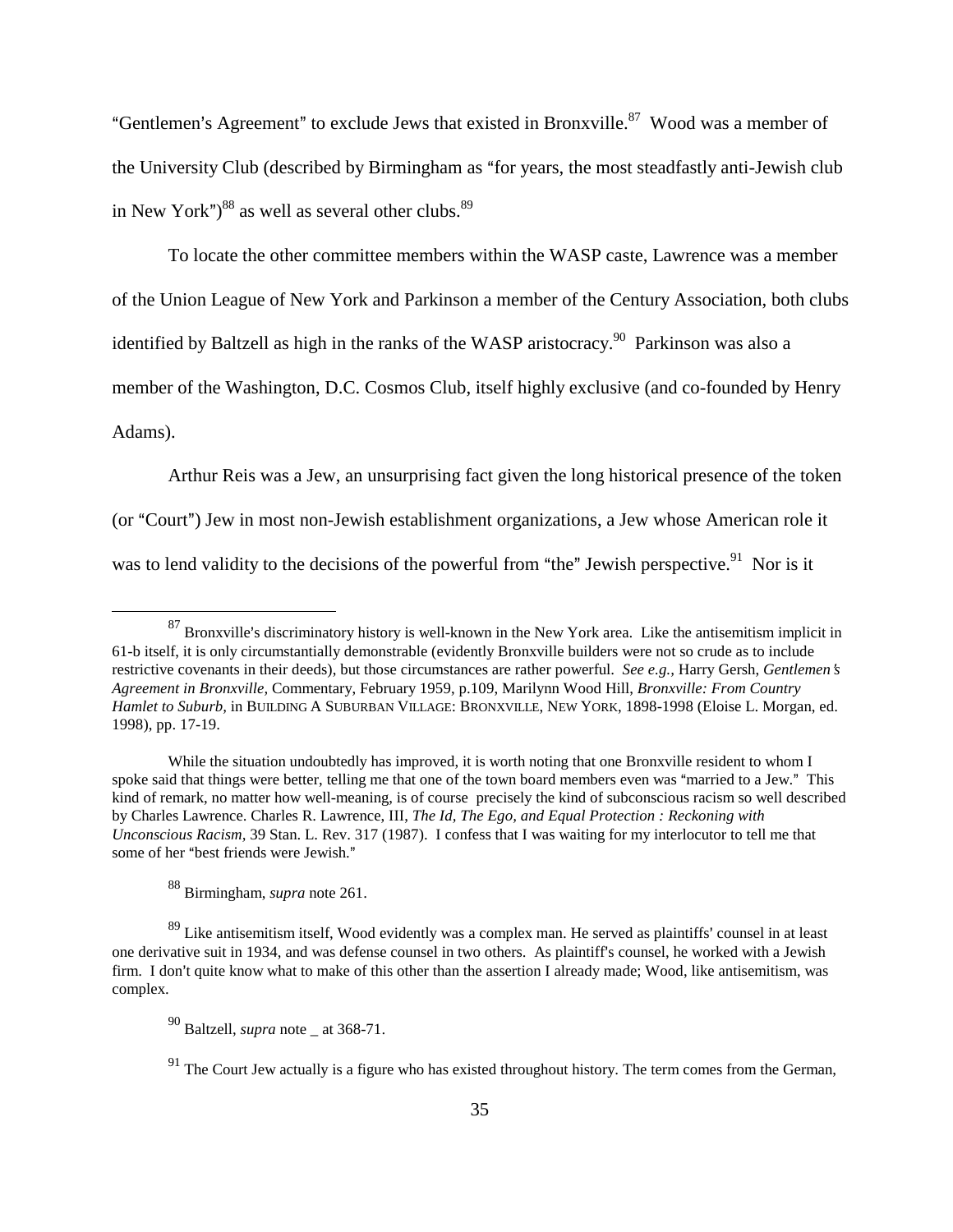entirely surprising in light of the fact that Reis was of German Jewish descent which meant, as I described earlier in the text, that he was likely to have been socially acceptable at one level and that he largely was capable of "passing." And while we know relatively little about him, he likely shared the prejudices of his class with respect to his eastern brethren.<sup>92</sup> Reis' father, Robert, was a German-born Jew who established Robert Reis & Company in  $1885$ <sup>93</sup>. The now defunct Robert Reis  $& Company$  became one of the larger mens' underwear manufacturers. Arthur Reis joined the firm after receiving his A.B. from Columbia in 1903. He eventually succeeded his father as president of the company.<sup>94</sup> His wife, Claire Raphael Reis, was also from an unusually privileged Jewish background. She was born in 1888 in Brownsville, Texas but was educated in Germany,

in which country the Hofjude, or Court Jew, actually became an official position in the courts of many nobles. The original function of the Court Jew was as a financial advisor, and often a financier as well, since many of the Court Jews were chosen from among the wealthy and because of their excellent business connections. Court Jews often formed family allegiances with other Court Jews which created a kind of upper class among European Jewry, and Court Jews were often subjected to the contempt of other Jews because of their strong desire and often successful attempts to assimilate into mainstream society. At the same time, because of their high positions, Court Jews often were able to, and did, intercede with governing authorities on behalf of the Jewish community. There were no Court Jews as such in America. However, the phrase came to be used as an epithet to describe obsequious Jews who attached themselves to powerful political or business men and who were highly discreet and subordinate with respect to matters of Jewish concern, thus forgoing the opportunity to help other Jews that was utilized by European Court Jews. *See generally* Ze'ev Glicenstein, *The Era of the Court Jew*, The Canadian Jewish News, March 14, 2002, www.cjnews.com/pastissues/02/mar14-02/feature3.htm, Philologos, *Court Jews: Our Man in Vienna*, Forward, February 1, 2002, http://www.forward.com/issues/2002/02.02.01/arts5.html, David E. Lipman, *Gates to Jewish Heritage: The Court Jews*, http://www.jewishgates.org/history/jewhis/court.stm., FROM COURT JEWS TO THE ROTHSCHILDS: ART, PATRONAGE, POWER, 1600-1800 (Vivian B. Mann and Richard I. Cohen, eds 1996), Selma Stern, THE COURT JEW: A CONTRIBUTION TO THE HISTORY OF ABSOLUTISM IN EUROPE (1985).

 $92$  I have been able to find out relatively little about Reis other than his background and principal activities. Thus I cannot be sure that his attitude towards the class of Jewish lawyers with which we're concerned was negative. The circumstances alone suggest that it was likely that he shared the prejudices of the German-Jewish class, and would have been unlikely to have raised, even if he had seen, the antisemitism implicit in the statute and the Wood Report.

 $^{93}$ Arthur M. Reis, 64, A Manufacturer, N.Y. Times, December 24, 1947 (obituary) at 21.

 $94$  *Id.*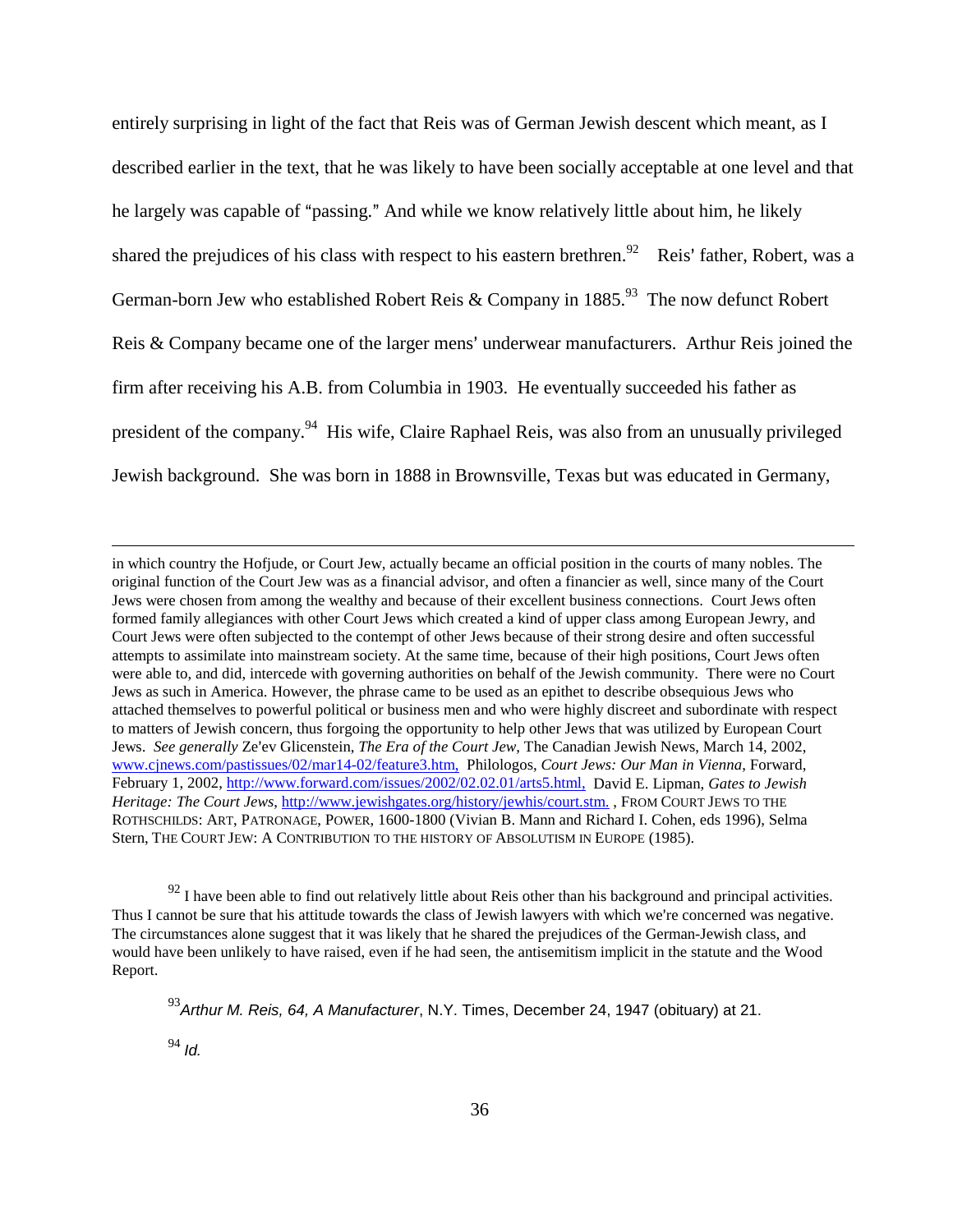France and the United States.<sup>95</sup> Interested in music, she was very active in promoting and teaching classical music in New York City. She became a well-known authority on the subject, received numerous awards, published many articles, and was even invited by Franklin D. Roosevelt to serve on the Committee on the Use of Leisure Time.<sup>96</sup> Notwithstanding his privileged background and status, it is unlikely that Reis's business would, at an earlier time, have put him at the very highest levels of German-Jewish aristocracy, but he was a member of the Century Club which had supplanted the Harmonie Club at the apex of German-Jewish Society.<sup>97</sup>

I said that I wasn't going to employ excessive rhetoric, but it is worth noting a couple of statements in the Wood Report that reflect its deep hostility to derivative litigation. First, the Report uses the term "vexatious litigation ," <sup>98</sup> the very term, as we'll see, that is used by Rehnquist in *Blue Chip* (despite the fact that it appears in none of the briefs in that case). But even more, the Report examines the relationship of stockholder-plaintiff to lawyer and concludes: "This shoddy burlesque of a professional relationship to clients makes the ambulance-chaser by comparison a paragon of propriety."<sup>99</sup>

<sup>96</sup> *Id.*

 $95$  Donna P. Parker, Reis, Claire Raphael, The Handbook of Texas Online available at http://www.tsha.utexas.edu/handbook/online/articles/view/RR/fre51.html

<sup>&</sup>lt;sup>97</sup> Birmingham, *supra* note at 374

<sup>&</sup>lt;sup>98</sup> Wood, *supra* note at 48. The term "vexatious litigation" has been in use since at least the 17<sup>th</sup> century, according to the Oxford English Dictionary and refers to lawsuits brought without merit by "evil disposed Persons." A full etymology of the term is beyond the scope of this Article, but it is clearly meant to cast aspersions on those who are alleged to bring such suits.

<sup>&</sup>lt;sup>99</sup>Wood, *supra* note at 47 The "ambulance chaser", by the way, was an earlier term of epithet for plaintiffs' lawyers coined by the elite WASP members of the bar. Of course they were referring largely to Jewish lawyers. Auerbach, *supra* note \_\_ at 42-44.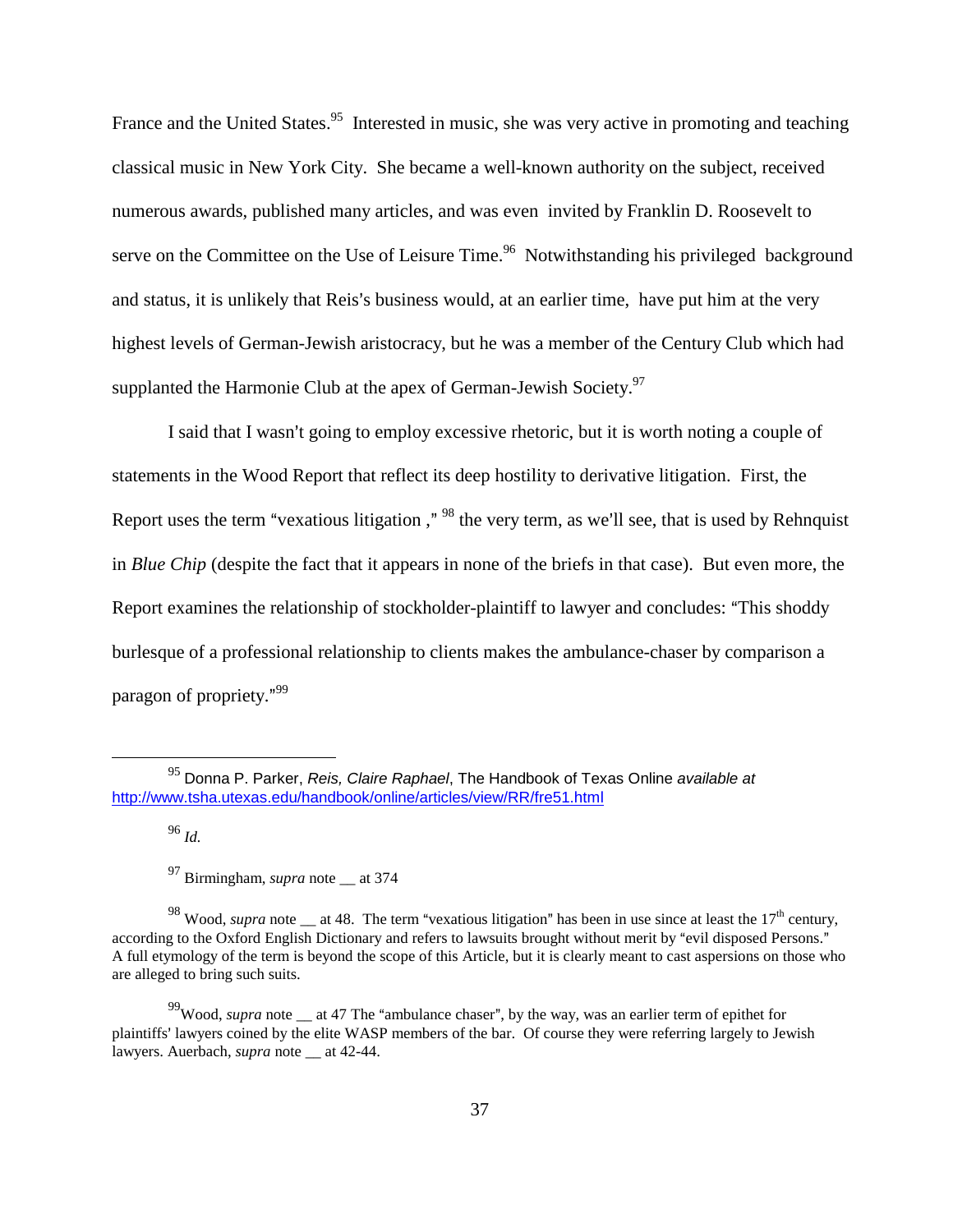In further criticizing the lawyer-client relationship, Wood notes that  $\dots$  an inexhaustible supply of the smallest of small investors have suddenly become masters of the most intricate details of corporate finance, and the most alert of sentinels to employ attorneys and attack corporate management on the slightest suspicion of a big lawsuit." He then goes on to note the prominence of women among the plaintiffs and lists those suits which feature women plaintiffs, after which he rather sarcastically speculates as to their financial sophistication and research behavior. (Sexism, however, is not the focus of this paper.) What Wood declines to mention, but is clear to any reader, is that of the 32 listed actions, the plaintiffs in 21 of them obviously have traditional Jewish surnames, with an additional seven (for a total of 29 out of 32) having arguably Jewish surnames. It wouldn't have taken much for a reader of the time to substitute "Jews" for "women." $^{100}$ 

More troubling, perhaps, is the disingenuous, if not downright dishonest, methodology of the Wood Report, for in detailing the alleged crisis of derivative litigation, it looks only at derivative litigation and not at all at how it fares in relation to other forms of litigation. So let's take a look at the actual numbers, starting with those set out in the Wood Report. From 1932 to 1942, Wood identified 1,400 minority stockholders' actions (1,266 after eliminating duplication), of which 693 involved close corporations (of no particular interest to us here) and 573 involved public corporations.<sup>101</sup> Of these, thirteen cases, or 2%, resulted in recovery by the corporation, 33

 $100$  Comparing Wood's text with the tables following the Wood Report, it appears that approximately 20% of plaintiffs were women, not an overwhelming proportion but, perhaps, given the time and subject matter of the suits, still an unusually large proportion. It's also interesting to note the misrepresentation of the text in light of the data presented in the tables. Given the other flaws in the Wood report, it is at least a legitimate inference that Wood chose the obviously Jewish female plaintiffs from among this 20% to present in his text.

 $101$  Wood's numbers appear in this summary discussion format at pp. 6-7. Derivative litigation against close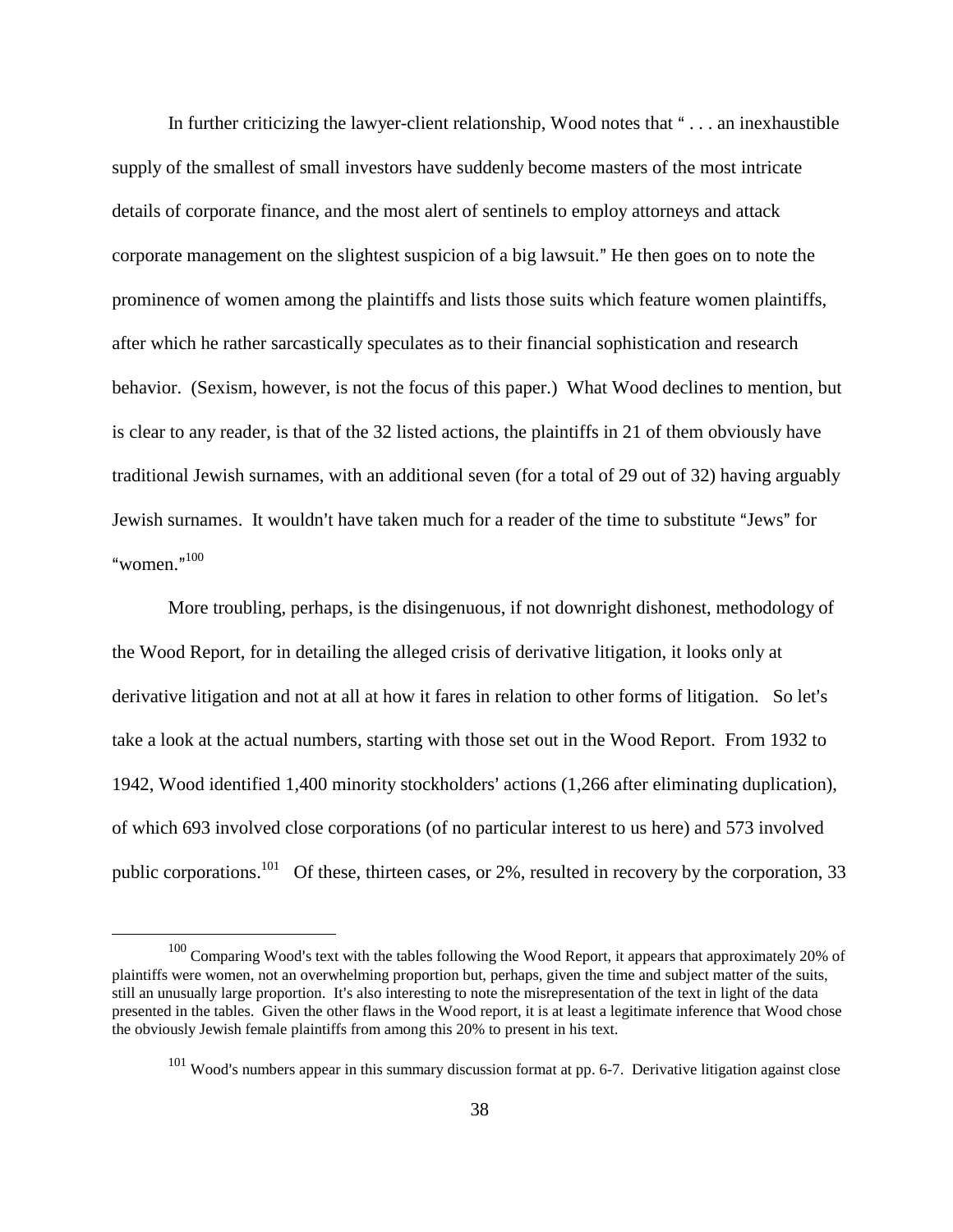(or 6%) were settled with court approval, and 215 (or 37%) were dismissed. Of the 342 cases not accounted for,  $60 (10\%)$  were "settled privately" (presumably without court approval), 155 (27%) were discontinued, 54 were still pending at the publication of the Wood Report, and there was no identifiable disposition as to the remaining 43. Wood goes on to note that in those actions that were successful (i.e., resulting in a *verdict* for the corporation), only about 5% of the amount claimed was recovered, and in those recoveries based upon court- approved settlements, 3% of the claimed amount was recovered. The solution to eliminating this abuse, according to Wood, is legislation in the form ultimately passed as section 61-b, which would "largely abate" "the major vices of promiscuous derivative actions.  $\ldots$ ." <sup>102</sup>

But how "promiscuous" were these actions and does the data support the conclusion that derivative suits presented a crisis so significant that legislation virtually eliminating them was justifiable? In order to evaluate this claim, let's look at information compiled by the State of New York as to litigation generally in the First Department.<sup>103</sup>

From 1935 through 1942, the average number of civil cases in the First Department ranged from 34,429 to 58,579, with a mean of 51,500 cases a year in the First Department.<sup>104</sup> The number of derivative suits (using Wood's numbers which include, without distinction, suits involving both

102Wood, *supra* note \_\_ at 24

<sup>103</sup> All of the following data is taken from the annual tables presented as this report. I have calculated the proportions. I have also left out the data from the Second Department as it is consistent with the data from the First Department and would lengthen this discussion for no appreciable gain.

 $104$  I have used the mean instead of median simply because, as the table in Appendix  $\mu$  shows, they are sufficiently close that I thought the mean to be at least as representative a figure as the median.

corporations are not of interest because they principally involve disputes among shareholders, some if not all of whom are managers, and typically involve questions of the distribution of corporate wealth among the shareholders rather than wrongdoing by officers and directors.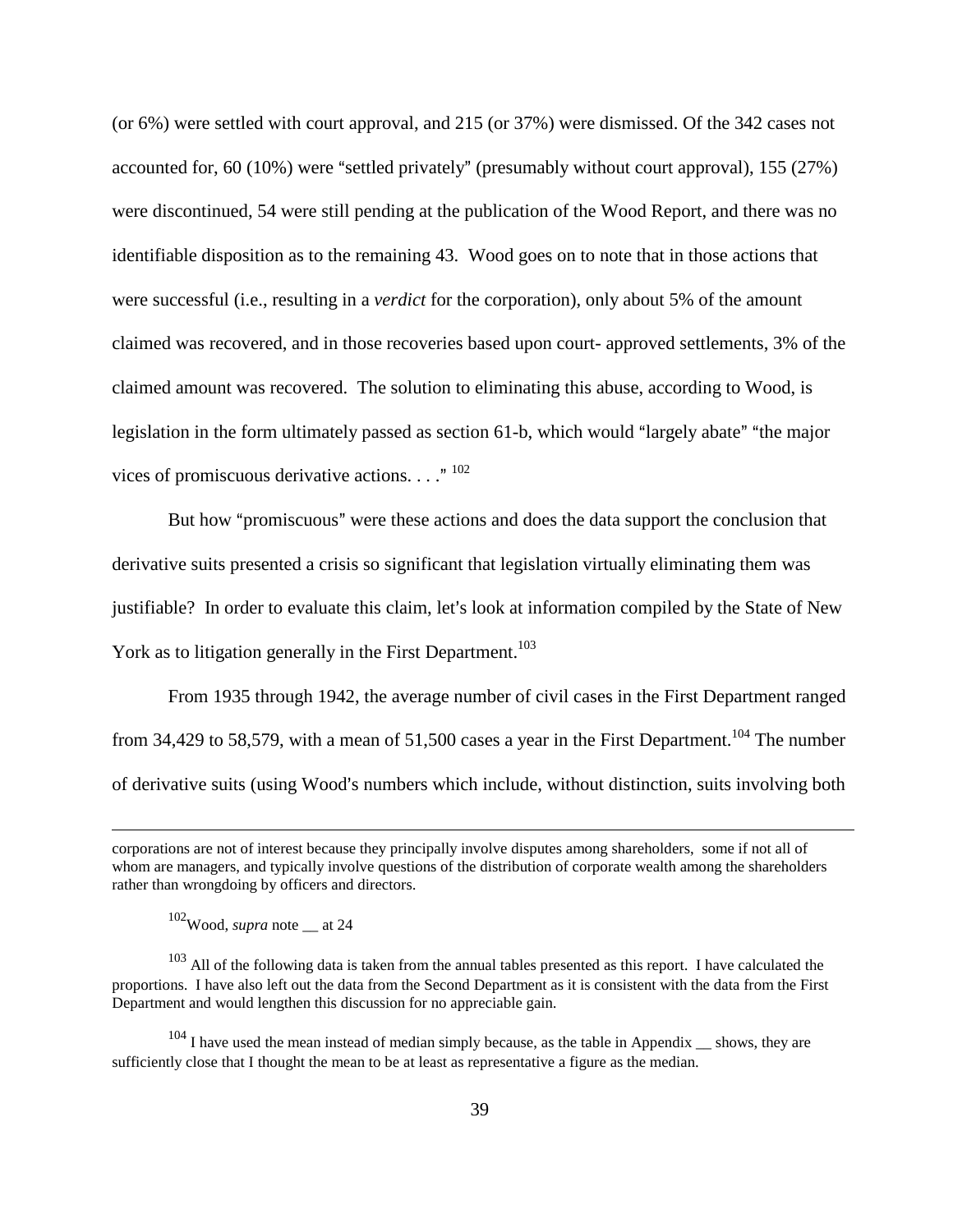closely held and public corporations, and leaving aside the U.S. District Court for the Southern District of New York as to which comparable data were unavailable)<sup>105</sup> ranged from 139 to 80, with a mean of 109. To further put these numbers in context, during the period 1935 to 1942, derivative suits ranged from .41% to .22% of all civil cases, or a mean of .29%. Put differently, out of a total of 281,423 civil cases in the First Department during this period, a grand total of 815 (or .29%) were derivative. Since 58% of these on average involved closely held corporations, that means only 342, or .12%, involved publicly held corporations.<sup>106</sup>

It seems fair to conclude, then, that as far as the consumption of public resources is concerned and despite the very real existence of strike suits, derivative litigation posed no significant burden. At least Wood provides no credible evidence that the negative aspects of derivative litigation (the strike suit) outweighed the positives. But there are a number of potential objections to this. First is the possibility that plaintiffs' lawyers made pre-litigation demands on boards to obtain bribes. Next is that the success rate (or even trial rate) of derivative suits was so out of proportion to that of all civil litigation that they ought to have been curbed. Third might be that derivative suits were so generally meretricious that they were disproportionately dismissed or settled. Fourth would be that the amount of recovery was so low that they were simply harassment without significant benefit to the corporation and thus had little justification.

<sup>105</sup> The number of Second Circuit cases were a very small proportion of the total (130 out of 1,400 in all.)

<sup>&</sup>lt;sup>106</sup> There is no convenient way of backing out the derivative suits brought in the Second Circuit from these numbers since Wood purported to eliminate duplicative suits without indicating where they were brought. Given the relatively small number of derivative cases brought in the Second Circuit, it seems fair to conclude that they don't materially affect the results.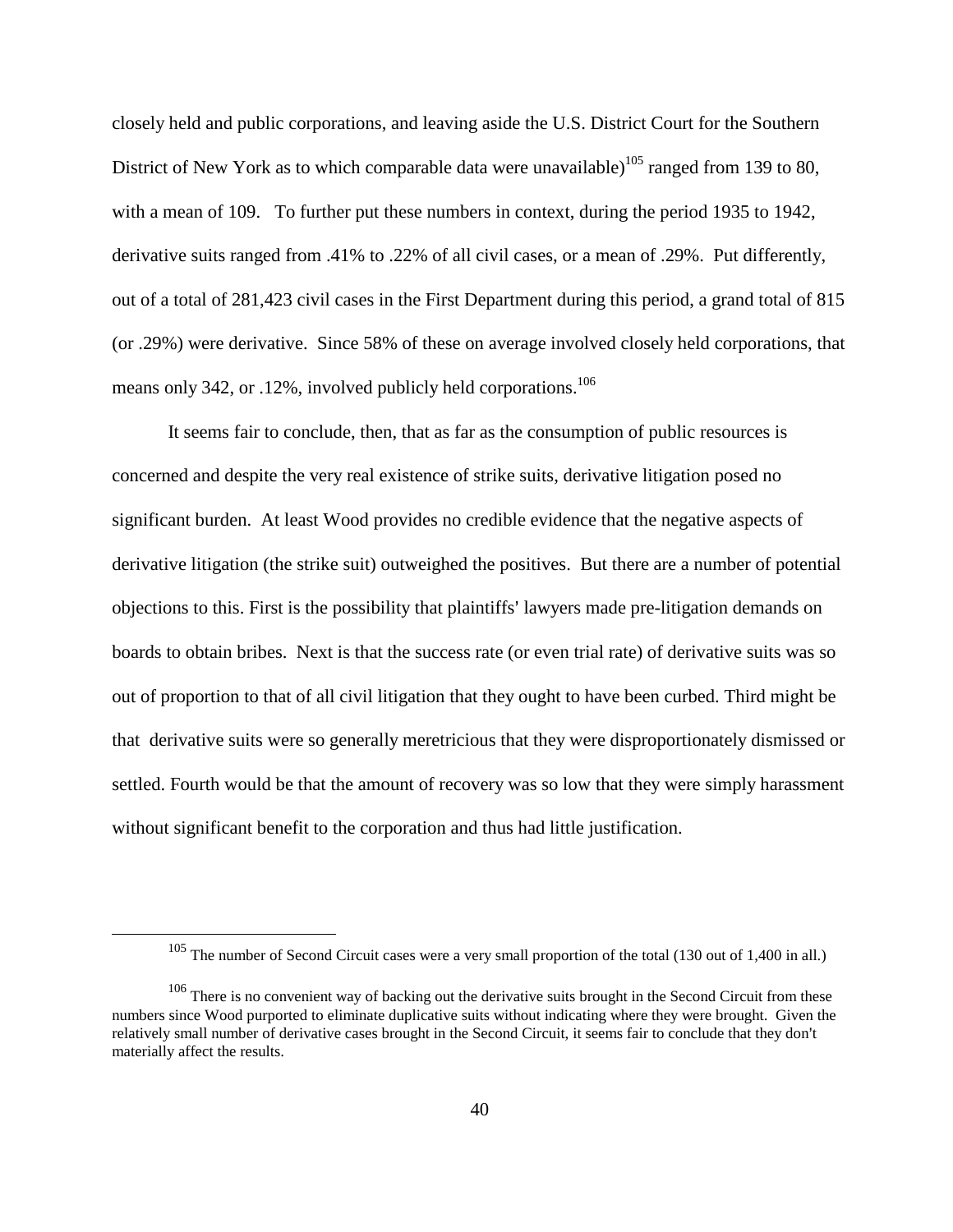As to the first objection, it may be that even if derivative litigation as litigation did not produce significant volume, plaintiffs' lawyers were using the procedures of derivative litigation to "hold up" corporations and their executives. With rare exception, a prerequisite to derivative standing is that the plaintiff has served a demand on the board to correct the action of which he complains. Perhaps plaintiffs' lawyers engaged in a practice of promiscuous demand-making, leading corporations to make payments in the nature of bribes to discourage them from filing lawsuits. If this were true, plaintiffs' lawyers could well have had a valuable business in derivative litigation that never reached general public view, and the comparative paucity of derivative suits would have no bearing on the scope of the problem which could nonetheless have been significant for corporations.

Such a story is implausible. Or rather, it is only plausible to the (implausible) extent that plaintiffs' lawyers never talked with one another and therefore the (implausible) extent to which corporations would have been able to keep such payments secret. Otherwise, as Macey and Miller note with respect to strike suits, such payments would be rare.<sup>107</sup> The reason is that corporations that paid such bribes would rapidly become known as suckers and attractive targets for plaintiffs' lawyers, resulting in frequent and expensive demands. The only rational recourse to such demands, as it is to derivative litigation, is resistance. Thus, the "under the radar screen" argument for the significance of the strike suit problem is quite weak.

Let's take a look at the second claim, that the success rate of derivative litigation was disproportionately low compared with all civil litigation. The numbers do bear this out in

<sup>&</sup>lt;sup>107</sup> Cf. Jonathan Macey and Geoffrey Miller, *The Plaintiffs' Attorneys' Role in Class Action and Derivative Litigation: Economic Analysis and Recommendations for Reform*, 58 U. Chi. L. Rev. 1,78 (1991) ("Most observers agree that strike suit litigation is relatively uncommon.")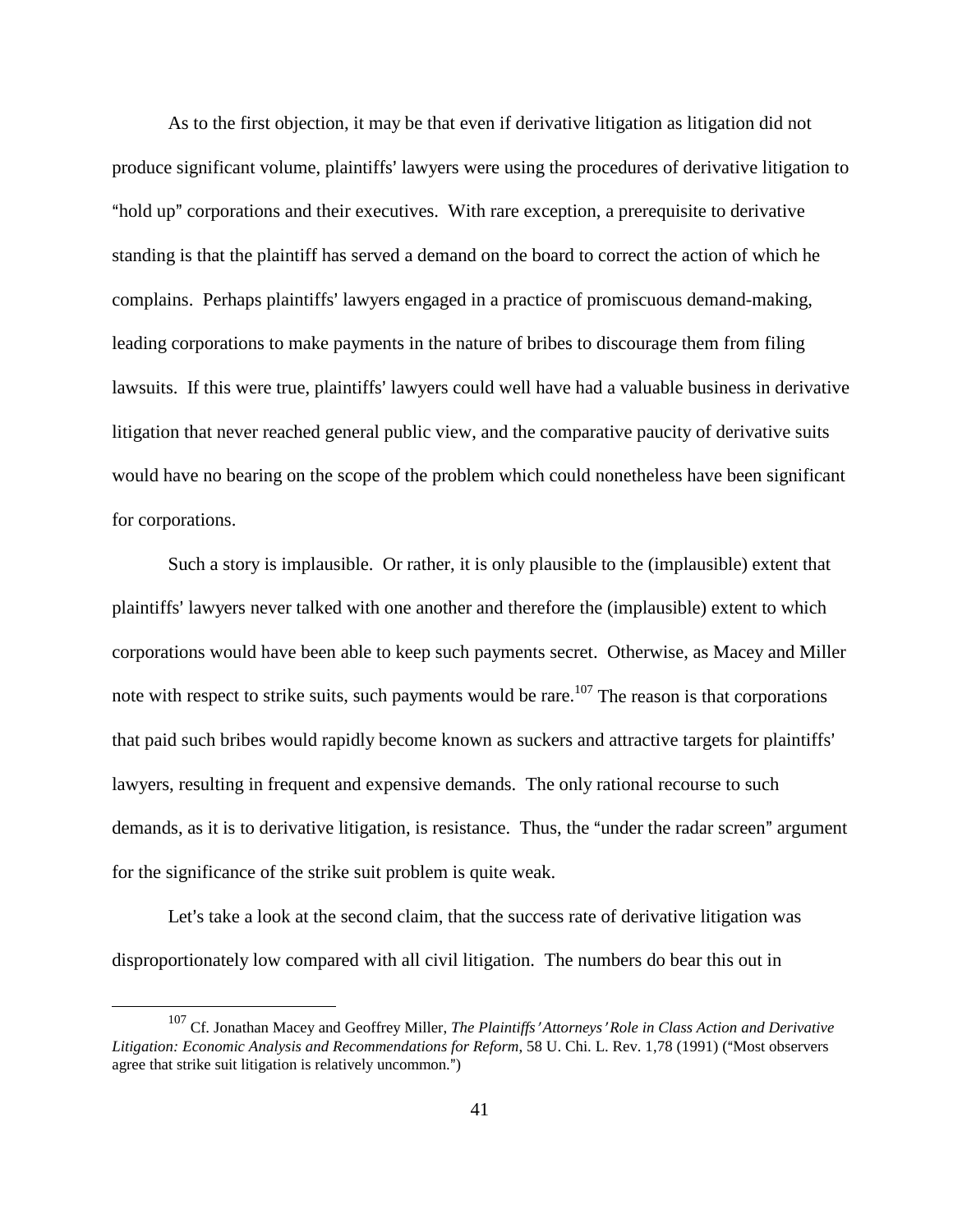percentage terms, but when one looks at the absolute numbers it appears as if litigation in general was not a terribly successful plaintiffs' endeavor (in fact it appears that litigation rarely was pursued to completion). Looking solely at jury trials, from 1934 to 1942 (the period under study), the number of cases that resulted in victory for the plaintiff after trial ranged from 458 to 609, or from .81% to 1.36% of all civil cases. Those that were settled or discontinued after trial ranged from 619 to 1,158, or from 1.57% to 2.06% of all civil cases. At the same time, verdicts for defendants after trial ranged from 295 to 474, or from .50% to 1.00% of the total. Finally, average monetary awards to plaintiffs ranged from \$5,407 (\$ 59,311) to \$7,800 (\$101,798), with a mean of \$6,207 (\$79,852). In light of median incomes at the time, these hardly seem like exorbitant judgments.<sup>108</sup>

There is less complete data available for bench trials that went to completion, but from 1934 to 1942 the number of completed bench trials ranged from 1,129 to 1,601, or from 2.11 percent to 4.24 percent. Finally, the number of trials as a percentage of all cases (without regard to disposition) ranged from 1,884 to 2,216, or from 3.51% to 6.44% of all cases on the calendar during the year.

Zlinkoff provides some interesting additional analysis.<sup>109</sup> Noting both that the vast majority of cases never went to trial and the absence of information as to why they were discontinued (settlements, etc.), he argues that "it would seem more proper in evaluating the results of derivative suits to consider the figures for the number of suits in which issue was joined and thereafter either

<sup>&</sup>lt;sup>108</sup> In 1944, median per capita income in the State of New York for heads of households was roughly \$1,072 (\$23,276). This information was obtained from the staff at the United States Census Library.

<sup>109</sup> Zlinkoff, *supra* note \_\_ at 362.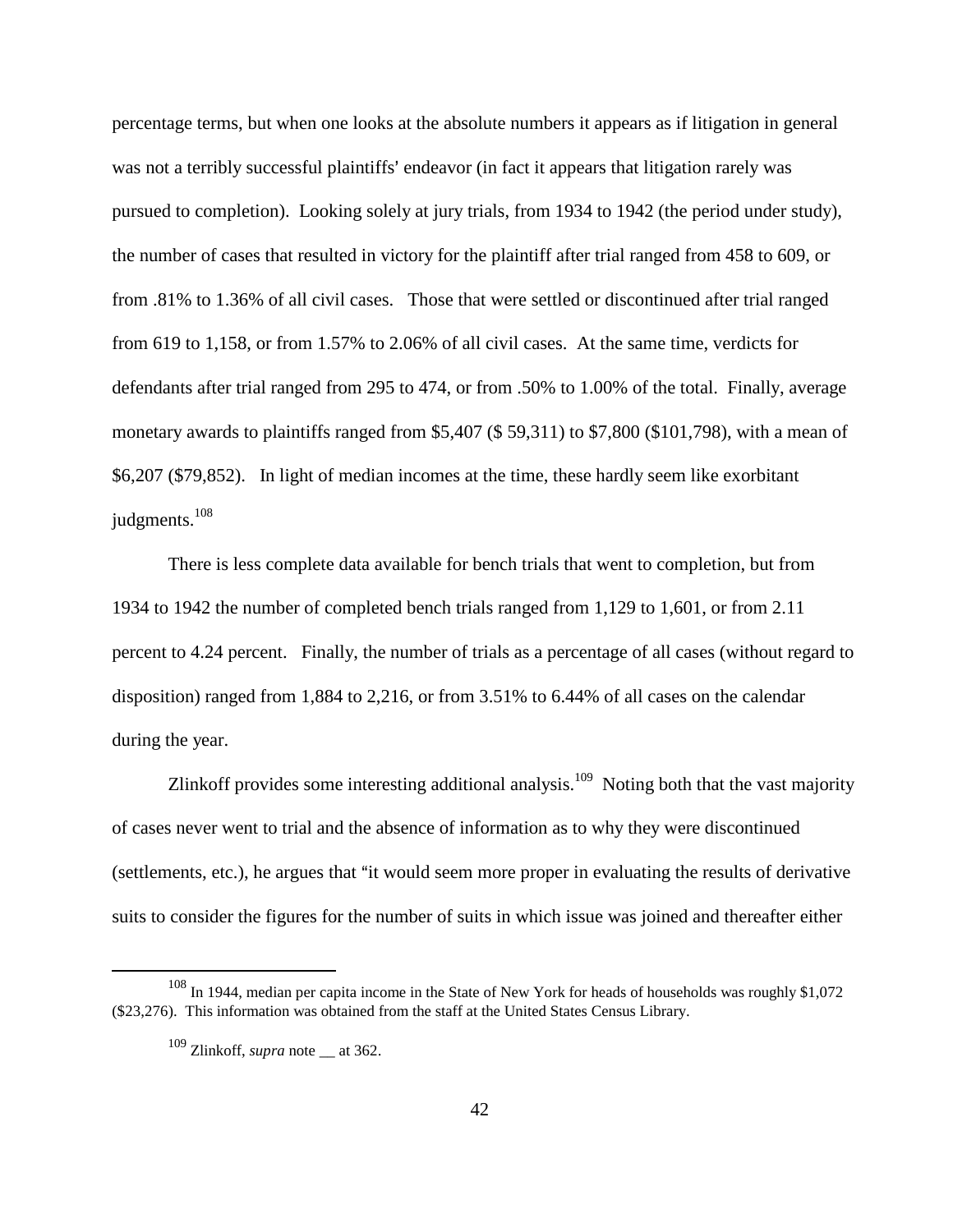the plaintiff or defendant was successful, eliminating actions that were discontinued."<sup>110</sup> Doing so, he determines that issue was joined in 171 cases, of which 13 resulted in recoveries, and 93 in settlements, with victory for the defendant in only 65 suits. That is to say, 62% of the suits in which issue was joined resulted in stockholder victory.<sup>111</sup> These are numbers which hardly suggest abusive litigation was prevalent.

Even more interesting are the amounts awarded either upon plaintiffs' victory or settlement, which suggest that successful derivative suits did indeed produce substantial damages. Drawing at least in part from cases in which he was involved, Zlinkoff shows us damages in seven cases from 1935 to 1944 ranging between \$350,000 (\$3,555,650 in 2002) to \$4,000,000 (\$43,877,200 in 2002) with a mean of \$1,665,771 (\$20,261,105 in 2002) and a median of \$1,800,000 (\$21,893,760 in 2002).<sup>112</sup> While these may seem modest in light of contemporary judgments (at least in part, one suspects, because corporations were relatively smaller),  $^{113}$  they hardly seem out of line with the legal fees of which Wood bitterly complains. Reporting fees in twelve derivative suits (which are not, regrettably, the same cases reported by Zlinkoff but which do cover roughly the same period), we see individual defendants' legal fees ranging from  $$4,890$  ( $$62,009$  in 2002) to  $$135,000$ (\$1,676,241 in 2002) with a mean of \$ 38,178 (\$464,627 in 2002) and a median of \$16,000

 $^{111}$  *Id.* at \_\_\_.

<sup>110</sup> *Id*. at 362.

 $112$  Zlinkoff, *supra* note  $\_\$ at 362 -63..

<sup>113</sup> For confirmation see Shiller, IRRATIONAL EXUBERANCE; Lawrence E. Mitchell, CORPORATE IRRESPONSIBILITY: AMERICA'S NEWEST EXPORT (2001).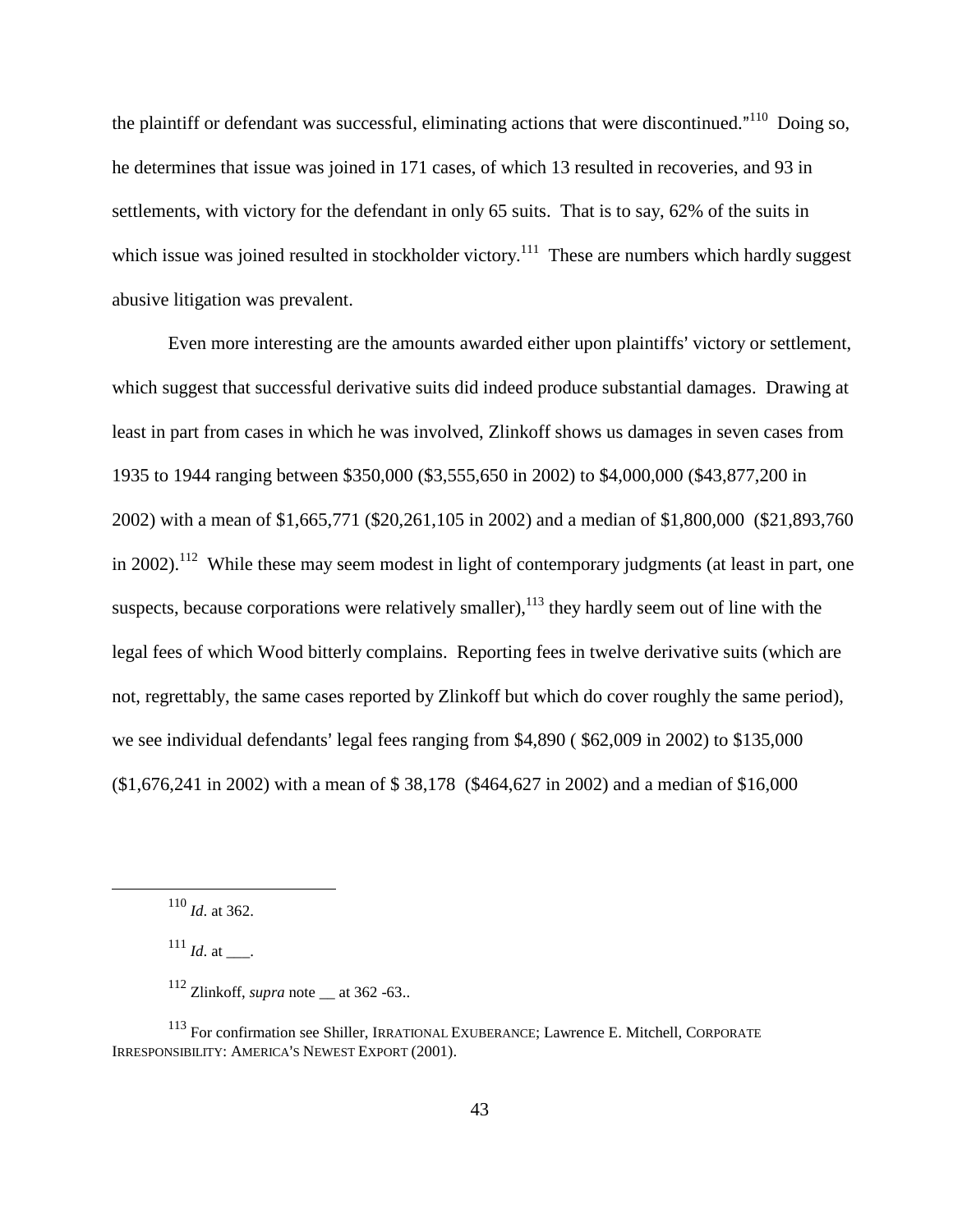$(194,611 \text{ in } 2002)$ .<sup>114</sup> I should also point out that the \$135,000 fee was highly aberrant — the next largest fee was \$71,490 (\$ 869,547) with only two more fees over \$50,000, two in the low \$30,000s, and the rest in the teens and below. Unfortunately Wood does not give the disposition of any of these actions. However, these fees hardly seem disproportionate to the amounts of the judgments noted by Zlinkoff and one could see them as a relatively low price to pay to enforce fiduciary obligations, especially in light of the crisis precipitated by corporate America in the  $1920s$ <sup>115</sup>. Thus, when more data is introduced and Wood's is carefully analyzed in context, it is hard to see derivative suits as the scourge the Wood Report makes them out to be.

Now if nothing else is clear, it should be clear that the derivative suit was relatively rarely brought and that it was very unlikely to have been used as a holdup device. When it was brought, it was hardly extraordinarily frequent compared to other terms of litigation, and in fact fares rather well against the data for all cases. And fees, while substantial, seem in line with judgments, especially when one considers that the fees are for multiple defendants. Why then, one may ask, the hysteria that led to invective and the desire to prohibit derivative suits outright?

Let's pause before going on to the last two possibilities I mentioned earlier. For you may well have detected a deficiency in my reporting. Combining the above data on the number and practice-types of Jewish lawyers in the New York bar with this report on litigation success rates, one might conclude that *all* types of lawsuits suffered from the same level of abuse that derivative litigation did, and wonder why the Chamber of Commerce or other groups didn't try to cut back on

 $114$  Wood, *supra* note  $\_\$ at 8.

<sup>&</sup>lt;sup>115</sup> Hornstein gives the counsel fees awarded plaintiffs in 12 derivative actions between 1932 and 1939, noting the ratios of fees to amounts awarded to the successful corporation. The median is 31%, with a mean of 30%. George D. Hornstein, *The Counsel Fee in Stockholders' Derivative Suits*, 34 Column. L. Rev. 784, 814 (1939).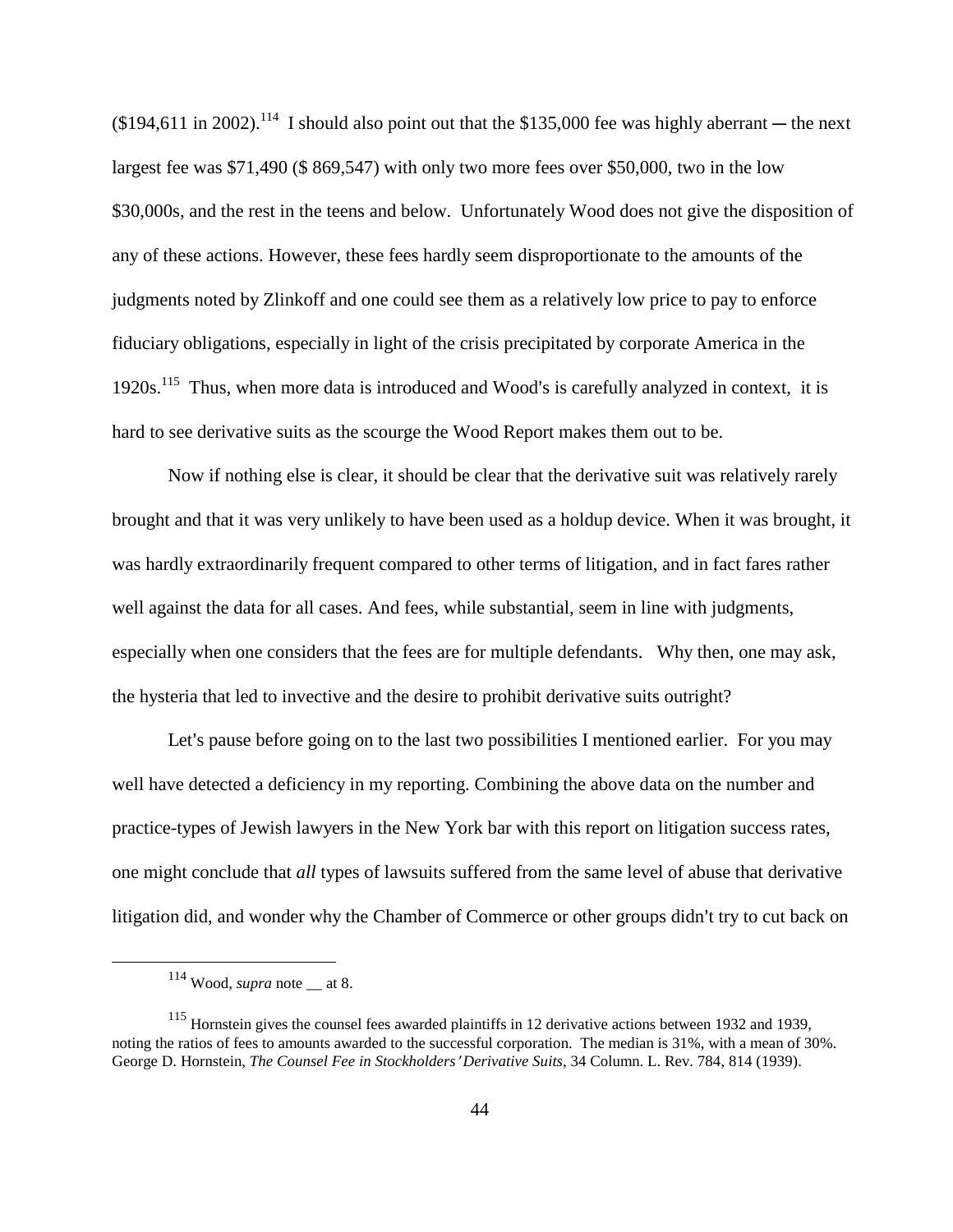the ability to bring law suits in general. After all, as I noted earlier, the elite bar had been contemptuous of Jewish lawyers and their practice generally for several decades prior to this.<sup>116</sup> Conversely, one might wonder why I am attributing antisemitic motives to the drive to stop derivative litigation and not other forms of litigation.

The answer begins to reveal itself when one looks at the practice areas in which the Jewish bar was involved. As I reported above, the overwhelming number of Jewish lawyers represented small merchants or individual clients. Fagen reports that 42% of Jewish lawyers represented "merchants".<sup>117</sup> The next largest proportion, 25%, represented a "general" clientele, and following that, 14% reported representing corporations<sup>118</sup> and 8.5% reported representing "wage earners and small shopkeepers." Fields of representation for Jewish lawyers fall off significantly, proportionally in the single digits, from that point. Carlin tells us that 70% of New York lawyers reported deriving at least 50% of their income from business clients, but that "most" lawyers representing corporations worked for closely held corporations.<sup>119</sup> In addition, while large firms reported 68% of their practice as involving business, small firms and sole practitioners, where Jewish lawyers typically were found, reported 27% and 36% of their practice as involving business. Moreover, only 14% of large firms and 34% of medium firms (which we have already

119Carlin, *supra* at 13.

<sup>116</sup> Auerbach, *supra* note \_\_ at 71-2, 99-100 -101

<sup>&</sup>lt;sup>117</sup> Fagen, *supra* note at 99. (I have extracted the proportions from the raw data provided in Fagen's tables.)

<sup>&</sup>lt;sup>118</sup> Recall that Jewish corporations generally were involved in the retail and wholesale trades, soft goods, entertainment and communication. It is possible that some proportion of these 419 Jewish corporate lawyers represented WASP corporations, but in light of the available evidence, hardly likely. *See* Baltzell, *supra* note \_\_\_. Moreover, in light of Carlin's data that most Jews represented closely-held corporations, the likelihood that they would have represented major corporations seems even less.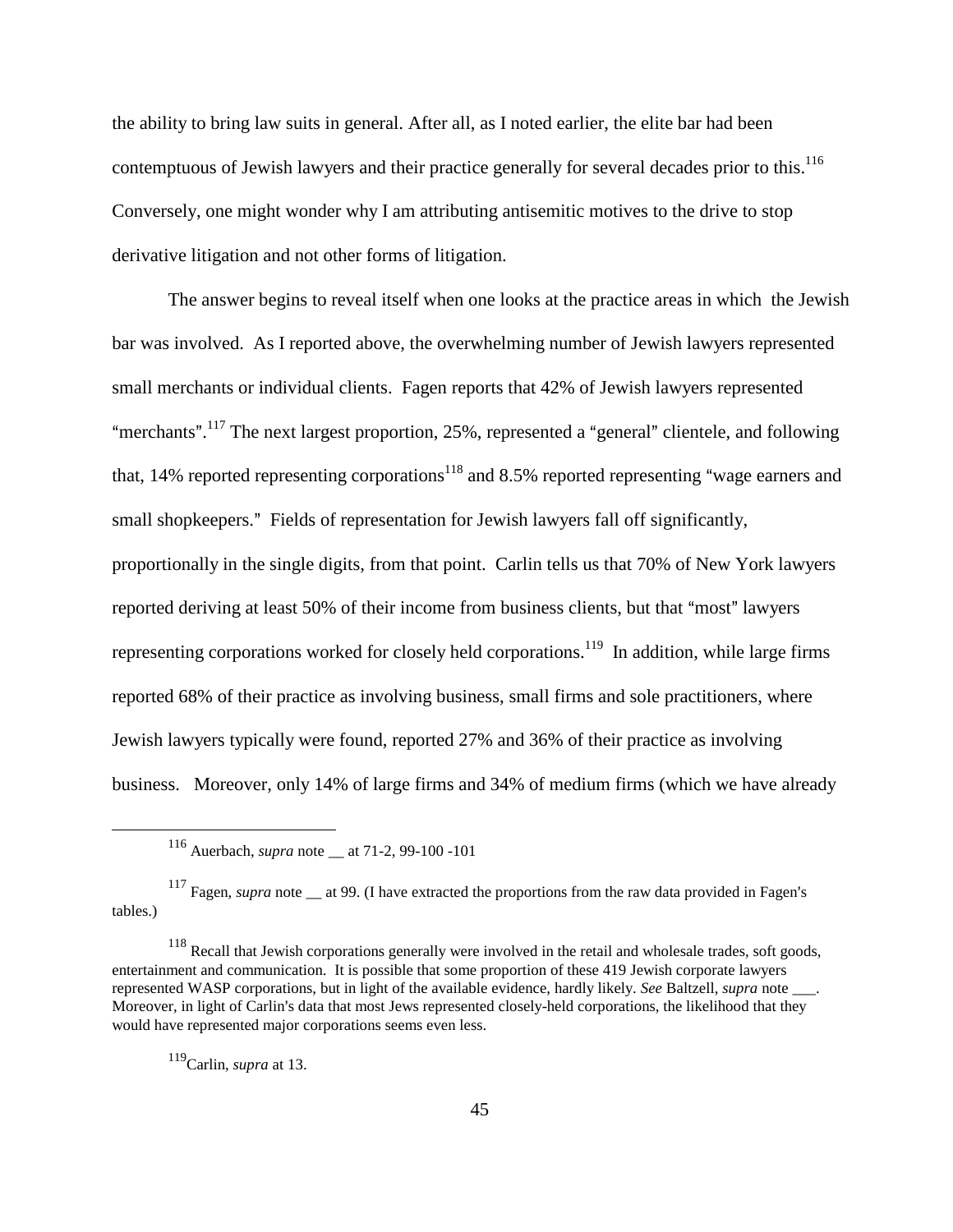seen were largely WASP) reported having a "mainly Jewish" individual clientele, whereas 46% of firms of two to four lawyers and  $44\%$  of sole practitioners reported having "mainly Jewish" individual clients.<sup>120</sup> In light of the practice of firms (including large firms) representing the individual affairs of their business clients, and in light of the types of businesses Jews engaged  $in<sup>121</sup>$ , one can infer, without too much difficulty, that much of the litigation that took place in New York courts took place between individuals or small businessmen, largely Jewish and represented by Jewish firms on both sides, such that WASP lawyers would be unlikely either to notice or to care.

However, it is the large WASP firm that represented large, publicly-held corporate clients, the very types of businesses that were likely to be targets of stockholder derivative suits. It is a reasonable inference, although admittedly an inference, that these firms and their clients would be far more aware of the perils of derivative litigation than of the lawsuits among the unwashed masses that took up the rest of the trial calendars. Thus it would be natural for Wood to ignore

<sup>&</sup>lt;sup>120</sup>Carlin, *supra* note \_\_ at 24.

<sup>&</sup>lt;sup>121</sup> Baltzell, *supra* note  $\_\$ at 207-8, notes that "the Protestant establishment" in the 1920s and thereafter dominated "heavy manufacturing, railroad transportation and public utilities . . . (along with commercial banking and insurance)" while Jews were engaged in soft goods, retail and wholesale business, and entertainment and communication business. The German Jewish aristocracy, principally involved in finance but with interests branching into railroads and mining, were exceptional. Birmingham, *supra* note \_\_\_.

It is especially interesting to note WASP dominance in major industry in the 1920s for, as I shall discuss *infra*, it was these industries in which the principal abuses that led to the 1929 Crash, the Pecora investigations, and passage of the securities laws of the 1930s, occurred. Thus the WASP suspicion of plaintiffs' lawyers (and the continuing contemporary suspicion of plaintiffs but not defendants) seems wholly unwarranted and, in the earlier period, can likely only be explained in terms of class which, given the structure of the bar, meant race.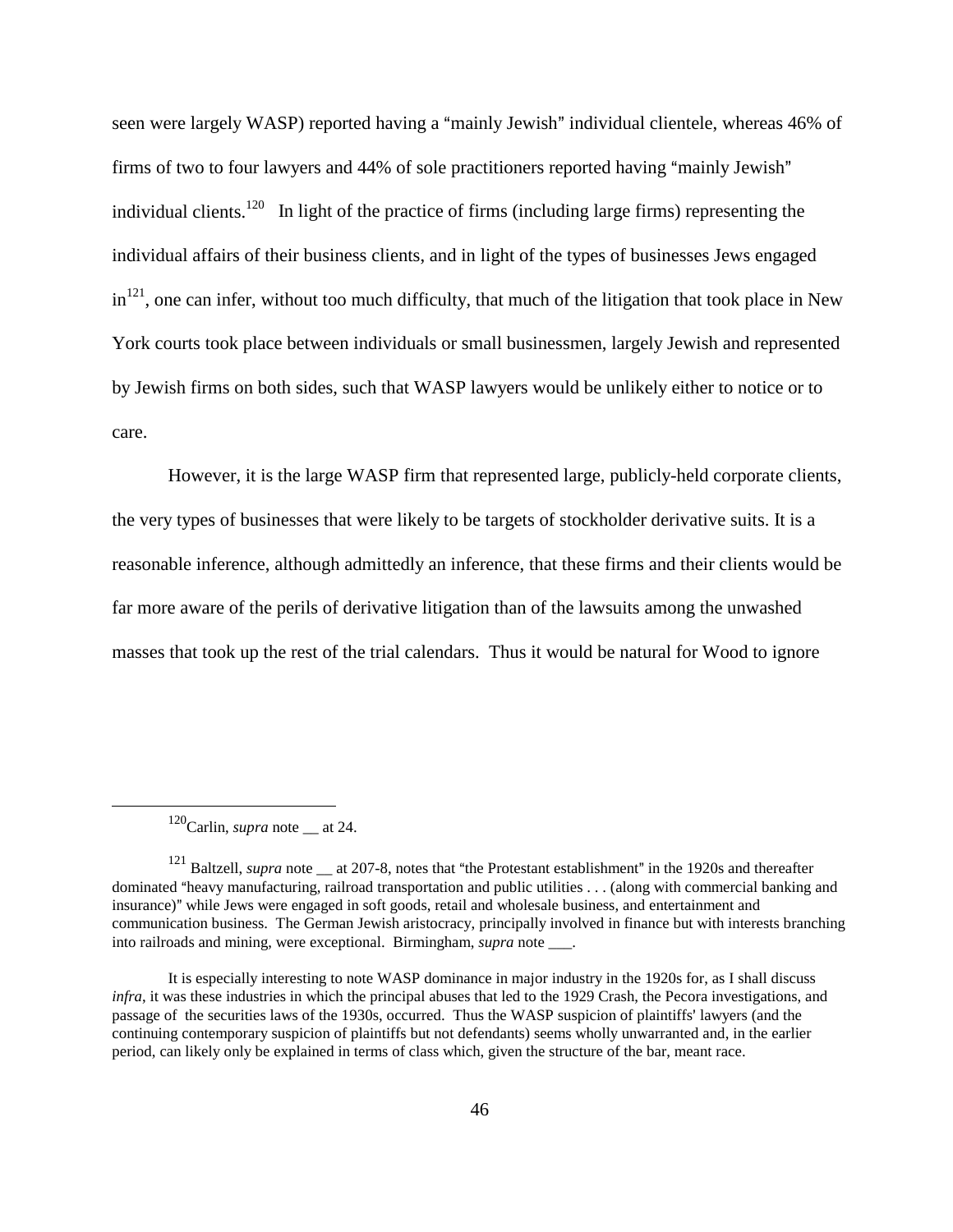other types of litigation in his study.<sup>122</sup> Had he not done so, his case, already weak when examined in detail, would seem to have fallen apart solely on the numbers.

In order to cross-check these inferences, I looked at every derivative suit case in the First Department of New York reported between 1920 and 1944.<sup>123</sup> Using the admittedly unscientific (but unavoidable) technique of identifying ethnicity by surname, I found of the 64 opinions (out of 74) in which counsels' names appear, that 37 involved Jewish lawyers opposing non-Jewish lawyers, 13 involved Jewish lawyers on both sides, and 13 involved non-Jewish lawyers on both sides, with one in which there was a substantial mix of ethnicity on both sides. While hardly conclusive (and while it has never been my claim that derivative litigation was the exclusive province of Jewish lawyers), the fact that 50% of the cases involved Jews against non-Jews, and another 17% involved Jews alone, for a total of 67% of the derivative suit cases brought by Jewish lawyers, seems to provide good support for my conclusion. This of course says nothing about the ethnicity of the management of the defendant corporations, although, as we saw above, most large firms did not represent a Jewish clientele, and Jewish businesses were rather limited in type and nature.<sup>124</sup>

<sup>&</sup>lt;sup>122</sup> One might expect small practice Jewish lawyers to have heavily engaged in personal injury litigation, often against WASP-controlled insurance companies, and that this too would be viewed with offense by the WASP establishment. Note first that it is virtually impossible to bring a personal injury "strike suit." Typically the injury will be apparent. Moreover, a random sampling of 200 personal injury cases between 1900 and 1945 revealed obviously Jewish lawyers in fewer than 10% of cases, although Jews did appear most often for the plaintiff.

 $123$  Obviously this is a flawed enterprise in light of the relatively small number of derivative suit cases that reached trial and as to which an opinion was written, but it is the best I can do on the data available.

<sup>124</sup> In addition to the evidence already presented, *see* Abraham K. Korman, THE OUTSIDERS: JEWS AND CORPORATE AMERICA (1988) (evaluating the absence of Jews from the managerial ranks of most established corporations and their relatively greater presence in entrepreneurial corporations and the professions.)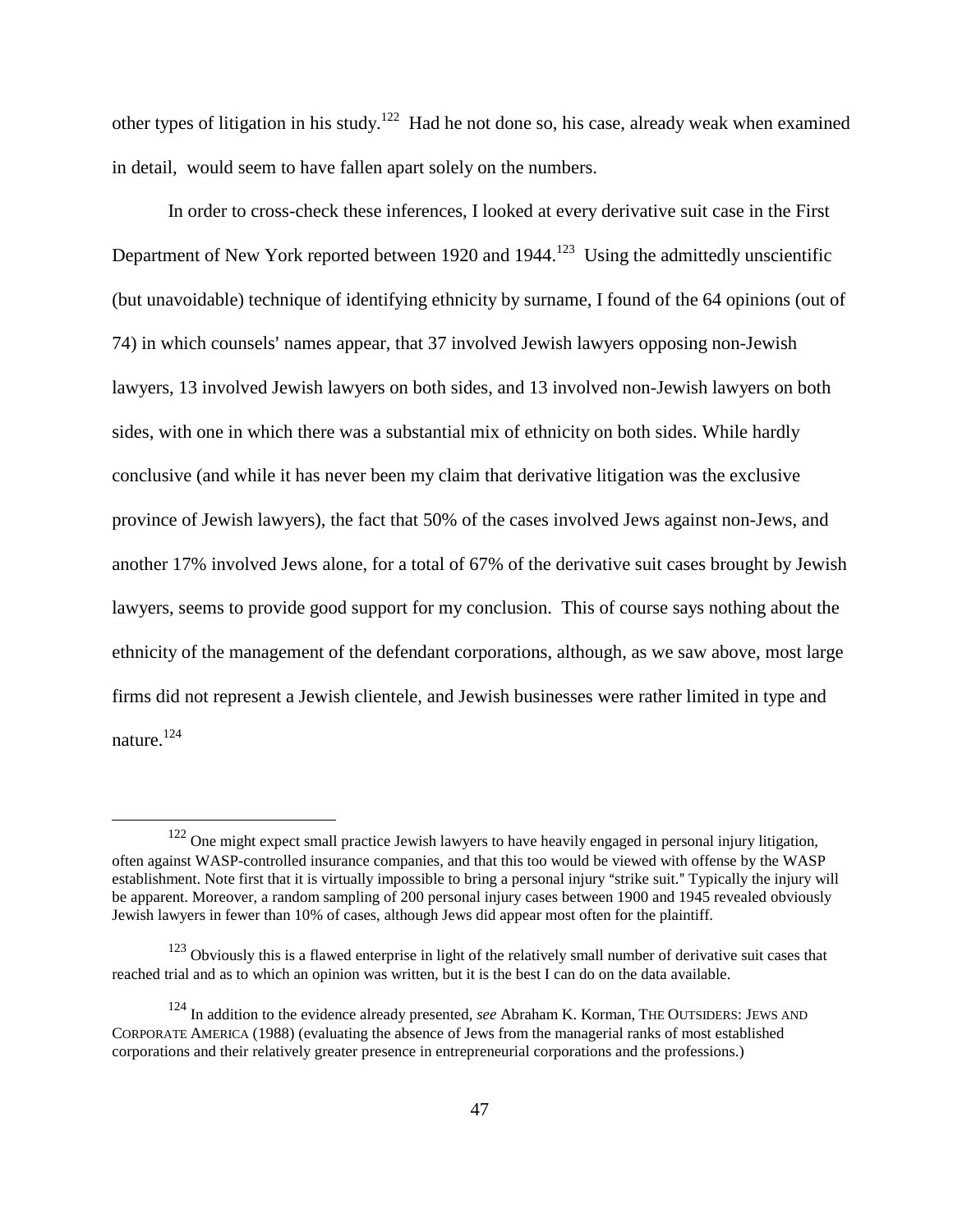The truth of the conclusion that the push to restrict derivative litigation was motivated by antisemitism is poignantly brought home by an article published in the Michigan Law Review in 1937 by Harris Berlack, a Jewish member of the New York bar.<sup>125</sup> The article begins by acknowledging both the paucity of studies of the methods of enforcing shareholders' rights and the general disrepute in which the derivative suit was held, despite the fact that it was the only significant process available for the enforcement of those rights. As Berlack puts it: "the stockholders' suit is universally reviled."<sup>126</sup> Why? Not because it was easy for plaintiffs. Berlack discusses the hurdles faced by a stockholder plaintiff and his lawyer, detailing the expense, risk, and difficulty of succeeding. Having done so, he then comes to the point which, while coded, smacks undeniably of the taint of antisemitism underlying the "universal" hostility to shareholder litigation. Let me illustrate using Berlack's own words:

"In the sort of case under consideration, however, the labor involved is so great and the outcome so uncertain that *the leaders of the bar* are seldom inclined to take the gamble. This leaves the field to the younger and less experienced *or to the less successful* and sometimes less scrupulous members of the profession. Plaintiffs, as a consequence, find it difficult to obtain proper representation; *and defendants must oppose tactics which are not always the most ethical,*  or, at the least, are subjected to an attack which is unnecessarily and unpleasantly belligerent."<sup>127</sup>

"For the abuse heaped upon the 'strikers' there may be ample justification. Unfortunately, those constantly affiliated with large corporate interests *have developed the habit of placing all*  complaining stockholders in the same category.<sup>"
<sup>128</sup></sup>

<sup>&</sup>lt;sup>125</sup> Harris Berlack, *Stockholders' Suits: A Possible Substitute*, 35 Michigan L. Rev. 597 (1937). One can, as I choose to do giving Mr. Berlack the benefit of the doubt, see this piece as poignant. One can also see it, less charitably, as a classic example of Uncle-Tomism.

<sup>126</sup> *Id.* at 599.

<sup>&</sup>lt;sup>127</sup> *Id.* at 603 (emphasis added).

<sup>128</sup> *Id.* at 605 (emphasis added).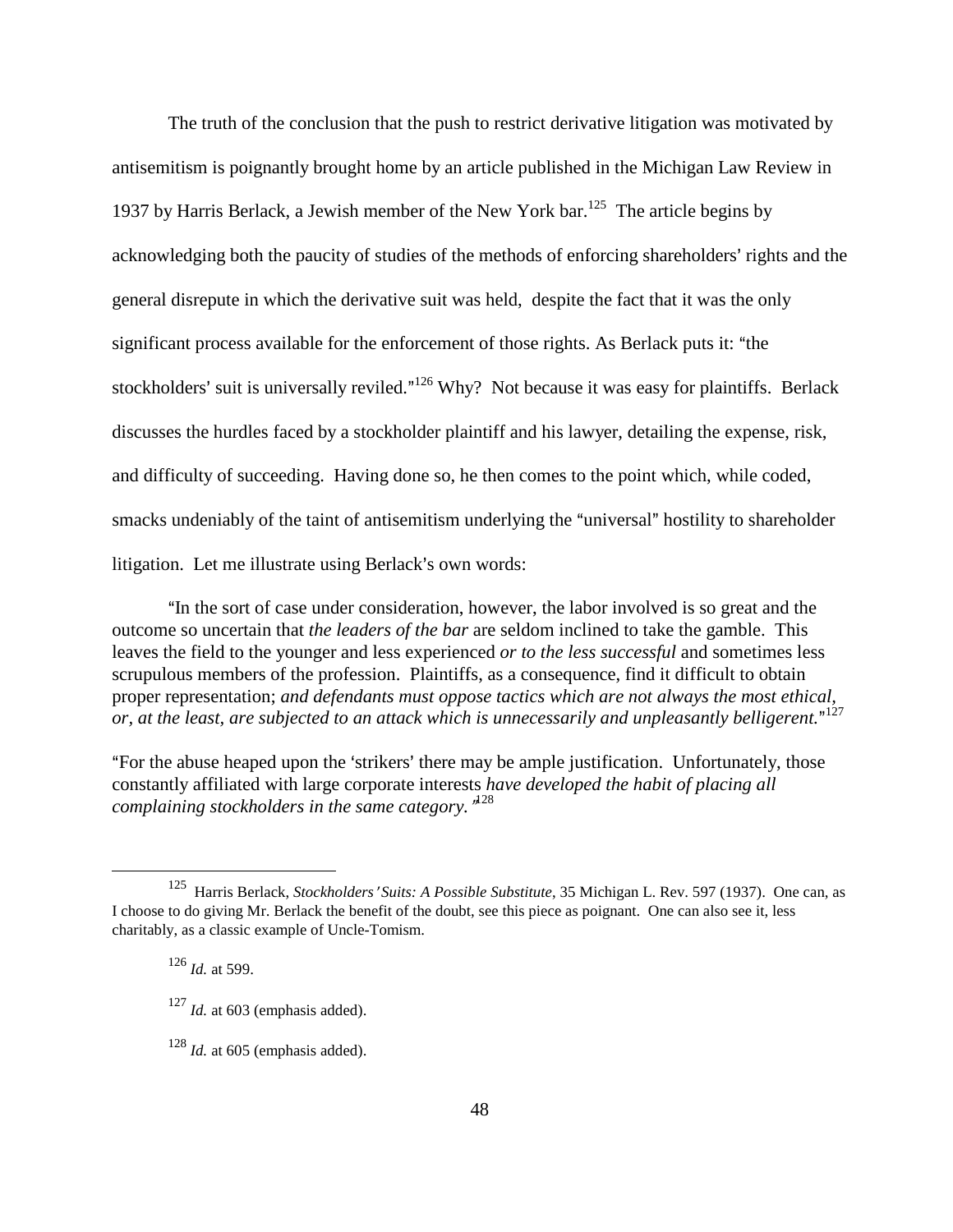ASo intensified has become the rancor of this attitude, that the *upstart* who dares to question the conduct of corporate affairs is cast *outside the pale* of common decency."<sup>129</sup>

AThe viciousness of such attacks [of plaintiffs and their counsel] militates against their very purpose; it insures that stockholders' suits will be instituted and conducted, as a rule, only by those who are most impervious to abuse – and hence capable of the most objectionable conduct. "<sup>130</sup>

There's more. More is not needed. We already know who the "leaders of the bar" and the "less successful" lawyers were. Why should the fact that the latter were the ones willing to take on these suits lead to their revilement? "Unnecessarily and unpleasantly belligerent attacks"? An unpleasantly belligerent nature is one of the classic old antisemitic saws. "Placing all complaining stockholders in the same category"? That sounds awfully like stereotyping, and given the facts as we know them, the "category" into which all of these lawyers were put is obvious. "Upstart"? Of course these would be people who impertinently attempt to rise above their station or interfere with the activities of their betters.<sup>131</sup> "Cast outside the pale"? The Pale of Settlement (while a borrowed term) consisted of the western areas at the edges of Russia in which Jews were permitted to live. To be outside the pale was to be completely ostracized. "Those who are most impervious to

<sup>129</sup> *Id.* (emphasis added).

<sup>130</sup> *Id.* at 606 (emphasis added).

<sup>&</sup>lt;sup>131</sup> Upstart indeed. John Higham illustrates this nicely: "And discrimination reflected, as it had for fifty years, a conjunction of two factors: the great *but insecure* inequalities of a middle class society in which men striving for distinction feared inundation; and the urgent pressure which the Jews, as an exceptionally ambitious immigrant people, put upon some of the more crowded rungs of the social ladder." John Higham,. *Social Discrimination Against Jews in America, 1830-1930*, in V THE JEWISH EXPERIENCE IN AMERICA (Abraham J. Karp, ed., 1969), 349, 371. And Higham goes on, describing discrimination in the period immediately before that of the Wood Report as caused by "status panic", *id.*, and sees the very success of the Jews as the cause of social antisemitism. "Whereas other European groups generally gained respect as assimilation improved their stature, the Jews reaped more and more dislike as they bettered themselves," *id.* at 376, and "Unfavorable stereotypes have pictured an overbearing Jewish ability to gain advantage in American life. Only one other important immigrant group – the Japanese – has normally been disliked for its strength rather than its weakness." *Id.* It is the temerity of Jews to challenge their betters that led to the "universal revilement" of derivative litigation.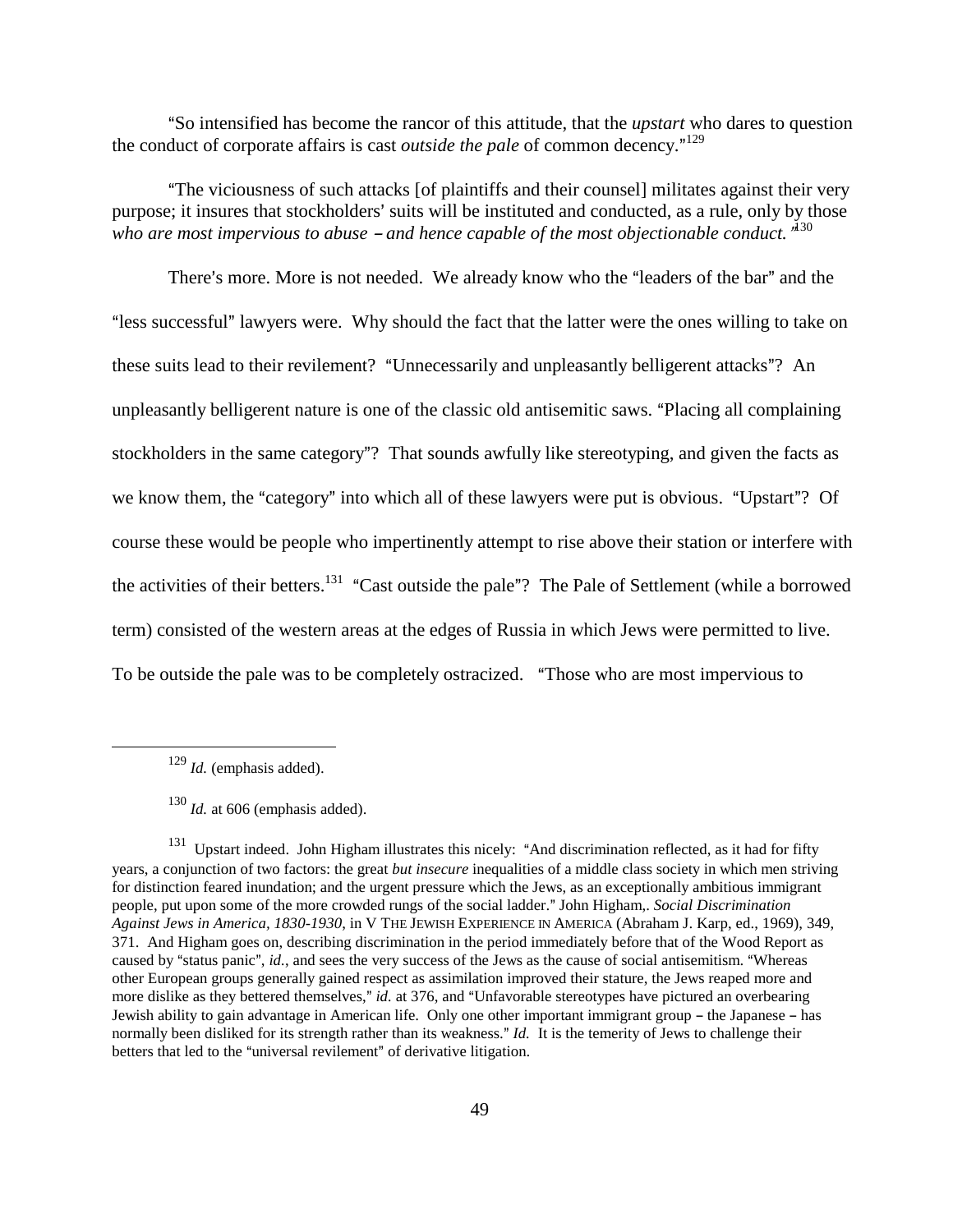abuse"? Why? Because the contempt in which they are already held makes the marginal pain of further abuse insignificant, especially for the starving lawyer trying to make a living.

The coding is thin. Mr. Berlack, a Jew and New York plaintiffs' lawyer, does not want to be tarred with the same brush as his colleagues, and uses the very language of coded antisemitism to protest his own innocence. Combined with Berlack's (perhaps unintentional) self-revelation, the rhetoric of the Wood Report tells us exactly why derivative suits were considered to be such a significant problem, despite the reality of their relative innocence and the lack of serious scholarly concern with the issue. That reason is the irritation and vexation felt by WASP lawyers and their WASP clients at having to defend themselves against the annoying and decidedly low life "upstart" Jews who were demanding an equality which the WASP aristocracy was unwilling to grant them. It is counterfactual, but had the challenge of derivative litigation come from  $WASP - or$  at least Christian - lawyers, the empirical evidence suggests that there's a least a good chance that derivative litigation would not have been so "universally despised" and that any problems could have been worked out through a "gentleman's agreement."<sup>132</sup> Recall the substantially better educational opportunities for low status Protestants and the equivalent career opportunities for law achieving Protestants compared with high achieving Jews.<sup>133</sup> And it's not just the empirical evidence.

<sup>&</sup>lt;sup>132</sup> Or it could have been that poorer relation WASP lawyers would have been reluctant to take on such suits because they had a very real opportunity to rise in status within the bar, an opportunity not available to Jewish lawyers.

<sup>&</sup>lt;sup>133</sup> See note and and accompanying text.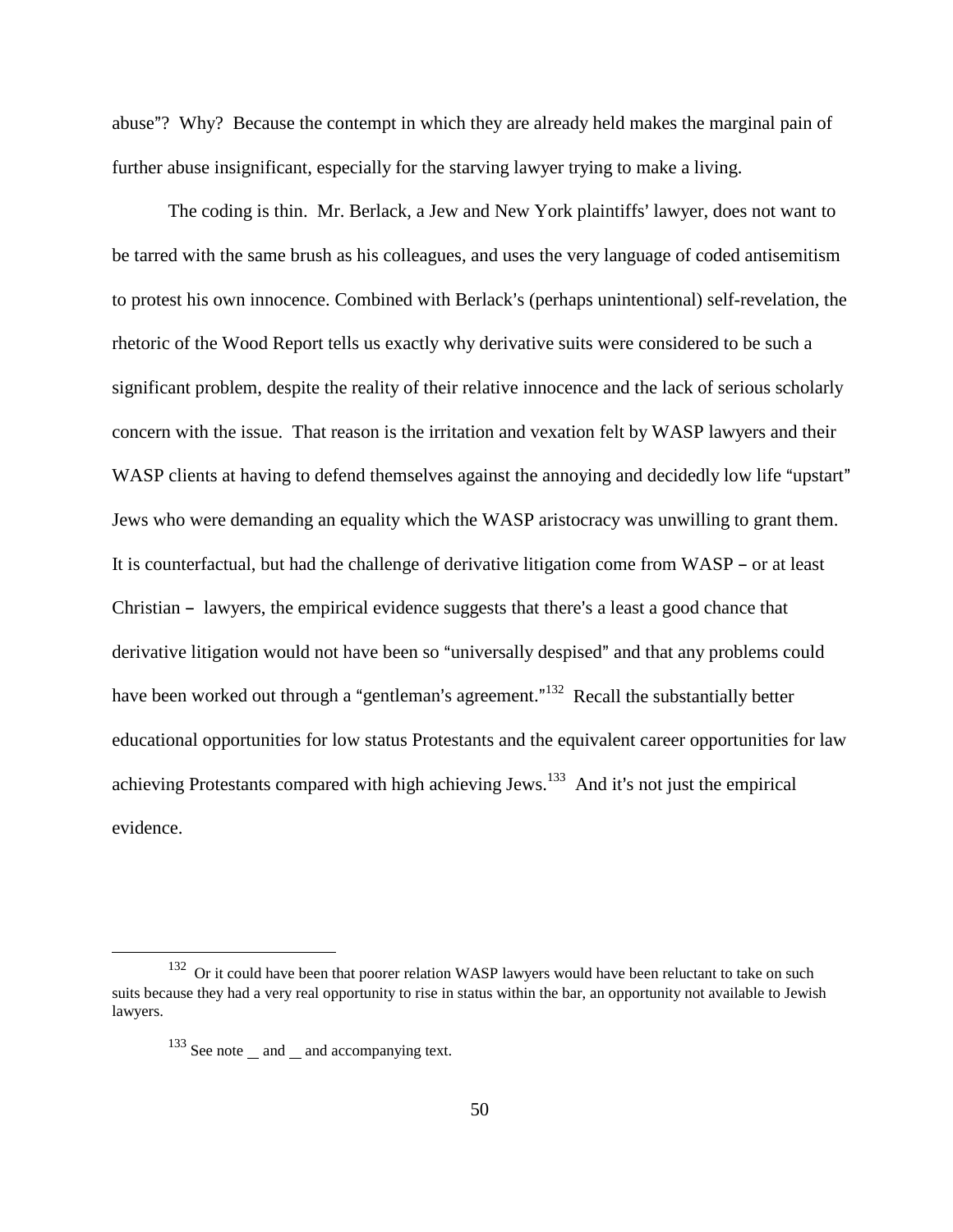I recall beginning my career at a large, "white-shoe" New York law firm in  $1981$ <sup>134</sup> During my first year, I was taken under the wing of one of the senior (WASP) partners and taught to do an initial public offering. We spent a great deal of time together, both in the office and traveling back and forth to our client in Boston. As we were sitting alone in a Boston restaurant one night, well into the transaction and thus our relationship (and well into a couple of drinks) this partner paused, looked at me, and, smilingly said: "Mitchell, I like you. You can't be Jewish. You've got to be Irish."<sup>135</sup> Irish – although almost assuredly Catholic – would have been all right. Jewish simply was unacceptable.

The kind of discrimination that led to the Wood Report could well have been overt and intentional, or it could have been, and likely was, more subtle. Laura Z. Hobson's wonderful period novel, *Gentleman's Agreement*, <sup>136</sup> describes antisemitism in New York among "the better sort" at the height of its American rise, the 1940s. Dramatizing the same psychological forces that Charles Lawrence describes as unconscious racism, 137 Hobson shows the socially unacceptable status of even assimilated Eastern European Jews, and the psychologically subtle, subconscious defenses for discriminatory practice even among those horrified to be called antisemitic, as well as

<sup>&</sup>lt;sup>134</sup> Not Paul Weiss which I mentioned *supra* at note <sub>\_\_</sub>, and to which I later went.

<sup>&</sup>lt;sup>135</sup> Of course that was the day I decided to leave the firm. To be fair, this partner clearly liked me and gave me wonderful references for subsequent jobs. The simple fact (and pain) of the antidote is that he (coincidentally, a Bronxville resident) had trouble coming to grips with the fact that he so liked a Jew.

 $136$  Laura Z. Hobson, GENTLEMAN'S AGREEMENT (1946). The novel was made into an Academy Award winning movie starring Gregory Peck, Celeste Holm, and John Garfield.

<sup>&</sup>lt;sup>137</sup> Lawrence, *supra* note .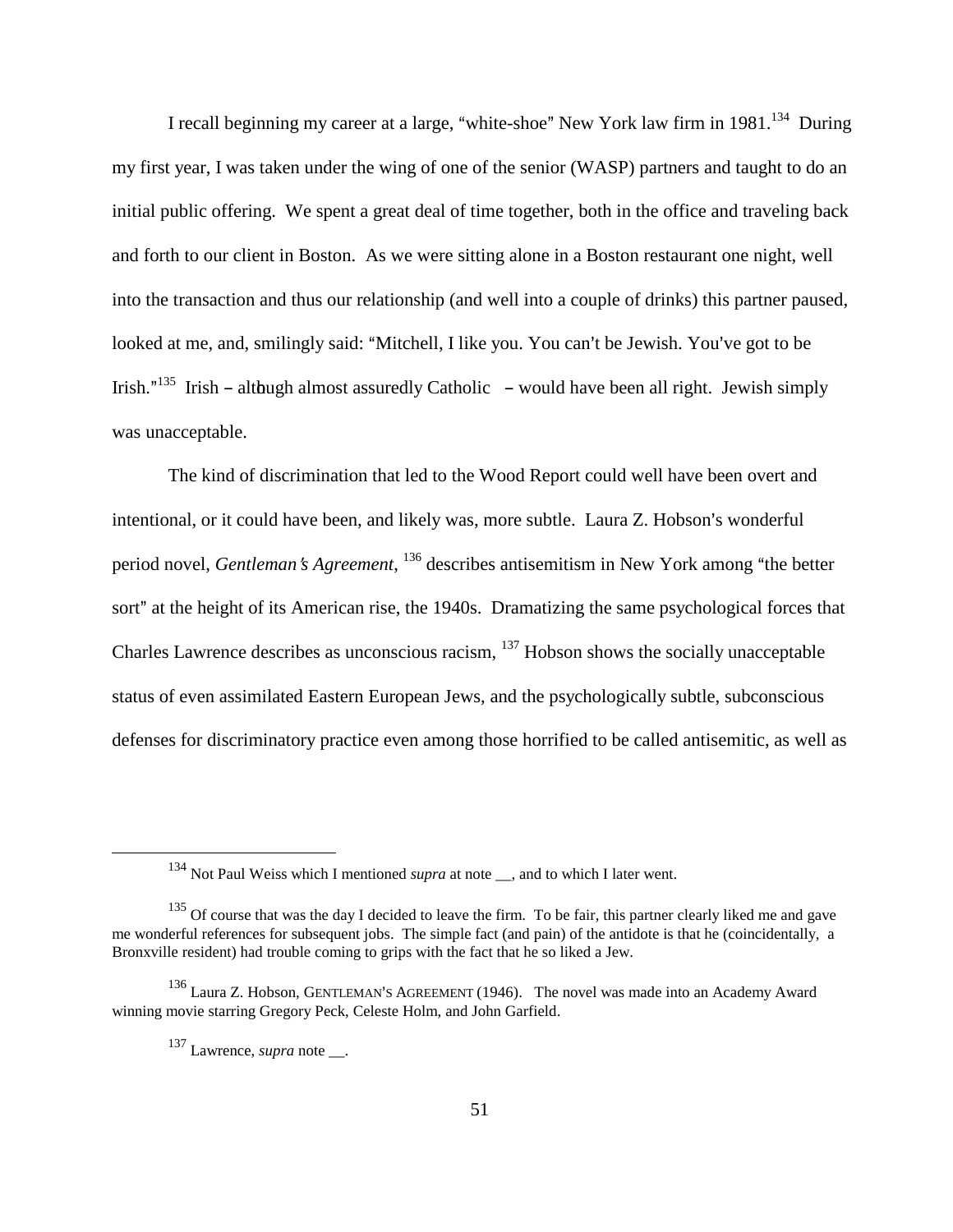the kind of pain it inflicted, the very kind of pain that could well have led to Mr. Berlack's pleas of difference.<sup>138</sup>

A 1955 article in *Look* magazine, entitled *The Position of the Jews in America Today,*  pretty much sums things up.<sup>139</sup> The author, highly sympathetic to American Jews and critical of antisemitism, could still ask such questions, revealing ancient antisemitic allegations, as "Why are there so many Jewish organizations?" (evidently forgetting Tocqueville's description of America as a society of organizations), and "What makes Jews so clannish?" He could still make such affirmative statements as "Jews do tend to be clannish  $\dots$ ", "For centuries, the Jews were misfits . ..", "some Jews . . . tend to be over aggressive", "a great many are hypersensitive in their relations with Gentiles" and, perhaps most astonishing of all and apparently as evidence of this last statement, "They seem to have a special exposed nerve that registers every tremor of prejudice like a seismograph: Let a Gentile use an idiomatic phrase like 'He jewed me down,' and every Jew within earshot will mark him as a bigot." $140$ 

More objectively, the author could point out the continued discrimination against Jewish students in "the majority" of fraternities and sororities, quotas at medical schools and virtual exclusion from engineering schools, the substantial persistence of overt employment

<sup>&</sup>lt;sup>138</sup> For an earlier and cruder depiction of the exclusion of even upper-class Jewry in the character of the Princeton- educated Robert Cohn, *see* Ernest Hemingway, THE SUN ALSO RISES (1926).

<sup>139</sup> Recall that this is five years before the data reported by Carlin. William Attwood, *The Position of the Jews in America Today,* 19 Look, No. 24, November 29, 1955.

 $140$  It is worth noting that language, even metaphorical, that describes Jews as having a "special exposed nerve" reinforces the idea of antisemitism as rooted in race or biology.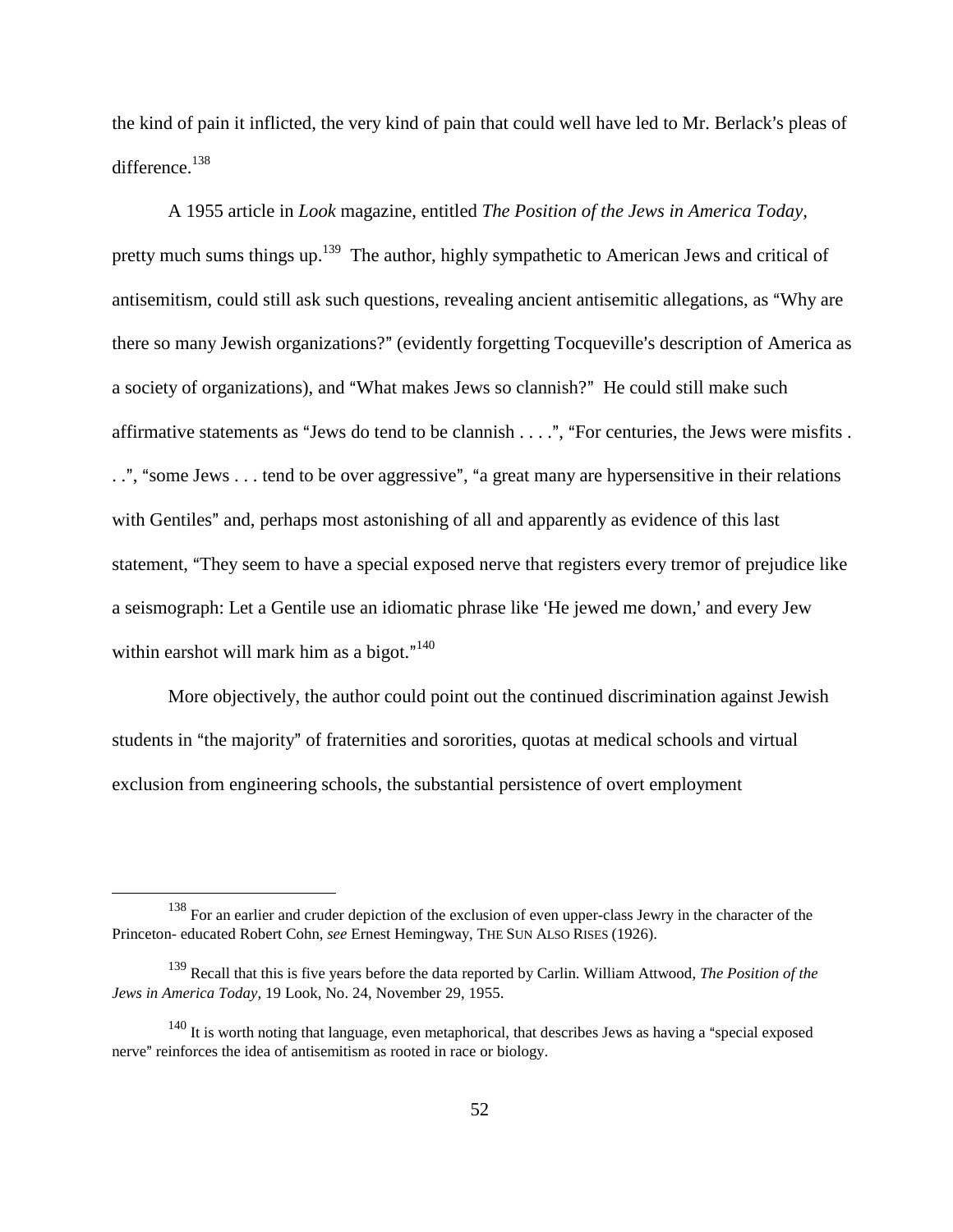discrimination against Jews, and the fact that, "among real estate brokers in certain areas, there is a tacit agreement not to sell to Jews."

It's hard to prove crude antisemitism as the cause of any discrimination against Jews, and Hobson illustrates this nicely in her book (although the author of the *Look* article unintentionally does a good job). Few people of the level of sophistication and education that characterized the eastern WASP upper classes would have been so ill-mannered as to proclaim outright their dislike of Jews and their attribution to Jews of unpleasant characteristics. (One of the ironies in Hobson's novel is that the protagonist, Phil Green, is a Stanford-educated, California-raised WASP reporter who poses as a Jew in New York society for the purpose of understanding, and writing about, antisemitism. He is tarred with precisely the same brush, and has precisely the same characteristics attributed to him, as other "Jews", simply as a result of identifying himself as Jewish.) It was the Jewishness of the plaintiff's bar that caused the derivative suit to assume crisis proportions among the WASP corporate and legal elite.

#### *Waste or Class?*

The second two reasons in defense of section 61-b, that derivative suits generally were meretricious and that recovery was so *de minimus* as to make them a waste of time, fall on the explanation I gave earlier. While I have not read every derivative suit opinion from this period, the data seem clear that derivative suits did not deviate terribly significantly from the norm for plaintiffs' litigation, rendering both of these explanations implausible.

There is one other possible argument that transcends antisemitism as an explanation for why derivative suits were viewed as so threatening, an argument that is highlighted by Carlin's conclusions that ethical behavior was a function of bar status. That is to suggest that the animosity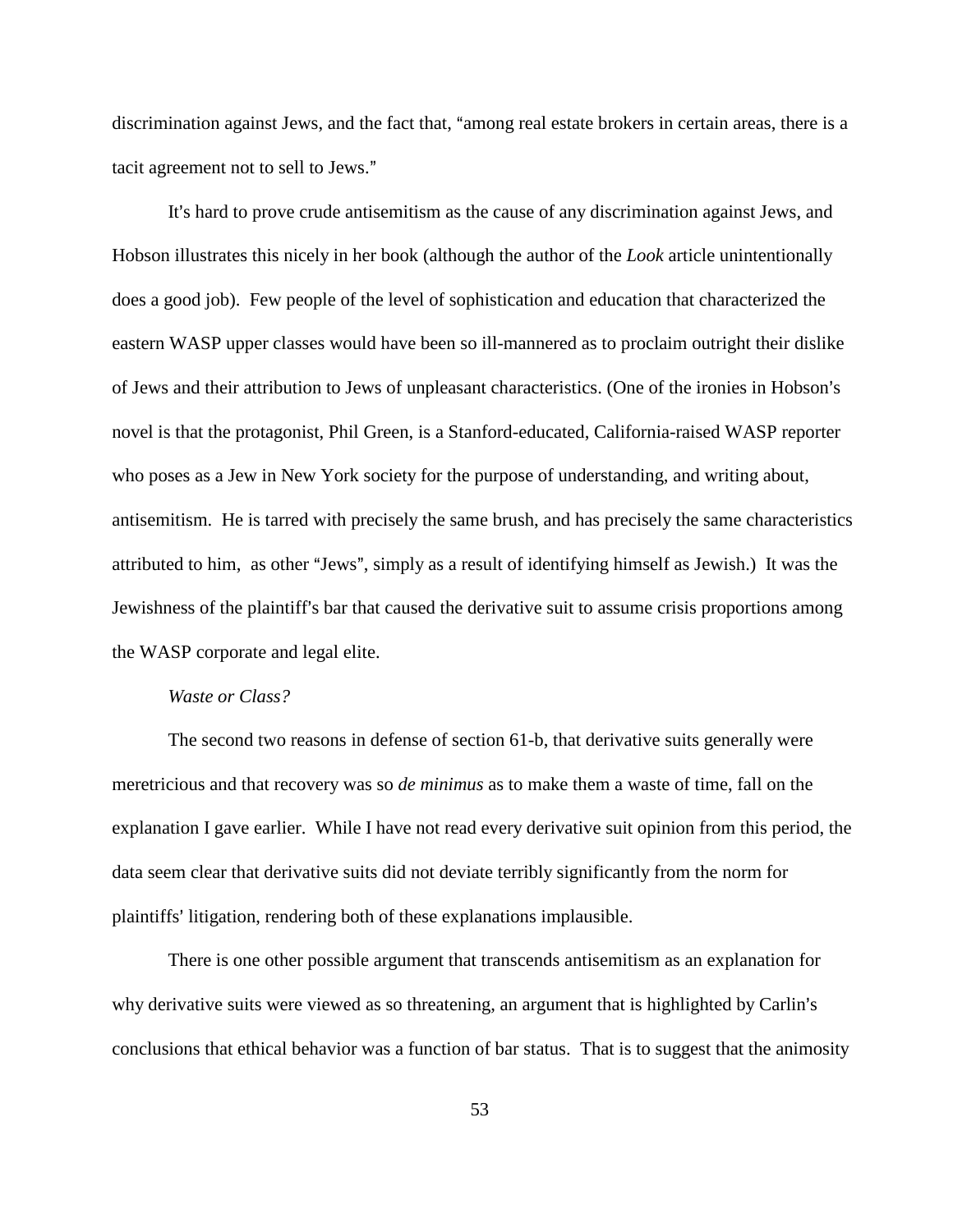was less driven by hatred of Jews than by class differences. But this answer is difficult, if impossible, to sustain. Were it the case that the plaintiffs' bar was made up largely of Irish and Italian lawyers, the class story might be plausible. But it wasn't. And so the argument has the initial weakness of being entirely counterfactual. Of course there was elite discrimination against these ethnic groups. But not only did it never come close to reaching the extent of antisemitism;<sup>141</sup> they were ethnic groups that were themselves participants in the virulent antisemitism that was pervasive during the era of the Wood Report and, for the most part at that time had their own defined economic roles in the trades, the police, politics, civil service, and shopkeeping which, while somewhat humble, were never the province of the Protestant elite.<sup>142</sup> More important, if class were the issue, then it should have been the case that lower-class Protestant lawyers were treated as poorly as Jewish lawyers, from their matriculation into college until their admission to the bar and employment in firms. But the evidence we've already examined suggests just the opposite. Lower-class Protestants, and particularly academically unsuccessful lower class Protestants, had almost the same chances to attain elite legal status as did wealthy and academically successful Jews, whereas poor and academically unsuccessful Jews had almost no chance at all. Finally, it is worth repeating that, as Baltzell sees it, the WASP elite largely defined itself in opposition to Eastern European Jewry to a far greater extent than the negligible notice taken of other ethnic minorities. The class argument falls apart on the facts.<sup>143</sup>

<sup>&</sup>lt;sup>141</sup> John Higham, *Social Discrimination Against Jews in America, 1830-1930*, in V THE JEWISH EXPERIENCE IN AMERICA (Abraham J. Karp, ed., 1969), 349, 375-6.

<sup>&</sup>lt;sup>142</sup> The Irish control of New York City politics through the Tammany machine, from the last quarter of the nineteenth century until the Second World War, is well known. Howe, *supra* note at 363.

 $143$  Of course it is well-known that public mistrust of lawyers in general, and especially plaintiffs' lawyers,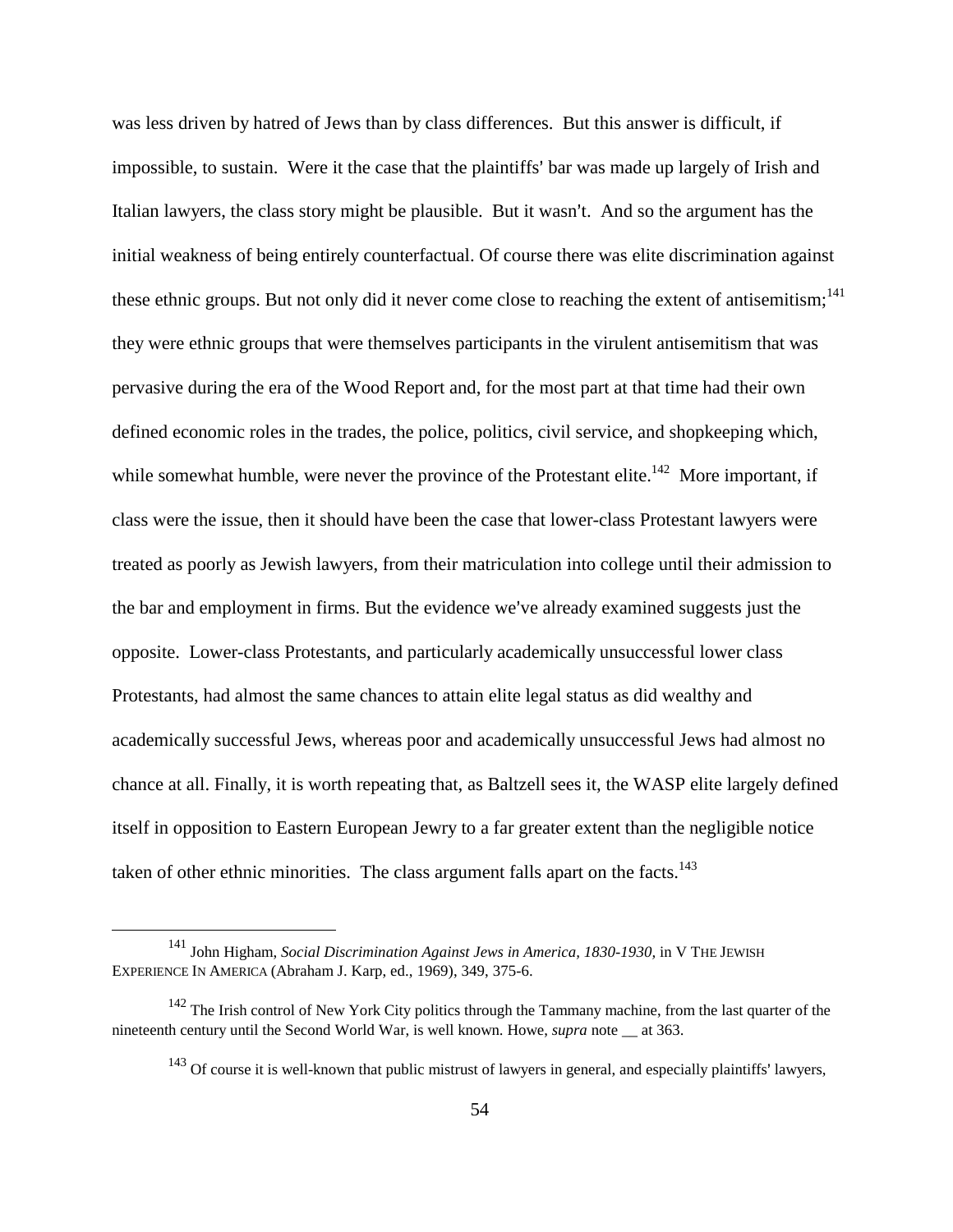#### *Just Who Can You Trust These Days ?*

It seems obvious from the tone of the Wood Report and its conclusions that the Jewish plaintiffs' bar was completely distrusted by elite lawyers. The general environment of the New York bar, the more broadly national discussions of ethics codes<sup>144</sup> and practices that tended to disparage and show distrust of plaintiffs' lawyers in general, and the ways in which those ethics rules did their best to limit the business of Jewish lawyers, further support this conclusion. Section 61-b was designed precisely on the basis of that mistrust. The Wood Report's implicit, and sometimes explicit, argument is that grasping and unscrupulous (Jewish) plaintiffs' lawyers were threatening the health of corporate America, a corporate America run by "the best men" society could produce.<sup>145</sup>

In light of that, it is worth asking whether the evidence supports greater trustworthiness in corporate America than in the plaintiffs' bar. Fortunately, we have both contemporaneous and then-relatively recent historical evidence to draw upon in assessing this question.

Two famous pieces of literature present themselves. The first, because roughly contemporaneous with these attitudes towards plaintiffs' lawyers and published not all that long before 61-b was enacted, is the Pecora Report which investigated the banking and securities industry abuses of the 1920s which contributed to the Crash of '29 and the Great Depression. (We

stretches far back into history and well before the history with which this article is concerned. However, the confluence of mistrust of lawyers and mistrust of Jews appears to have morphed into the antisemitic impulses of the bar. Marc Galanter points out that "A large portion of the [lawyer] jokes in the betrayal cluster are adapted from jokes that were predominantly told about Jews." Marc Galanter, *The Faces of Mistrust: The Image of Lawyers In Public Opinion, Jokes, and Political Discourse*, 66 U. Cin. L. Rev. 805, 827 (1998).

<sup>144</sup>Auerbach, *supra* note \_\_ at Chapter Two.

<sup>145</sup>John Sproat, THE BEST MEN: LIBERAL REFORMERS IN THE GILDED AGE (1968); E. Merrick Dodd, *For Whom are Managers Trustees?*, 45 Harv. L. Rev. 1145 (1932).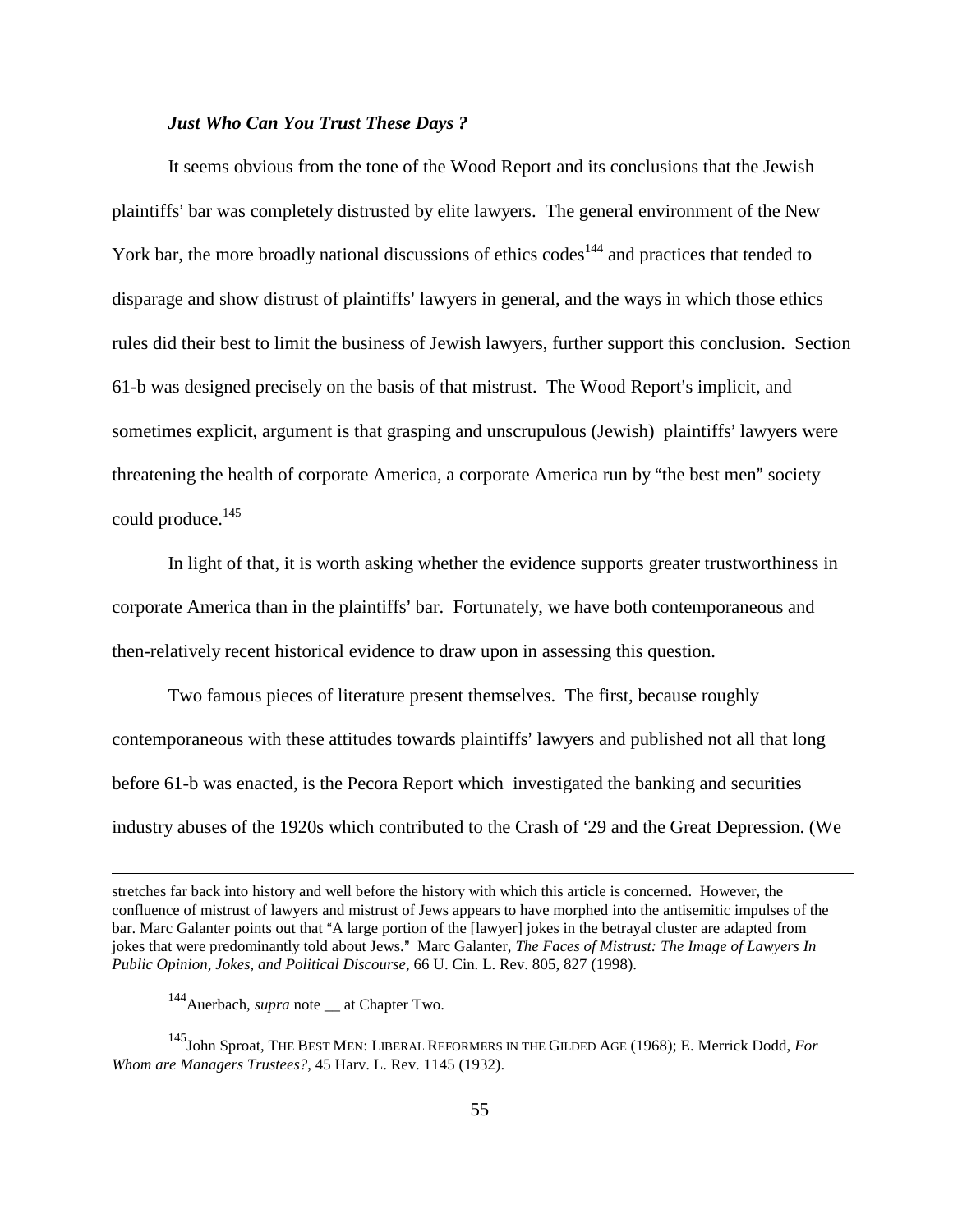also have the benefit of a 1939 book written by Ferdinand Pecora, analyzing the extent to which corporate America had failed to reform in the wake of those hearings and the resultant enactment of the federal securities laws.)<sup>146</sup>

The second is the earlier report of the Pujo Commission<sup>147</sup> following the Panic of 1907 which led to the passage of the Federal Reserve Act and the Clayton Act.<sup>148</sup> The work of the Pujo Commission revealed a web of central and highly concentrated power over American industry by a small group of men, specifically in the American (WASP-dominated and WASP-represented) finance industry.

It might be worth beginning by quoting the words of Ferdinand Pecora in his 1939

assessment of the success of the securities laws in curbing corporate abuses:

Under the surface of the governmental regulation of the securities market, the same forces that produced the riotous speculative excesses of the "wild bull market" of 1929 still give evidences of their existence and influence. Though repressed for the present, it cannot be doubted that, given a suitable opportunity, they would spring back into pernicious activity.

Frequently we are told that this regulation has been throttling the country's prosperity. Bitterly hostile was Wall Street to the enactment of the regulatory legislation. It now looks forward to the day when it shall, as it hopes, reassume the reins of its former power.

That its leaders are eminently fitted to guide our nation, and that they would make a much better job of it than any other body of men, Wall Street does not for a moment doubt. Indeed, if you now hearken to the oracles of The Street, you will hear now and then that the money-changers

<sup>&</sup>lt;sup>146</sup>Pecora Report; Ferdinand Pecora, WALL STREET UNDER OATH: THE STORY OF OUR MODERN MONEY CHANGERS (1939). From January, 1933 to July, 1934, Pecora was counsel to the United States Senate Committee on Banking and Currency which conducted the investigation.

<sup>147</sup>*Money Trust Investigation: Investigation of Financial and Monetary Conditions in the United States under House Resolutions Nos. 429 and 504 before a Subcommittee of the Committee on Banking and Currency: Interlocking Directorates* (1913). The Pujo Commission is named after Louisiana congressman Arsene Pujo who was chair of the subcommittee.

<sup>&</sup>lt;sup>148</sup> 12 USCS § 226 (2002) 15 USCS § 12 (2002)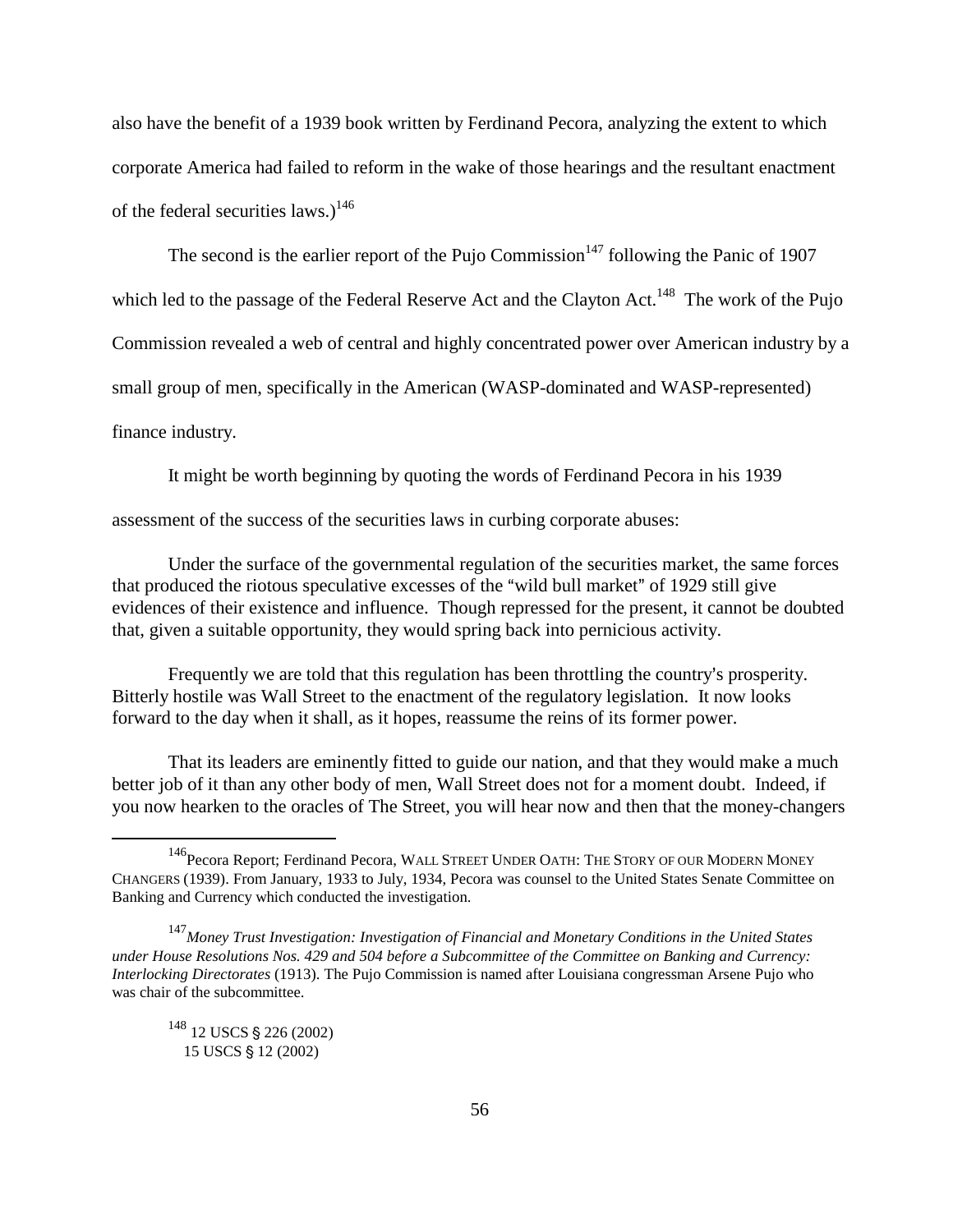have been much maligned. You will be told that a whole group of high-minded men, innocent of social or economic wrongdoing, were expelled from the temple because of the excesses of a few...

These disingenuous protestations are, in the crisp legal phrase, without merit. The case against the money- changers does not rest upon hearsay or surmise. It is based upon a mass of evidence, given publicly and under oath before the Banking and Currency Committee of the United States Senate in 1933-1934, by The Street's mightiest and best-informed men. Their testimony is recorded in twelve thousand printed pages . . . .

The public, however, is sometimes forgetful.<sup>149</sup>

Granted that Pecora had a legacy to protect, the evidence assembled by the Commission

was overwhelming. Wall Street simply was not to be trusted. And Wall Street controlled

corporate America.

The same conclusions are even clearer in the Pujo Commission report, which includes

elaborate tables detailing the extent to which major financial institutions had interlocking

directorates across the scope of corporate America. To quote a summary of the report's findings:

The firm members and directors whose affiliations are thus shown number 180. In the aggregate they hold 385 directorships in 41 banks and trust companies . . .50 directorships in 11 insurance companies . . .155 directorships in 31 railroad systems . . . 6 directorships in 2 express companies and 4 directorships in 1 steamship company . . .98 directorships in 28 producing and trading corporations . . . and 48 directorships in 19 public utility corporations . . . in all, 746 directorships in 134 corporations having total resources or capitalization of \$25,325,000,000.<sup>150</sup>

By itself, the fact that a small group of men in the American financial industry controlled all other major industries doesn't mean they were untrustworthy. It does suggest, however, that nobody was watching them but themselves. If nothing else, this should underscore the need for some kind of watchdog, and the only available one at the time was the plaintiffs' lawyer acting as private attorney general. Even after the passage of the Federal Reserve Act, the Clayton Act, the

<sup>&</sup>lt;sup>149</sup> Pecora, WALL STREET, *supra* note - at ix x.

<sup>&</sup>lt;sup>150</sup> Pujo Report *supra* note at Exhibit 134-C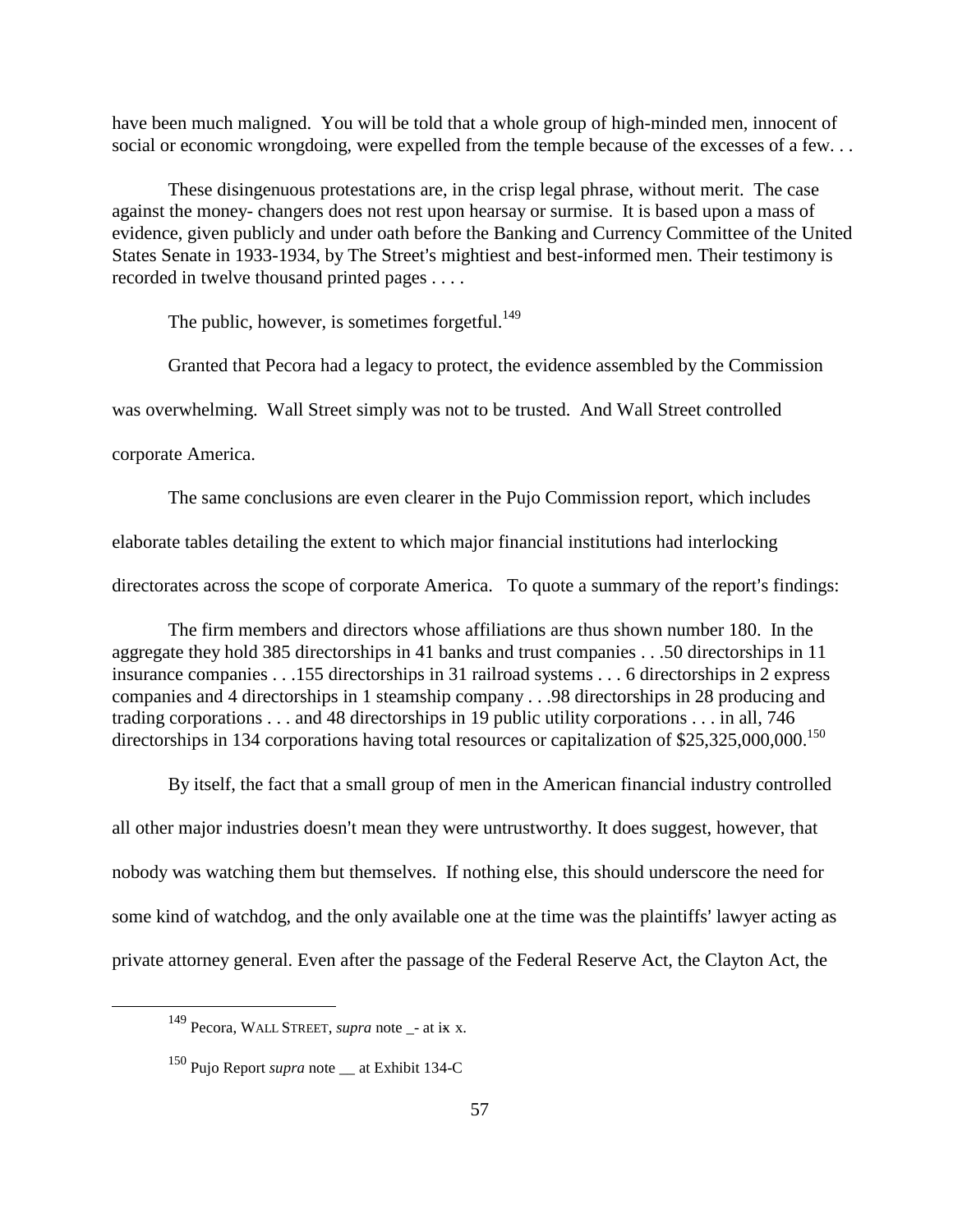Glass-Steagall Act, and the securities laws, significant corporate abuses continued as Pecora reports.151

So why trust corporate managers? They'd already let America down in very significant ways – twice in twenty years.<sup>152</sup> And, as I noted above, derivative litigation was a very small part of judicial business and the securities class action hadn't even been invented yet. What reason did the New York elite bar, Chamber of Commerce, and legislature have to assume that plaintiffs' lawyers were generally less trustworthy than corporate managers? It would appear that they had none, except the deep mistrust of the mostly Jewish plaintiffs' bar which went with American antisemitism in general.

It isn't quite so easy just to leave things at this point though. As I noted earlier, the purpose of the Carlin report was to examine the ethical behavior of New York lawyers. We've already seen the stratification of the bar which remained consistent between 1939 and Carlin's work. Carlin concludes in his study that understanding the stratification of the bar is "essential" to understanding the forces that determine lawyers' ethical behavior.<sup>153</sup>

Here Jewish lawyers fared less well. Carlin concludes that in general large firm lawyers whom, as we have seen, were mostly WASP, were more likely to conform to explicit ethical norms than smaller firm lawyers whom we have seen were more likely to be Jewish. From this one might

<sup>&</sup>lt;sup>151</sup> Pecora, *supra* note \_\_\_.

<sup>152</sup> Actually financial panics were far more frequent in the nineteenth and early twentieth centuries, occurring at least in 1837, 1857, 1873, 1903, and 1907.

 $^{153}$  Carlin, *supra* note at 23.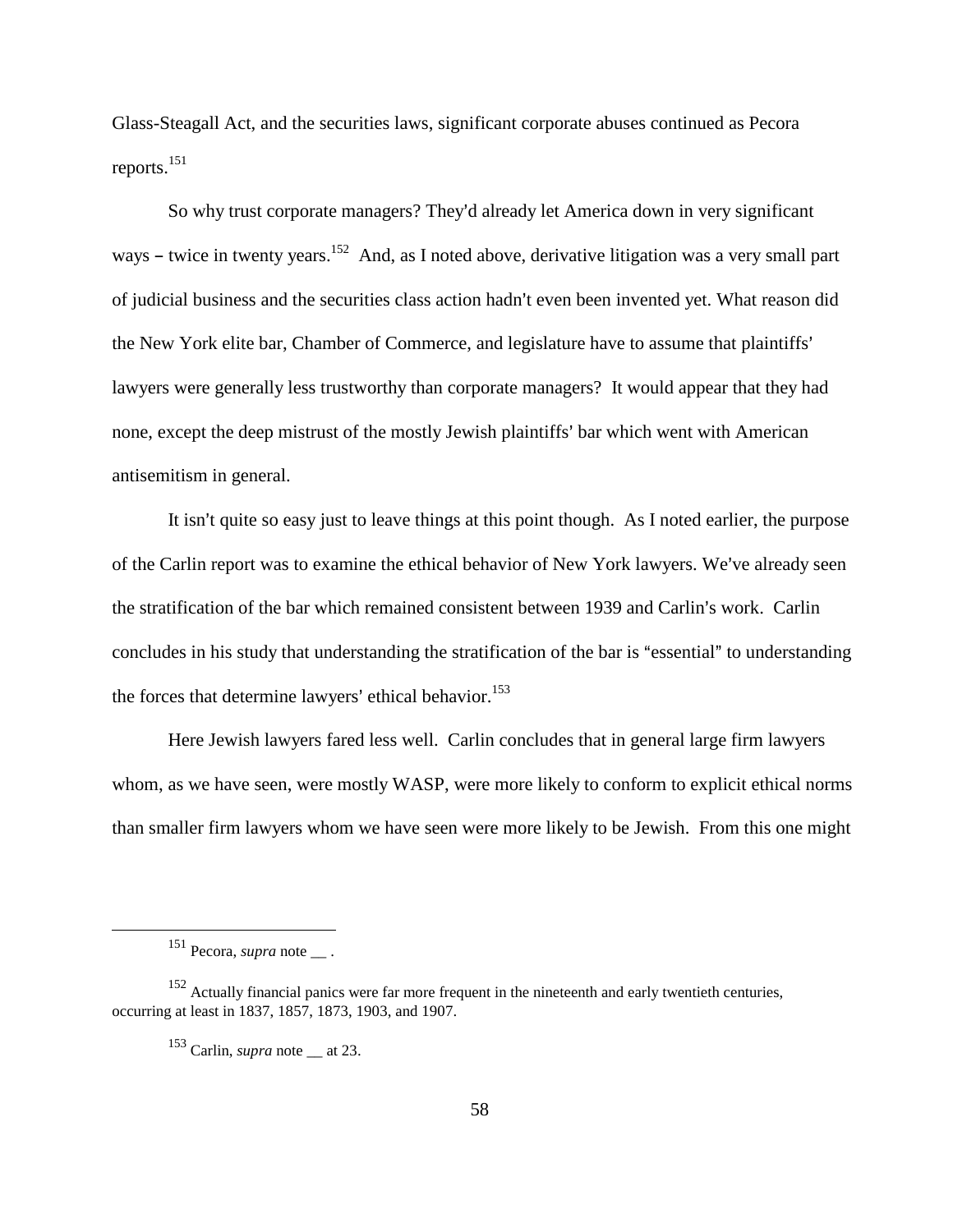conclude that it was indeed rational to distrust the plaintiffs' bar. But not so fast. For Carlin concludes:

Viewed alone, . . . [the data] suggests a direct connection between cultural or religious characteristics and conformity with ethical norms. However, further analysis of the data indicates that the significance of ethnicity is largely confined to the role it plays in allocating lawyers to different status positions in the bar and in exposing them to different pressures.<sup>154</sup>

In other words, Carlin found that when lawyers of different ethnicity were of equal status in the bar, ethnicity was "virtually eliminated" as a factor in ethical compliance.<sup>155</sup> The extent that Jewish lawyers were more likely to violate explicit ethical norms than Protestant lawyers is a clear function of the stratification of the bar based on antisemitism.

Even if Jews were more likely to violate explicit ethical norms, can we conclude that they were intrinsically less trustworthy? Two other aspects of the ethical dimension suggest not, and further suggest that their ethical violations were for the most part far more innocuous than the social and economic damage wrought by corporate managers and their counsel. The first aspect is the type of ethical rules that lower-status lawyers tended to violate, none of which go the issues raised in the Wood Report nor are likely to be relevant in a sophisticated, large firm corporate practice. The second is the fact that the ethics rules themselves were drafted on a rather explicit background of antisemitism, and that many of the rules (such as the prohibition on advertising) were explicitly designed to damage the prospects of Jewish lawyers and thereby discourage them from becoming members of the bar in the first place.

 $154$  Carlin, *supra* note at 126.

<sup>155</sup> Carlin, *supra* note \_\_ at 126.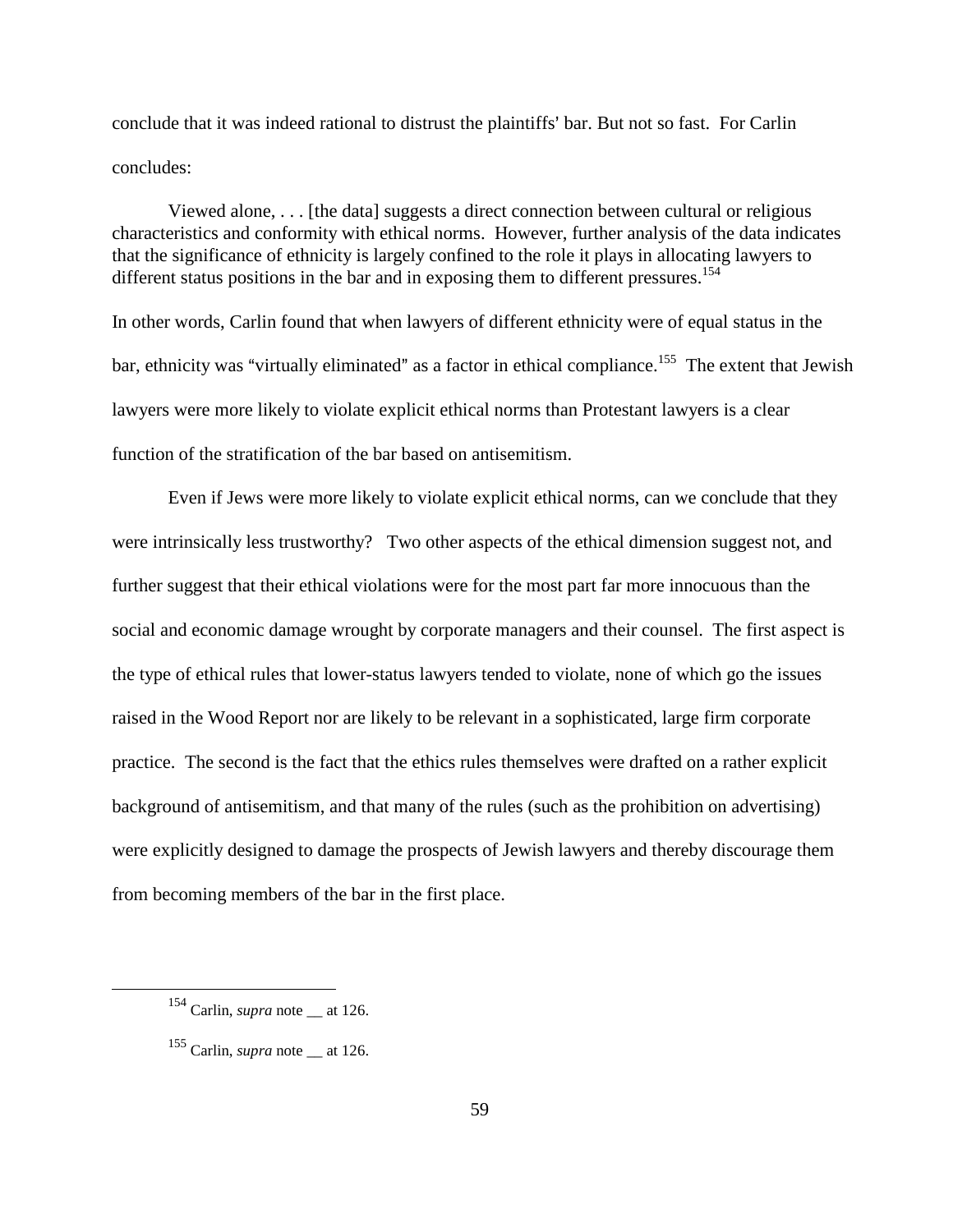First let's look at the types of ethical violations used in the study. Before doing so, it is worth remembering that the ethics rules we are dealing with are not rules of morality, but are instead positive rules that were constructed and adopted by the bar. As every law student comes to understand, the ethics rules are even sometimes counterintuitive, and are designed to permit consistent self-regulation of the bar. As I'll shortly describe, some of the ethical violations Carlin uses are clearly wrong and indefensible under any system of ethics. Others are more ambiguous, obviously arising from the need to make a living under the circumstances I earlier described. Still others have little if any moral content (like the prohibition on advertising) and may themselves derive from wrongful policies, like creating barriers to entry to prevent excessive competition.

I lack the space to explain in detail all of Carlin's categories,<sup>156</sup> but a brief listing of them should at least indicate the nature of the violations. Recited like the ten plagues visited upon Egypt at the Passover Seder, they are: kickbacks to clients for referral of other clients, conflicts of interest, purchasing stock in a corporation to which the assets of a bankrupt client corporation are to be transferred, sending Christmas cards to all clients, overlooking a client's bribe of a tax or other governmental official, accepting ordinary commissions from title insurance companies without informing the client, recommending an "almost fair" settlement offer to client in exchange for future concessions from the insurance adjuster, accepting a referral fee from another lawyer, misinforming client as to the weakness of the state's case against him to ensure continued installments on fees, agreeing to take divorce case where parties agree to consent decree on the basis of adultery although no adultery was committed (adultery being the only ground for divorce in New York), following client's instructions to disregard oral agreement with other lawyer in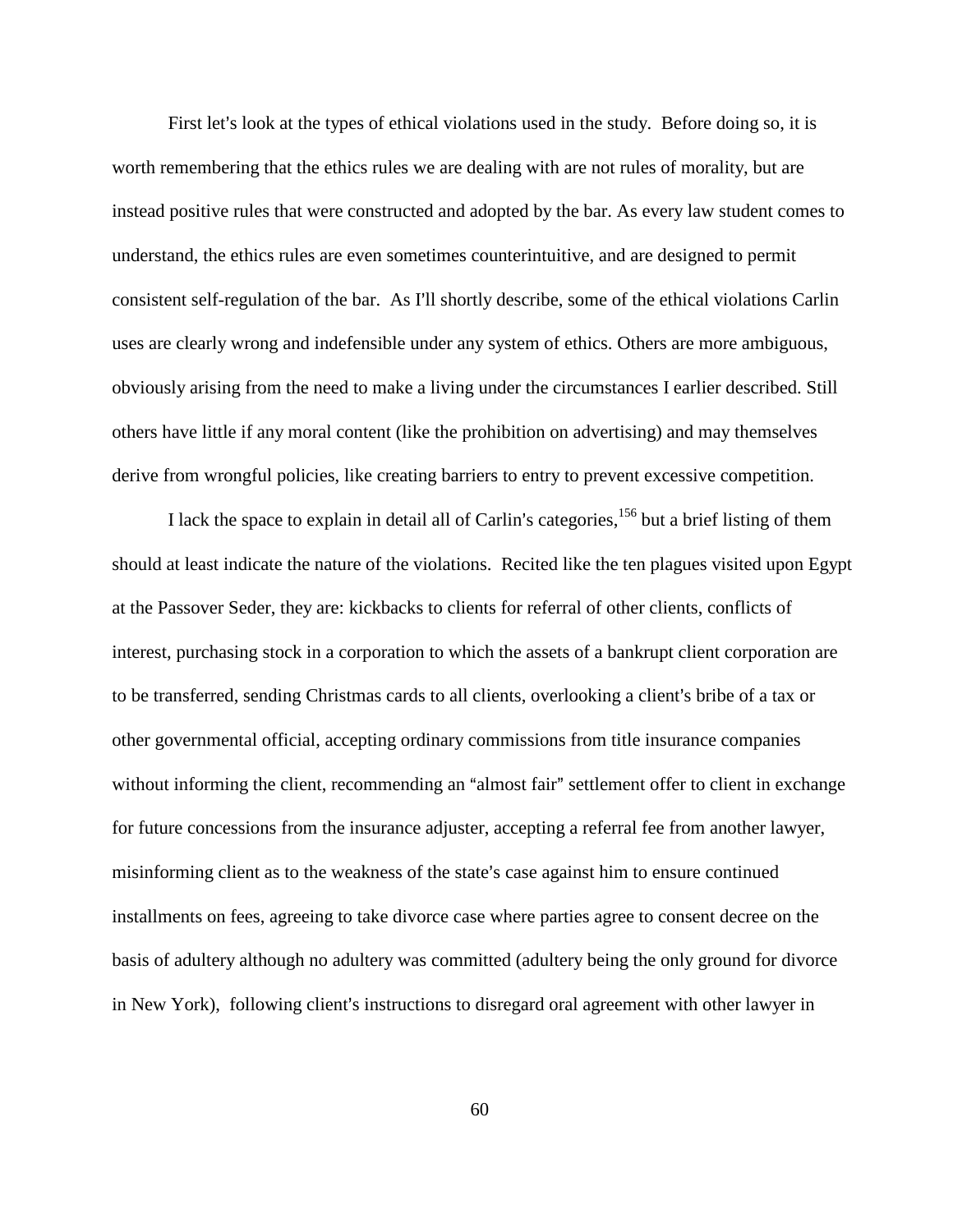order to take a better deal, bribing police to get charge of homosexuality against "promising youth" removed from records, and insider trading.<sup>157</sup>

As one can readily see, some of the actions that are considered violations (having the records purged of charges of a dubious crime for a "promising youth", referral fees, the divorce consent decree, and sending Christmas cards to clients) are at least morally defensible. Some of these are also based on ethical restrictions that are downright anticompetitive (referral fees, Christmas cards). Others, while violations of a client's trust, are not seriously wrongful (accepting a normal title insurance commission without disclosure). Most of the others are unambiguously wrong, but one can see their clear relationship to a lawyers' ability to survive. One can also see that the situations in which most of these violations occur wouldn't even come up in the large firm corporate context. And it should be quite clear that none of these violations relate to the kinds of issues that come up in derivative litigation. Thus the implication that corporate managers are somehow more trustworthy than plaintiffs' lawyers seems to fail, especially when the serious national economic damage those corporate managers caused during the first thirty years of the previous century and the beginning of this one is compared with the relatively petty nature of most of the ethical offenses identified above.

#### *Class Actions*

The second type of stockholder litigation which has been subjected to significant restrictions is that under the federal securities laws and, most importantly, section 10(b) and rule 10b-5 of the Securities Exchange Act of 1934. The reason for discussing class actions, despite the

<sup>156</sup> Carlin, *supra* note \_\_ at 44-5 explains them in detail.

 $157$  Carlin at 44-5.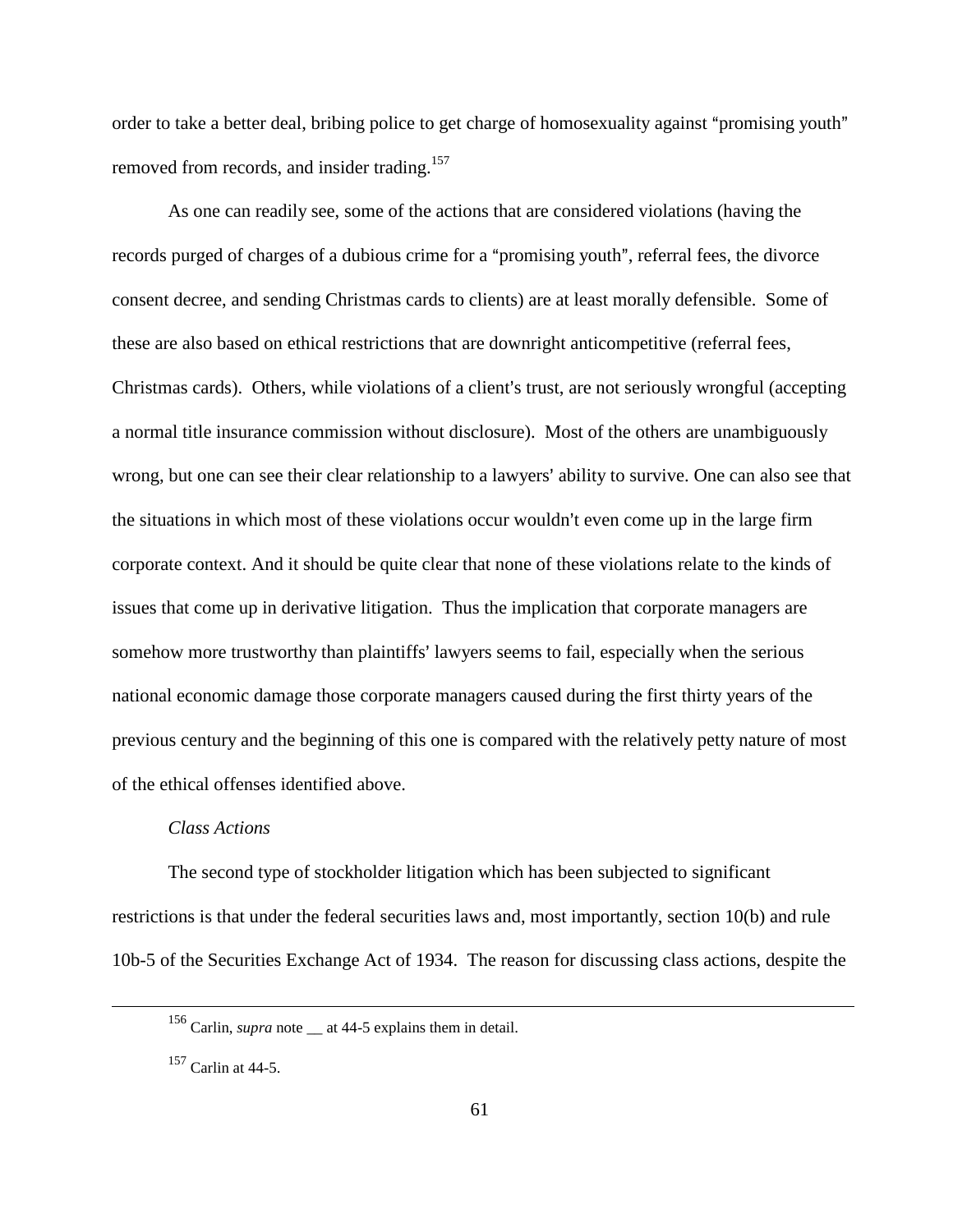fact that all of the hard evidence relates to derivative suits, is because class actions effectively supplanted derivative suits as the principle means by which stockholders seek redress. As such, they have been subject to the same opprobrium as derivative suits, and indeed it is class action suits which were the target of the 1995 Act.

As with derivative litigation, the issue on which I'd like to focus is standing to sue (the securities for expense statute can be seen as a standing matter since a plaintiff who fails to comply loses his standing to sue.) Under section  $10(b)$  and rule  $10b-5$ , it is unlawful for any person "to use or employ, in connection with the purchase or sale of any security . . . any manipulative or deceptive device or contrivance" that contravenes SEC rules (rule 10b-5 being the operational rule). Prior to 1975, the federal courts, principally the Second Circuit where most securities litigation took place, and the Supreme Court, had been struggling to flesh out the meaning of this rather cryptic enabling statute (and the equally cryptic rule.) Both courts, however, were guided by the general policy that since the securities acts were remedial in nature, they were to be liberally interpreted. In general, although the courts did impose reasonable restrictions, it's fair to say that they were in fact liberally interpreted.

From 1975 on, it's equally fair to say that the Supreme Courts' securities jurisprudence has been an aggressive and unprincipled cutting back on plaintiffs' rights under the securities laws. The landmark case (symbolizing the real start of the cutback) was *Blue Chip Stamps v. Manor Drug Stores*158 in which then-Justice Rehnquist, in his only securities law opinion, wrote an incoherent opinion (based on none of the briefs in the case) largely turning on the fear of

<sup>158 421</sup> U.S. 723 (1975).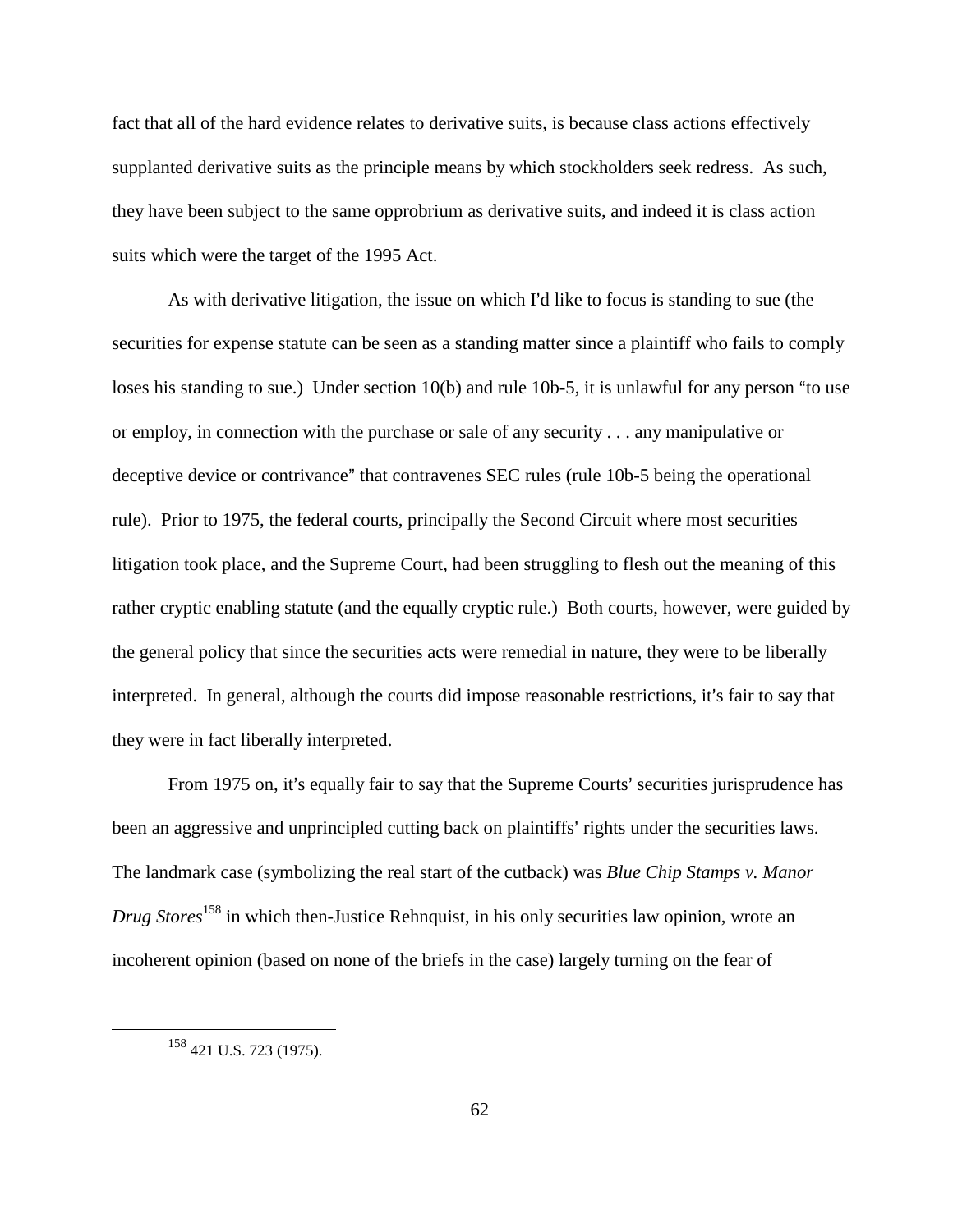"vexatious litigation", a phrase that rings with the tones of distrust we've been following through the second part of the twentieth century.<sup>159</sup>

Following *Blue Chip* were cases in which the Court limited defendants' liability under the '33 Act by, among other things, defining a "prospectus" (as to which legal action could be taken) as *not* a prospectus, limiting the statute of limitations under the antifraud rules of the '34 Act to a total of three years from the fraud (regardless of the fact that the essence of fraud is concealment and it is more than possible to take longer than three years to uncover a business fraud), eliminating liability for misleading proxy statements if the proxy statement was sent voluntarily by the company rather than legally mandated, and eliminating aiding and abetting liability under the '34 Act antifraud provisions (which was the principal way plaintiffs were able to hold lawyers and accountants liable for fraud under the Act, a questionable move at the time and one made even more so by the Enron debacle). <sup>160</sup>

The low point of the cutback was, however, brought to us by Congress, in its passage of The Private Securities Litigation Reform Act of 1995. While there are many aspects of that statute to criticize, including procedural devices to restrict the number of plaintiffs' firms that can bring suit, the most troubling aspects of the statute are a heightened state of mind requirement (plaintiff must prove that defendant knew of the fraud instead of the earlier mere recklessness, surely a very difficult task in most cases), the elimination of joint and several liability by the apportionment of

<sup>&</sup>lt;sup>159</sup> It is worth recalling that one issue that arose during Rehnquists' confirmation hearing was his ownership of property, the deed of which contained a restrictive covenant against sales to Jews. At the very least this suggests gross insensitivity.

<sup>160</sup> *See* Lawrence E. Mitchell, *No Business Like No Business*, in THE REHNQUIST COURT, (Herman Schwartz, ed. forthcoming 2002) for a discussion of these cases.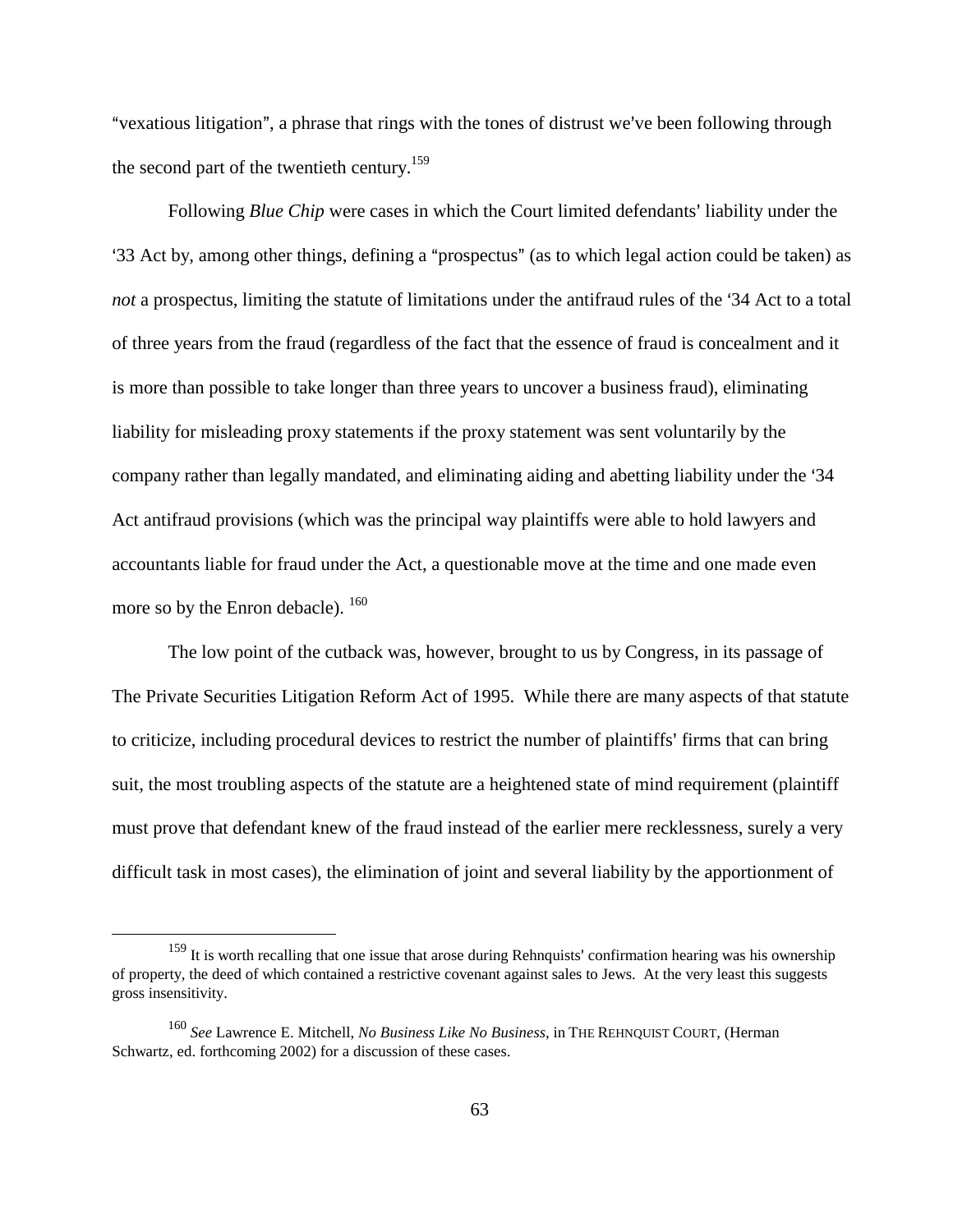fault with a corresponding limitation on damages (thus further creating financial disincentives for plaintiffs to sue), unusually burdensome pleading requirements (almost impossible to meet before discovery), and protection from the antifraud rules for forward - looking statements by a corporation as long as the statement is qualified by a phrase suggesting that it be taken with a grain of salt (hardly a difficult task for corporations to meet and protecting misleading statements completely. $)^{161}$ 

I'm not going to claim that this Act, like the New York statute, was proximately caused by antisemitism. Both the demographics of the bar and our social norms have changed far too dramatically to make that assertion sustainable. But there are some interesting aspects of the Act and its passage which suggest that the attitudes which prompted it are not far removed from the antisemitism that led to section 61-b.

The 1995 Act was a legacy of the Contract with America, the brainchild of Newt Gingrich in his attempt to take over the House of Representatives during the 1994 mid-term elections. Among the actions under the Contract promised by its signatories within the first 100 days of the 104<sup>th</sup> Congress was the so-called "Common Sense Legal Reform Act", which included both reform of products liability litigation and the 1995 Act. Products liability litigation reform, while it initially passed, could not override the President's veto. The 1995 Act passed, overriding President Clinton's veto, on a vote of 68-30 in the Senate (with 20 Democrats voting in favor) and 319-100-1 in the House (with 89 Democrats voting in favor). Particularly unusual, as I earlier mentioned, is that a review of the legislative history of the 1995 Act reveals virtually no empirical evidence as to the losses (including virtually no evidence of the loss to corporate productivity), if any, caused by

<sup>161</sup> P.L. 104-67 (1995).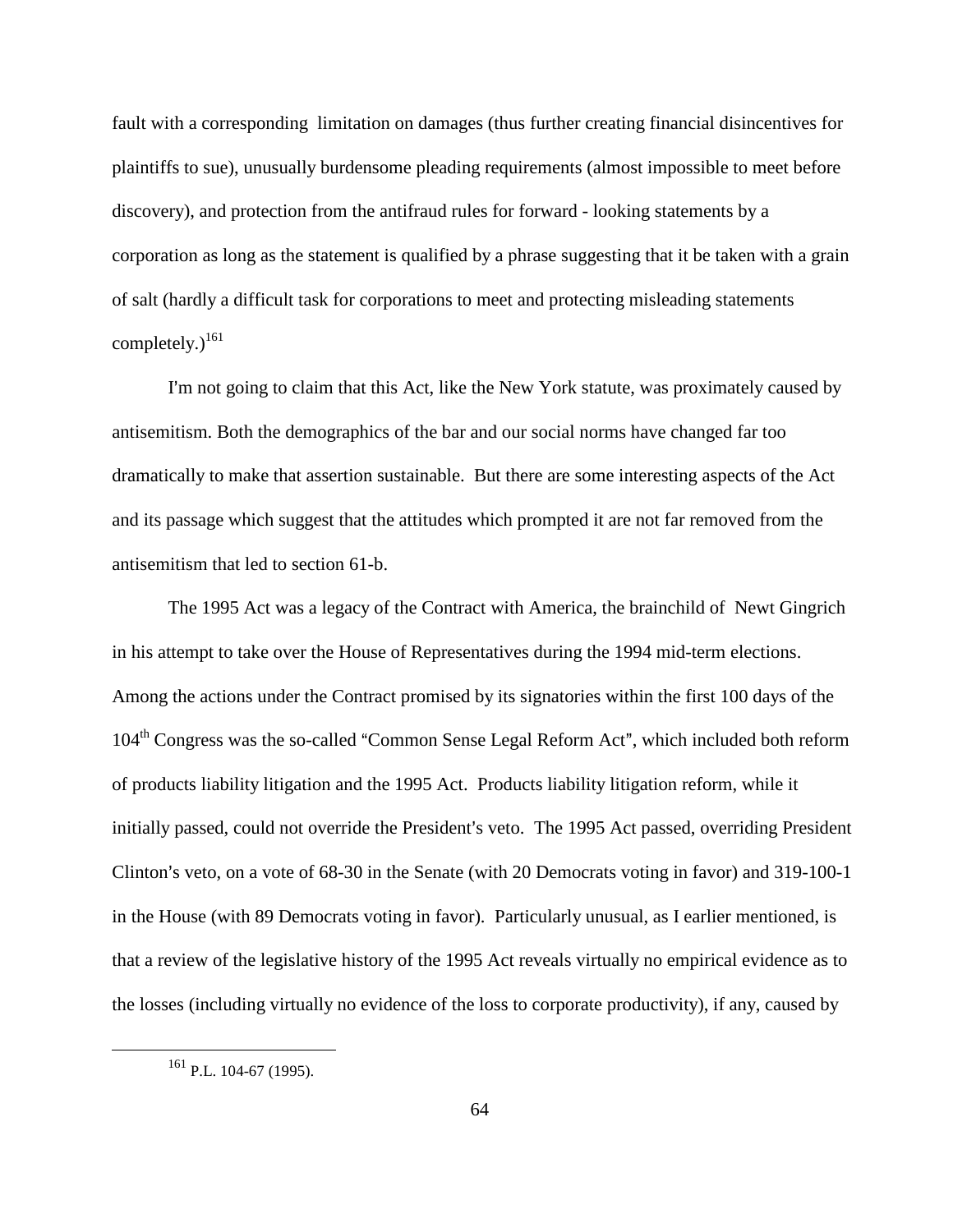stockholder litigation, and absolutely no empirical evidence as to the benefits.<sup>162</sup> Of course there are strike suits, and limitations on them are important. But there is no hard evidence that the limitations in this act were anything but overkill. Why did such a poorly conceived bill pass, and why this and not products liability legislation as well?<sup>163</sup>

For one thing, the 1995 Act was at least in large part passed because of the enormous lobbying pressure brought to bear on Congress by Silicon Valley corporations, corporations the stock volatility and failure rate of which was much higher than the norm and the executives of which wanted protection from lawsuits filed every time their stock price dropped ten percent. But this can't be the entire explanation, for high tech corporations are geographically concentrated and corporations subject to products liability suits are located throughout the country. It should have been the case, then, that Congress was subject to at least as much pressure (or at least pressure more broadly felt) in the products liability area than in the securities area.<sup>164</sup>

Another possibility is that personal injury plaintiffs' lawyers also are located throughout the United States, whereas stockholders' plaintiffs' lawyers are concentrated in a very few cities, especially in the northeast and most particularly in New York where the acknowledged principal target of the legislation, the largely Jewish Milberg, Weiss, has its main office. Most

<sup>162</sup>Hillary A. Sale, *Judging Heuristics,* 35 U.C. Dav. L. Rev. 903 at n. 57.

<sup>&</sup>lt;sup>163</sup> It is important to remember that both pieces of legislation were part of the Republican Contract with America, a House-generated document, and to note that not a single House Republican voted against the override of the President's veto of the 1995 Act. (A very few Senate Republicans voted against the override.)

Also note that while the House mustered 319 votes to override the President's veto of the 1995 Act, only 258 votes were cast in the House to override the veto of the products liability reform act. This removed almost all Democrats from the override, leaving it to the House Republicans whose public commitment it was to pass that act.

<sup>&</sup>lt;sup>164</sup> Of course it's possible the high tech industry was better organized, and that it also spread its campaign largess over a far broader sweep than Northern California.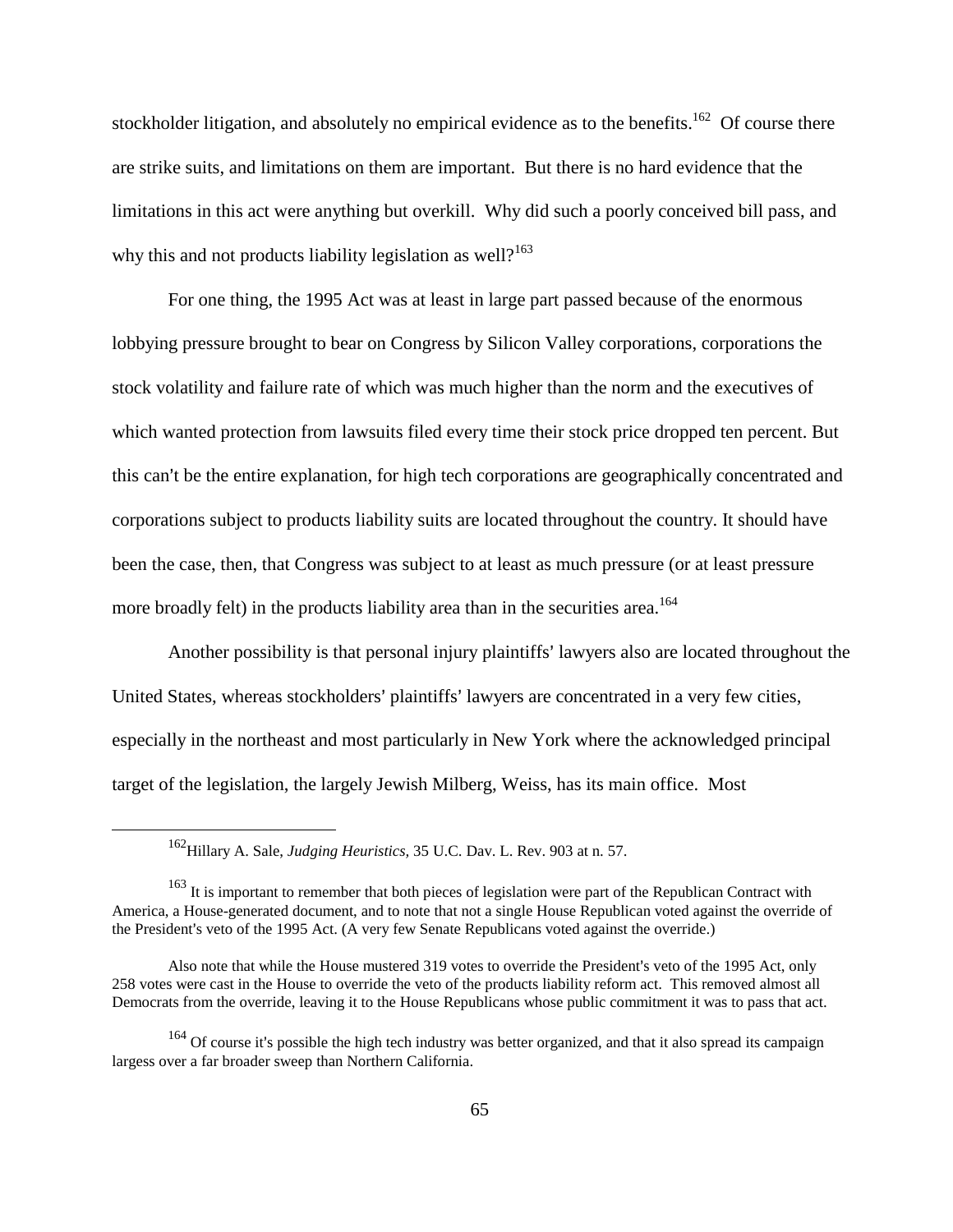congresspeople would have very little concern with such a localized interest group, where they would be much more concerned with the kinds of lawyers that practiced in their own districts. So simple public choice explanations could suffice.

But the rush to legislate on this subject, and the contempt for plaintiffs' lawyers obvious in the hearings records, suggests another possibility. Not explicit antisemitism. But perhaps an attitude, the origins of which would not likely have been visible to Congress, an attitude arising in the very antisemitism that led to section  $61-b$ .<sup>165</sup>

Racism? Not necessarily. Jody Armour has made the interesting argument that stereotypes persist even in the minds of low - prejudiced people long after prejudice itself is gone.<sup>166</sup> And to read the record of the hearings is to see the repeated stereotype of the grasping, unscrupulous plaintiffs' lawyer. If this is the case, at least with respect to most of those who voted in favor of the bill (for, as I noted, they had almost no hard information on which to vote), it is less troubling than is the passage of Section 61-b, but does call for a conscious examination of the origins of these stereotypes and, as we can see with respect to the 1995 Act, it leads us to reactive rather than considered public policy. So stereotypes, even deracinated ones, are harmful enough.

But was there no antisemitism? The repeated litany of the Jewish names of the members of the plaintiffs' securities bar at least raises a question, at least with respect to some congresspeople (I have nobody particular in mind.) Racism can be unconscious. It can be conscious. But conscious or unconscious, it is beyond dispute that the burden of the 1995 Act fell quite

<sup>&</sup>lt;sup>165</sup> It is interesting to note that Senator Boxer, a Jew from Northern California where Silicon Valley is located, voted neither for the original bill nor the override, presumably at some political peril from her wealthy constituents who were lobbying so vociferously for its passage.

<sup>166</sup> Armour, *supra* note \_\_.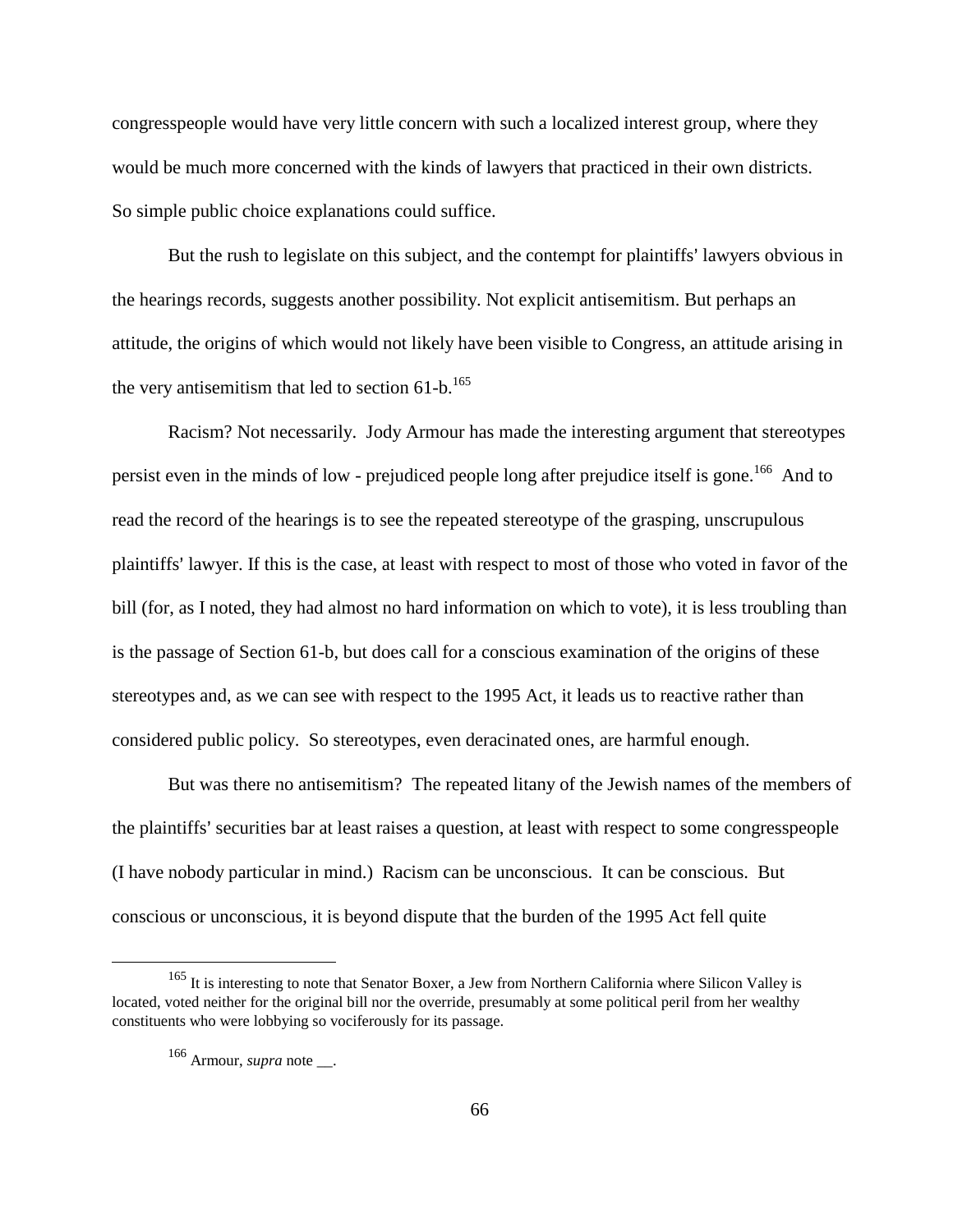disproportionately upon urban, and especially New York, Jewish lawyers. The echoes of 1944 should at least make us stop and think.

#### Appendix A

#### Jewish Census Information

Demographics in 1937<sup>1</sup>

|                            | Jewish Population            | General Population <sup>3</sup> | Percent Jewish |  |
|----------------------------|------------------------------|---------------------------------|----------------|--|
|                            | <b>Estimate</b> (American    | (American Jewish                |                |  |
|                            | Jewish Yearbook<br>$1937)^2$ | Yearbook 1937)                  |                |  |
| Manhattan                  | 351,037                      | 1,870,225                       | 18.77%         |  |
| <b>Brooklyn</b>            | 974,765                      | 2,630,456                       | 37.06%         |  |
| <b>Bronx</b>               | 592,185                      | 1,349,621                       | 43.88%         |  |
| Queens                     | 107,855                      | 1,227,659                       | 8.79%          |  |
| Richmond (Later            | 9,158                        | 167,354                         | 5.47%          |  |
| Staten Island)             |                              |                                 |                |  |
| <b>Total New York City</b> | 2,035,000                    | 7,245,315                       | 28.09%         |  |

 $2^{2}$  By backtracking the American Jewish Yearbook's numbers, it seems that AJYB created its estimates of the Jewish population using a top down method. Taking arbitrarily chosen percentages times the total estimated number of Jews in New York City (2,035,000), the authors simply allocated the Jews among the five boroughs. The percentages used are as follows: Manhattan 17.25%, Brooklyn 47.90%, Bronx 29.10%, Queens 5.30%, and Richmond (Staten Island) 0.45%.

<sup>&</sup>lt;sup>1</sup> Jacob Rader Marcus has done extensive research on the Jewish people in America. Among his research data, he has found data on populations of Jews in various cities in the United States. See Marcus, Jacob Rader: TO COUNT A PEOPLE: AMERICAN JEWISH POPULATION DATA, 1585-1984 (University Press of America Boston 1990), Page 139 for NY State.

Marcus cites Universal Jewish Encyclopedia in an estimate that 2,100,000 Jews lived in New York City in 1939. No numbers or estimates were available for each of the boroughs for 1939. However, Marcus cites American Jewish Yearbook for 1937 numbers broken down by borough. For 1940, Marcus cites Horowitz and Kaplan for a borough breakdown. For the number of Jews, the 1940 numbers only add up to 1,784,000 (Marcus citing Horowitz and Kaplan). Note that Horowitz and Kaplan were far more conservative on the number of Jews in NYC than AJYB. However, both primary sources (AJYB and Horowitz/Kaplan) seem to be experts on Jewish populations in the United States, so it is unclear whose numbers would be most accurate.

 $3$  "General Population", as used in these tables, refers to the population of New York.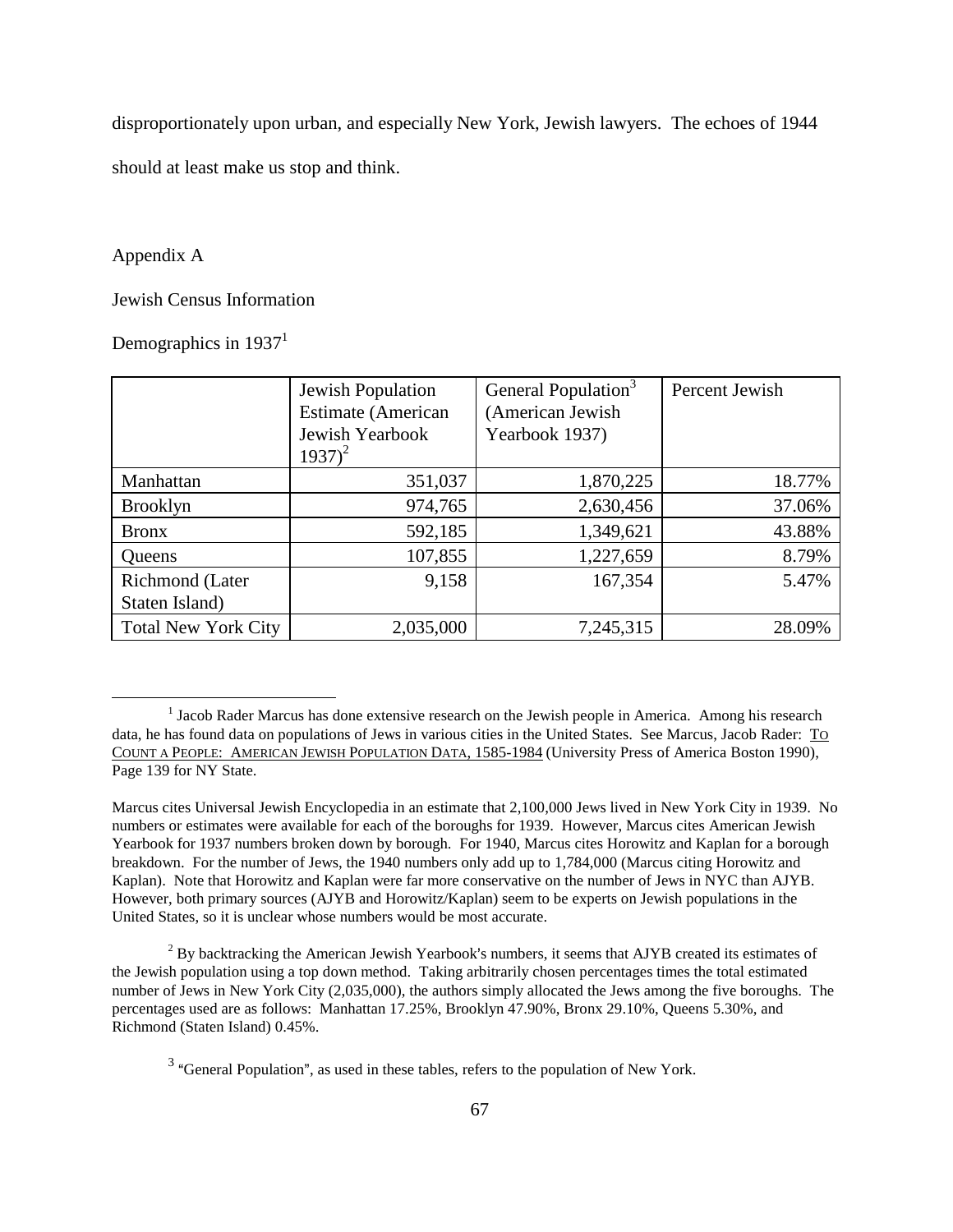### 1940 Demographics

|                            | Jewish Population | <b>General Population</b> | Percent Jewish |  |  |
|----------------------------|-------------------|---------------------------|----------------|--|--|
|                            | Estimate          | (1940 U.S. Census)        |                |  |  |
|                            | (Horowitz/Kaplan) |                           |                |  |  |
| Manhattan                  | 270,000           | 1,889,924                 | 14.29%         |  |  |
| <b>Brooklyn</b>            | 857,000           | 2,698,285                 | 31.76%         |  |  |
| <b>Bronx</b>               | 538,000           | 1,394,711                 | 38.57%         |  |  |
| Queens                     | 115,000           | 1,297,634                 | 8.86%          |  |  |
| Richmond (Later            | 4,000             | 174,441                   | 2.29%          |  |  |
| Staten Island)             |                   |                           |                |  |  |
| <b>Total New York City</b> | 1,784,000         | 7,454,995                 | 23.93%         |  |  |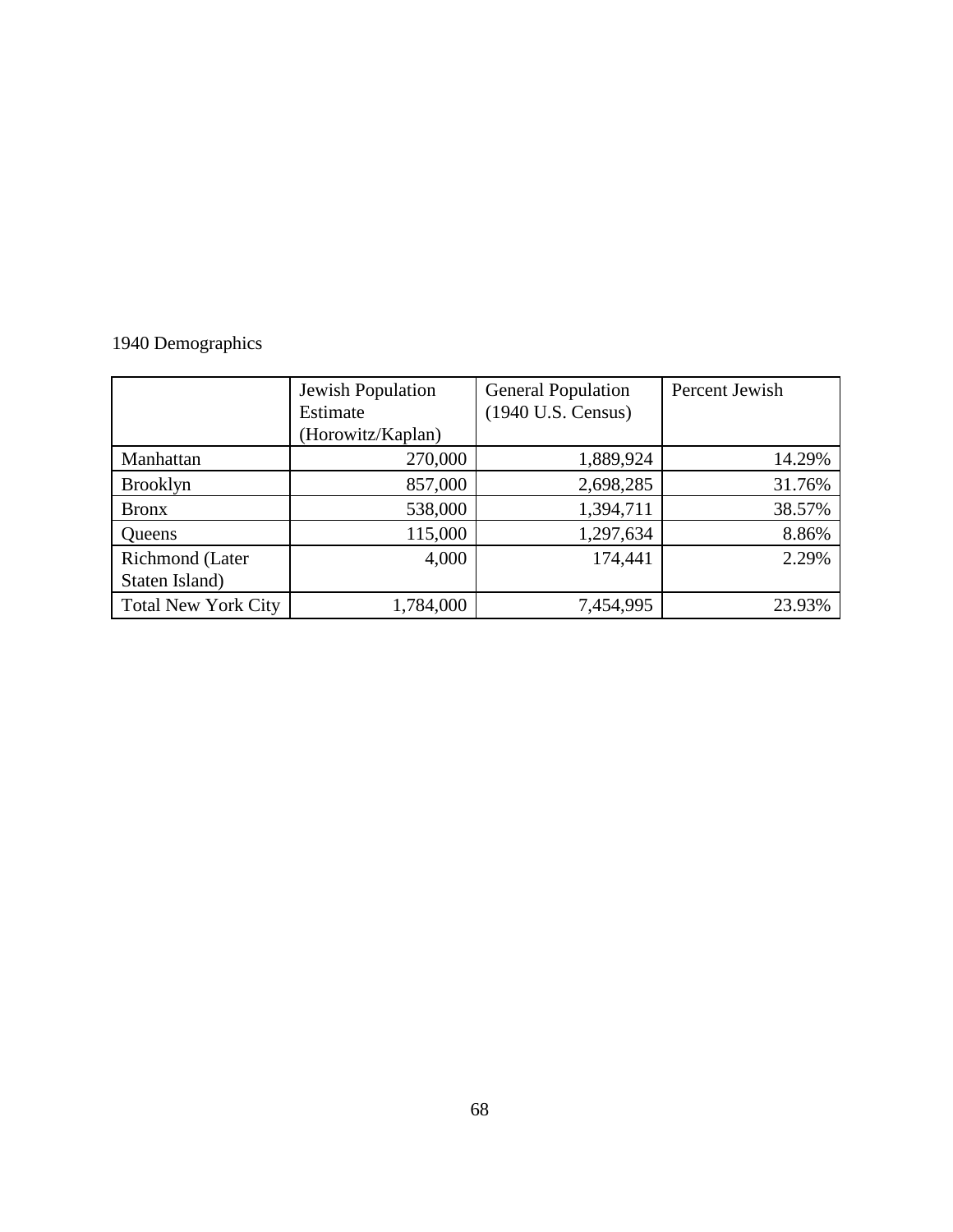|  | 1960 Demographics <sup>1</sup> |
|--|--------------------------------|
|  |                                |

|                            | <b>Population Estimate</b> | <b>General Population</b> | Percent Jewish |  |
|----------------------------|----------------------------|---------------------------|----------------|--|
|                            | of Jewish People           | (1960 U.S. Census)        |                |  |
|                            | (American Jewish           |                           |                |  |
|                            | Yearbook 1960)             |                           |                |  |
| Manhattan                  | 293,000                    | 1,698,281                 | 17.25%         |  |
| <b>Brooklyn</b>            | 794,000                    | 2,627,319                 | 30.22%         |  |
| <b>Bronx</b>               | 432,000                    | 1,424,815                 | 30.32%         |  |
| Queens                     | 408,000                    | 1,809,578                 | 22.55%         |  |
| Richmond (Later            | 10,000                     | 221,991                   | 4.50%          |  |
| Staten Island)             |                            |                           |                |  |
| <b>Total New York City</b> | 1,937,000                  | 7,781,984                 | 24.89%         |  |

<sup>&</sup>lt;sup>1</sup> For Carlin's year (1960), much more information was found. The Marcus data for 1960 cites AJYB, and the total population data comes from the U.S. Census taken in 1960.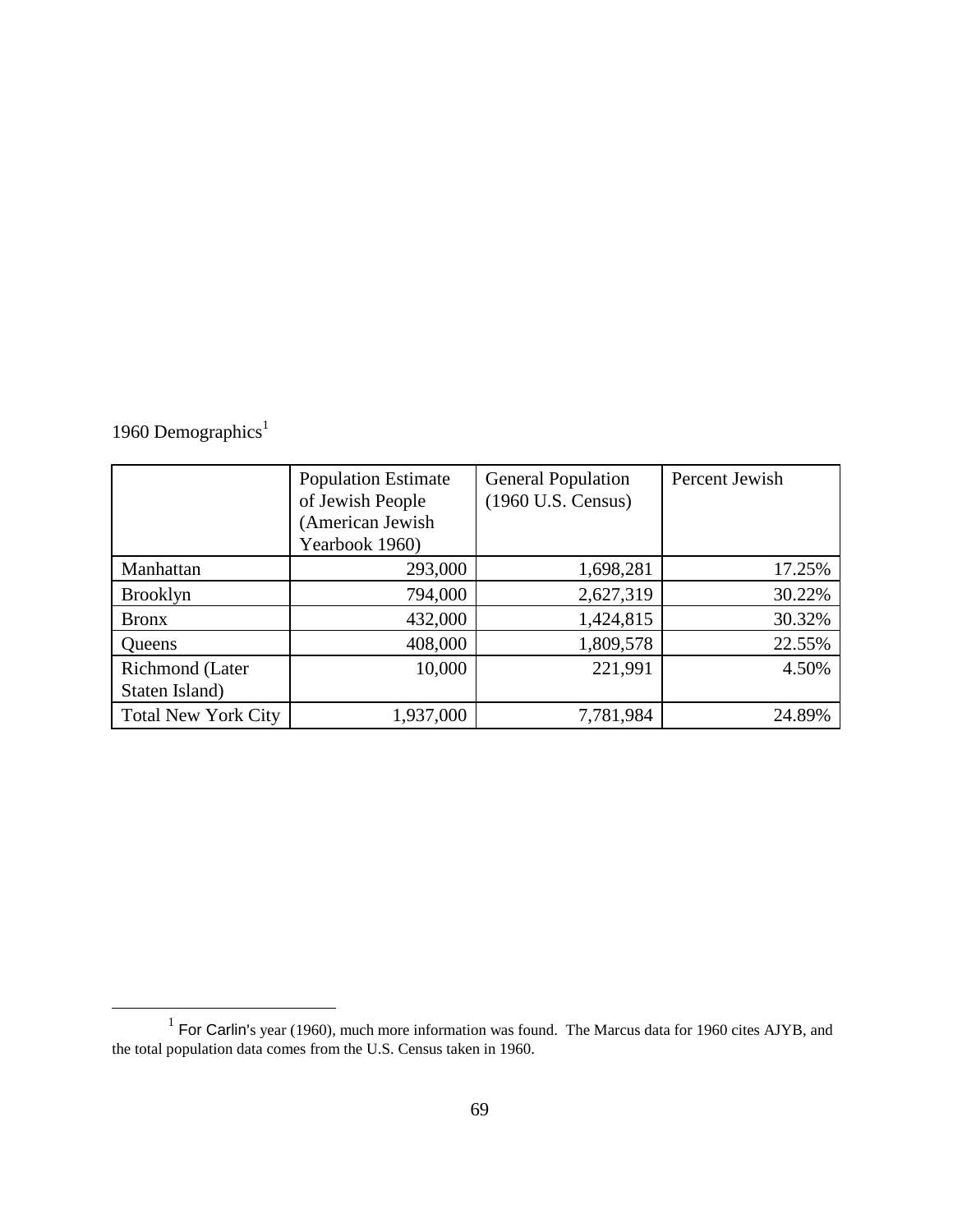### Appendix B

| Law School                 | Number | Percentage |
|----------------------------|--------|------------|
| <b>Brooklyn Law School</b> | 773    | 25.8       |
| New York University        | 679    | 22.7       |
| New York Law School        | 364    | 12.1       |
| Columbia                   | 329    | 11.0       |
| St. John's                 | 322    | 10.7       |
| Fordham                    | 188    | 6.2        |
| Harvard                    | 122    | 4.0        |
| Yale                       | 27     | 0.9        |
| Cornell                    | 23     | 0.7        |
| Others                     | 48     | 1.6        |
| Not Indicated              | 112    | 3.7        |

Law Schools Attended by Jewish Lawyers<sup>1</sup>, 1939

 $<sup>1</sup>$ Fagen at 97.</sup>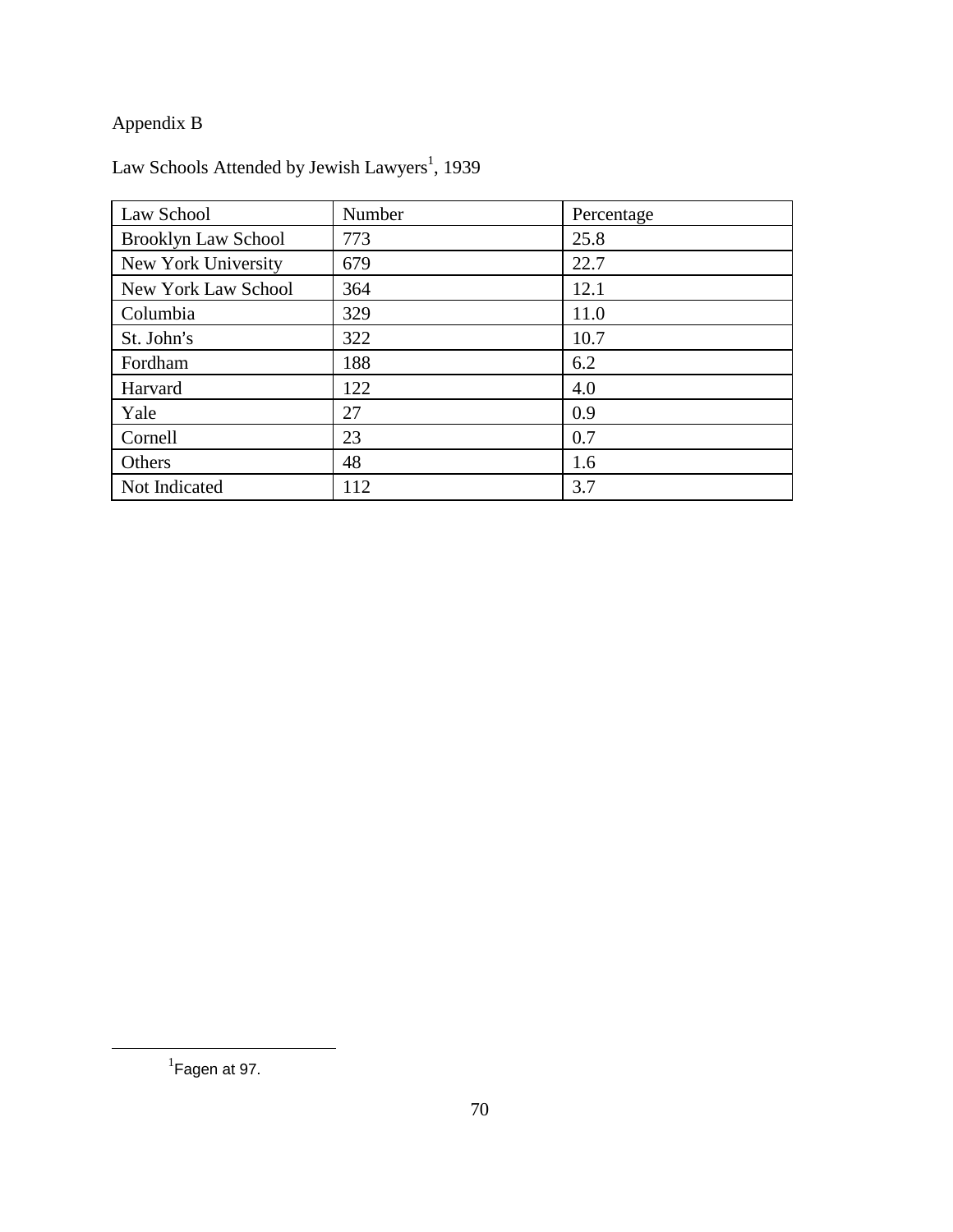# Appendix C

| Type of Principal         | Number of | Percentage of | Median Income    | Median          |
|---------------------------|-----------|---------------|------------------|-----------------|
| Clients                   | Lawyers   | Lawyers       | $(1937$ Dollars) | Income $(2002)$ |
|                           | Reporting | Reporting     |                  | Dollars)        |
| <b>Banks</b>              | 51        | 1.72%         | 7,604            | 97,812.32       |
| <b>Stock Brokers</b>      | 15        | 0.51%         | 5,938            | 76,382.11       |
| Corporations              | 419       | 14.12%        | 4,968            | 63,904.74       |
| Theatrical, Radio         | 16        | 0.54%         | 4,333            | 55,736.56       |
| <b>Trade Associations</b> | 13        | 0.44%         | 4,250            | 54,668.91       |
| <b>Trade Unions</b>       | 23        | 0.77%         | 4,000            | 51,453.09       |
| Insurance                 | 26        | 0.88%         | 3,800            | 48,880.43       |
| Companies and             |           |               |                  |                 |
| <b>Brokers</b>            |           |               |                  |                 |
| <b>Garment Industry</b>   | 103       | 3.47%         | 3,684            | 47,388.29       |
| General                   | 783       | 26.38%        | 2,910            | 37,432.12       |
| Manufacturers             | 42        | 1.42%         | 2,800            | 36,017.16       |
| <b>Real Estate</b>        | 192       | 6.47%         | 2,725            | 35,052.42       |
| <b>Building Trades</b>    | 20        | 0.67%         | 2,400            | 30,871.85       |
| Merchants                 | 1252      | 42.18%        | 2,352            | 30,254.42       |
| Wage Earners and          | 251       | 8.46%         | 1,414            | 18,188.67       |
| <b>Small Shopkeepers</b>  |           |               |                  |                 |
| Person Charged            | 31        | 1.04%         | 1,281            | 16,477.85       |
| with Crimes               |           |               |                  |                 |
| Others                    | 184       | 6.20%         | 2,706            | 34,808.01       |

 $1$  Fagen at 99.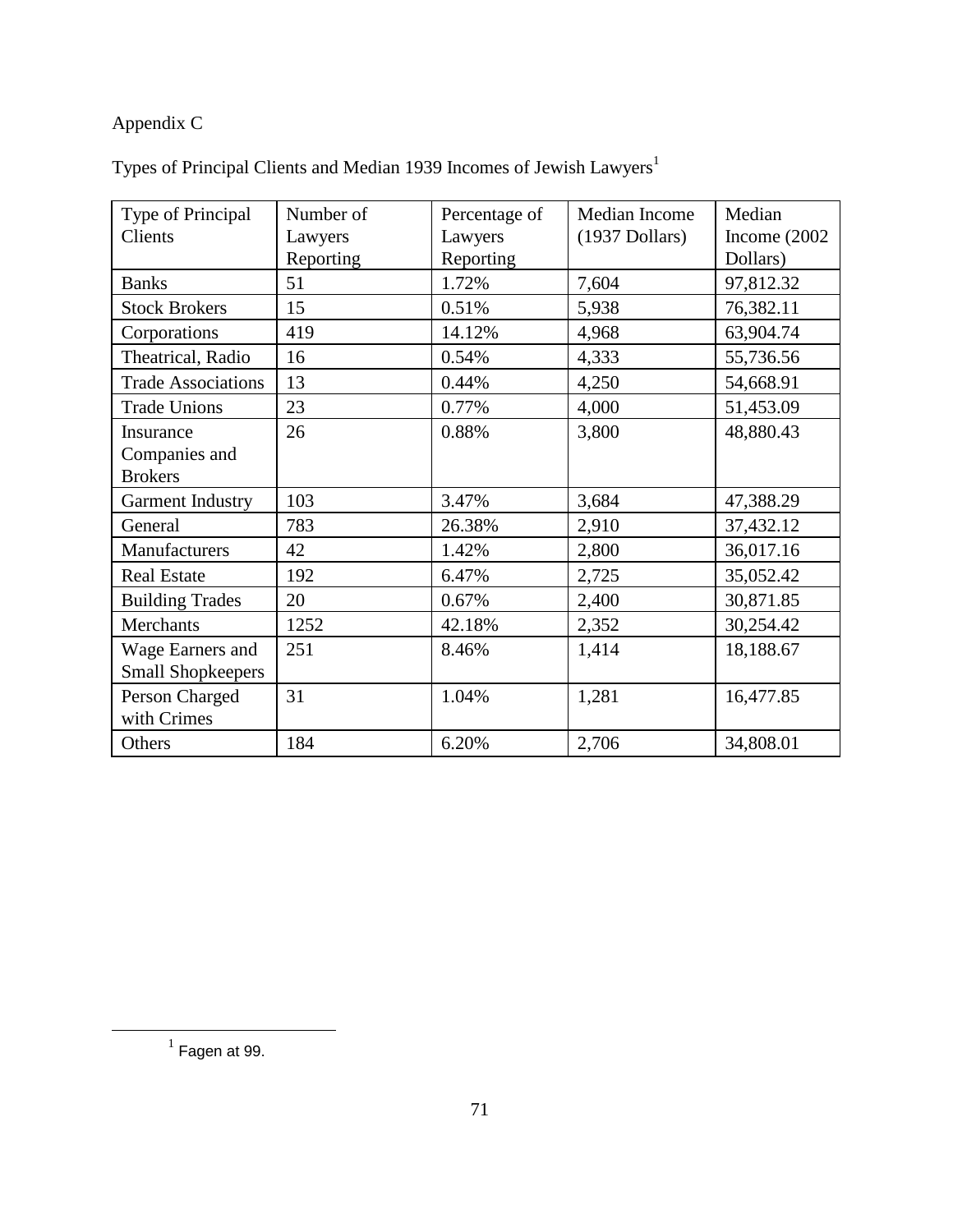# Appendix D

| Organization of          | Number    | Percentage | Median Income    | Median            |
|--------------------------|-----------|------------|------------------|-------------------|
| Practice                 | Reporting |            | $(1937$ Dollars) | Income            |
|                          |           |            |                  | $(2002)$ Dollars) |
| <b>Solo Practitioner</b> | 1,752     | 61.00%     | 1,874            | 24,105            |
| Head of Office           | 192       | 6.69%      | 8,879            | 114,213           |
| Member of Firm           | 429       | 14.94%     | 4,137            | 53,215            |
| <b>Employee of Firm</b>  | 411       | 14.31%     | 2,157            | 27,745            |
| Employed on              | 88        | 3.06%      | 3,960            | 50,939            |
| Legal Staff of           |           |            |                  |                   |
| <b>Business</b>          |           |            |                  |                   |
| Total for Jewish         | 2,872     | 100.00%    | 2,426            | 31,206            |
| Lawyers                  |           |            |                  |                   |

|  |  | Median 1939 Income of Jewish Lawyers Classified by Organization of Law Practice <sup>1</sup> |  |  |
|--|--|----------------------------------------------------------------------------------------------|--|--|

 $^1$  Fagen at 96.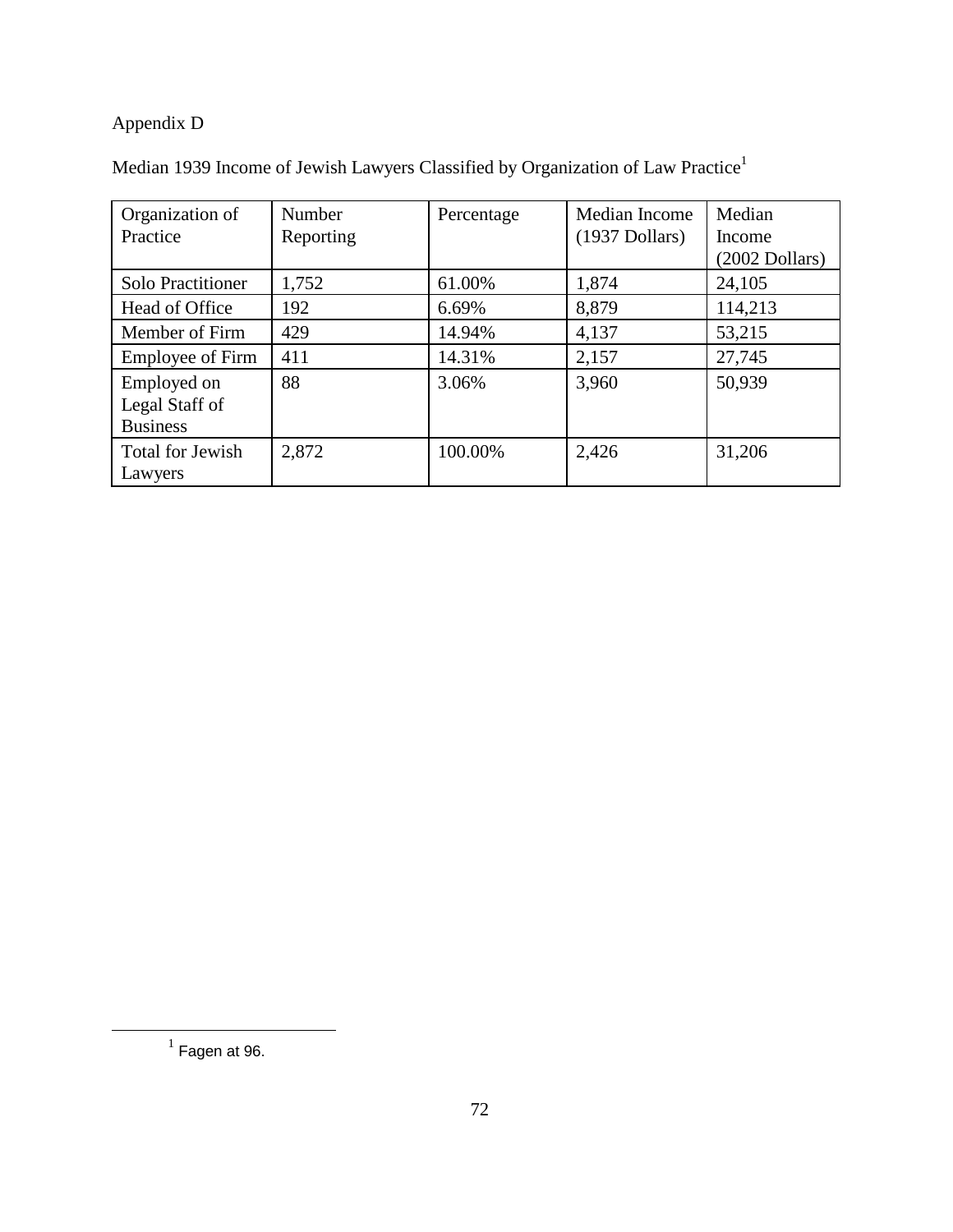## Appendix E

| Organization of Legal Practice by Years of Practice for Jewish Lawyers and General New York |  |  |
|---------------------------------------------------------------------------------------------|--|--|
| City Bar <sup>1</sup> , 1939                                                                |  |  |

| Years of<br>Practice | Single<br>Practitioners |       | Heads of<br>Offices |       | Firm Members |       | <b>Employees</b> |       |
|----------------------|-------------------------|-------|---------------------|-------|--------------|-------|------------------|-------|
|                      |                         | G     |                     | G     |              | G     |                  | G     |
| $0 - 4$              | 54.35                   | 40.59 | 1.04                | 7.91  | 34.85        | 12.23 | 9.74             | 39.27 |
| $5-10$               | 69.29                   | 42.46 | 2.46                | 14.38 | 18.06        | 21.00 | 11.82            | 22.16 |
| $11-16$              | 64.65                   | 35.45 | 7.40                | 20.90 | 8.00         | 32.38 | 19.93            | 11.27 |
| $17 - 23$            | 57.93                   | 36.53 | 15.45               | 18.75 | 4.29         | 35.34 | 22.31            | 9.38  |
| 24-34                | 58.81                   | 29.85 | 21.26               | 33.38 | 2.71         | 31.53 | 17.19            | 5.24  |
| $35+$                | 41.66                   | 29.43 | 28.12               | 27.93 | 1.04         | 39.62 | 29.16            | 3.02  |

"J" stands for Jewish lawyers, and "G" stands for general membership of the Bar.

 $<sup>1</sup>$  Fagen at 101.</sup>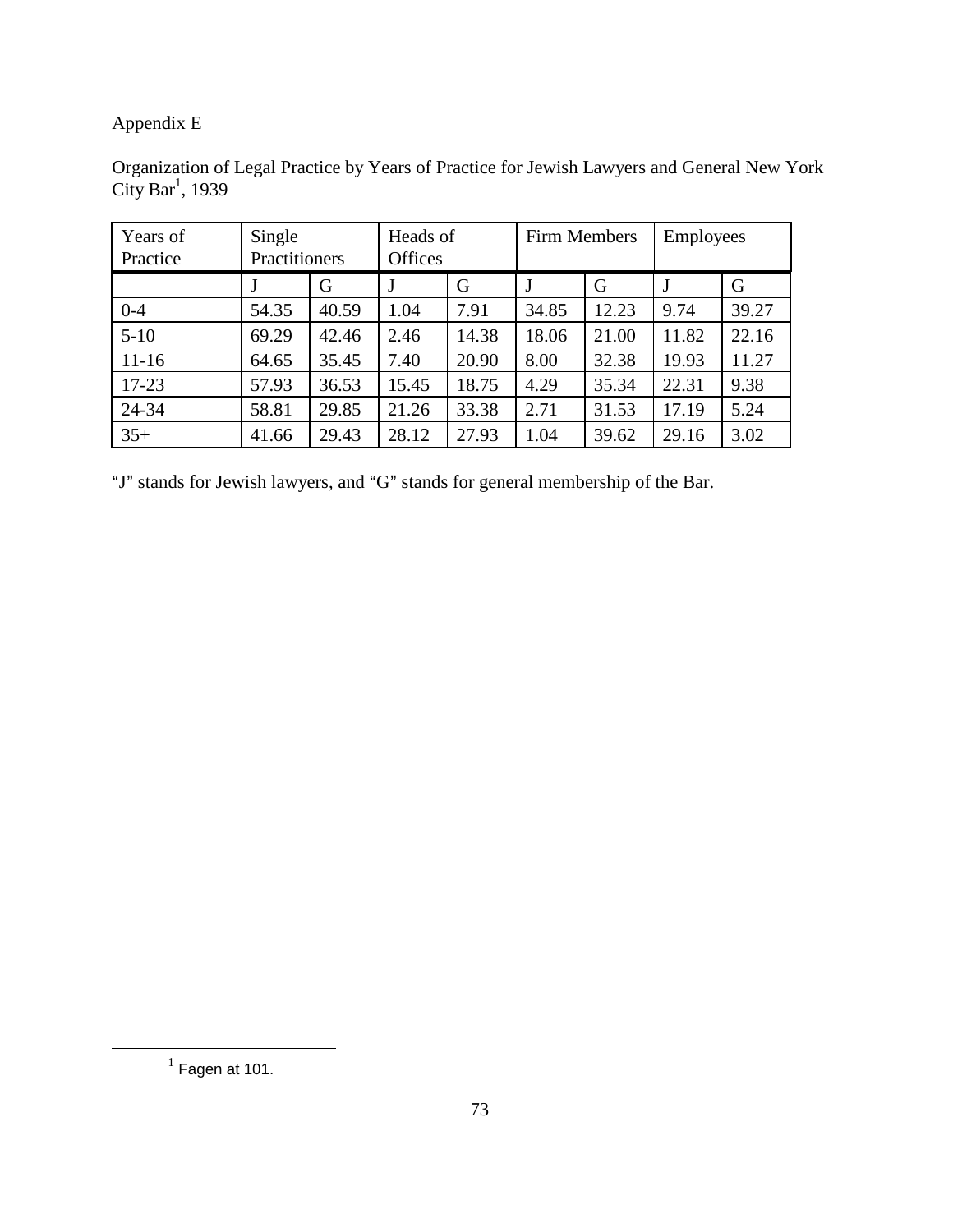### Appendix F

Median Net Incomes for Jewish Lawyers (1937) and General Bar Membership (1933) According to Experience<sup>1</sup>

| <b>Years of Practice</b> | Jewish Lawyers<br>$(1937)$ Dollars) | Jewish Lawyers<br>$(2002$ Dollars) | <b>General Lawyers</b><br>$(1933$ Dollars) | <b>General Lawyers</b><br>$(2002$ Dollars) |
|--------------------------|-------------------------------------|------------------------------------|--------------------------------------------|--------------------------------------------|
| $0 - 4$                  | 1,031                               | 13,262.03                          | 1,794                                      | 24,812.40                                  |
| $5-10$                   | 2,070                               | 26,626.97                          | 3,164                                      | 43,760.56                                  |
| $11-16$                  | 3,408                               | 43,838.03                          | 5,547                                      | 76,719.28                                  |
| $17-23$                  | 5,378                               | 69,178.68                          | 6,647                                      | 91,933.13                                  |
| 24-34                    | 4,907                               | 63,120.08                          | 6,572                                      | 90,895.82                                  |
| $34+$                    | 5,000                               | 64,316.36                          | 8,068                                      | 111,586.70                                 |

 $<sup>1</sup>$  Fagen at 92.</sup>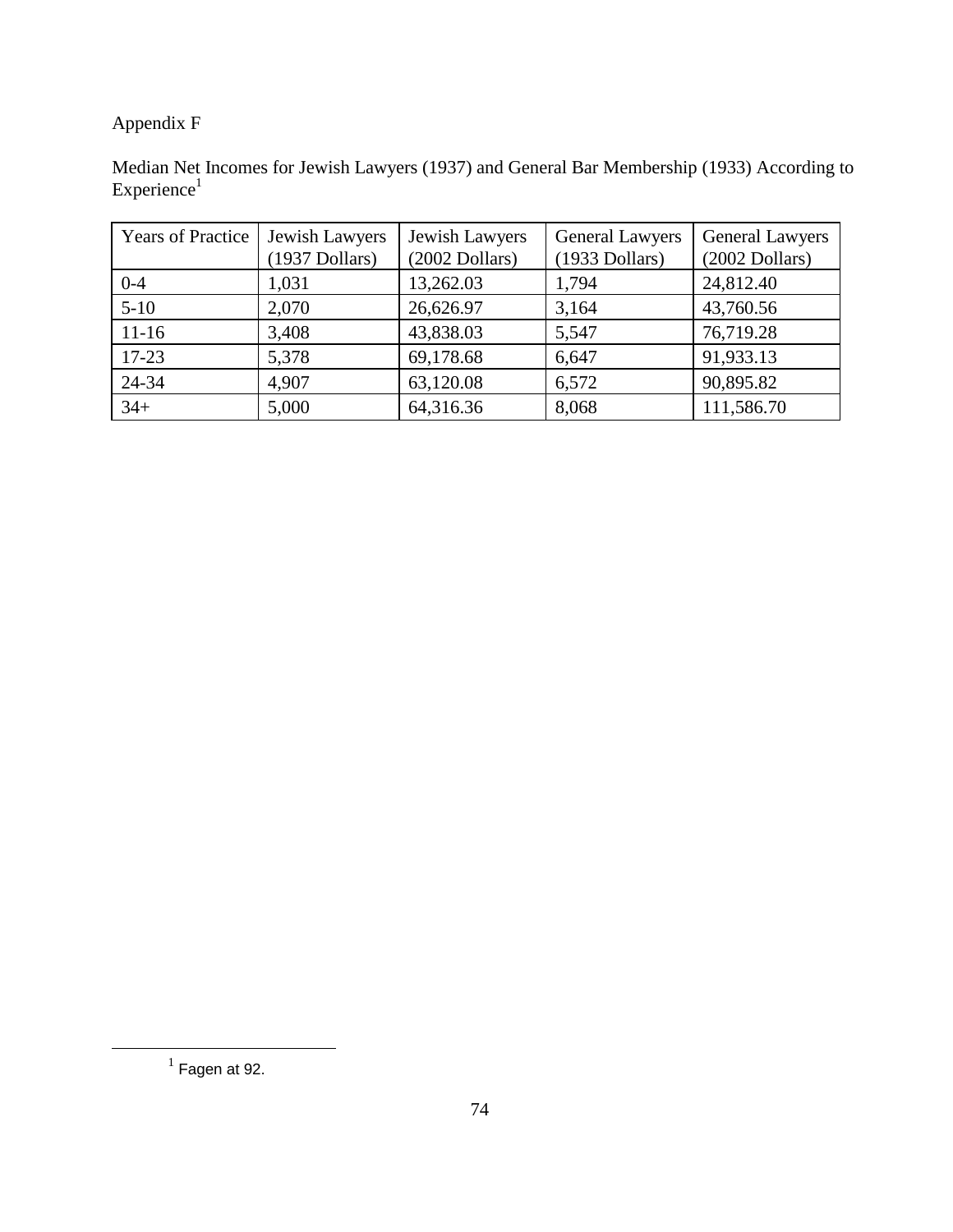## Appendix G

Nativity of Jewish Lawyers and of General New York City Bar Membership, 19391

| Nativity      | Jewish $(\%)$ | General (%) |
|---------------|---------------|-------------|
| Native-Born   | 68.6%         | 80.8%       |
| Foreign-Born  | 17.8%         | 18.6%       |
| Not Specified | 13.5%         | 0.6%        |

 $<sup>1</sup>$  Fagen at 79.</sup>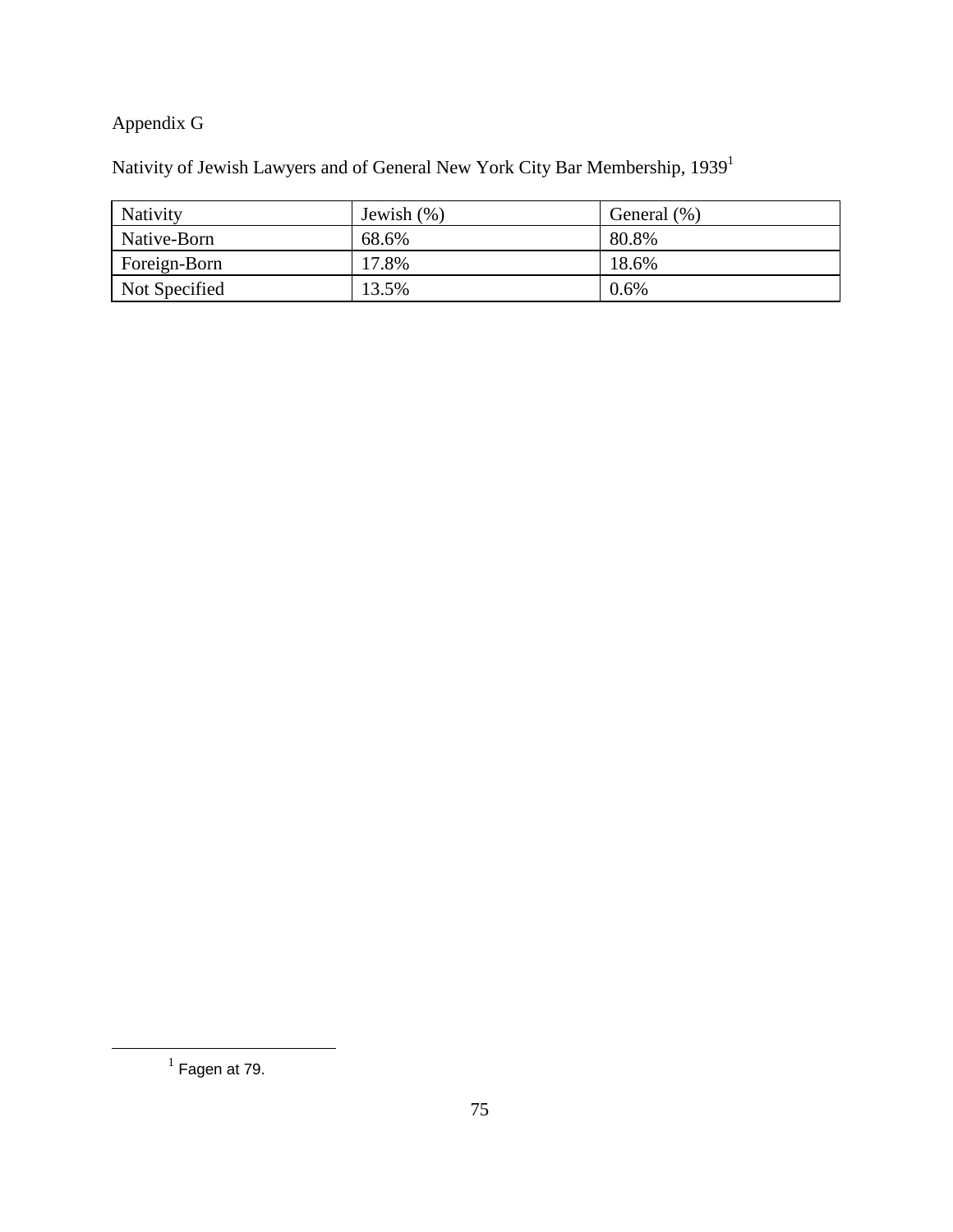## Appendix H

|            | Percent of lawyers who attended an Ivy League or top-quality<br>college outside New York City |        |                               |        |                         |        |
|------------|-----------------------------------------------------------------------------------------------|--------|-------------------------------|--------|-------------------------|--------|
| Religion   | <b>High Parental SES</b>                                                                      |        | Middle Parental<br><b>SES</b> |        | <b>Low Parental SES</b> |        |
|            | Percent                                                                                       | Number | Percent                       | Number | Percent                 | Number |
| Protestant | 70                                                                                            | 64     | 42                            | 12     | 28                      | 18     |
| Jewish     | 34                                                                                            | 169    | 17                            | 133    | q                       | 211    |
| Catholic   | 19                                                                                            | 47     | 10                            | 21     | 10                      | 52     |

Type of College Attended by Religion and Social Class Background,  $1960<sup>1</sup>$ 

 $<sup>1</sup>$  Carlin at 29.</sup>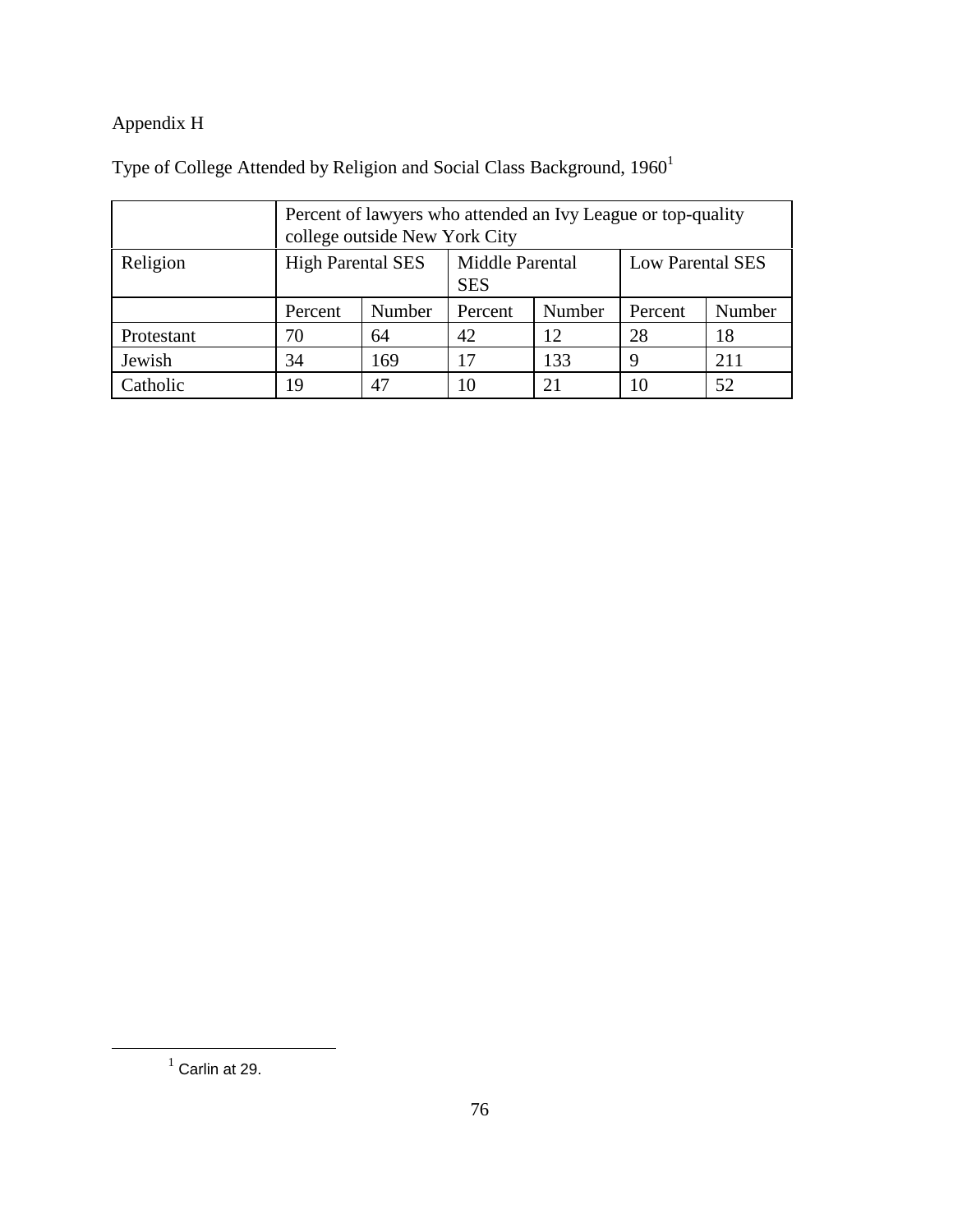# Appendix I

|  |  | Membership in Large Firms by Type of Law School, Law School Standing, and Religion <sup>1</sup> , 1960 |
|--|--|--------------------------------------------------------------------------------------------------------|
|--|--|--------------------------------------------------------------------------------------------------------|

|                                          | Type of Law School |          | Protestant     |          | Catholic | Jewish         |        |
|------------------------------------------|--------------------|----------|----------------|----------|----------|----------------|--------|
|                                          |                    | %        | #              | $\%$     | #        | Percent        | Number |
| Full-Time<br>Law<br>Review<br>University |                    | 69       | 13             | $\theta$ | 5        | 11             | 27     |
|                                          | All<br>Others      | 26       | 54             | 40       | 20       | 8              | 116    |
| Mixed Law<br>School                      | Law<br>Review      | $\theta$ | $\overline{2}$ | 24       | 17       | 3              | 59     |
| All<br>Others                            |                    | 10       | 30             | 5        | 82       | $\overline{0}$ | 343    |

 $<sup>1</sup>$  Carlin at 31.</sup>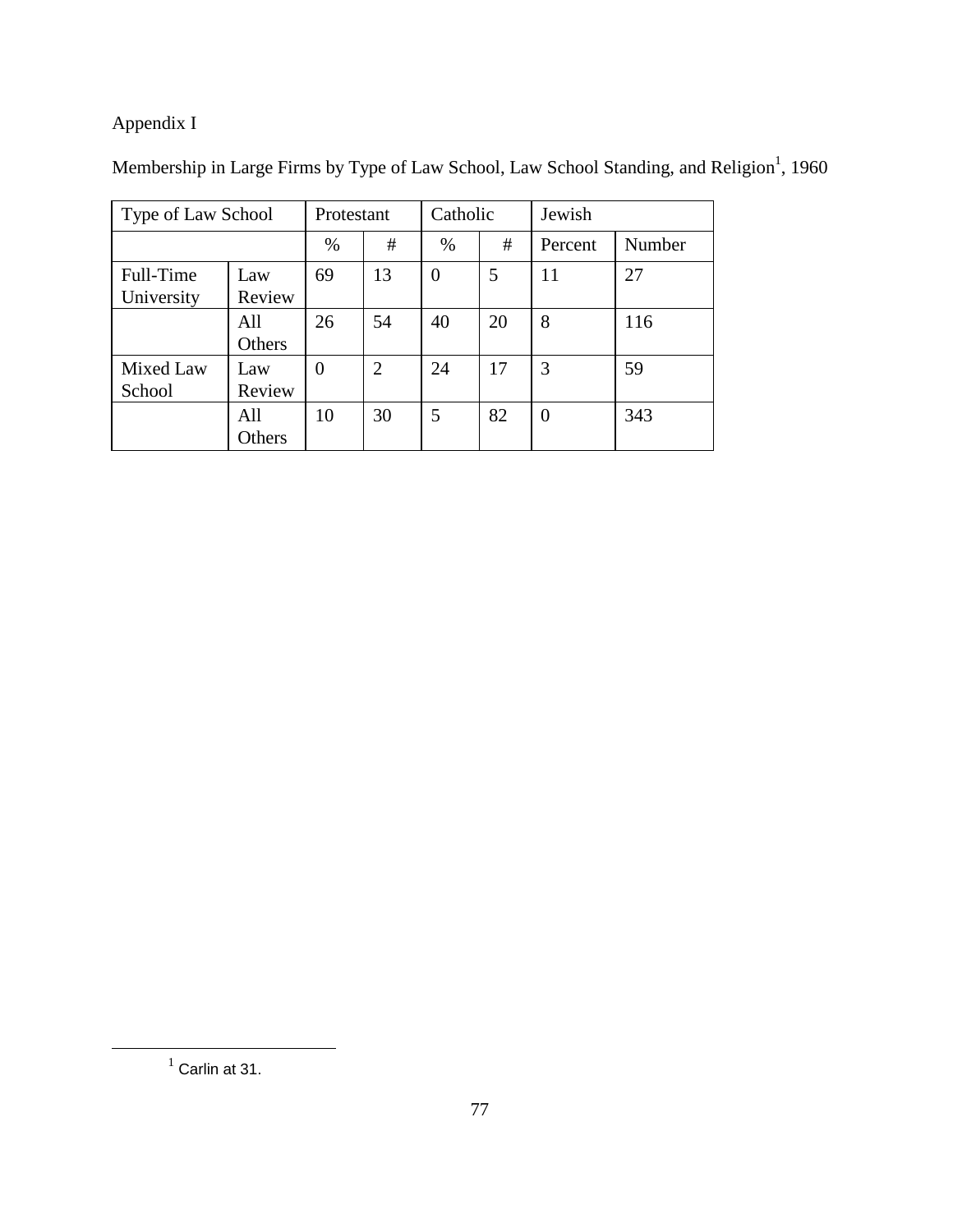## Appendix J

#### Membership in the Two Main City Bar Associations by Size of Firm $^1$ , 1960

| Bar<br>Association                                      | Large Firm | Medium | Small | Solo<br>Practitioner |
|---------------------------------------------------------|------------|--------|-------|----------------------|
| Association of<br>the Bar of the<br>City of New<br>York | 61         | 36     | 13    | 10                   |
| New York<br>County<br>Lawyers?<br>Association           | 27         | 41     | 50    | 47                   |

 $<sup>1</sup>$  Carlin at 36.</sup>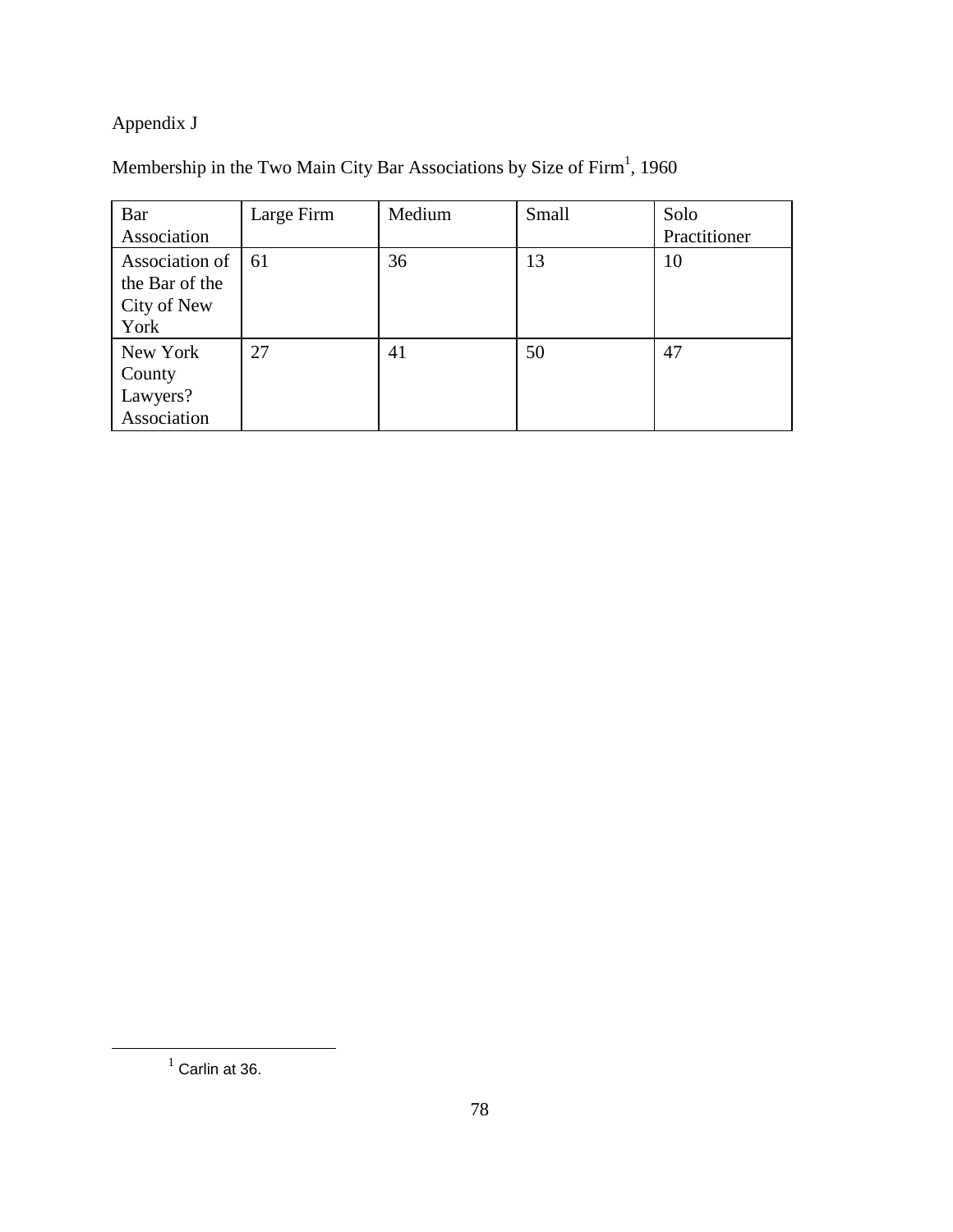### Appendix K

| Year | Jurisdi<br>ction                                           | Number<br>of Suits<br>(Not<br>Including<br>Consolida<br>ted Suits) | Percenta<br>ge of<br>Successf<br>ul Suits <sup>2</sup>                                                                         | Percentage<br>of "Strike<br>Suits"3 | Percentage<br>Plaintiff's<br>Losses<br>based on<br>Judgments<br>on the<br>Merits | Percentage<br>Pending,<br>Dormant, or<br>Removed<br>from Court                                                   | Disposi<br>tion<br>Unclear | Number<br>of Cases<br>where<br>there was<br>Actual<br>Recovery<br>to<br>Corporati<br>$\mathbf{on}^4$ |
|------|------------------------------------------------------------|--------------------------------------------------------------------|--------------------------------------------------------------------------------------------------------------------------------|-------------------------------------|----------------------------------------------------------------------------------|------------------------------------------------------------------------------------------------------------------|----------------------------|------------------------------------------------------------------------------------------------------|
| 1932 | First<br>Depart<br>ment<br>(Manh<br>attan/<br><b>Bronx</b> | 84                                                                 | 32.14%<br>(21)<br>Settleme<br>nts, 2<br>Private<br>Settleme<br>nts, 3<br>Nominal<br>Settleme<br>nts, and<br>1<br>Judgme<br>nt) | 11.90% (10)                         | $8.33\%$ (7)                                                                     | 35.71% (2)<br>Pending, 2<br>Removed, 4<br>Dormant, 2<br>Action<br>Enjoined,<br>20<br>Discontinue<br>$\mathbf{d}$ | 11.90%<br>(10)             | 1.19%<br>(1)                                                                                         |
|      | <b>SDNY</b>                                                | 14                                                                 | 7.14%<br>(1)                                                                                                                   | 28.57% (4)                          | $7.14\%$ (1)                                                                     | 57.14% (2)<br>Remanded<br>to Sup. Ct.<br>and 6<br>Discontinue<br>$\mathbf{d}$                                    | 0.00%<br>(0)               | 0.00%<br>(0)                                                                                         |
|      | Kings<br>County                                            | $\overline{0}$                                                     |                                                                                                                                |                                     |                                                                                  |                                                                                                                  |                            |                                                                                                      |

Disposition of Derivative Shareholder Suits by Year 1930-19421

 $2$  Successful suits include judgments in favor of the plaintiff and settlements.

 $^3$  Strike Suit here is defined as suits that did not for whatever reason go beyond a dismissal or summary judgment in favor of the defendant.

<sup>4</sup> Some settlements and judgments were nominal pittances while others were rather monumental victories for the plaintiffs (in the millions of dollars).

 $1$  From Wood Report Appendix.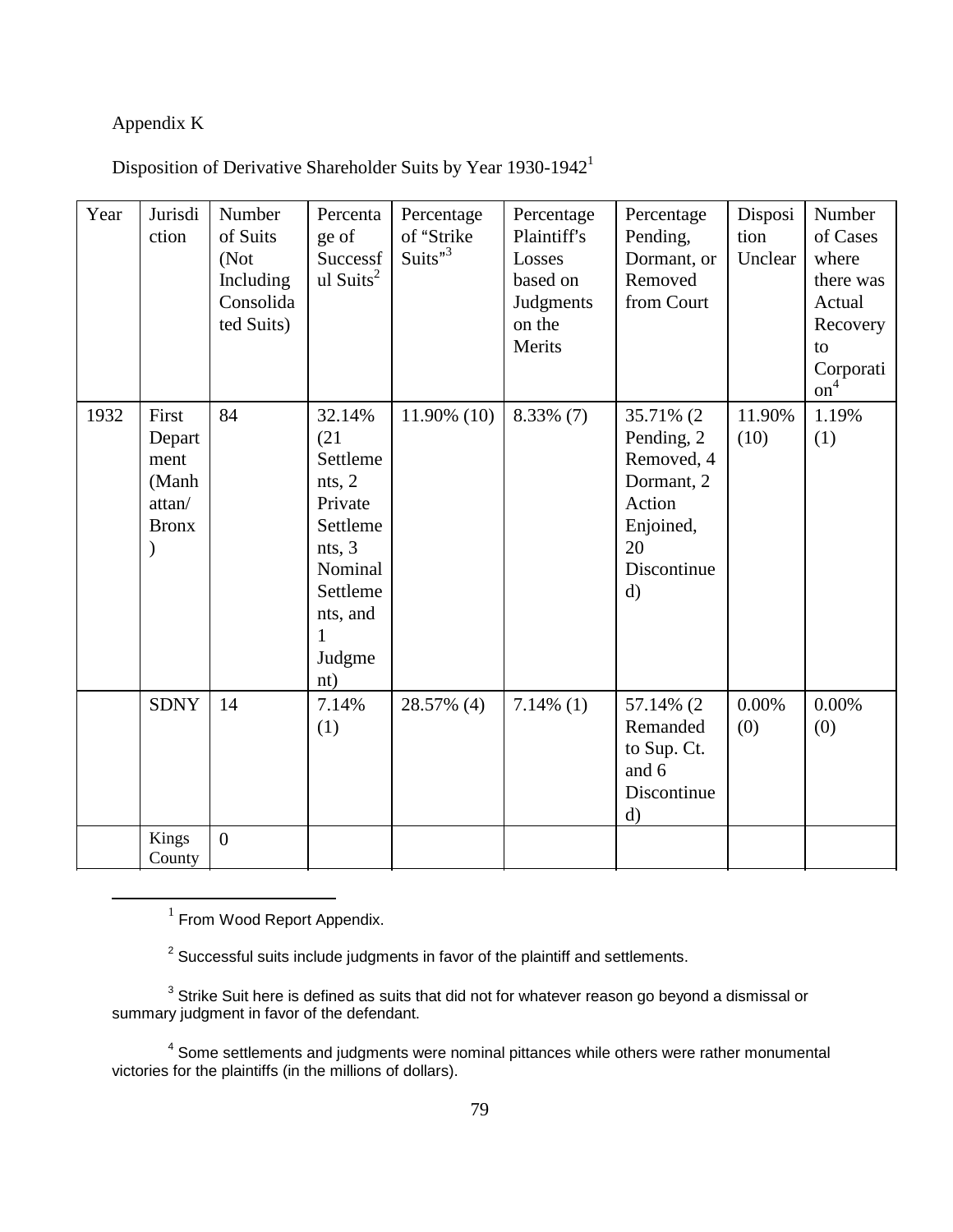| 1933 | First<br>Depart<br>ment<br>(Manh<br>attan/<br><b>Bronx</b> | 145            | 27.59%<br>(31)<br>Settleme<br>nts, 3<br>Private<br>Settleme<br>nts, 2<br>Nominal                                                                                                                   | 10.34% (13,<br>1<br>Consensual<br>Dismissal,<br>and 1<br>Consensual<br>Dismissal<br>on the | $7.59\%$ (11)                                | 24.14% (1<br>Dormant, 5<br>Removed,<br>and 29<br>Discontinue<br>$\mathbf{d}$                   | 30.34%<br>(44)  | 5.52%<br>(8)  |
|------|------------------------------------------------------------|----------------|----------------------------------------------------------------------------------------------------------------------------------------------------------------------------------------------------|--------------------------------------------------------------------------------------------|----------------------------------------------|------------------------------------------------------------------------------------------------|-----------------|---------------|
|      |                                                            |                | Sttleme<br>nts, 3<br>Judgme<br>nts, and<br>1<br>Settleme<br>nt After<br>Judgme<br>nt)                                                                                                              | Merits)                                                                                    |                                              |                                                                                                |                 |               |
|      | <b>SDNY</b>                                                | $\overline{7}$ | 14.29%<br>(1)<br>Settleme<br>nt)                                                                                                                                                                   | $0.00\%$ (0)                                                                               | $0.00\%$ (0)                                 | 85.71% (1<br>Remand to<br>Sup. Ct. and<br>5<br>Discontinue<br>$\rm d)$                         | $0.00\%$<br>(0) | 14.29%<br>(1) |
|      | Kings<br>Count<br>y                                        | $\overline{0}$ |                                                                                                                                                                                                    |                                                                                            |                                              |                                                                                                |                 |               |
| 1934 | First<br>Depart<br>ment<br>(Manh<br>attan/<br><b>Bronx</b> | 77             | 22.08%<br>(15)<br>Settleme<br>nts, 1<br>Nominal<br>Settleme<br>nt1<br>Judgme<br>nt but<br>Defenda<br>nt was<br>Judgme<br>$\mathop{\hbox{\rm nt}}$<br>Proof)<br><b>Note</b><br>that one<br>settleme | 10.39% (7<br>and 1 was<br>because<br>Def. was in<br>Bankruptcy<br>Court)                   | 11.69% (8<br>Judgments<br>and 1<br>Reversal) | 29.87% (1<br>Pending, 1<br>Dormant, 3<br>Transferred,<br>and 18<br>Discontinue<br>$\mathbf{d}$ | 25.97%<br>(20)  | 1.30%<br>(1)  |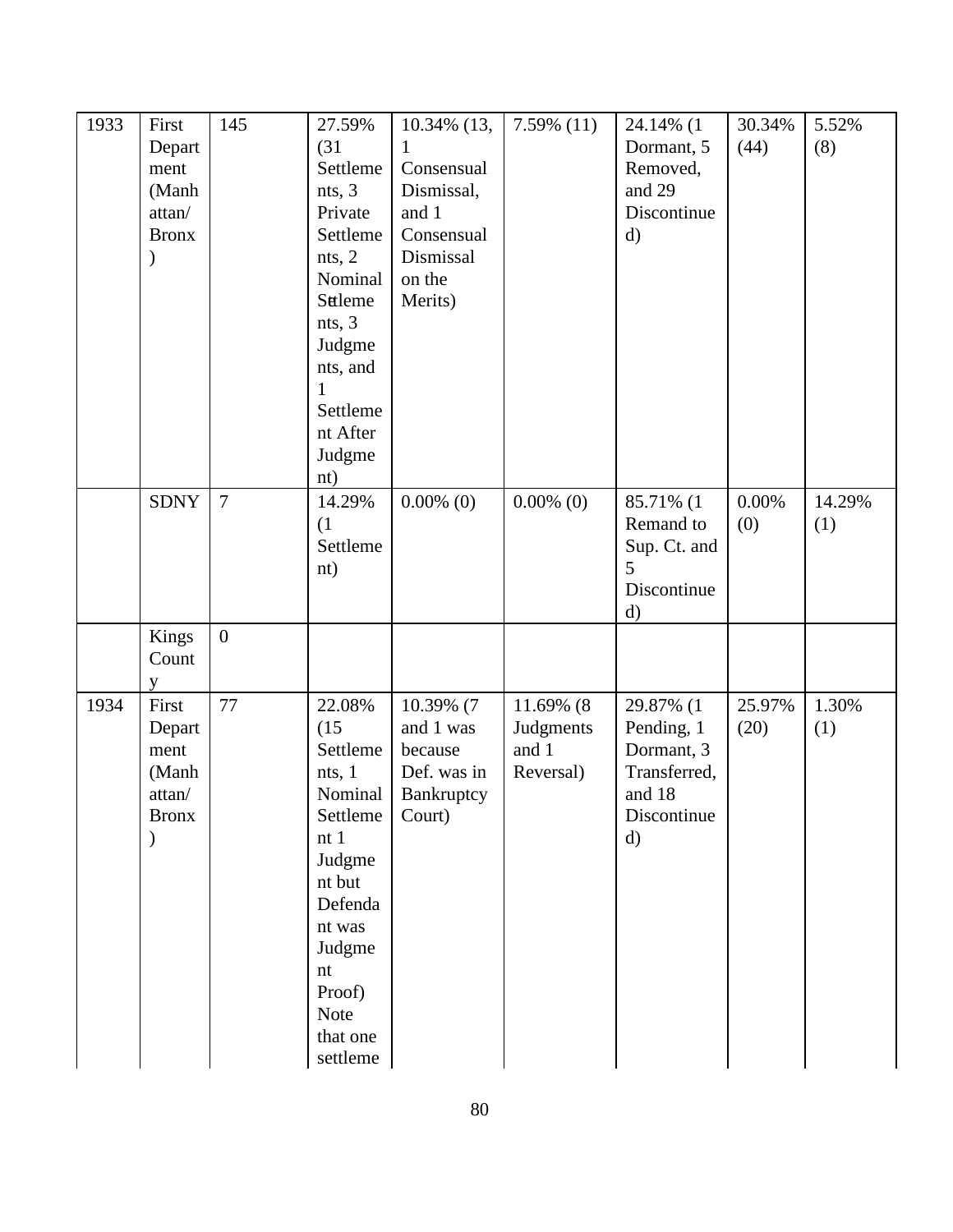|      |                                                            |                | nt<br>disposed<br>of the<br>BOD.                                                                            |                                    |               |                                                                                                              |                 |               |
|------|------------------------------------------------------------|----------------|-------------------------------------------------------------------------------------------------------------|------------------------------------|---------------|--------------------------------------------------------------------------------------------------------------|-----------------|---------------|
|      | <b>SDNY</b>                                                | 6              | 50.00%<br>(3)<br>Settleme<br>nts)                                                                           | 33.33% (2)                         | $0.00\%$ (0)  | 16.67% (1<br>Discontinue<br>$\mathbf{d}$                                                                     | $0.00\%$<br>(0) | 0.00%<br>(0)  |
|      | Kings<br>Count<br>V                                        | $\overline{0}$ |                                                                                                             |                                    |               |                                                                                                              |                 |               |
| 1935 | First<br>Depart<br>ment<br>(Manh<br>attan/<br><b>Bronx</b> | 139            | 33.09%<br>(40)<br>Settleme<br>nts, 4<br>Nominal<br>Settleme<br>nts, and<br>$\overline{2}$<br>Judgme<br>nts) | 10.79% (14<br>and 1 by<br>Consent) | $4.32\%$ (6)  | 37.41% (1<br>Pending, 6<br>Removed, 1<br>Transferred,<br>8 Dormant,<br>and 36<br>Discontinue<br>$\mathbf{d}$ | 14.39%<br>(20)  | 15.79%<br>(3) |
|      | <b>SDNY</b>                                                | 10             | 0.00%<br>(0)                                                                                                | 10.00% (1<br>Comp.<br>Dismissed)   | $0.00\%$ (0)  | 90.00% (1<br>Remand to<br>Sup. Ct. and<br>8<br>Discontinue<br>d)                                             | 0.00%<br>(0)    | 0.00%<br>(0)  |
|      | Kings<br>Count                                             | $\overline{0}$ |                                                                                                             |                                    |               |                                                                                                              |                 |               |
| 1936 | First<br>Depart<br>ment<br>(Manh<br>attan/<br><b>Bronx</b> | 82             | 25.61%<br>(19)<br>Settleme<br>nts, 1<br>Judgme<br>nt, and 1<br>Settleme<br>nt After<br>Judgme<br>nt)        | $14.63\%$ (12) 6.10\% (5)          |               | 43.90% (1<br>Pending, 1<br>Dormant,<br>10<br>Removed,<br>and 24<br>Discontinue<br>$\mathbf{d}$               | 9.76%<br>(8)    | 2.44%<br>(2)  |
|      | <b>SDNY</b>                                                | 9              | 33.33%<br>(3)                                                                                               | 55.55% (5)                         | $11.11\%$ (1) | $0.00\%$ (0)                                                                                                 | 0.00%<br>(0)    | 11.11%<br>(1) |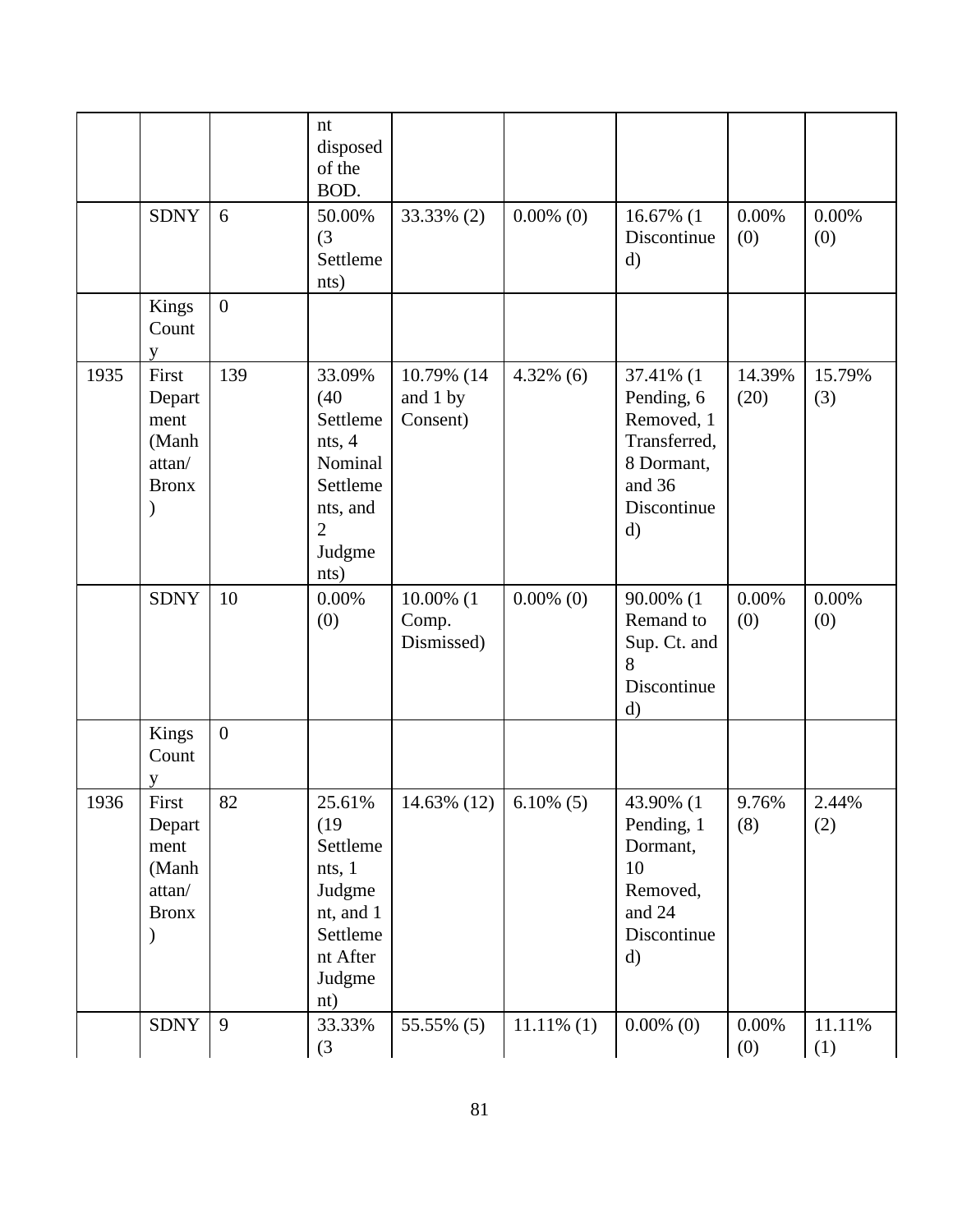|      |                                                            |                  | Settleme<br>nts)                                                                                                                                                    |                |                |                                                                                                         |                                                                         |              |
|------|------------------------------------------------------------|------------------|---------------------------------------------------------------------------------------------------------------------------------------------------------------------|----------------|----------------|---------------------------------------------------------------------------------------------------------|-------------------------------------------------------------------------|--------------|
|      | Kings<br>Count<br>V                                        | $\boldsymbol{0}$ |                                                                                                                                                                     |                |                |                                                                                                         |                                                                         |              |
| 1937 | First<br>Depart<br>ment<br>(Manh<br>attan/<br><b>Bronx</b> | 73               | 28.77%<br>(18)<br>Settleme<br>nts, 1<br>Nominal<br>Settleme<br>nt, and 2<br>Judgme<br>nts)                                                                          | $16.44\%$ (12) | 15.07% (11)    | 28.77% (3<br>Dormant, 2<br>Removed,<br>and 16<br>Discontinue<br>$\mathbf{d}$                            | 10.96%<br>(8)                                                           | 2.74%<br>(2) |
|      | <b>SDNY</b>                                                | 11               | 27.27%<br>(2)<br>Settleme<br>nts, 1<br>Judgme<br>nt)                                                                                                                | 18.18% (2)     | $9.09\%$ (1)   | 45.45% (1<br>Removed,<br>and 4<br>Discontinue<br>$\mathbf{d}$                                           | 0.00%<br>(0)                                                            | 0.00%<br>(0) |
|      | Kings<br>Count<br>y                                        | $\overline{0}$   |                                                                                                                                                                     |                |                |                                                                                                         |                                                                         |              |
| 1938 | First<br>Depart<br>ment<br>(Manh<br>attan/<br><b>Bronx</b> | 101              | 29.70%<br>(22)<br>Settleme<br>nts, 3<br>Nominal<br>Settleme<br>nts, 1<br>Settleme<br>nt after<br>Judgme<br>nt for<br>Plaintiff,<br>$\overline{4}$<br>Judgme<br>nts) | 9.90% (10)     | $10.89\%$ (11) | 31.68% (2<br>Pending, 2<br>Removed or<br>Transferred,<br>25<br>Discontinue<br>$d$ , and $3$<br>Dormant) | 17.82%<br>$(15$ and<br>3<br><b>Supers</b><br>eded by<br>Rec.<br>Action) | 5.94%<br>(6) |
|      | <b>SDNY</b>                                                | 14               | 35.71%<br>(4)<br>Settleme<br>nts and<br>$\mathbf{1}$                                                                                                                | 14.29% (2)     | $0.00\%$ (0)   | 50.00% (2)<br>Removed or<br>Remanded,<br>5<br>Discontinue                                               | 0.00%<br>(0)                                                            | 7.14%<br>(1) |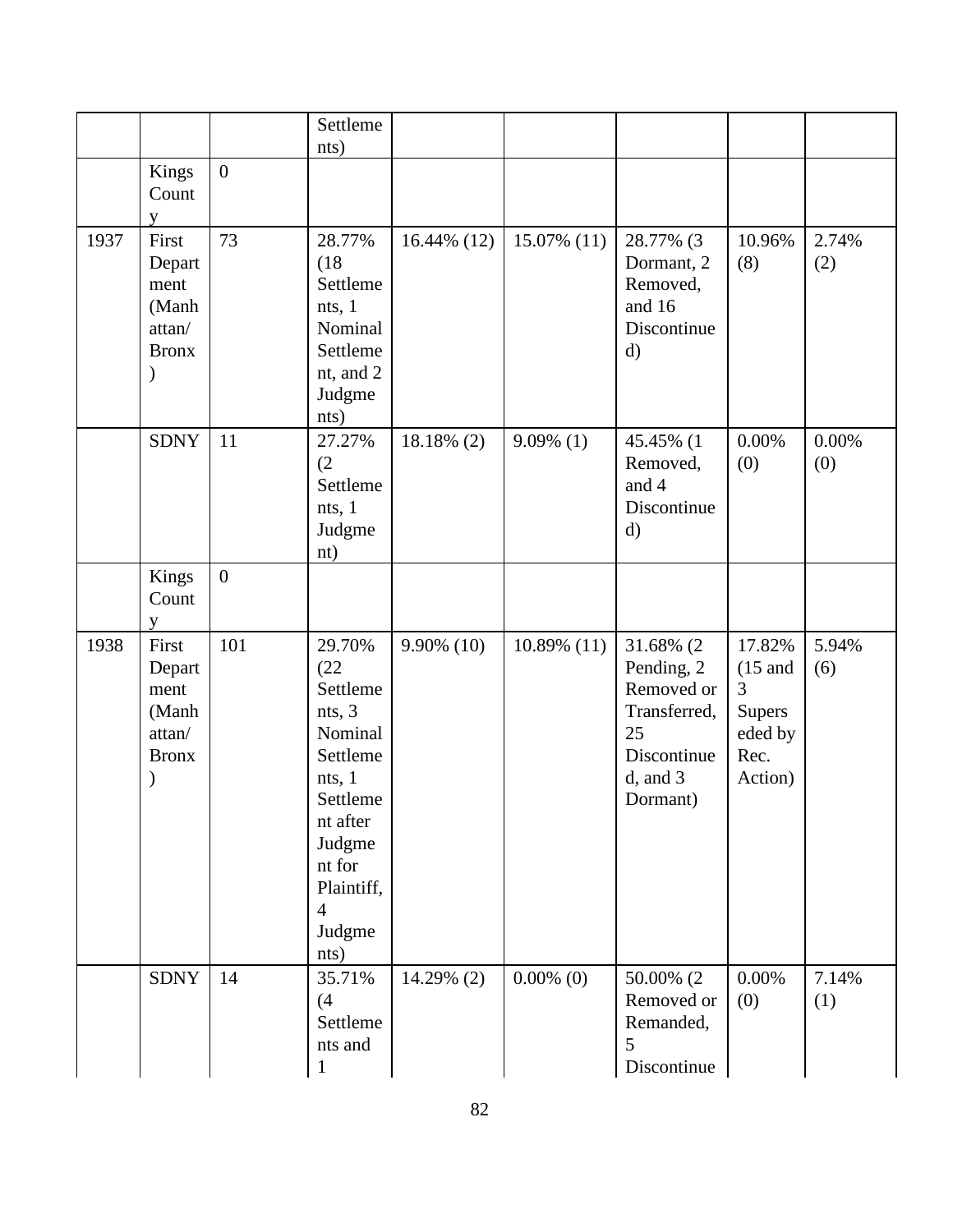|      |                                                            |     | Judgme<br>nt)                                                                             |                                                       |                                    | $\mathbf{d}$                                                                                                                                                                           |                                               |                                                     |
|------|------------------------------------------------------------|-----|-------------------------------------------------------------------------------------------|-------------------------------------------------------|------------------------------------|----------------------------------------------------------------------------------------------------------------------------------------------------------------------------------------|-----------------------------------------------|-----------------------------------------------------|
|      | Kings<br>Count<br>y                                        | 30  | 26.67%<br>(7)<br>Settleme<br>nts and<br>1<br>Judgme<br>nt)                                | $6.67\%$ (2)                                          | $10.00\%$ (3)                      | 26.67% (1<br>Pending, 2<br>Dormant, 1<br>to Referee<br>and 4<br>Discontinue<br>$\rm d)$                                                                                                | 30.00%<br>(9)                                 | 3.33%<br>(1)                                        |
| 1939 | First<br>Depart<br>ment<br>(Manh<br>attan/<br><b>Bronx</b> | 89  | 17.98%<br>(9)<br>Settleme<br>nts, 1<br>Nominal<br>Settleme<br>nt, and 6<br>Judgme<br>nts) | 20.22% (18)                                           | 12.36% (10<br>and 1 on<br>Consent) | 39.33% (4<br>Pending, 4<br>Removed,<br>23<br>Discontinue<br>d, 2<br>Dormant<br>and 1<br>Vacated<br>Service and<br>1 Dismissed<br>as to 3<br>defendants<br>and dormant<br>as to others. | 10.11%<br>$(8$ and<br>1 for<br>Apprai<br>sal) | 4.49% (3<br>Payments<br>and 1<br>Failed<br>Payment) |
|      | <b>SDNY</b>                                                | 16  | 6.25%<br>(1)<br>Settleme<br>nt)                                                           | 62.50% (10)                                           | 12.50% (2)                         | 18.75% (1<br>Pending, 1<br>Removed<br>and 1<br>Discontinue<br>d)                                                                                                                       | 0.00%<br>(0)                                  | 0.00%<br>(0)                                        |
|      | Kings<br>Count<br>y                                        | 14  | 28.57%<br>(4)<br>Judgme<br>nts)                                                           | 28.57% (3<br>and 1<br>Motion to<br>examine<br>denied) | $0.00\%$ (0)                       | 28.57% (1<br>Pending 1<br>Removed, 2<br>Discontinue<br>$\mathbf{d}$                                                                                                                    | 14.29%<br>(2)                                 | 0.00%<br>(0)                                        |
| 1940 | First<br>Depart<br>ment<br>(Manh<br>attan/<br><b>Bronx</b> | 132 | 29.55%<br>(32)<br>Settleme<br>nts, 1<br>Settled<br>Nominal<br>ly, and $6$<br>Judgme       | $9.85\%$ (13)                                         | $12.12\%$ (16)                     | 28.03% (10<br>Pending and<br>27<br>Discontinue<br>$\mathbf{d}$                                                                                                                         | 20.45%<br>(27)                                | 3.03%<br>(4)                                        |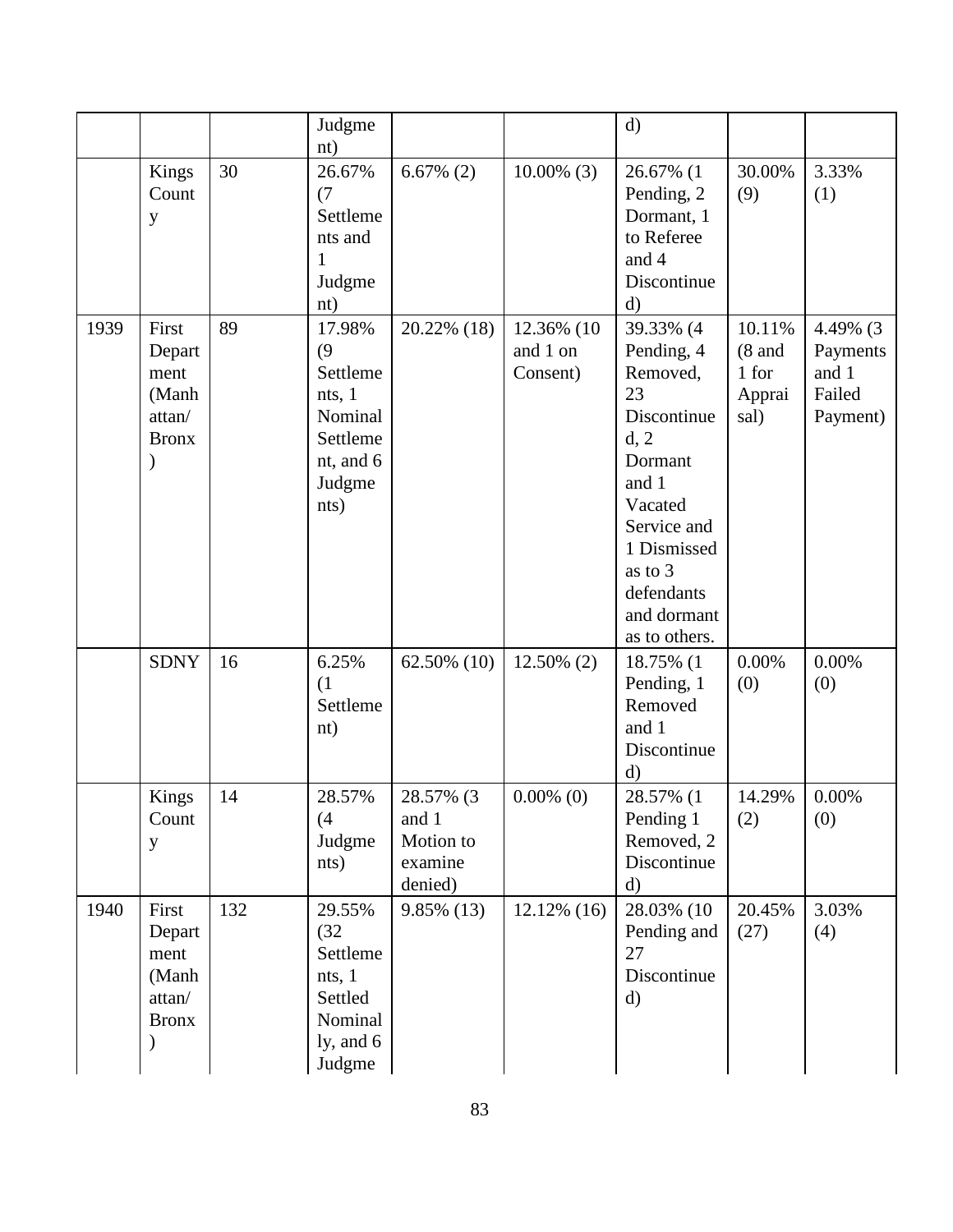|      |                                                            |    | nts)                                                         |                                               |               |                                                              |                |              |
|------|------------------------------------------------------------|----|--------------------------------------------------------------|-----------------------------------------------|---------------|--------------------------------------------------------------|----------------|--------------|
|      | <b>SDNY</b>                                                | 10 | 20.0%<br>(1)<br>Settleme<br>nt and 1<br>Judgme<br>nt)        | 40.0% $(4)$                                   | $10.0\%$ (1)  | $20.0\%$ (2)                                                 | 10.0%<br>(1)   | 0.00%<br>(0) |
|      | Kings<br>Count<br>y                                        | 17 | 5.88%<br>(1)                                                 | $11.76\%$ (2)                                 | $11.76\%$ (2) | 29.41% (1<br>Pending and<br>4<br>Discontinue<br>$\rm d)$     | 41.18%<br>(7)  | 0.00%<br>(0) |
| 1941 | First<br>Depart<br>ment<br>(Manh<br>attan/<br><b>Bronx</b> | 75 | 16.0%<br>(7)<br>Settleme<br>nts and<br>5<br>Judgme<br>nts    | 21.33% (16)                                   | $10.66\%$ (8) | 27.0% (13)<br>Pending +<br>14<br>Discontinue<br>$\mathbf{d}$ | 16.0%<br>(12)  | 9.33%<br>(7) |
|      | <b>SDNY</b>                                                | 13 | 7.69%<br>(1)<br>Settleme<br>nt)                              | $61.54\%$ (8)<br>(1 for no<br>Juris.)         | $7.69\%$ (1)  | 23.08% (2<br>Pending)                                        | 0.00%<br>(0)   | 0.00%<br>(0) |
|      | Kings<br>Count<br>y                                        | 37 | 27.03%<br>(9)<br>Settleme<br>nts and<br>1<br>Judgme<br>nt)   | $10.81\%$ (4)                                 | $5.40\%$ (2)  | 21.62% (8)                                                   | 35.14%<br>(13) | 0.00%<br>(0) |
| 1942 | First<br>Depart<br>ment<br>(Manh<br>attan/<br><b>Bronx</b> | 92 | 17.31%<br>(16)<br>Settleme<br>nts and<br>2<br>Judgme<br>nts) | 19.23% (20)                                   | 7.69% (8)     | $16.35\%$ (17)                                               | 27.88%<br>(29) | 1.92%<br>(2) |
|      | <b>SDNY</b>                                                | 14 | 6.67%<br>(1)<br>Settleme<br>nt)                              | 33.33% (5)<br>(Two b/c)<br>Lack of<br>Juris.) | 13.33% (2)    | $40.00\%$ (6)                                                |                | $0\%$ (0)    |
|      | Kings                                                      | 26 | 11.54%                                                       | $11.54\%$ (3)                                 | $7.69\%$ (2)  | 23.08% (6)                                                   | 42.31%         | 3.85%        |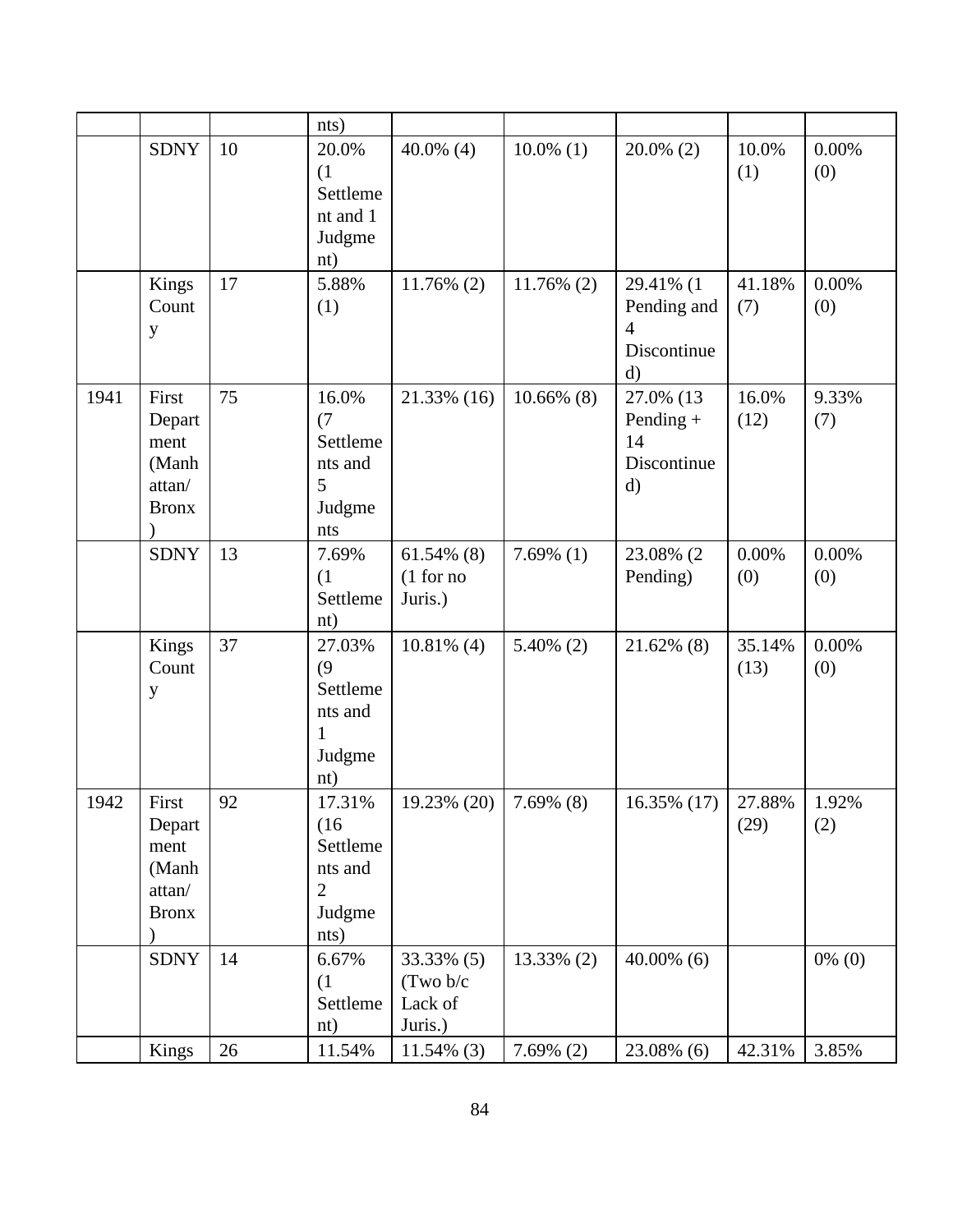| Count        | $\overline{\phantom{a}}$<br>ιJ |  | (11)<br>1 T T | <u>д</u> |
|--------------|--------------------------------|--|---------------|----------|
| $\mathbf{v}$ | Settleme                       |  |               |          |
|              | nts)                           |  |               |          |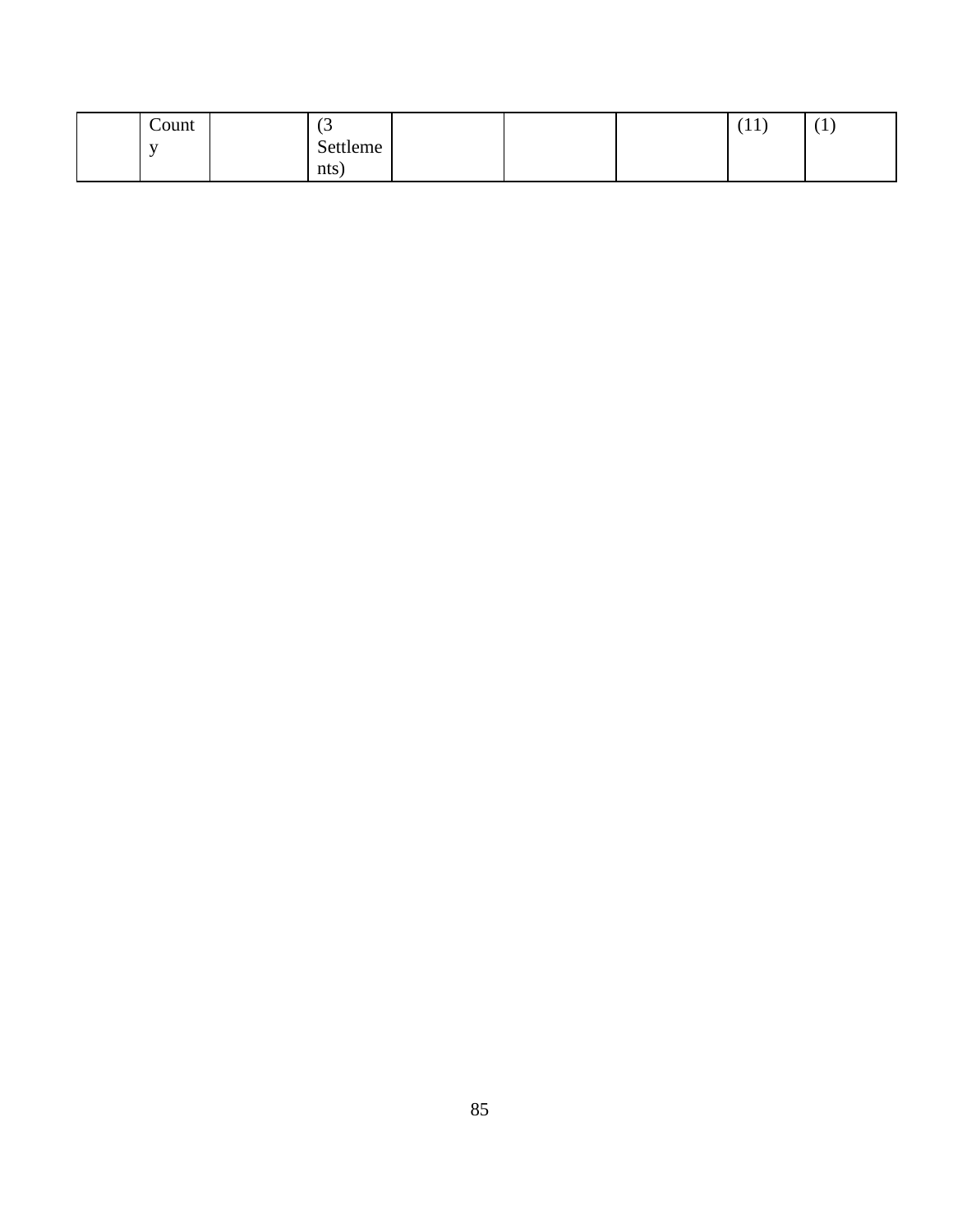## Appendix L

| Main Area of<br>Practice                          | Large Firm             | Medium Firm             | <b>Small Firm</b>        | Solo Practice           |
|---------------------------------------------------|------------------------|-------------------------|--------------------------|-------------------------|
| <b>Business</b>                                   | 68%                    | 66%                     | 27%                      | 36%                     |
| Probate                                           | 23%                    | 20%                     | 17%                      | 15%                     |
| <b>Real Estate</b>                                | 5%                     | 2%                      | 18%                      | 17%                     |
| Personal Injury                                   | 2%                     | 6%                      | 26%                      | 22%                     |
| Criminal,<br>Matrimonial,<br>and Worker?s<br>Comp | 2%                     | 4%                      | 11%                      | 9%                      |
| No Answer                                         | 0%                     | 2%                      | 1%                       | 1%                      |
| Total                                             | 100% (60<br>Reporting) | 100% (204<br>Reporting) | 100% (161)<br>Reporting) | 100% (376<br>Reporting) |

#### Main Area of Practice by Size of Firm<sup>1</sup>, 1960

 $<sup>1</sup>$  Carlin at 25.</sup>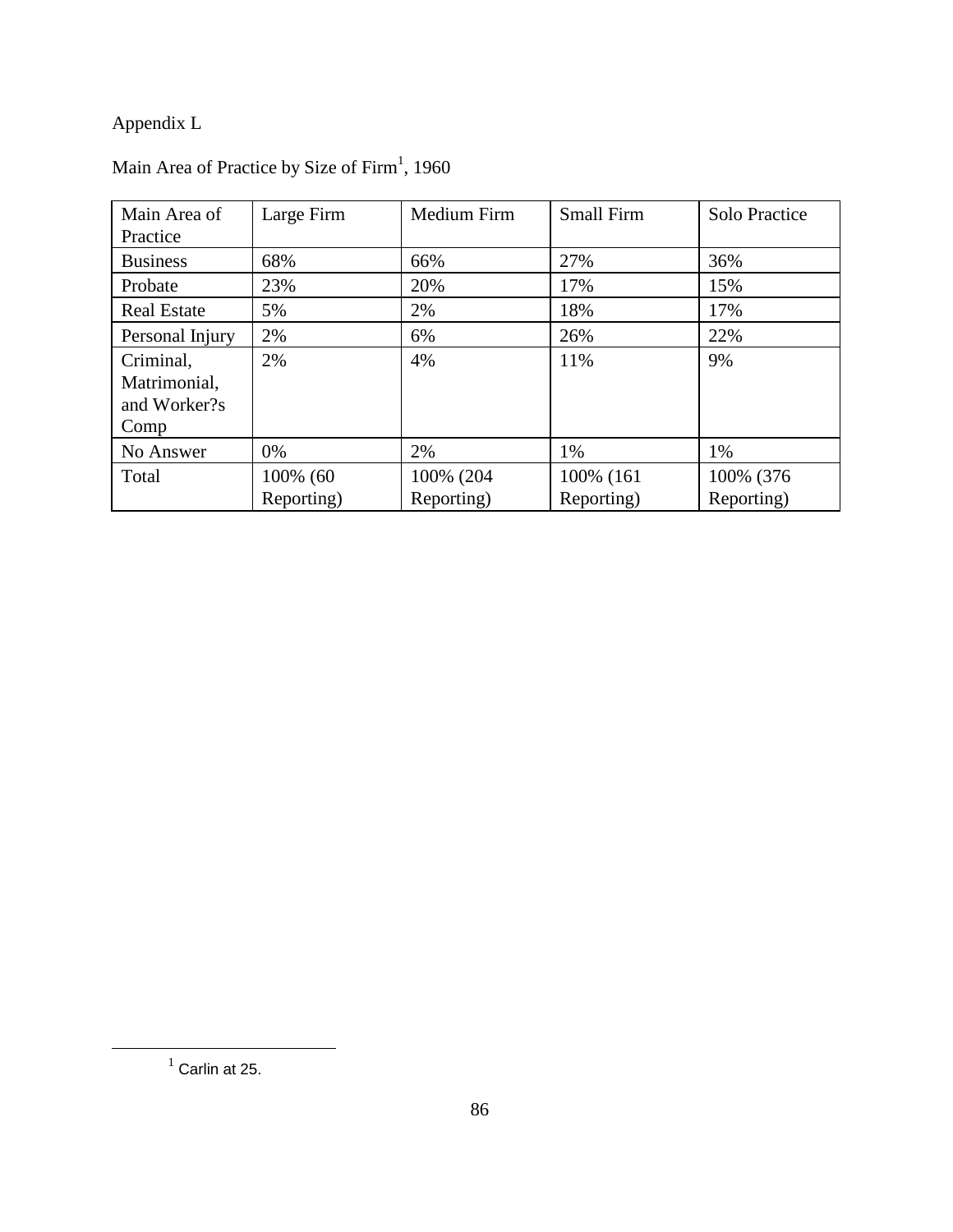## Appendix M

#### Individual Clients Mainly Jewish<sup>1</sup>, 1960

|                       | Large Firm $(15+)$ | Medium $(5-14)$ | Small $(2-4)$ | Solo Practice |
|-----------------------|--------------------|-----------------|---------------|---------------|
| Individual            | 4%                 | 34%             | 46%           | 44%           |
| <b>Clients Mainly</b> |                    |                 |               |               |
| Jewish                |                    |                 |               |               |

 $<sup>1</sup>$  Carlin at 24.</sup>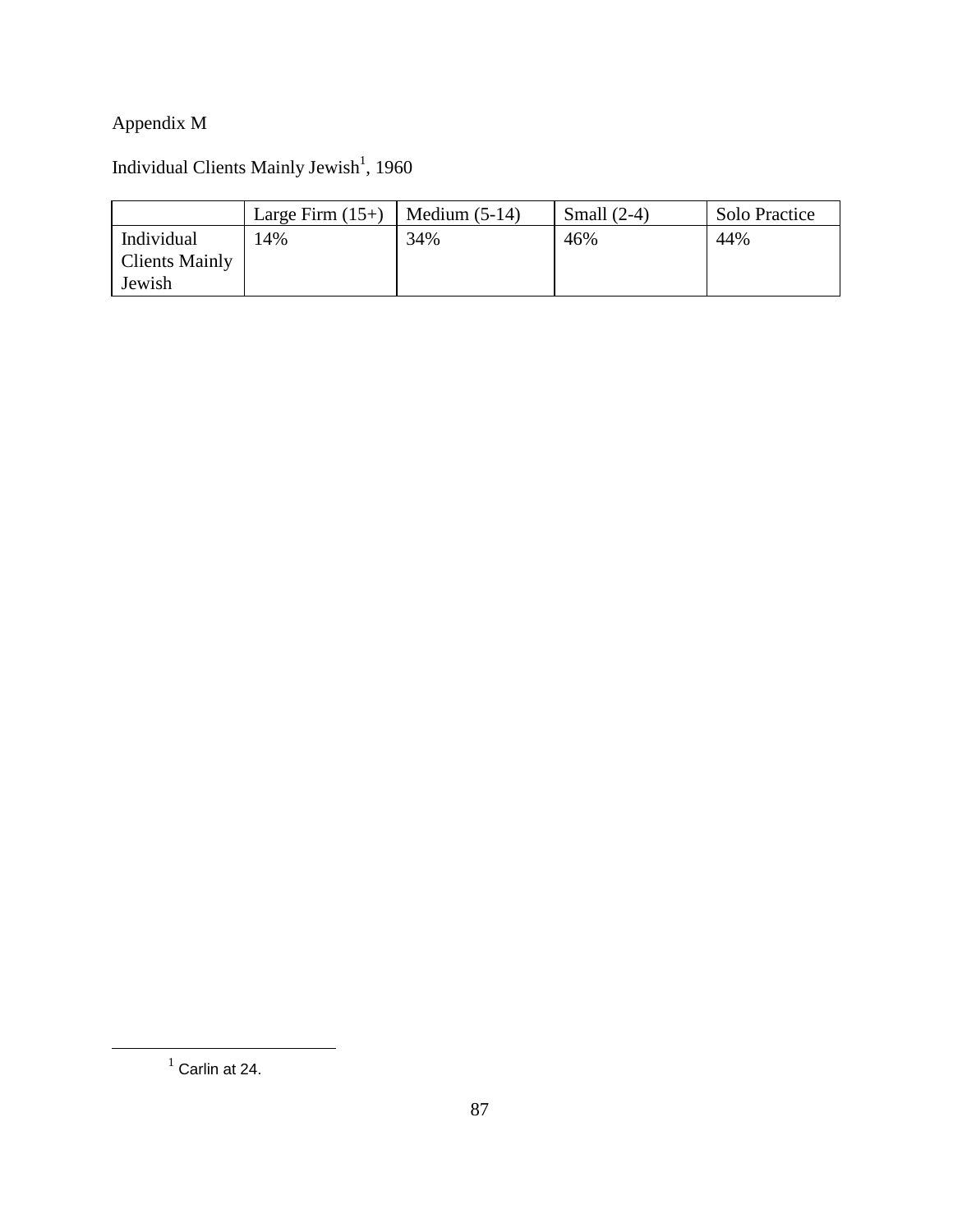Net Income Per Family<sup>12</sup>

| 1944  | In $2002$<br>Dollars <sup>3</sup> | $2001^4$  | In 2002<br>Dollars <sup>5</sup> |
|-------|-----------------------------------|-----------|---------------------------------|
| 2,533 | 25,876.90                         | 43,388.63 | 44,050.31                       |
|       |                                   |           |                                 |
|       |                                   |           |                                 |
|       |                                   |           |                                 |

 $<sup>1</sup>$  There are two forms of determining the "average" income. The first is the *per capita income* which is</sup> simply the total income of all persons in the area divided by the number of individuals or families in the same area. The second is simply taking the *median income* which is a function of the highest and lowest incomes. Median is that number that divides the group into two equal parts. See Statistical Abstract of the United States (1949 at 12). For any income table, usage of mean (per capita) and median are mutually exclusive.

 $2$  The average number of people in families has fluctuated. These statistics use an average number of

people per family. In 1944, this number was 3.54. Historical Statistics of the United States (Dept. of Commerce 1960 at 166).

 $3$  Multiplier Based on U.S. Department of Labor online inflation adjuster found at http://www.bls.gov/cpi/home.htm#data. The multiplier was about 10.21591 from 1944 to 2002.

 $4$  From **Statistical Abstract of the United States: 2001** (Dept. of Commerce 2001 at 436). Household Income from 1999. Adjusted to 2001 dollars by using Multiplier Based on U.S. Department of Labor online inflation adjuster found at http://www.bls.gov/cpi/home.htm#data. The multiplier was about 1.06303 from 1999 to 2001.

 $<sup>5</sup>$  Adjusted to 2002 dollars by using Multiplier Based on U.S. Department of Labor online inflation</sup> adjuster found at http://www.bls.gov/cpi/home.htm#data. The multiplier was about 1.01525 from 2001 to 2002.

 $^6$  Statistical Abstract of the United States (1949 at 290).